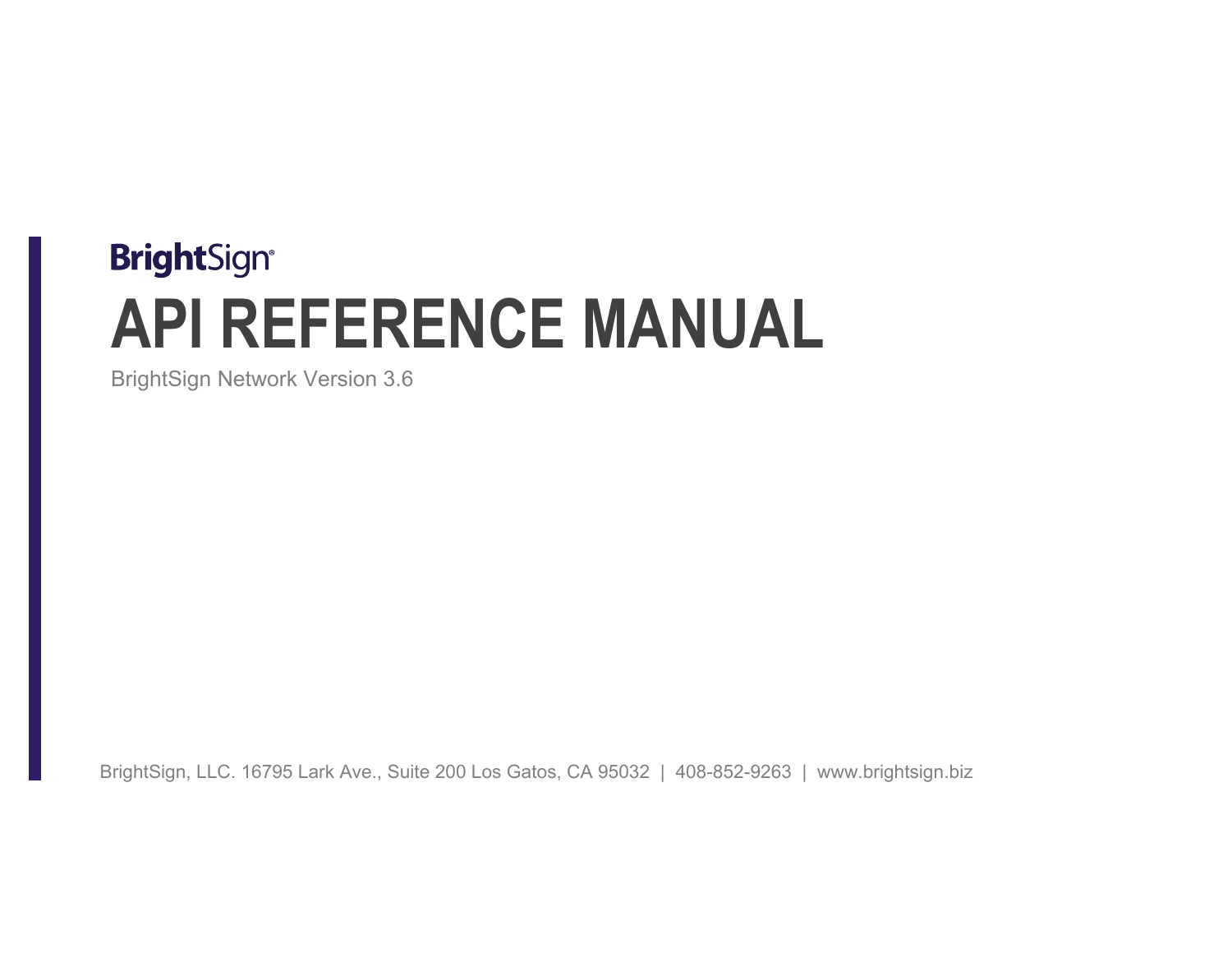## **TABLE OF CONTENTS**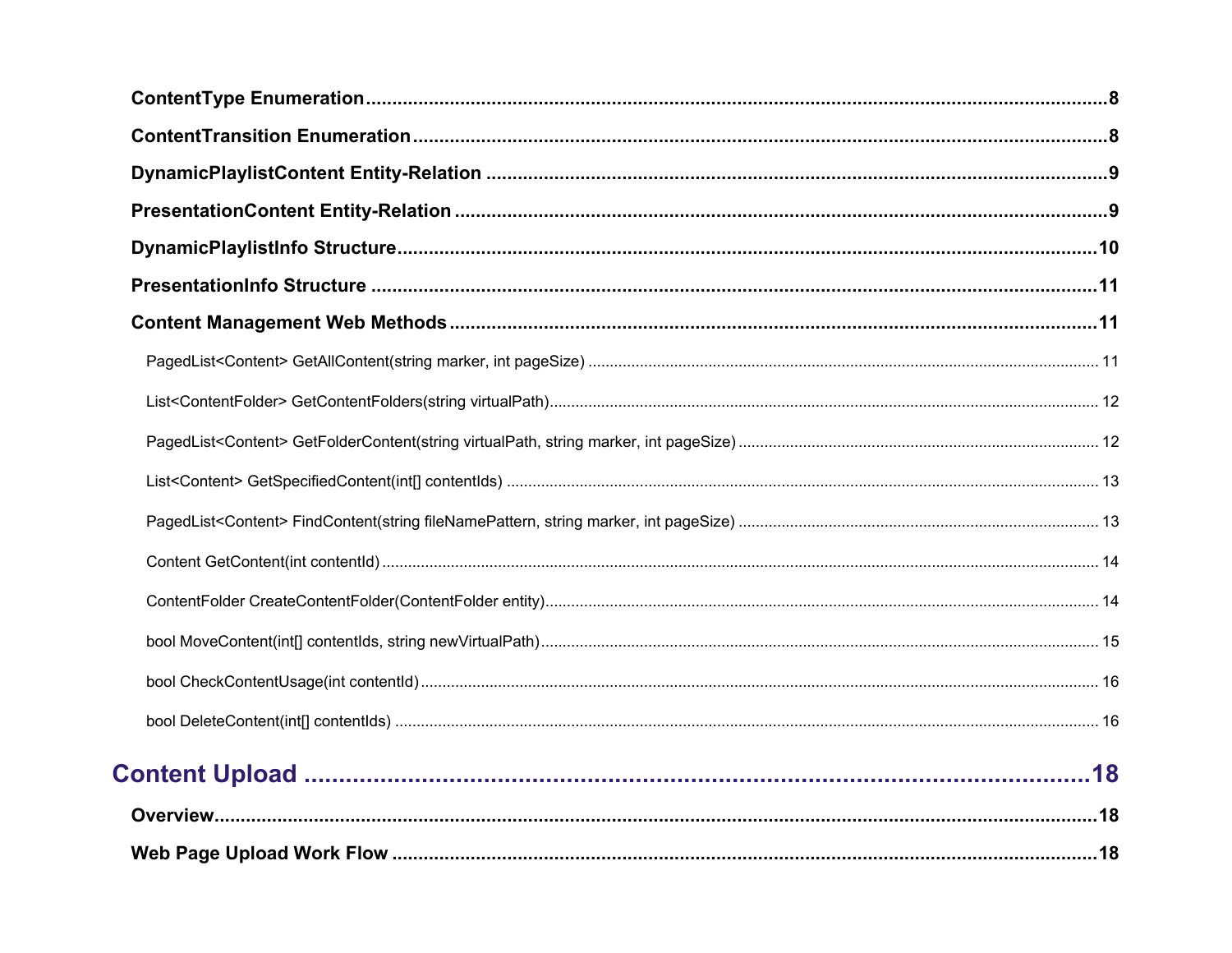| ContentUploadStatus StartFileUpload(string uploadToken, string sessionToken, string filename, long filesize, int chunksCount, enum    |  |
|---------------------------------------------------------------------------------------------------------------------------------------|--|
|                                                                                                                                       |  |
|                                                                                                                                       |  |
| ContentUploadStatus CompleteFileUpload(string uploadToken, string sessionToken, string filename, long filesize, int chunksCount, enum |  |
|                                                                                                                                       |  |
| WebPageUploadStatus StartWebPageUploadSession(array webpageAssets[], string uploadToken, string sessionToken, string filename, long   |  |
|                                                                                                                                       |  |
|                                                                                                                                       |  |
|                                                                                                                                       |  |
|                                                                                                                                       |  |
|                                                                                                                                       |  |
|                                                                                                                                       |  |
|                                                                                                                                       |  |
|                                                                                                                                       |  |
|                                                                                                                                       |  |
|                                                                                                                                       |  |
|                                                                                                                                       |  |
|                                                                                                                                       |  |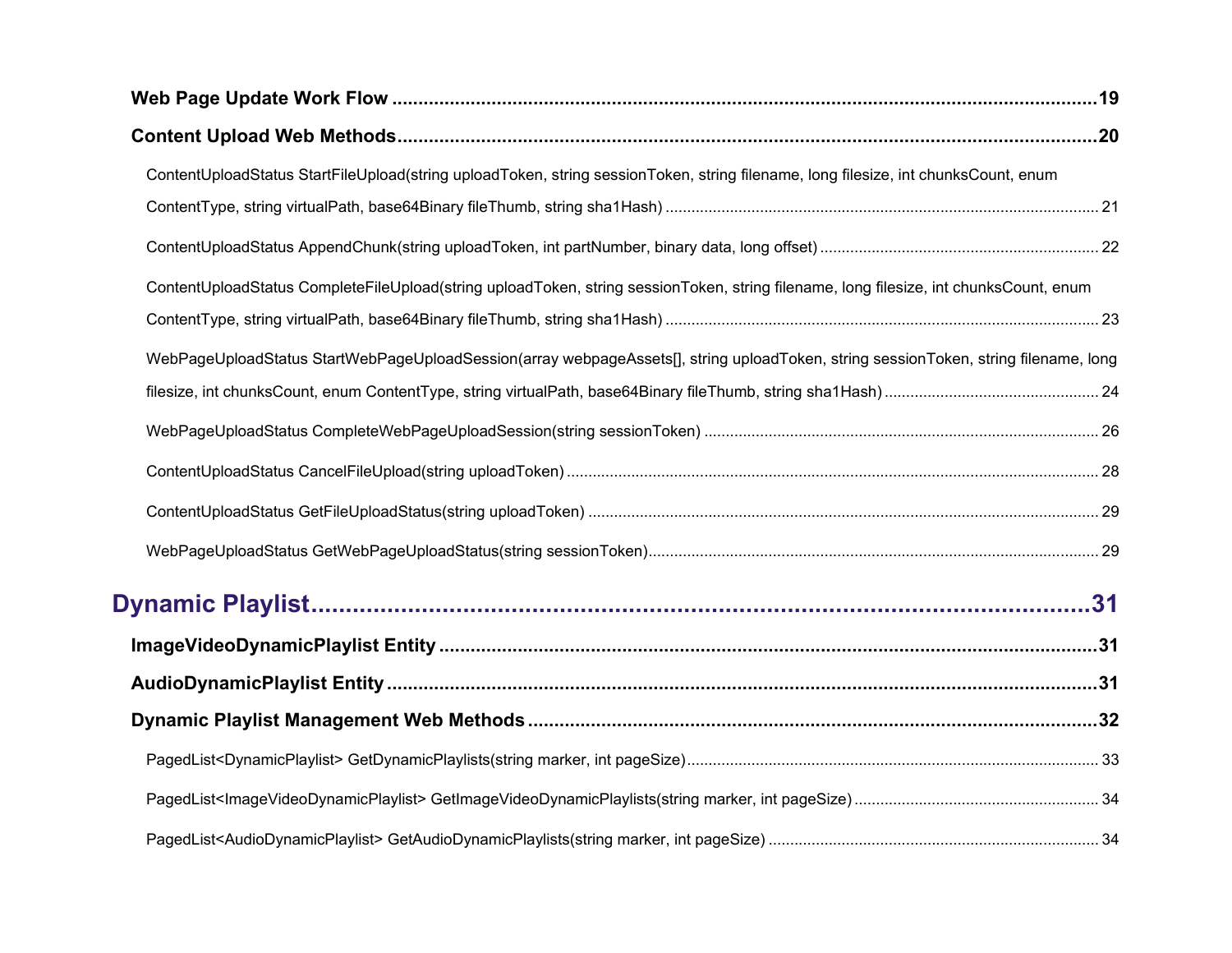| PagedList <imagevideodynamicplaylist>FindImageVideoDynamicPlaylists(string namePattern, string marker, int pageSize)  36</imagevideodynamicplaylist> |  |
|------------------------------------------------------------------------------------------------------------------------------------------------------|--|
|                                                                                                                                                      |  |
|                                                                                                                                                      |  |
|                                                                                                                                                      |  |
|                                                                                                                                                      |  |
|                                                                                                                                                      |  |
|                                                                                                                                                      |  |
|                                                                                                                                                      |  |
|                                                                                                                                                      |  |
|                                                                                                                                                      |  |
|                                                                                                                                                      |  |
|                                                                                                                                                      |  |
|                                                                                                                                                      |  |
|                                                                                                                                                      |  |
|                                                                                                                                                      |  |
|                                                                                                                                                      |  |
|                                                                                                                                                      |  |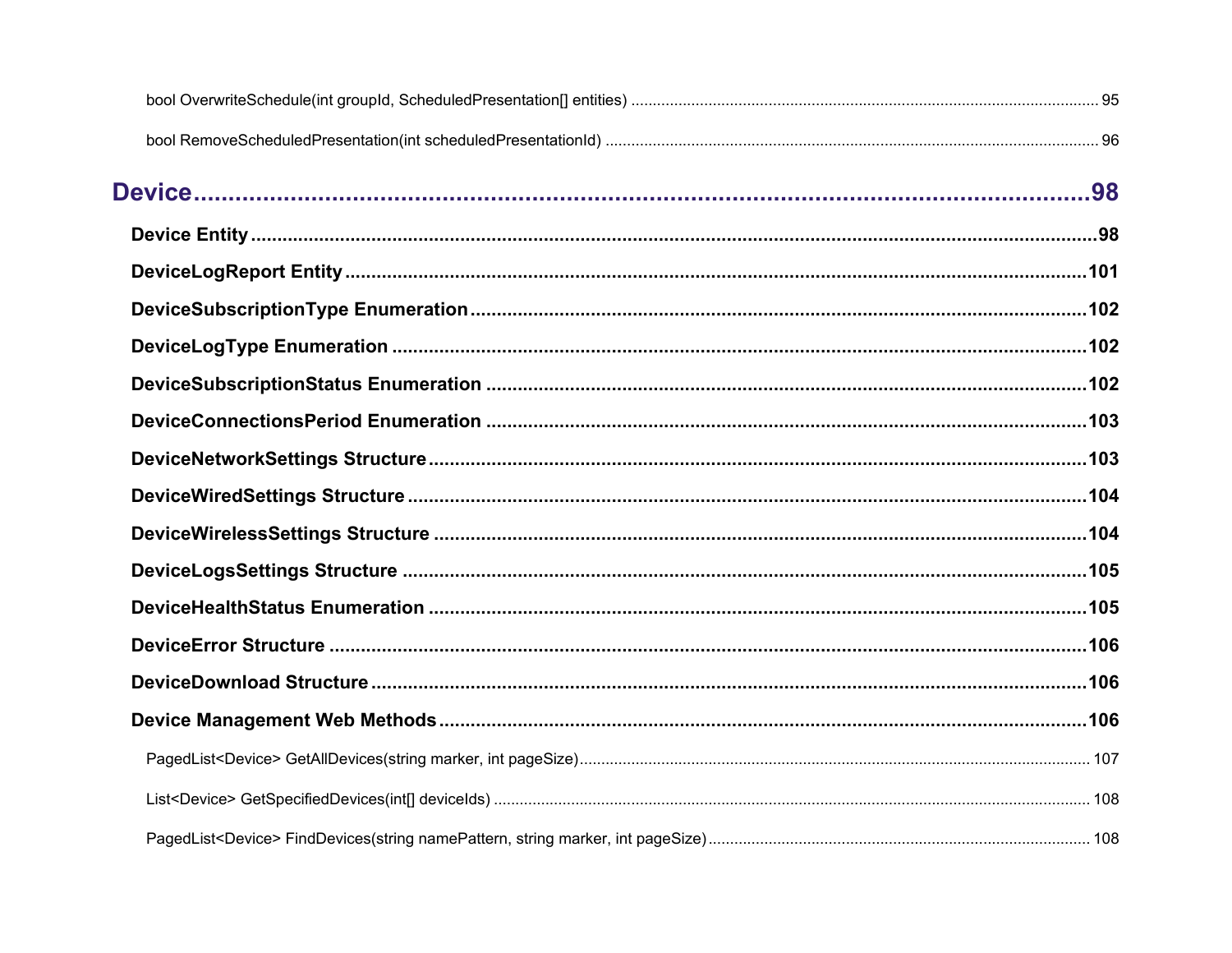| PagedList <devicelogreport> GetDeviceLogReports(int deviceId, DeviceLogType logType, string marker, int pageSize)  116</devicelogreport> |  |
|------------------------------------------------------------------------------------------------------------------------------------------|--|
|                                                                                                                                          |  |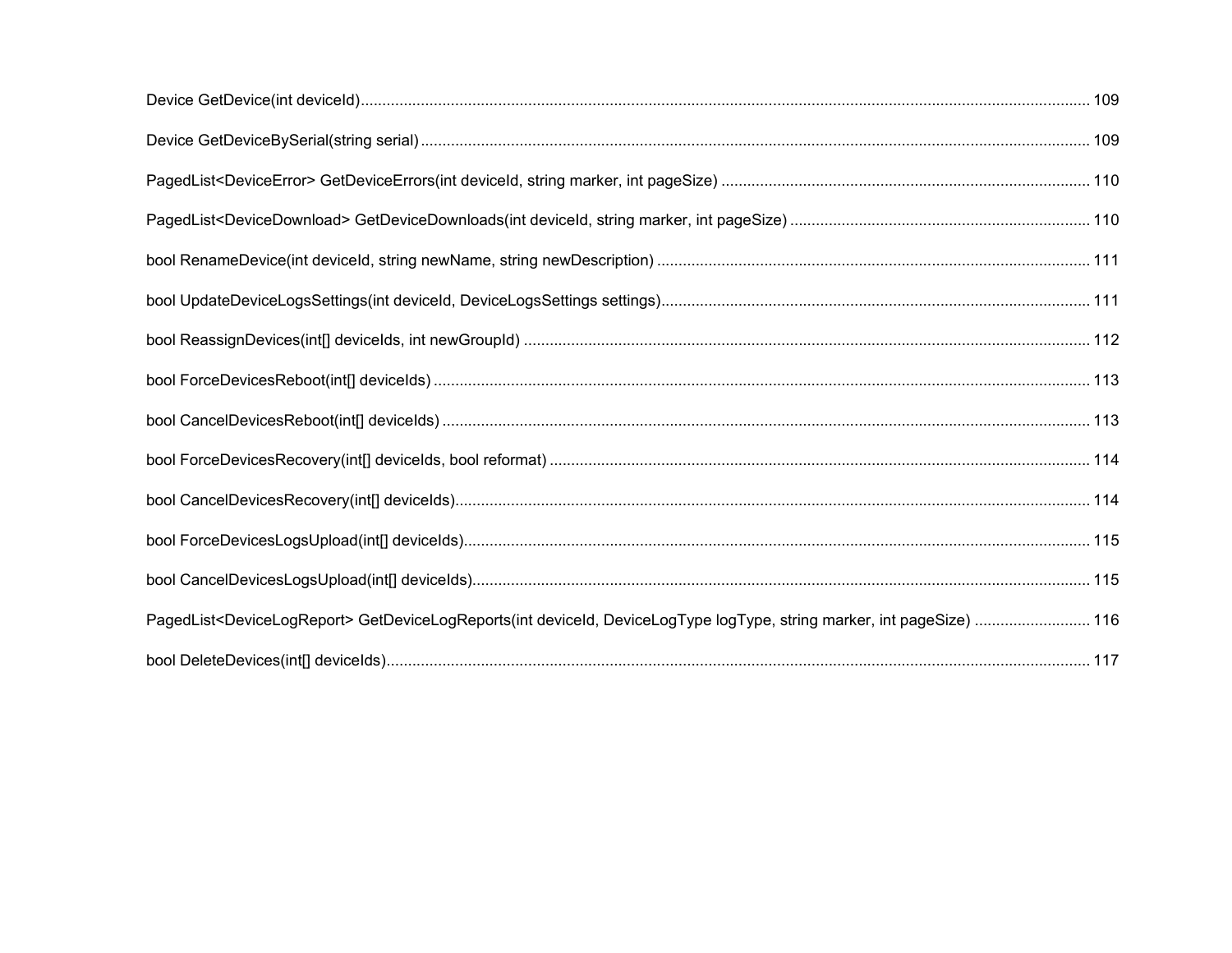### <span id="page-11-0"></span>**INTRODUCTION**

The BrightSign Network API exposes a large set of WebUI functionality using a standardized set of entities, methods, and properties. Developers can use this API to build new interfaces that have a different look and feel from, but provide a similar feature set to, the BrightSign Network WebUI.

This API Reference Manual first outlines the general working principles of interfacing with the BrightSign Network API. It then describes the properties and methods of each entity in detail.

#### <span id="page-11-1"></span>**Entities**

#### <span id="page-11-2"></span>**Identifiers**

Each entity has a unique ID consisting of an incremental integer value that functions as its Primary Key. This allows for simple identification and retrieval of a particular object instance. This value is usually not revealed to end users of the UI because it is only useful for internal client/server operations.

Some entities also have Alternate Keys (the [string] Name property, for example) because the system often requires the uniqueness of an entity within a BSN account. You can retrieve an entity using any of its keys, whether primary or alternate.

#### <span id="page-11-3"></span>**Dependency**

Almost all entities have "parent" and "child" entities contained within a dependency tree: For example, a [Dynamic Playlist](#page-41-1) entity includes [Content](#page-17-1) entities on one hand, but is referenced by [Presentation](#page-78-1) entities on the other. In this case, each Content entity is the "child" of the Dynamic Playlist entity, while each Presentation entity functions as the "parent" of the Dynamic Playlist entity.

If a particular object instance has one or more parent objects, then it is considered "in use". In most cases, this status will affect the operations that can be performed with it.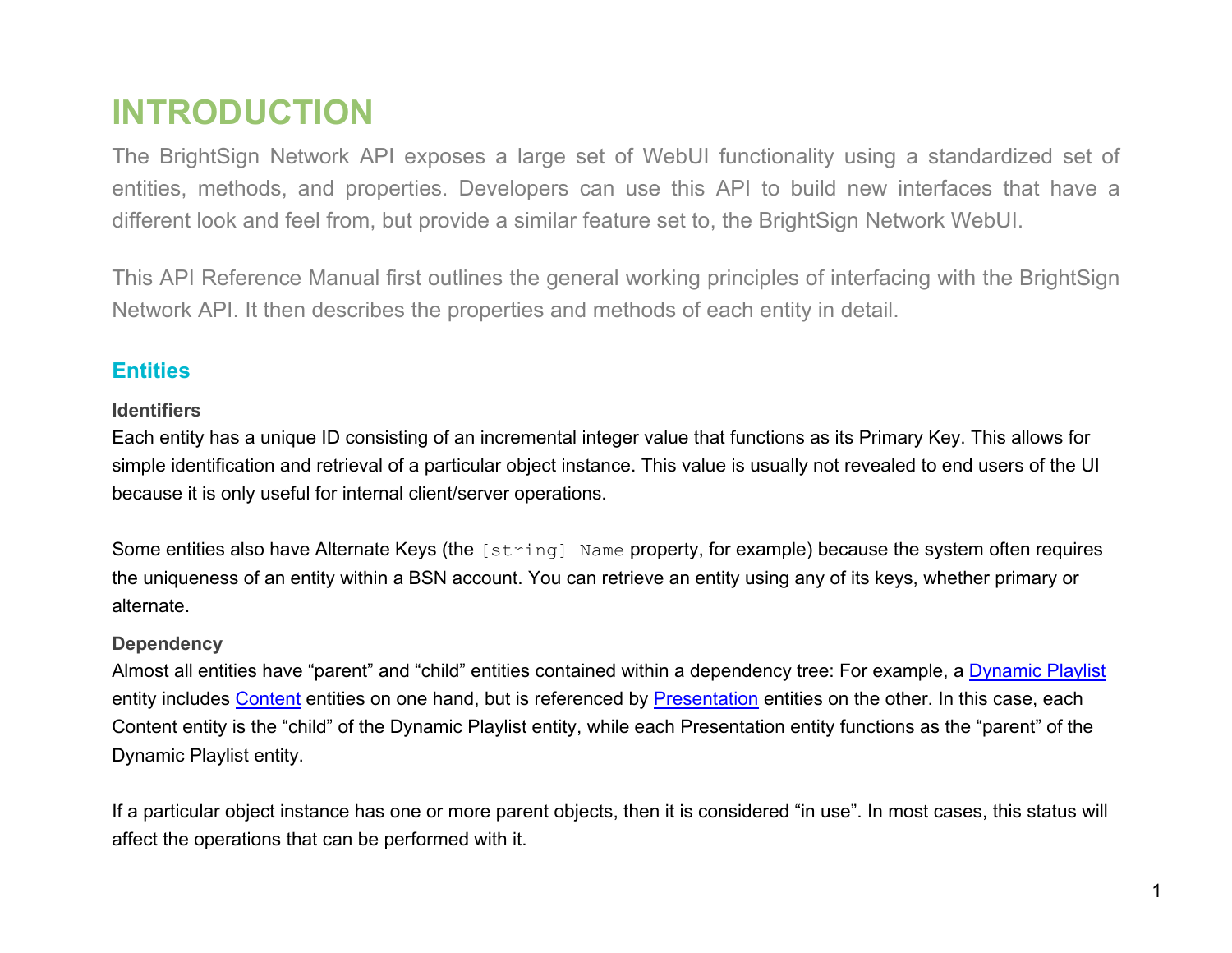#### <span id="page-12-0"></span>**Methods**

The BSN Web API provides different methods to perform similar operations. It is possible, for example, to retrieve/update either all or a specified subgroup of properties. This allows you to choose which methods suit your deployment best in terms of usability, responsiveness, etc.

#### <span id="page-12-1"></span>**Entity Retrieval Methods**

Currently, there are four types of entity retrieval method:

#### Get{EntityName(s)}

Methods of this type retrieve all entities of the corresponding type and return paged results with initialized parent dependencies and/or usage indicators. For performance reasons, they do not return child entities. The page size is limited to a certain number depending on the method.

The BrightSign Network Web API implements a markers-based approach similar to the Amazon REST 3 API: The client specifies the marker (entity ID) of the starting element in the list, as well as the number of entities to receive. The server will indicate whether the response is truncated (i.e. there are more elements that can be retrieved by the next request) and provide the marker for the next object instance.

**Note**: *If a client has retrieved a first page and is in the process of retrieving the second while another client adds, updates, or removes two objects on different pages, the first client may receive an inconsistent state.*

#### GetSpecified{EntityName(s)}

Methods of this type retrieve entities with specified keys. The results will not be paged; as a result, there is a limit on the number of entities that can be requested. This type of method will initialize only parent dependencies.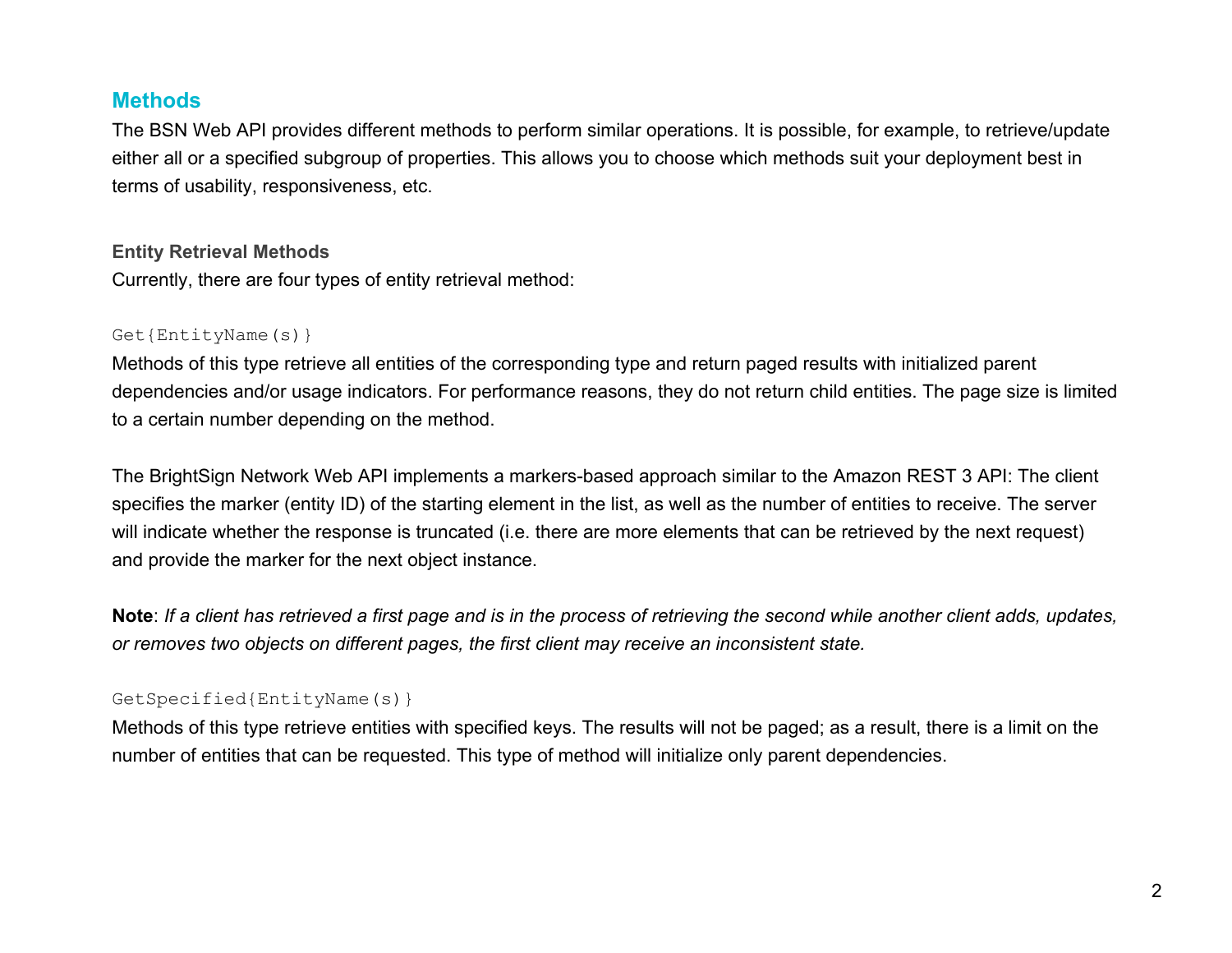#### Find{EntityName(s)}

Methods of this type allow you to search for entities using a [string] Name pattern (including wildcards). This method type only exists for entities that have a Name alternate key. These methods return paged results with initialized parent dependencies and/or usage indicators.

#### Get{EntityName} / Get{EntityName}ByName

Methods of this type retrieve a single object instance using one of its Keys. Unlike other method types, these methods allow retrieval of child entities along with the requested entity. This behavior is useful for entity properties dialogues (e.g. a Group Properties dialogue that shows general information about a particular group) and entity management pages (e.g. a Dynamic Playlist management page that can be initialized with a single call).

#### <span id="page-13-0"></span>**Entity Update Methods**

Currently, there are two types of entity update method:

#### **General Update Methods**: e.g. UpdateGroup

These methods receive a complete object in its updated state and attempt to detect and store all changes on the server side. These methods are useful in cases where a client retrieves an object first, allows the user to make changes, and then passes the new state to the server without the need to track user changes or construct call chains for applying a particular change (e.g. selecting the **Edit** button of a Dynamic Playlist in the BrightSign Network WebUI)—this is a use case that fits most WebUI and some BrightAuthor scenarios.

These methods can also update object relations, so the client will be able to store not only all new property values, but also, for instance, updated sets of Dynamic Playlists or presentation contents in a single transactional service call without intermediate states.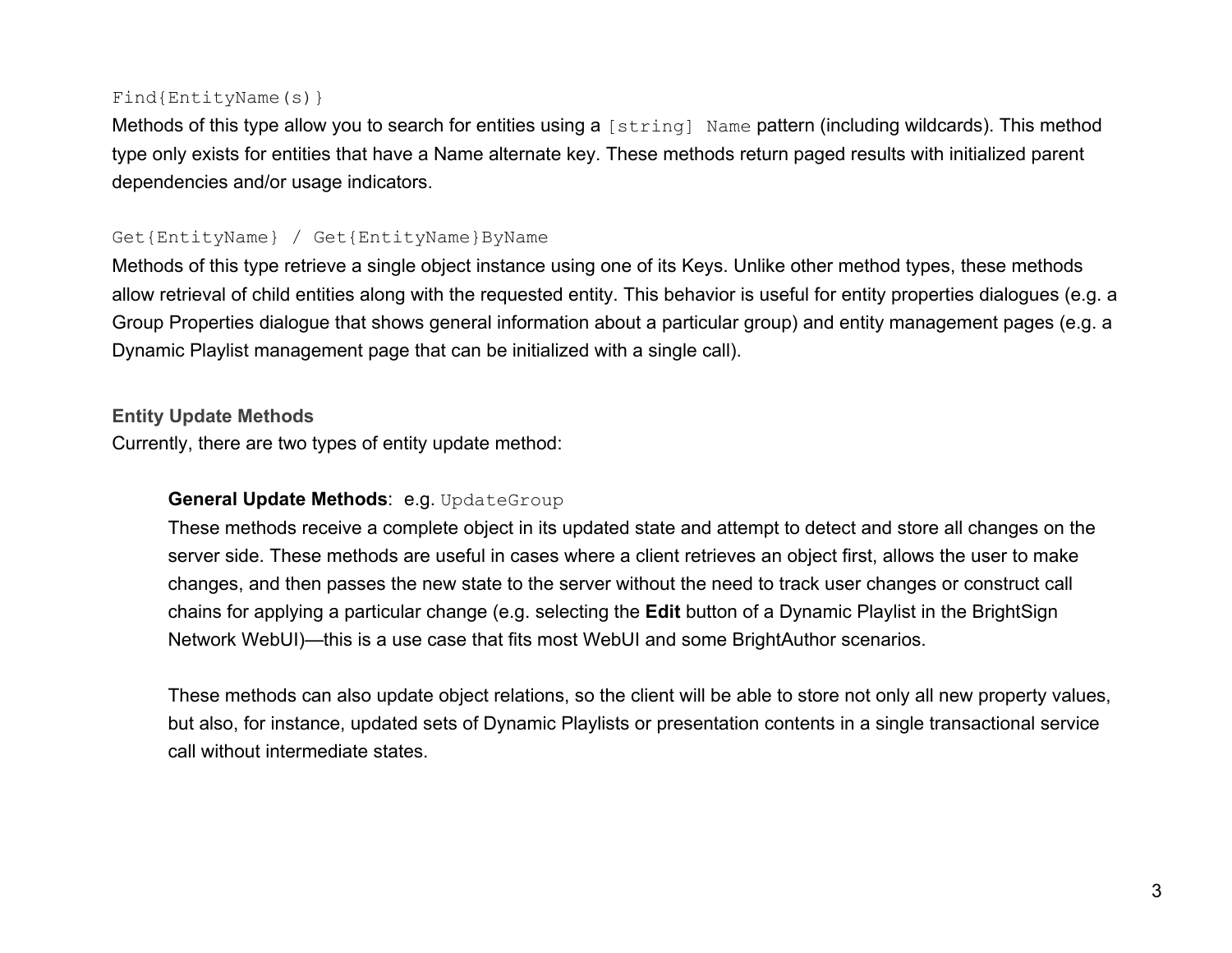#### **Specific Update Methods**: e.g. UpdateGroupsAutorun

These methods receive Entity IDs and one or more values for updating logically related properties within that entity (for example, changing the minimum required firmware values for a group). Methods of this type don't require the client to retrieve the object first. This may be useful for small dialogs, groups of controls (such as those in BrightAuthor), or internal client logic for sealing off certain parts of functionality from end users.

#### <span id="page-14-0"></span>**Object Permissions**

Currently, all supported entities have a predetermined set of Object Permissions that cannot be changed. Customizable permissions will be implemented in the future.

#### <span id="page-14-1"></span>**SOAP Endpoints**

Currently, the BrightSign Network Web API consists of two web services with nearly identical configurations: the Application Service and the Content Upload Service. Each web service has two SOAP endpoints: One is configured to use the WS-\* specification and the other to use the WS-I Basic Profile.

#### **WS-\***

The WS-\* endpoint is intended for rich, multifunctional server or desktop applications that support features such as sessions and transactions. The endpoint also supports its own rich security module and complex messaging format.

It would be difficult and time consuming to manually implement the required functionality for WS-\*, including message serialization/de-serialization, encoding/decoding, connection management, and state management. Therefore, in order to utilize this endpoint, you will first need find a library that can create a service reference (i.e. proxy class) for your language and/or platform. Windows features built-in tools for creating service references for .NET applications, where the WS-\* specification is the default web service endpoint configuration. Official or third-party tools/libraries have also been built for some, but not all, languages and platforms.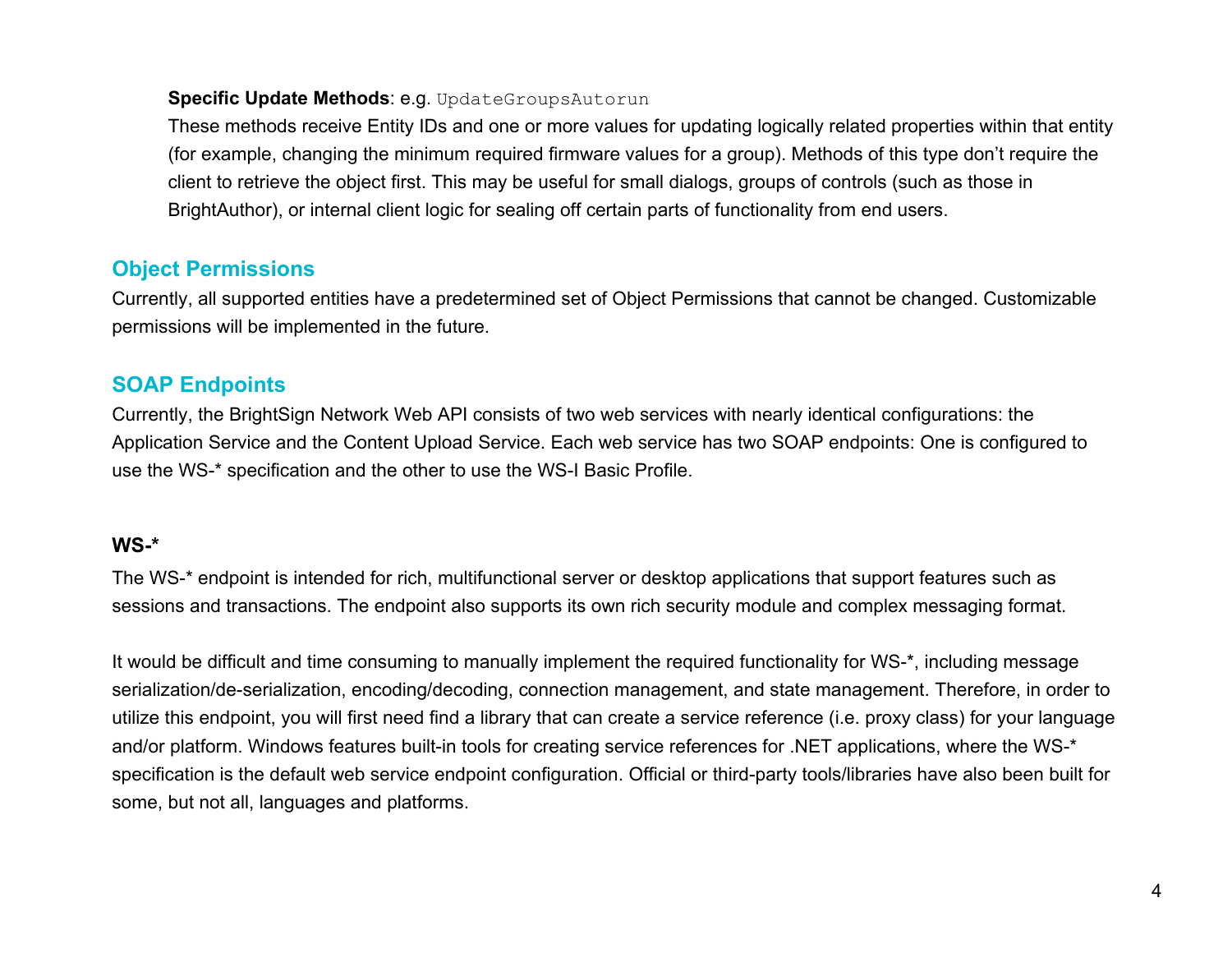Once you find such a tool/library for your platform, you will be able to create a service reference for the web service and work with it using familiar methods in the code.

#### **WS-I Basic**

The WS-I Basic endpoint is defined for simple clients that support a small number of functions or don't support the WS-\* specification. This specification does not support sessions or transactions. It does not have its own security module, using IIS instead. As a result, the message format is much simpler. WS-I Basic is also supported by all languages and platforms; it is even possible to use it directly without a service reference (i.e. proxy class) if needed (for example, through JavaScript).

#### <span id="page-15-0"></span>**SOAP Access Point URLs**

Use the following URLs to create service references:

- <https://api.brightsignnetwork.com/2014/04/SOAP/WSDL/>
- <https://api.brightsignnetwork.com/Uploads/2014/04/SOAP/WSDL/>

The service-endpoints addresses are specified in the WSDLs. Most SOAP tools and libraries used to create references will find the addresses automatically. The current service endpoint URLs are as follows:

- <http://api.brightsignnetwork.com/2014/04/SOAP/WS/>
- <https://api.brightsignnetwork.com/2014/04/SOAP/Basic/>
- <http://api.brightsignnetwork.com/Uploads/2014/04/SOAP/WS/>
- <https://api.brightsignnetwork.com/Uploads/2014/04/SOAP/Basic/>

**Note**: *Each URL has a specified API version (e.g. "2014/04/"). API versions will rarely, if ever, be changed after production release, the exception being changes that will extend functionality but not affect existing clients. Older API version URLs may be removed at a later time if deemed obsolete.*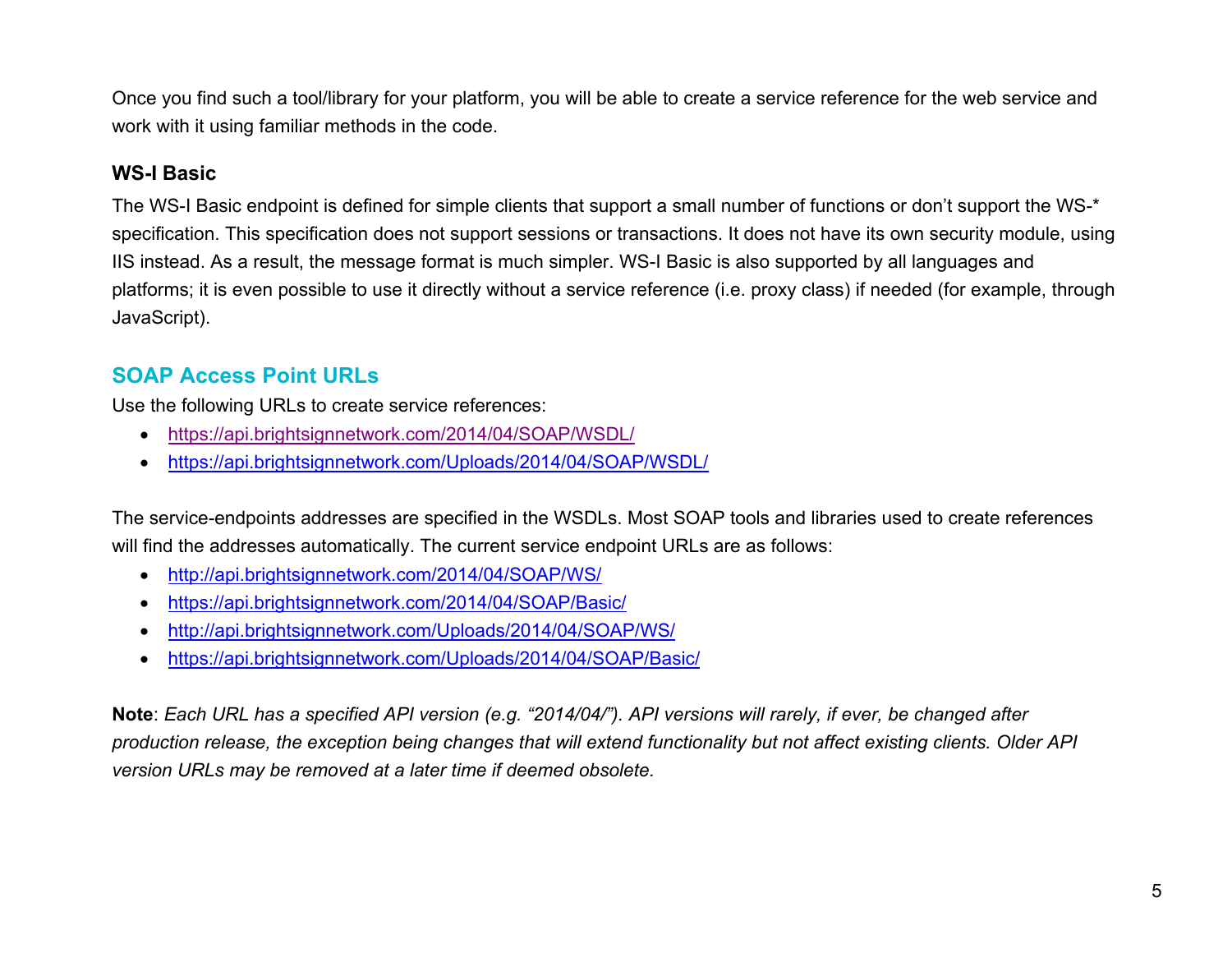#### <span id="page-16-0"></span>**User Authentication**

#### **Credentials**

Both BSN endpoints use simple username-password authentication; the username has the following format: {AccountName/{UserLogin}. These credentials should be passed in the header of all SOAP requests according to the corresponding SOAP specification. The complex security rules of the WS-\* endpoints are defined in the WS-Security specification. The WS-I Basic Profile, on the other hand, defines just two special elements in the message header for the username and password.

#### **Encoding**

The WS-\* endpoint is configured to use message-level encoding exposed over HTTP: Each request/response is encoded by the application first, then wrapped by a service message and sent in plaintext over the Internet.

The WS-I Basic endpoint, on the other hand, is configured to use transport encoding, with message credentials exposed over HTTPS: Each request/response is sent to the web server or client in plaintext; it is then encoded and transferred over the Internet via SSL/TLS.

#### <span id="page-16-1"></span>**Development Tools**

The BSN WebUI contains a simple method that can be used for configuration checks and client login dialogs:

```
User Authenticate()
```
This method validates the passed credentials and returns the corresponding User instance. Note that User credentials should be specified in all other method calls.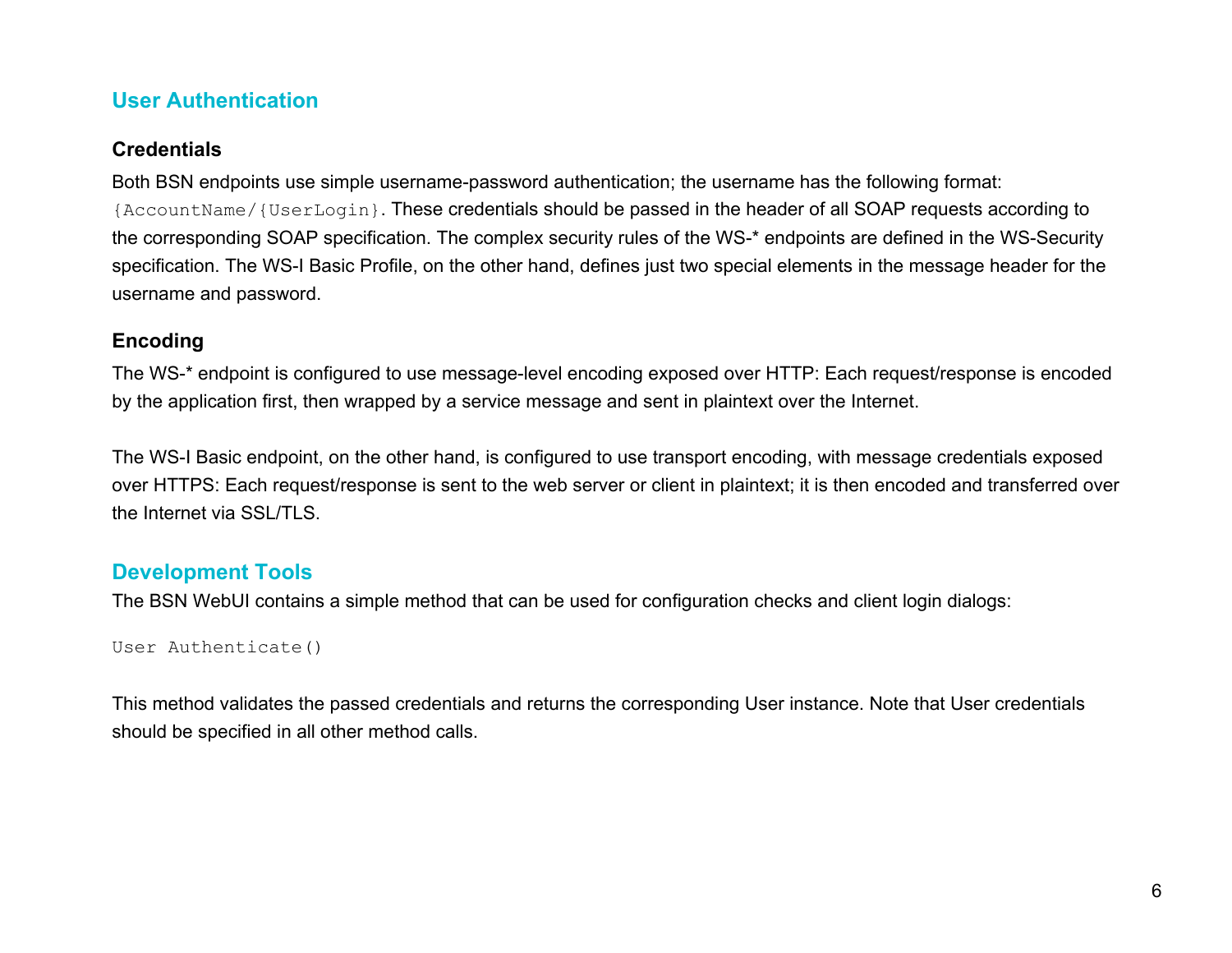## <span id="page-17-0"></span>**CONTENT**

#### <span id="page-17-1"></span>**Content Entity**

The Content entity has the following properties:

- [int] Id:(Read only) The identifier and primary key of the Content entity.
- [string] FileName: The virtual name of the file represented by the current Content instance. This string may differ from the file name on the client device before being uploaded. This property can be set by both client and server, and is used in many capacities both within BSN and on devices.
- [string] PhysicalPath:(Read only) An external URL for the associated file contained in persistent storage.
- [string] VirtualPath: A virtual path to the associated file within the Library of the BSN account.
- [ContentType] Type:(Read only) The simplified content type of the associated file. This property is represented with a [ContentType](#page-18-0) enumeration value.
- [long] FileSize:(Read only) The size of the associated file in bytes.
- [string] FileHash:(Read only) The SHA1 hash of the associated file.
- [string] ThumbPath:(Read only) An external URL for the file thumbnail image contained in persistent storage.
- [DateTime] UploadDate:(Read only) A UTC timestamp indicating when the associated file was uploaded to BSN.
- [DynamicPlaylistInfo[]]DynamicPlaylists: (Read only) An array of [DynamicPlaylistInfo](#page-20-0) structures that denote parent Dynamic Playlists.
- [PresentationInfo[]] Presentations: (Read Only) An array of [PresentationInfo](#page-21-0) structures that denote parent presentations.

#### <span id="page-17-2"></span>**ContentFolder Entity**

The ContentFolder entity has the following properties:

- [int] Id:(Read only) The identifier and primary key of the ContentFolder entity.
- [int] AccountId:(Read only) The identifier of the account that owns the ContentFolder entity.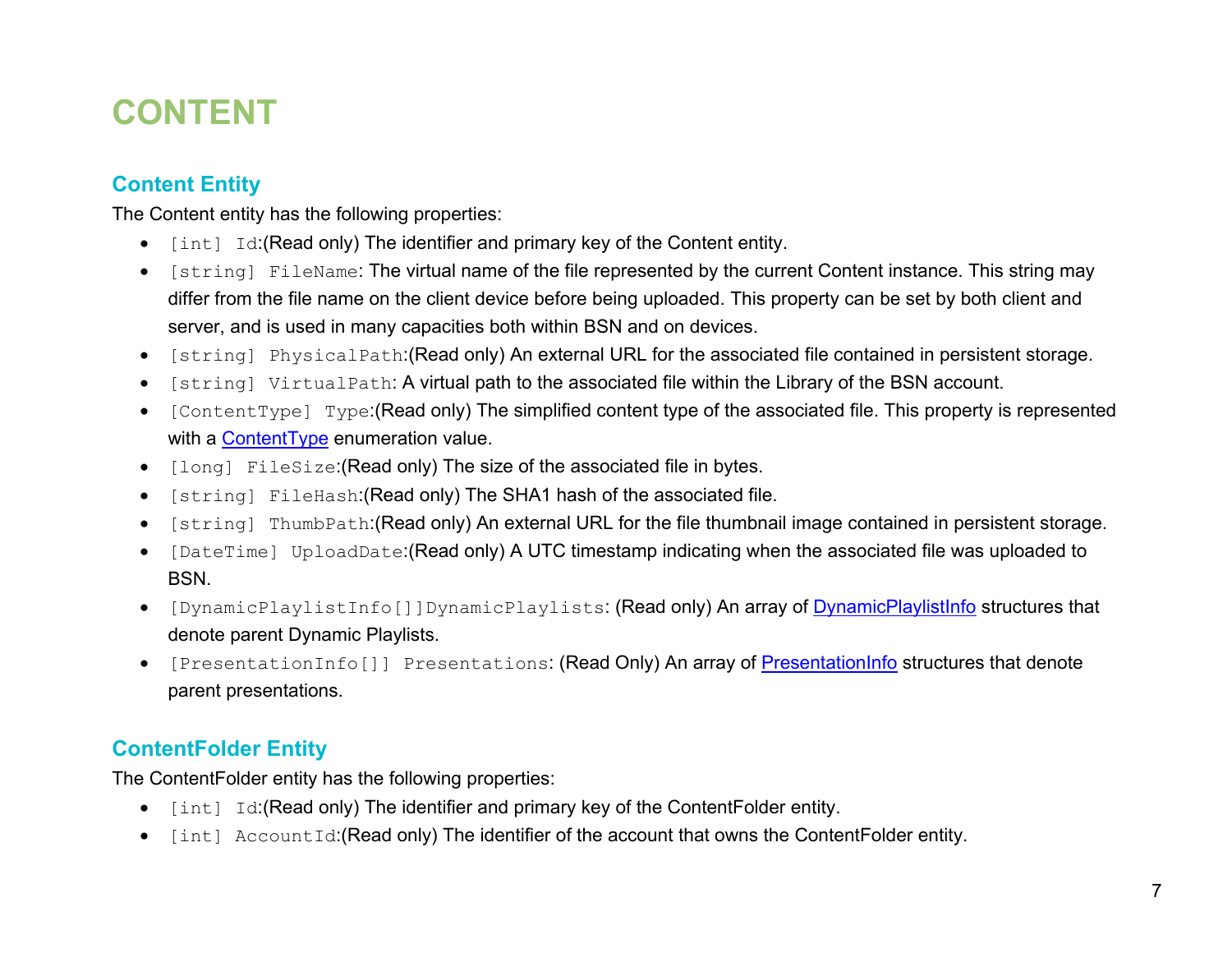- [string] Name: The user-defined name of the folder represented by the ContentFolder instance. This name must be unique in the scope of the parent folder.
- [string] VirtualPath: A virtual path to the associated folder within the Library of the BSN account (for example, "\Shared\Incoming\" or "\Users\jdoe@example.com\Home\").
- [string] ThumbPath:(Read only) An external URL for the file thumbnail image contained in persistent storage.
- [DateTime] CreationDate:(Read only) A UTC timestamp indicating when the associated folder was created in BSN.

#### <span id="page-18-0"></span>**ContentType Enumeration**

The ContentType enumeration specifies the type of the file associated with the Content instance. It has the following properties.

- Image: A JPG, PNG, or BMP image file
- Video: An MPG, MP4, TS, MOV, VOB, or WMV video file
- Audio: An MP3 or WAV audio file
- DynamicPlaylist: A Dynamic Playlist file
- Other: An unknown file type

#### <span id="page-18-1"></span>**ContentTransition Enumeration**

The ContentTransition enumeration represents the screen effect that is shown during the transition between the previous presentation state and the current content state. It has the following properties:

- NoEffect
- WipeFromTop
- WipeFromBottom
- WipeFromLeft
- WipeFromRight
- ExplodeFromCenter
- ExplodeFromTopLeft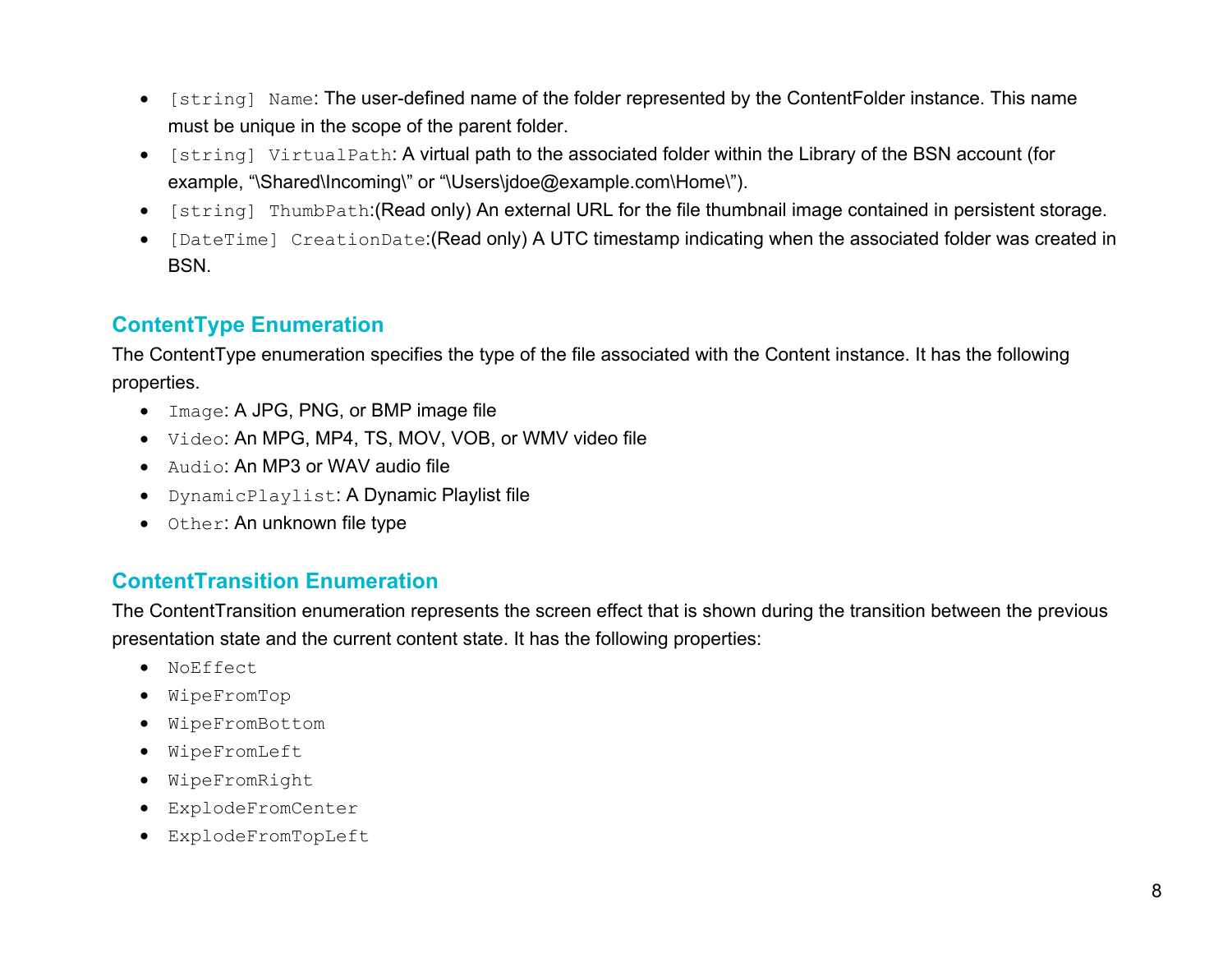- ExplodeFromTopRight
- ExplodeFromBottomLeft
- ExplodeFromBottomRight
- VenetianBlindsVertical
- VenetianBlindsHorizontal
- CombVertical
- CombHorizontal
- FadeToBackground
- FadeToNewImage
- SlideTop
- SlideBottom
- SlideLeft
- SlideRight

#### <span id="page-19-0"></span>**DynamicPlaylistContent Entity-Relation**

The DynamicPlaylistContent entity-relation represents associations between [Content](#page-17-1) and [ImageVideoDynamicPlaylist](#page-41-1) or [AudioDynamicPlaylist](#page-41-2) instances. It has the following properties:

- [int] ContentId: The identifier and primary key of the associated Content instance. This value can be set by both client and server.
- [string] FileName: The virtual name of the file represented by the current Content instance.
- [TimeSpan] DisplayDuration: The amount of time that the device displays an associated image. This property does not apply to audio or video files.

#### <span id="page-19-1"></span>**PresentationContent Entity-Relation**

The PresentationContent entity-relation represents the association between [Content](#page-17-1) and [Presentation](#page-78-1) instances. It has the following properties: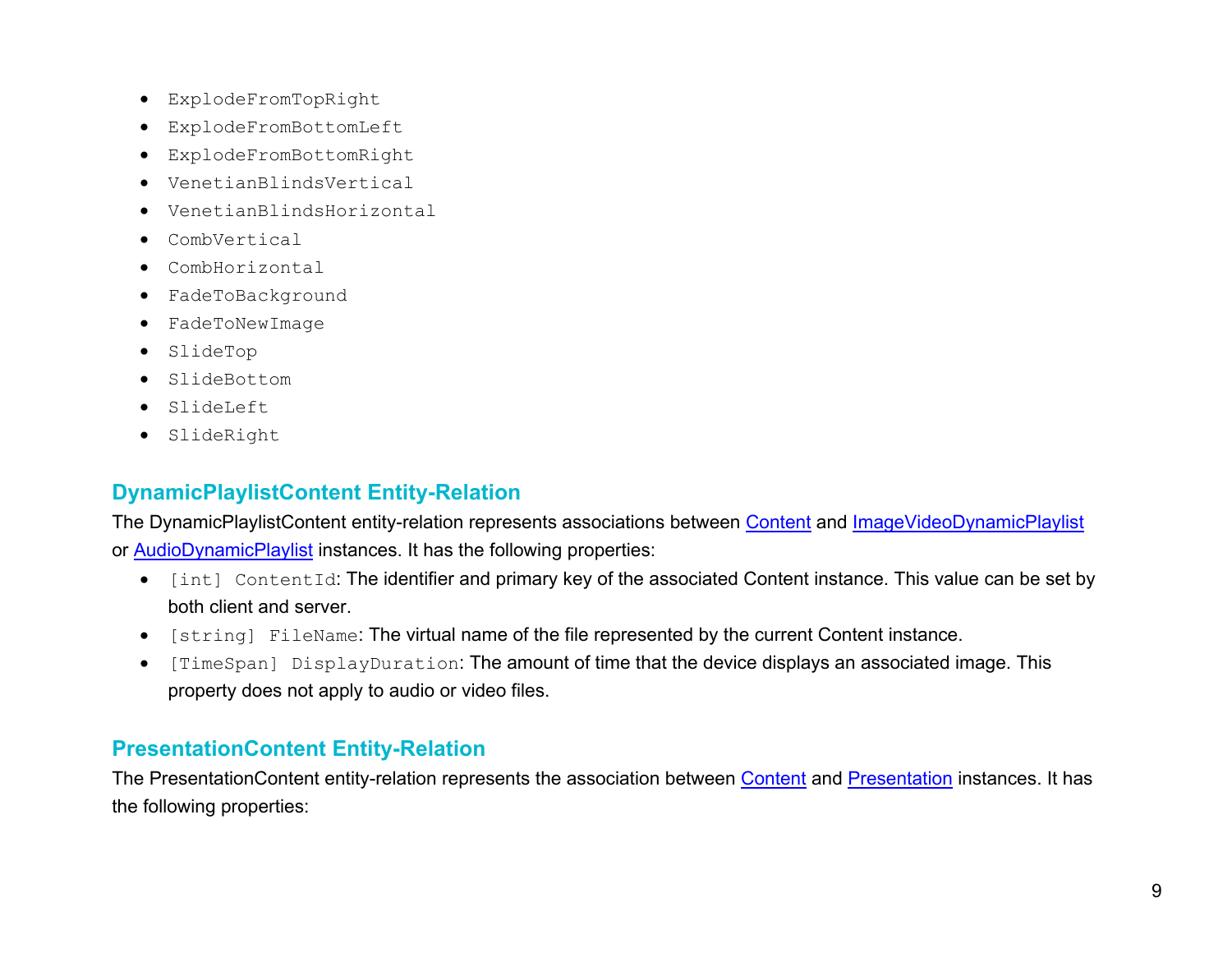- [int] ContentId: The identifier and primary key of the associated Content instance. This value can be set by both client and server.
- [string] ContentName: The name of the content represented by the PresentationContent entity-relation. When the entity-relation represents the relationship between a Presentation instance and a Content instance, this property contains the virtual name of the content file. Alternatively, when the entity-relation represents the relationship between a Presentation instance and a [ImageVideoDynamicPlaylist](#page-41-1)[/AudioDynamicPlaylist](#page-41-2) instance, this property contains the [string] Name of the Dynamic Playlist.
- [string] StateName: The name of the presentation state that corresponds to the associated Content instance.
- [TimeSpan] DisplayDuration: The amount of time that the device displays the associated image.
- [ContentTransition] Transition: A [ContentTransition](#page-18-1) enumeration representing the screen effect that is shown during the transition between the previous presentation state and the current content state (i.e. the associated content state). This is a pre-defined value for the entity-relation.

**Note**: *The [TimeSpan] DisplayDuration and [ContentTransition] Transition properties only apply to*  image files. Content management methods will automatically set the former property to 0 and the latter property to *"NoEffect" (without errors) if the associated PresentationContent instance does not represent an image file.*

• [ContentType] [ContentType](#page-18-0): A ContentType enumeration that allows a system to distinguish between a media file and a Dynamic Playlist.

#### <span id="page-20-0"></span>**DynamicPlaylistInfo Structure**

The DynamicPlaylistInfo structure provides information about a parent [ImageVideoDynamicPlaylist](#page-41-1) or [AudioDynamicPlaylist](#page-41-2) instance. It has the following properties:

- [int] Id:(Read Only) The identifier and primary key of the instance
- [string] Name: The user-defined name of the instance. This string value is an alternate key that is unique in the scope of the BrightSign Network account.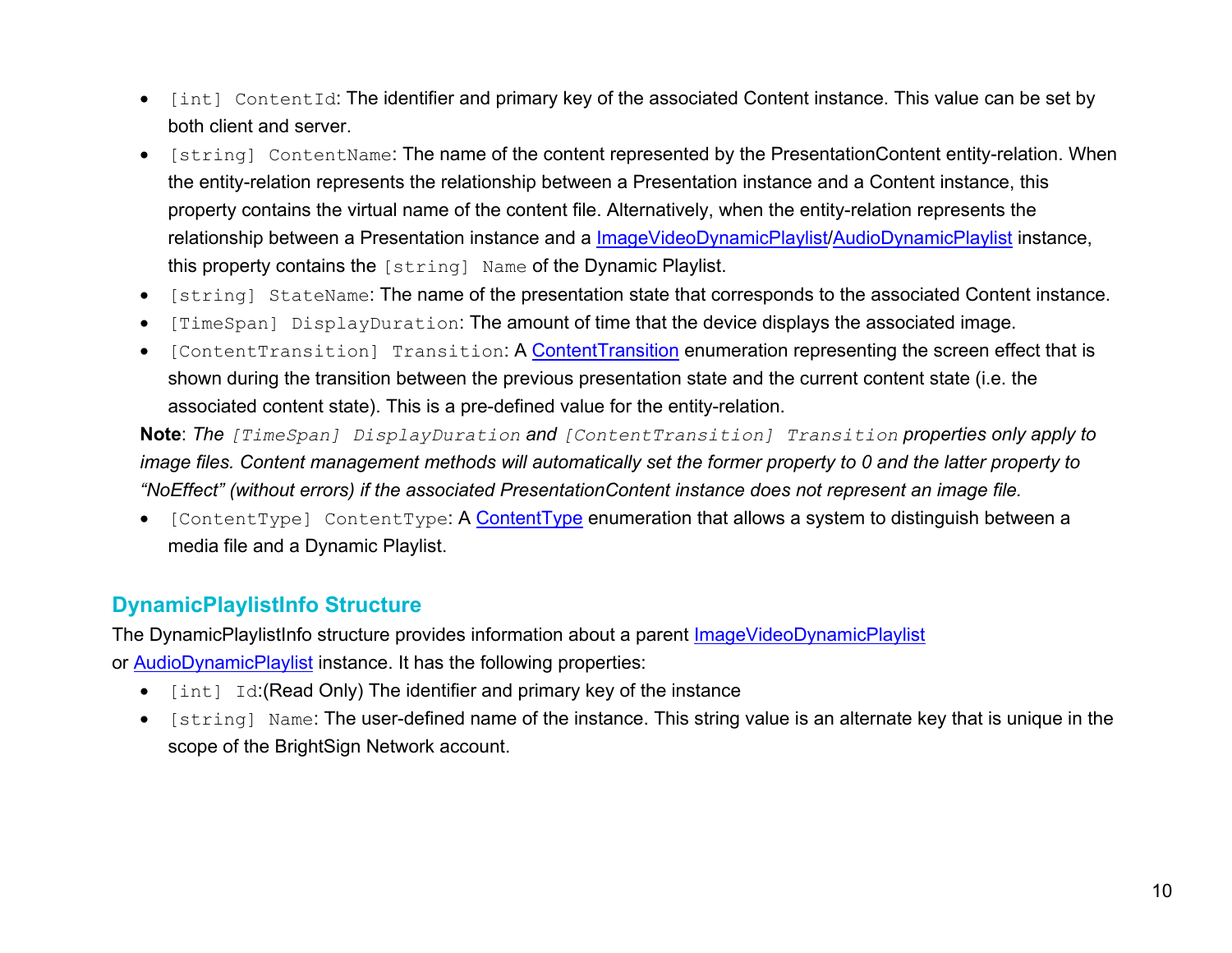#### <span id="page-21-0"></span>**PresentationInfo Structure**

The [Presentation](#page-78-1)Info structure provides information about a parent Presentation instance. It has the following properties:

- [int] Id:(Read Only) The identifier and primary key of the Presentation instance
- [string] Name: The user-defined name of the Presentation instance. This string value must be unique in the scope of the BrightSign Network account.

#### <span id="page-21-1"></span>**Content Management Web Methods**

- [PagedList<Content> GetAllContent\(string](#page-21-2) marker, int pageSize)
- [List<ContentFolder> GetContentFolders\(string virtualPath\)](#page-22-0)
- [PagedList<Content> GetFolderContent\(string virtualPath, string](#page-22-1) marker, int pageSize)
- [List<Content> GetSpecifiedContent\(int\[\] contentIds\)](#page-23-0)
- [PagedList<Content> FindContent\(string fileNamePattern, string](#page-23-1) marker, int pageSize)
- [Content GetContent\(int contentId\)](#page-24-0)
- [ContentFolder CreateContentFolder\(ContentFolder entity\)](#page-24-1)
- [bool MoveContent\(int\[\] contentIds, string newVirtualPath\)](#page-25-0)
- [bool CheckContentUsage\(int contentId\)](#page-26-0)
- [bool DeleteContent\(int\[\] contentIds\)](#page-26-1)

Note: *Content update and creation operations can only be performed by the File Upload Service.*

<span id="page-21-2"></span>PagedList<Content> GetAllContent(string marker, int pageSize)

#### **Description**

Retrieves the next page of the Content list, sorted alphabetically by [string] FileName. The returned list will contain no more items than the defined page size. This method only supports retrieval of image, audio, and video file types.

#### **Required Permissions**

Content: View Content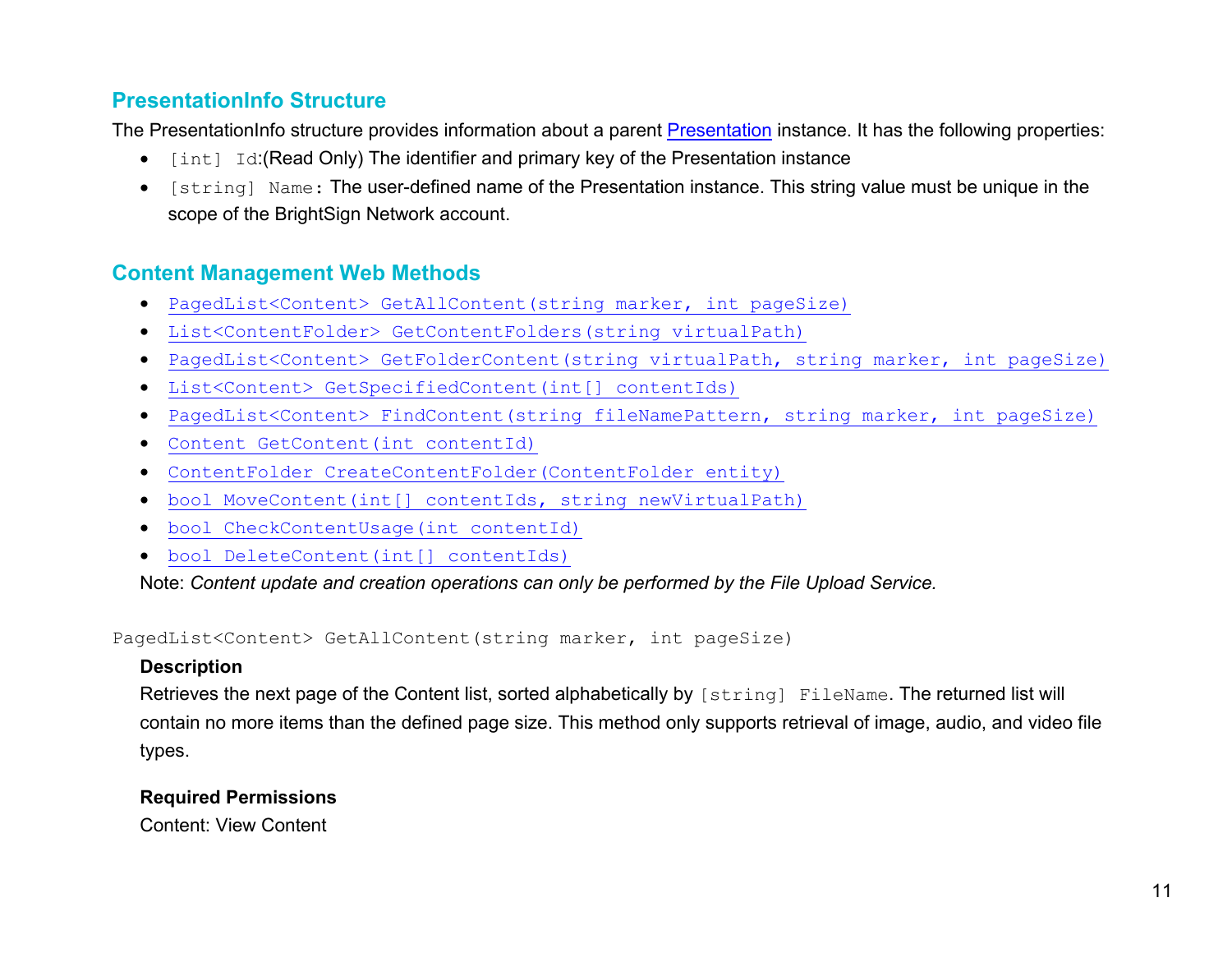#### **Parameters**

- [string] marker: The [string] FileName of the last [Content](#page-17-1) instance on the previous page. If the value is Null, then the method will retrieve the first page.
- [int] pageSize: The maximum number of objects returned by the method. If the list of objects that match the search criteria exceeds the [int] pageSize limit, the returned list will indicate that it is truncated. If the integer is not positive, then the method will return the maximum allowed number of objects. Attempting to request more objects than is allowed will lead to the same result, but without an error.

#### <span id="page-22-0"></span>List<ContentFolder> GetContentFolders(string virtualPath)

#### **Description**

Retrieves the first level of subfolders of the parent [ContentFolder](#page-17-2) entity, which is specified using its virtual path. Paging is not implemented for this method because of the limit placed on the maximum number of subfolders within a parent folder.

#### **Required Permissions**

Content: View Content

#### **Parameters**

• [string] virtualPath: The virtual path of the parent ContentFolder entity containing the requested subfolders. The root virtual path is "\".

<span id="page-22-1"></span>PagedList<Content> GetFolderContent(string virtualPath, string marker, int pageSize)

#### **Description**

Retrieves the first level of files within the parent [ContentFolder](#page-17-2) entity, which is specified using its virtual path. The returned list is organized by File Name and may not contain more items than the defined page size. This method only supports retrieval of image, audio, and video file types.

#### **Required Permissions**

Content: View Content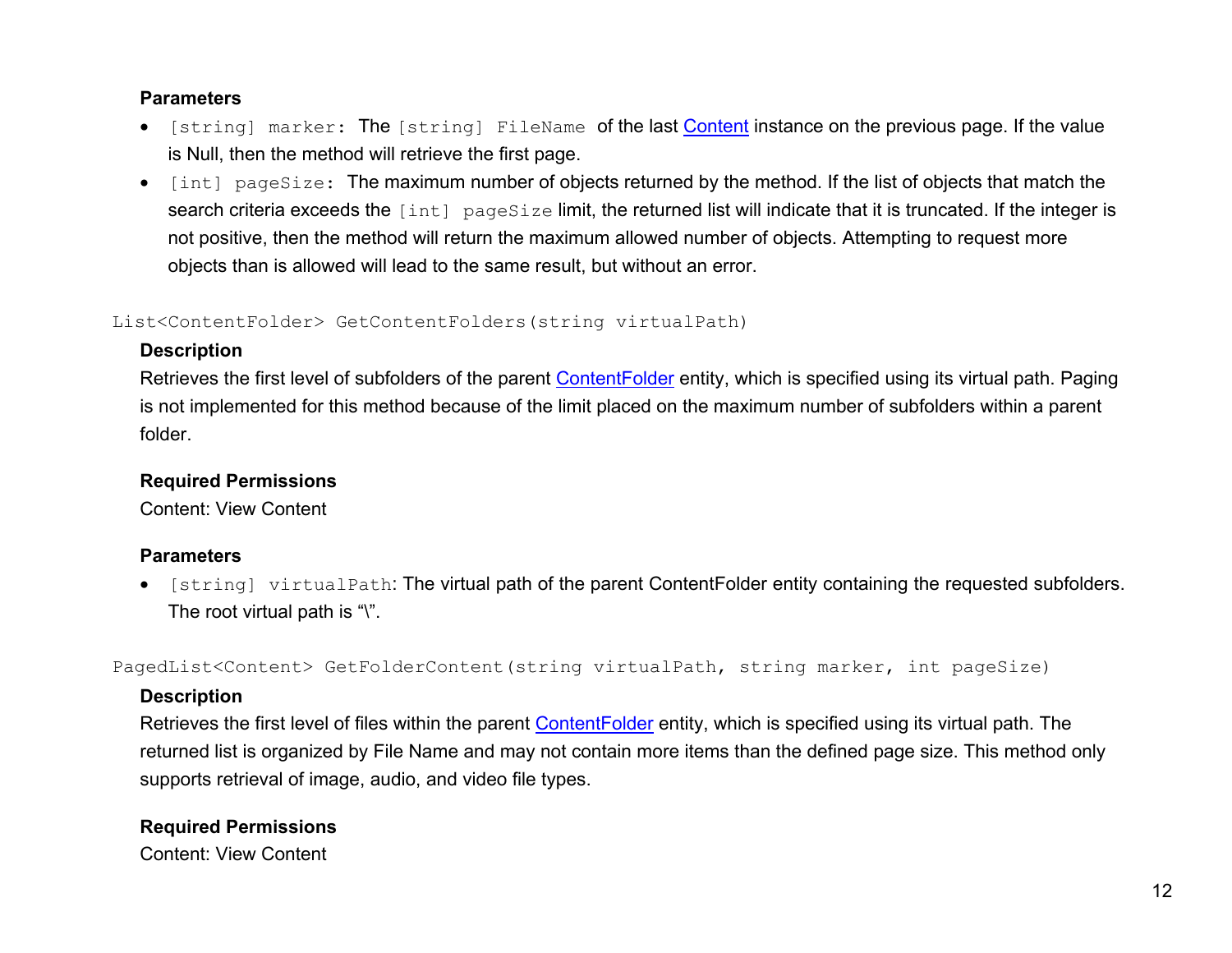#### **Parameters**

- [string] virtualPath: The virtual path of the parent ContentFolder entity. The root virtual path is "\".
- [string] marker: The [string] FileName of the last [Content](#page-17-1) instance on the previous page. If the value is Null, then the method will retrieve the first page.
- [int] pageSize: The maximum number of objects returned by the method. If the list of objects that match the search criteria exceeds the [int] pageSize limit, the returned list will indicate that it is truncated. If the integer is not positive, then the method will return the maximum allowed number of objects. Attempting to request more objects than is allowed will lead to the same result, but without an error.

#### <span id="page-23-0"></span>List<Content> GetSpecifiedContent(int[] contentIds)

#### **Description**

Retrieves a list of [Content](#page-17-1) instances matching the specified identifiers. The results are sorted alphabetically by Content [string] FileName. The identifiers of nonexistent Content instances will be ignored.

#### **Required Permissions**

Content: View Content

#### **Parameters**

 $\bullet$  [Int[]] contentIds: An array of  $\lceil \text{int} \rceil$  Id values for the Content instances being requested. The maximum number of items is limited to 100 by the server. Attempting to request more than the maximum allowed number of objects will cause an error, while passing an empty array will lead to an immediate empty response without an error.

<span id="page-23-1"></span>PagedList<Content> FindContent(string fileNamePattern, string marker, int pageSize)

#### **Description**

Retrieves the next page of a **Content** list containing file names matched with the specified pattern. The returned list is organized by [string] FileName and may not contain more items than the defined page size. This method only supports retrieval of image, audio, and video file types.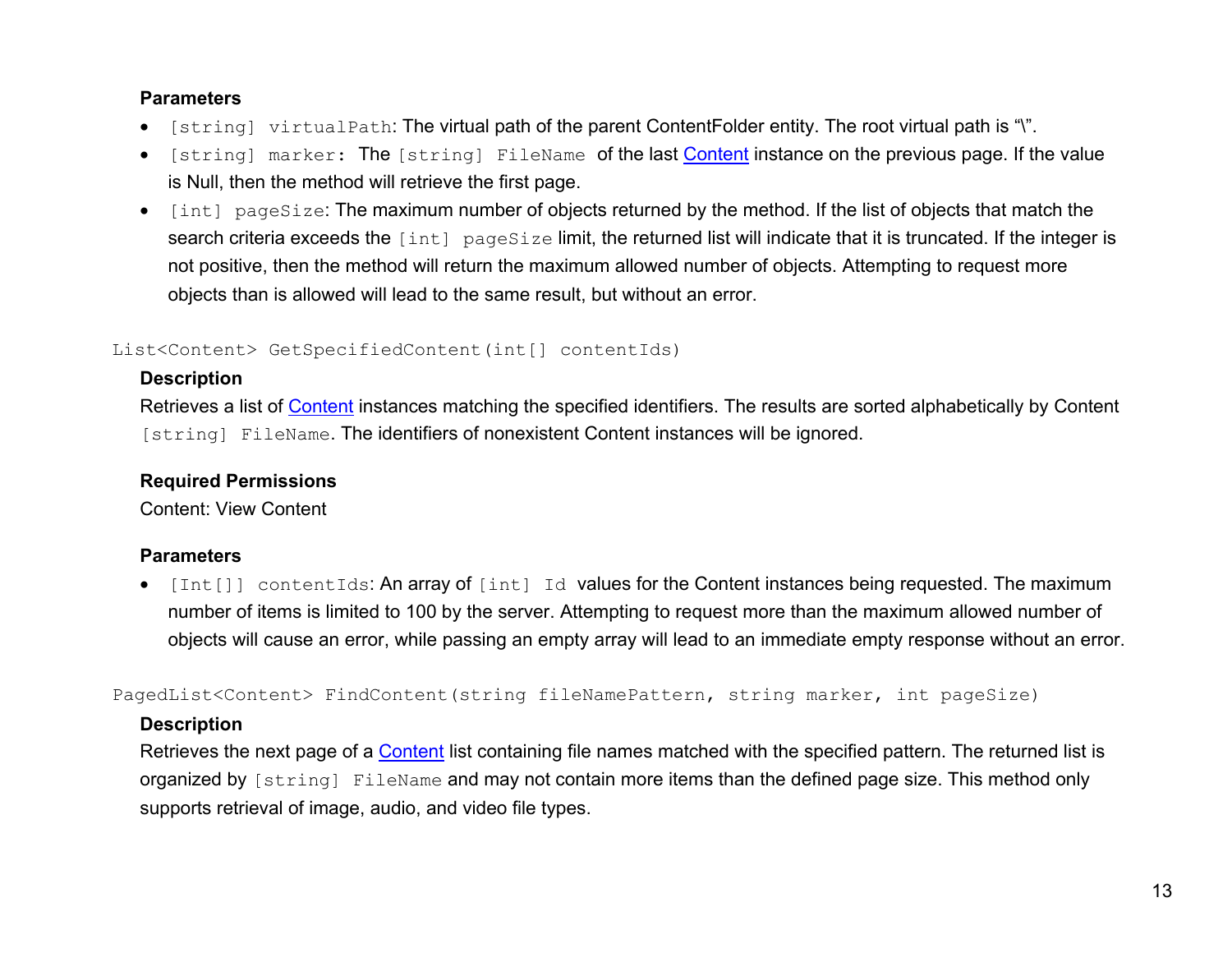#### **Required Permissions**

#### Content: View Content

#### **Parameters**

- [string] fileNamePattern: The exact [string] FileName of the Content instance (or its wildcard-based pattern). Supported wildcards currently include "\*", "?", and "['and']".
- [string] marker: The [string] FileName of the last [Content](#page-17-1) instance on the previous page.
- [int] pageSize: The maximum number of objects returned by the method. If the list of objects that match the search criteria exceeds the [int] pageSize limit, the returned list will indicate that it is truncated. If the integer is not positive, then the method will return the maximum allowed number of objects. Attempting to request more objects than is allowed will lead to the same result, but without an error.

#### <span id="page-24-0"></span>Content GetContent(int contentId)

#### **Description**

Retrieves a single [Content](#page-17-1) instance with the specified identifier. This method returns Null if there are no Content instances containing the specified identifier. This method only supports retrieval of image, audio, and video file types.

#### **Required Permissions**

Content: View Content

#### **Parameters**

• [int] contentId: The identifier and primary key of the associated Content instance.

#### <span id="page-24-1"></span>ContentFolder CreateContentFolder(ContentFolder entity)

#### **Description**

Creates a new virtual folder within the BSN Library. The folder will have a specified name and location defined by its virtual path. This method returns the newly created object with all initialized properties (or Null if an error occurs during the creation process).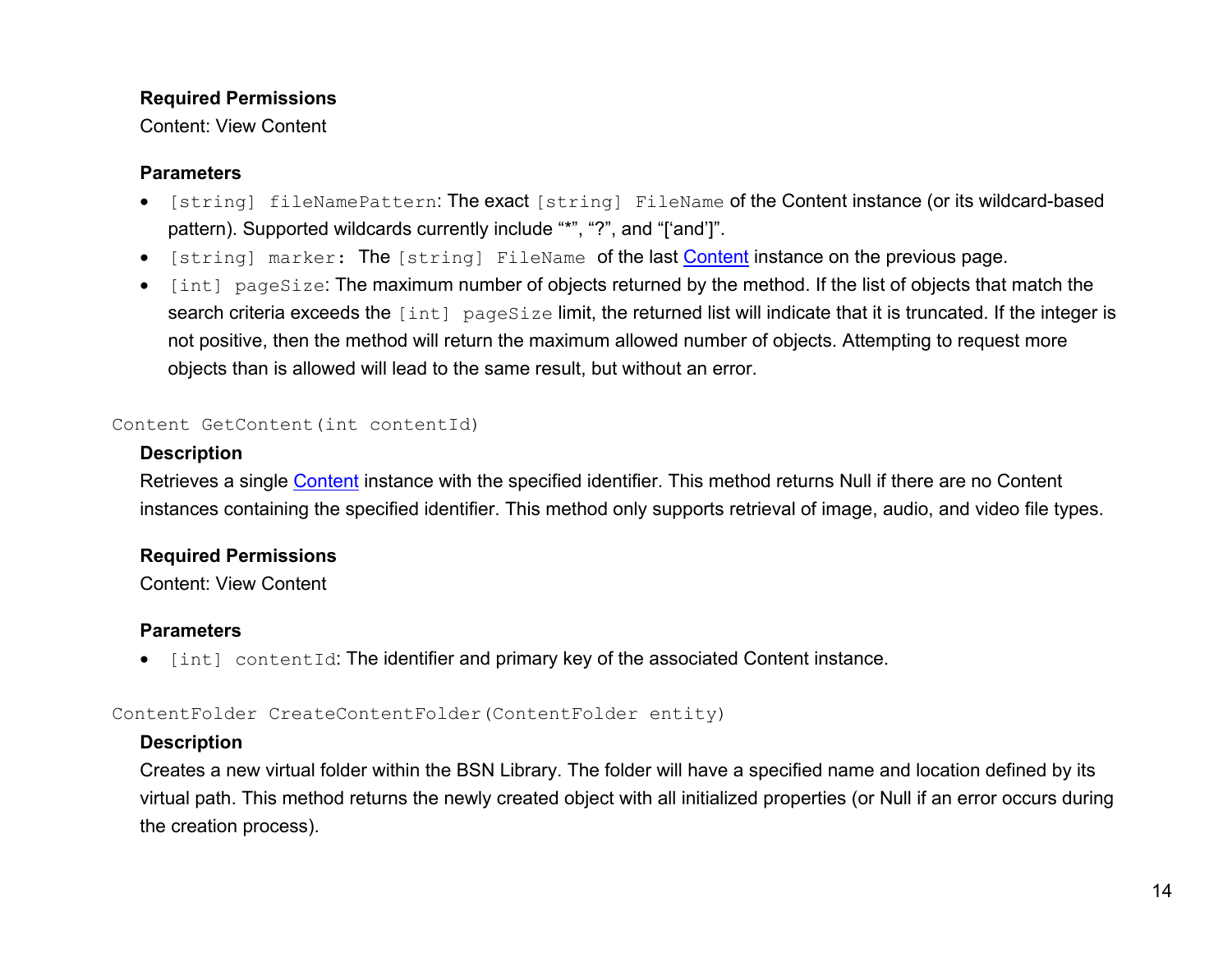#### **Required Permissions**

Content: View Content

#### **Parameters**

- [ContentFolder] entity: A Content Folder instance with an initialized [string] Name, [string] VirtualPath, and [string] ThumbPath (if needed). All other property values for the ContentFolder instance will be ignored. If this parameter is set to Null, then the method will immediately return Null without error. A descriptive error will be returned to the client if any of the following conditions occur:
	- o The [string] VirtualPath of the initialized ContentFolder does not contain a leading slash("\").
	- o The [string] ThumbPath does not begin with an absolute URI (i.e. "http://" or "https://").
	- o The [string] Name of the initialized ContentFolder is more than 128 characters.
	- o A ContentFolder instance within the same parent folder has the same name.

<span id="page-25-0"></span>bool MoveContent(int[] contentIds, string newVirtualPath)

#### **Description**

Moves the specified [Content](#page-17-1) and/or [ContentFolder](#page-17-2) instances to the specified virtual folder. This method returns True upon success and False upon failure.

#### **Required Permissions**

Content: Update Content

#### **Parameters**

- [int[]] contentIds: An array of [int] Id values for the Content and/or ContentFolder instances that will be updated. The number of items is limited to 100 by the server. Attempting to request more than the maximum allowed number of objects will cause an error. If the client passes an empty array, or if none of the identifiers in the array match existing content instances, the server will immediately return an empty response without an error.
- [string] newVirtualPath: The new virtual path for the specified Content and/or ContentFolder instances (e.g. "\Shared\Incoming\").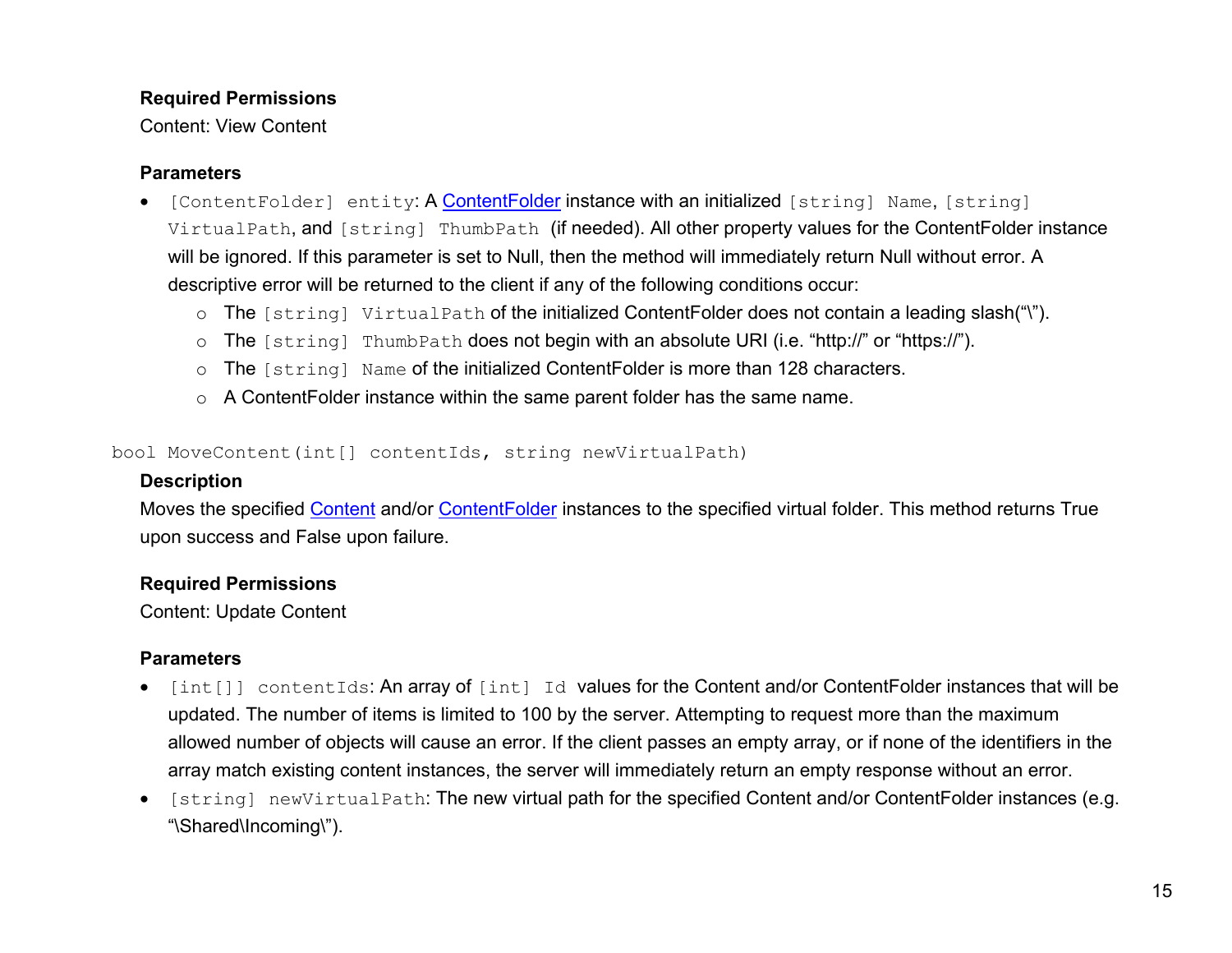<span id="page-26-0"></span>bool CheckContentUsage(int contentId)

#### **Description**

Determines whether the specified [Content](#page-17-1) instance is referenced by Presentations, Dynamic Playlists, Web Pages, or Device Web Pages. This method returns True if the specified Content instance has parent dependencies (i.e. it is in use).

Note that this method only supports retrieval of image, audio, and video file types. Also note that when using this method to check whether a Content instance can be deleted, a False ("not in use") status may change in the time between calling this method and calling [DeleteContent\(\)](#page-26-1).

#### **Required Permissions**

Content: View Content

#### **Parameters**

• [int] contentId: The identifier and primary key of the associated Content instance. If there are no Content instances with the specified identifier, this method will return False without an error.

#### <span id="page-26-1"></span>bool DeleteContent(int[] contentIds)

#### **Description**

Deletes the specified [Content](#page-17-1) and [ContentFolder](#page-17-2) instances, as well as any associated files, in both the database and persistent storage. This method returns True only if the operation was completely successful. None of the affected instances can be in use by any Presentation, Dynamic Playlist, Web Page, or Device Webpage. In these cases a descriptive error will be returned to the client.

#### **Required Permissions**

Content: Delete Content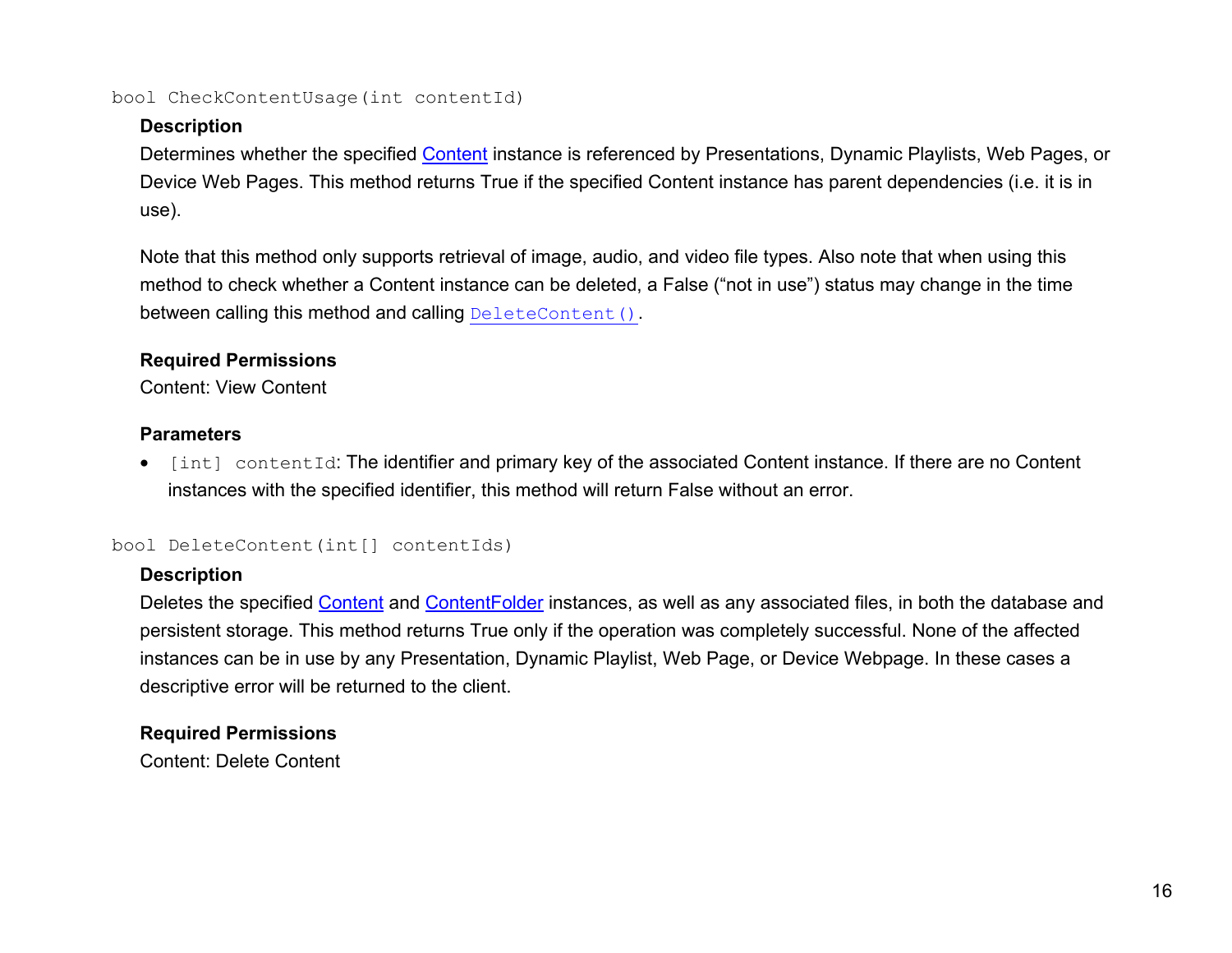#### **Parameters**

• [int[]] contentIds: An array of [int] Id values reflecting the Content instances to be deleted. The maximum number of items is limited to 100 by the server. Attempting to request more than the allowed number of objects will cause an error. A descriptive error will be returned if one or more Content [int] Id is invalid. If the client passes an empty array, or if none of the identifiers in the array match existing content instances, the server will immediately return an empty response without an error.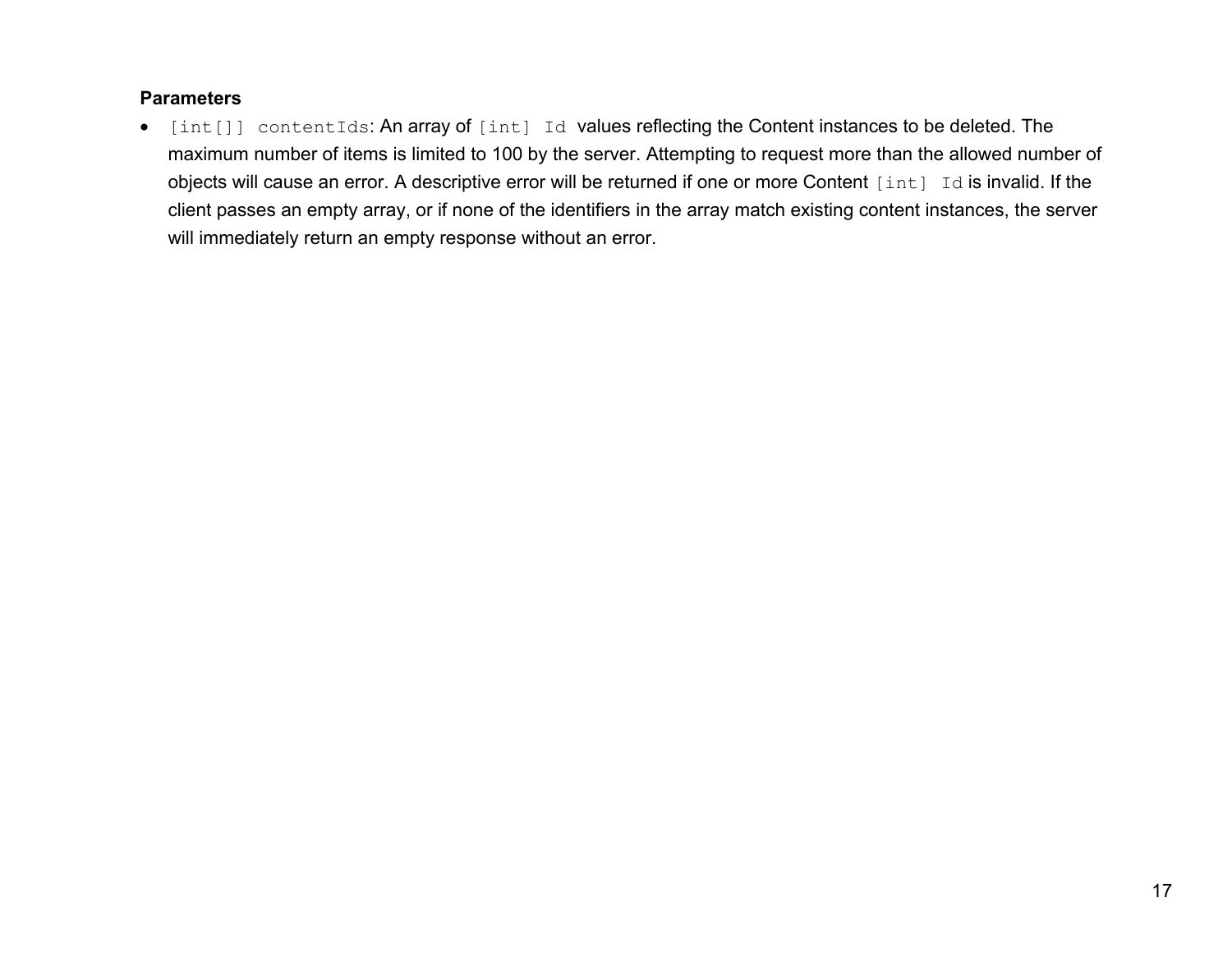## <span id="page-28-0"></span>**CONTENT UPLOAD**

#### <span id="page-28-1"></span>**Overview**

Content Upload methods use a separate [SOAP endpoint](#page-14-1) from all other Web API methods. To upload a file, the client must first call StartFileUpload(), then call AppendChunk() one or more times, then call CompleteFileUpload(). It is also possible to upload multiple associated webpage asset files using a session token provided by the StartWebPageUploadSession() method. The workflow for uploading webpage assets is outlined in the following section.

The Content Upload service allows uploading files using multiple threads in parallel. To use multi-threading, the client must first call StartFileUpload() and obtain an upload token. The client then uploads chunks in multiple threads (using AppendChunk() with different parameters), specifying the partNumber and offset for each thread along with the same upload token. After the chunks are uploaded, the client must call CompleteFileUpload(). The client may also upload several different files while at the same time specifying different upload tokens.

#### <span id="page-28-2"></span>**Web Page Upload Work Flow**

- 1. Call StartWebPageUploadSession() using parameters for the webpage file and associated content files. Retrieve the initialized session and upload tokens from the WebPageUploadStatus return.
- 2. Call StartFileUpload() using parameters for the webpage file, as well as the session token and primary upload token from the WebPageUploadStatus return. Make sure to specify the [enum]ContentType as "Webpage".
- 3. Call AppendChunk() for the number of times needed to complete the webpage file upload. Use the session token and primary upload token from the WebPageUploadStatus return.
- 4. Call CompleteFileUpload() using the same content upload arguments utilized in **Step 2**.
- 5. Repeat the following steps for each webpage asset file: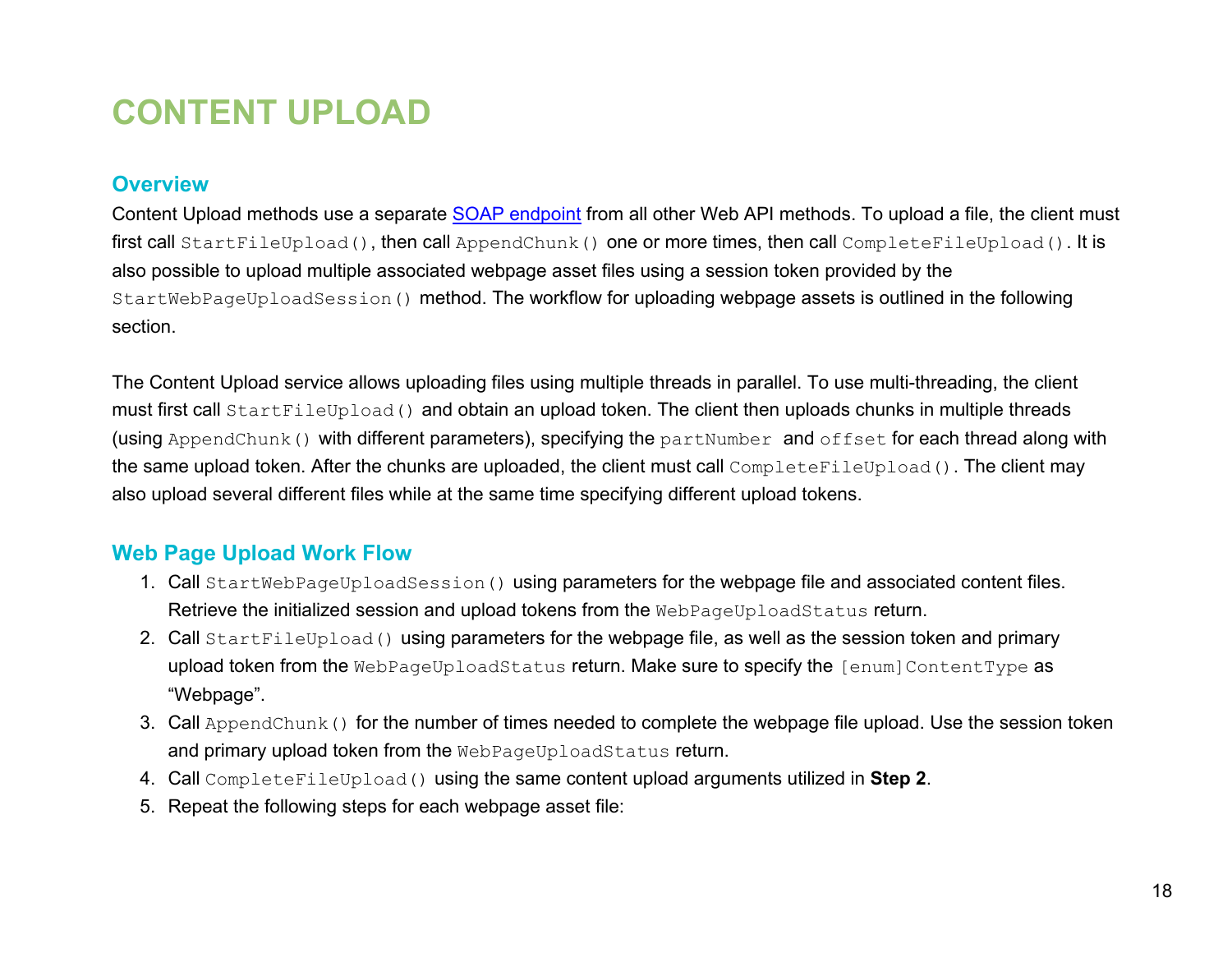- a. Call StartFileUpload() using parameters for the asset file, as well as the session token and asset upload token from the WebPageUploadStatus return.
- b. Call AppendChunk() for the number of times needed to complete the asset file upload. Use the session token and asset upload token from the WebPageUploadStatus return.
- c. Call CompleteFileUpload() using the same content upload arguments utilized in **Step 5a**.
- 6. Call CompleteWebPageUploadSession() using the same content upload arguments utilized in **Step 1**.

#### <span id="page-29-0"></span>**Web Page Update Work Flow**

**Note**: *Orphaned web assets are marked for deletion after 24 hours.*

- 1. Call StartWebPageUploadSession() using an existing [string]WebPageId parameter and arguments for the new webpage file. Retrieve the initialized session and upload tokens from the WebPageUploadStatus return.
- 2. Call StartFileUpload() using parameters for the new webpage file, as well as the session and upload tokens from the WebPageUploadStatus return. You will also need to specify the [string]ContentId (which is the same as the [string]WebPageId) of the webpage file to update. Ensure the [enum]ContentType is specified as "Webpage".
- 3. Call AppendChunk() for the number of times needed to complete the webpage file upload. Use the session token and primary upload token from the WebPageUploadStatus return.

**Note**: *When updating a webpage, the main HTML file must always be updated (even if changes are only being made to asset files).*

- 4. Call CompleteFileUpload() using the same content upload arguments utilized in **Step 2**.
- 5. Repeat the following steps for each webpage asset file:
	- a. Call StartFileUpload() using parameters for the asset file, as well as the session token and asset upload token from the WebPageUploadStatus return. The ContentUploadStatus return will contain an optional Content Negotiation response.
	- a. If the Content Negotiation status matches the current asset, call CancelFileUpload() using the session and asset upload tokens.
	- b. If the Content Negotiation status does not match the current asset: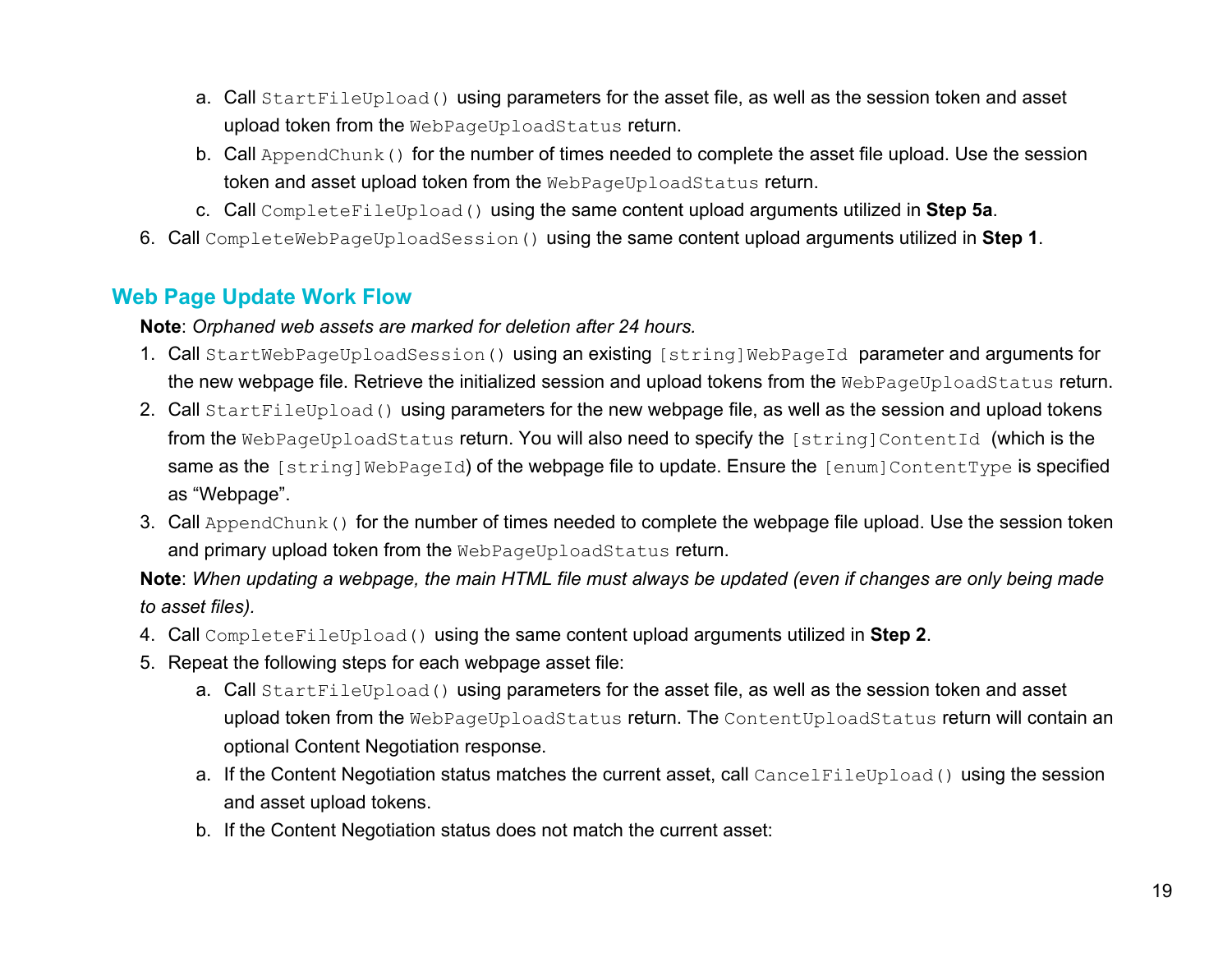- i. Call AppendChunk() for the number of times needed to complete the asset file upload. Use the session token and asset upload token from the WebPageUploadStatus return.
- ii. Call CompleteFileUpload() using the same content upload arguments utilized in **Step 5a**.

#### <span id="page-30-0"></span>**Content Upload Web Methods**

- [ContentUploadStatus StartFileUpload\(string uploadToken, string sessionToken, string](#page-30-1)  filename, long filesize, int chunksCount, enum ContentType, string virtualPath, [base64Binary fileThumb, string sha1Hash\)](#page-30-1)
- ContentUploadStatus [AppendChunk\(string uploadToken, int partNumber, binary data,](#page-32-1)  [long offset\)](#page-32-1)
- <span id="page-30-1"></span>• [ContentUploadStatus CompleteFileUpload\(string uploadToken, string sessionToken,](#page-33-0)  [string filename, long filesize, int chunksCount,](#page-33-0) enum ContentType, string [virtualPath, base64Binary fileThumb, string sha1Hash\)](#page-33-0)
- [WebPageUploadStatus StartWebPageUploadSession\(array webpageAssets\[\], string](#page-34-0)  [uploadToken, string sessionToken, string filename, long filesize, int chunksCount,](#page-34-0)  [enum ContentType, string virtualPath, base64Binary fileThumb, string sha1Hash\)](#page-34-0)
- [WebPageUploadStatus CompleteWebPageUploadSession\(string sessionToken\)](#page-36-0)
- [ContentUploadStatus CancelFileUpload\(string uploadToken\)](#page-38-0)
- [ContentUploadStatus GetFileUploadStatus\(string uploadToken\)](#page-39-0)
- [WebPageUploadStatus GetWebPageUploadStatus\(string sessionToken\)](#page-39-1)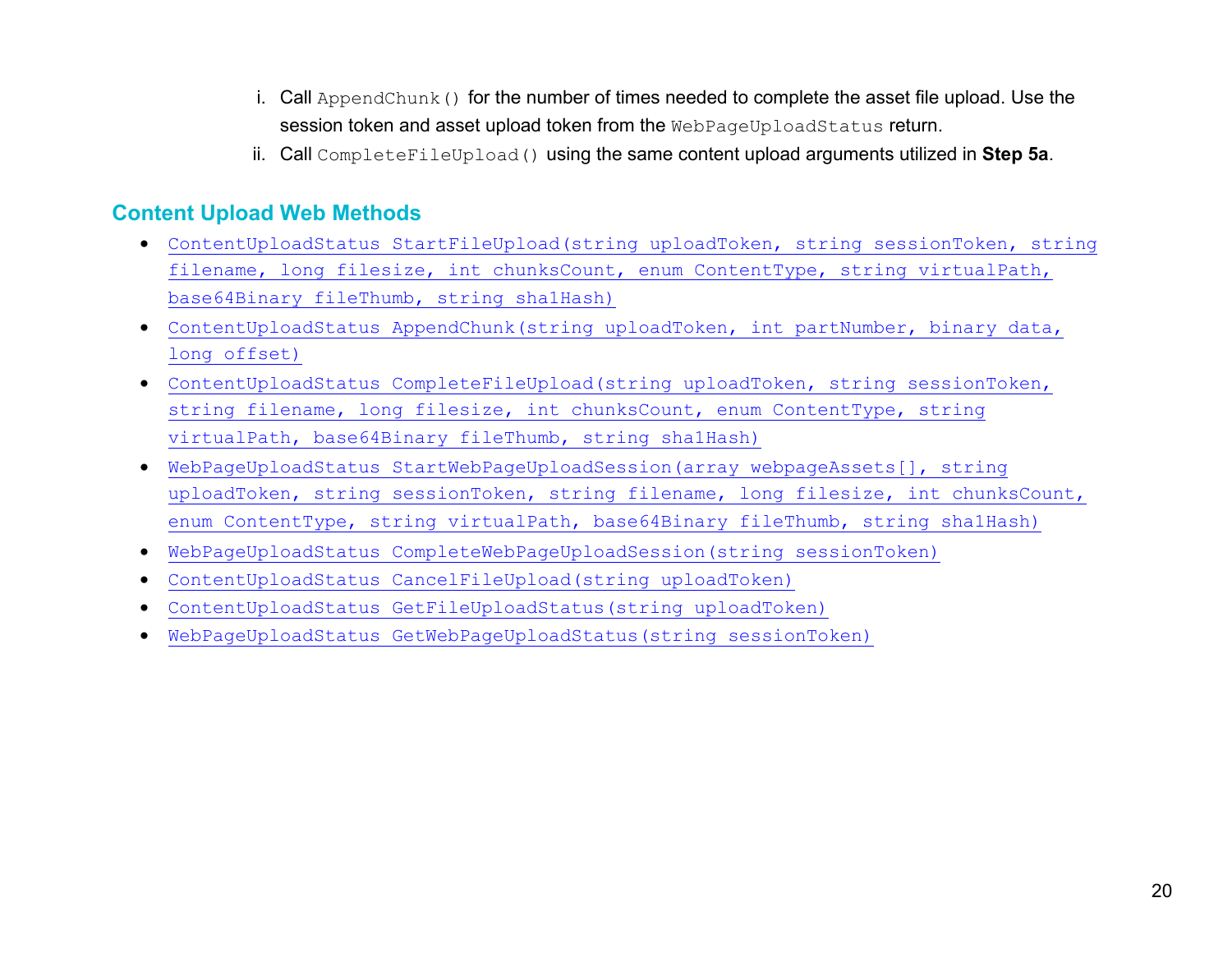<span id="page-31-0"></span>ContentUploadStatus StartFileUpload(string uploadToken, string sessionToken, string filename, long filesize, int chunksCount, enum ContentType, string virtualPath, base64Binary fileThumb, string sha1Hash)

#### **Description**

Initializes the content upload process by returning an upload token, which is a descriptor value that is utilized by the AppendChunk() and CompleteFileUpload() methods. This method may also receive an upload token if it is being used to upload a webpage file.

#### **Required Permissions**

Content: Upload Content

#### **Parameters**

- [string] uploadToken: The token of an upload that was initialized by the StartWebPageUploadSession() method. This parameter is only specified if the file being uploaded is a webpage file.
- [string] sessionToken: The token of an upload session initialized by the StartWebPageUploadSession() method. This parameter enables uploading of files related to a webpage file; it should only be specified if a webpage file or associated asset file is being uploaded.
- [string] filename: The name of the file to be uploaded. A descriptive error will be returned if any of the following conditions occur:
	- $\circ$  This string is empty.
	- o The string has more than 128 characters.
	- $\circ$  The file name is not valid.
- [long] filesize: The size of the file in bytes. This parameter must be an unsigned integer value no greater than 5000000000 (i.e. 5GB). A descriptive error will be returned if the value is negative.
- [int] chunksCount: The number of chunks the file consists of (starting at 1). The optimal chunk size is 256KiB. Files that are larger than this chunk size must be split into smaller parts by the client. Multiple chunks should be uploaded using multiple AppendChunk() calls specifying the same upload token.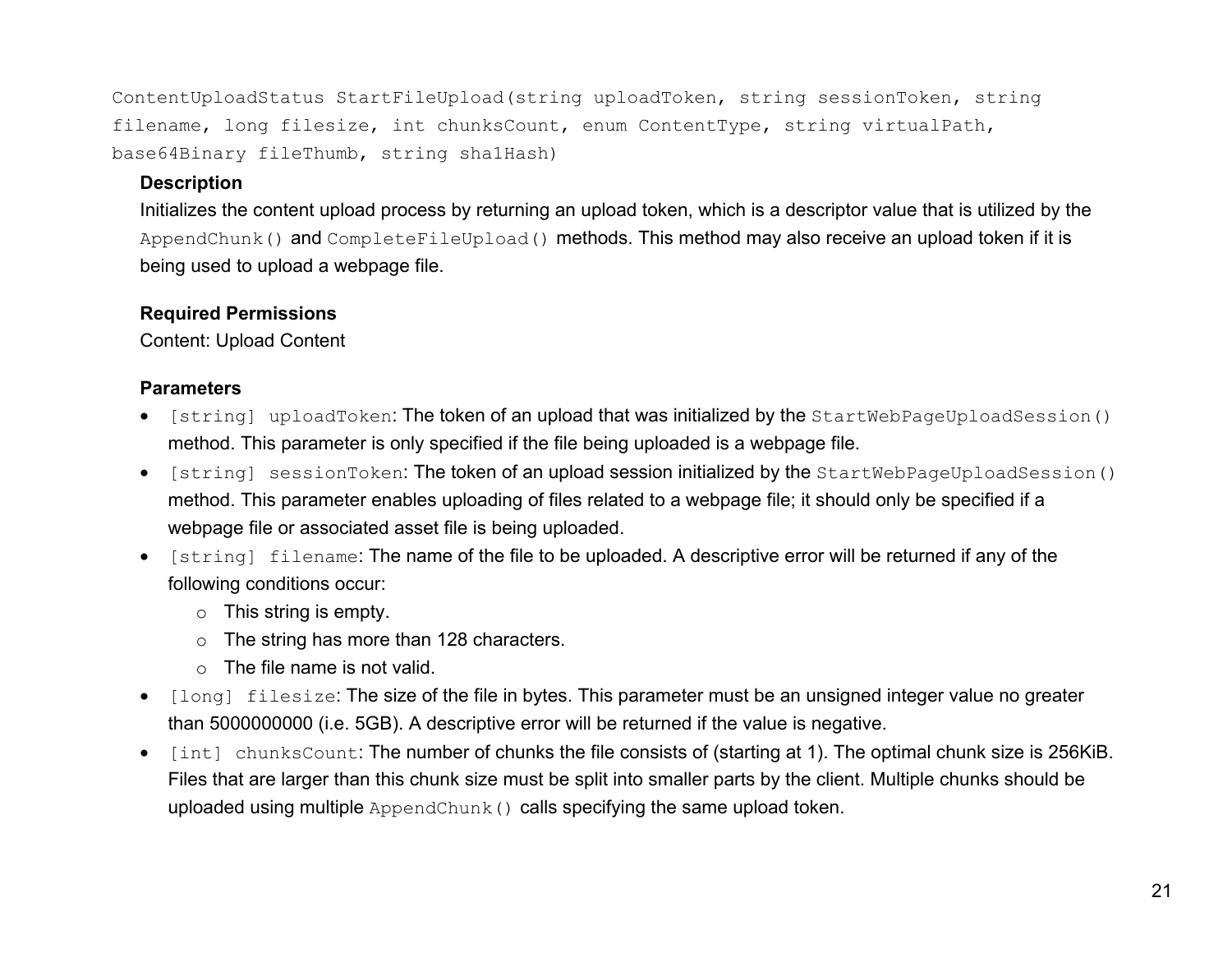- [enum: Auto, Image, Video, Audio, Webpage] contentType: The type of the content file. The default type is "Image".
- [string] virtualPath: The path in the BSN Library to which the file should be uploaded (the default is "\Shared\Incoming\"). If the path does not exist, it will be created. It must also contain leading and trailing slashes and be no longer than 128 characters.
- [base64Binary] fileThumb: The optional thumbnail data as a binary attachment. This parameter will be generated by the server if it is not specified.
- <span id="page-32-1"></span>• [string] sha1Hash: The SHA1 hash of the current file. The server performs verification of the uploaded file using the specified hash. A descriptive error will be returned if the specified hash does not match the hash value calculated by the server. This parameter is optional; the server-side hash verification process is skipped if this parameter is not specified.

<span id="page-32-0"></span>ContentUploadStatus AppendChunk(string uploadToken, int partNumber, binary data, long offset)

#### **Description**

Appends chunks onto files that are larger than 256Kib. It returns True if the upload is successful. Otherwise, it returns False.

#### **Required Permissions**

Content: Upload Content, Update Content

**Note**: *The Update Content permission is only required if the CompleteFileUpload() is called with a [string]contentId value that corresponds to an existing content entity (i.e. the client is attempting to overwrite a content entity).*

#### **Parameters**

[string] uploadToken: The token of the upload that was initialized by the StartFileUpload() or StartWebPageUpload() method. A descriptive error is returned if the string value is empty or not specified.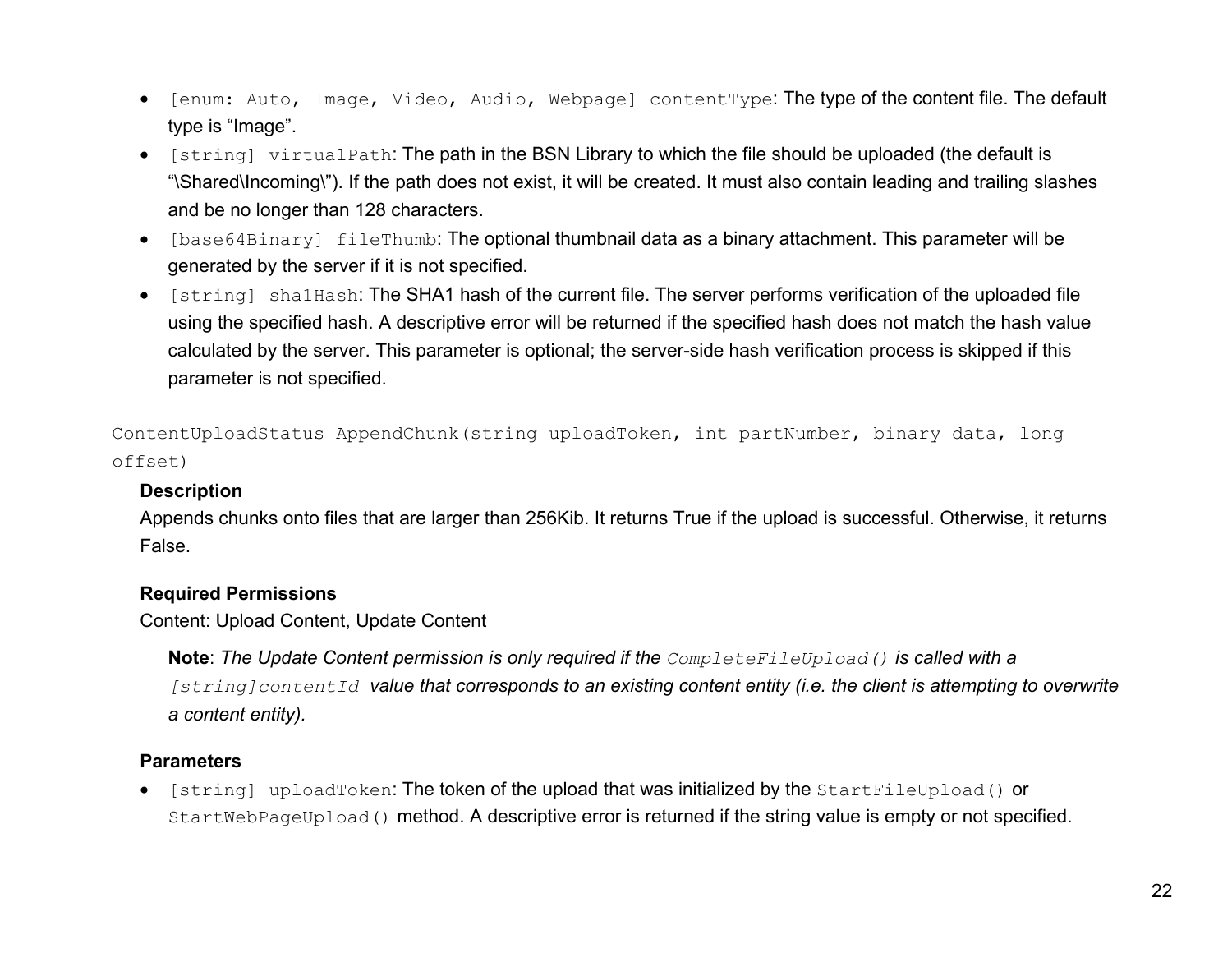- [string] sessionToken: The token of the upload session initialized by the StartWebPageUpload() method. This token should only be provided if the client is uploading a set of webpage assets.
- [int] partNumber: The number of the part, starting from 0.
- [base64Binary] data: The binary data of the file chunk.
- [long] offset: The offset of the current file chunk. The first chunk has an offset of 0. A descriptive error is returned if the offset value is not positive.

<span id="page-33-0"></span>ContentUploadStatus CompleteFileUpload(string uploadToken, string sessionToken, string filename, long filesize, int chunksCount, enum ContentType, string virtualPath, base64Binary fileThumb, string sha1Hash)

#### **Description**

Returns the Content ID of the uploaded file if file upload is successful. Otherwise, it returns a descriptive error. If a specified parameter is different between the StartFileUpload() and CompleteFileUpload() calls on a file, the specification in the CompleteFileUpload() call will overwrite the original StartFileUpload() specification.

#### **Required Permissions**

Content: Upload Content

#### **Parameters**

- [string] uploadToken: The token of the upload that was initialized by the StartFileUpload() method. A descriptive error is returned if the string value is empty or not specified.
- [string] sessionToken: The token of the upload session initialized by the StartWebPageUpload() method. This token should only be provided if the client is uploading a set of webpage assets.
- [string] filename: The name of the uploaded file. A descriptive error will be returned if any of the following conditions occur:
	- o This string is empty.
	- o The string has more than 128 characters.
	- $\circ$  The file name is not valid.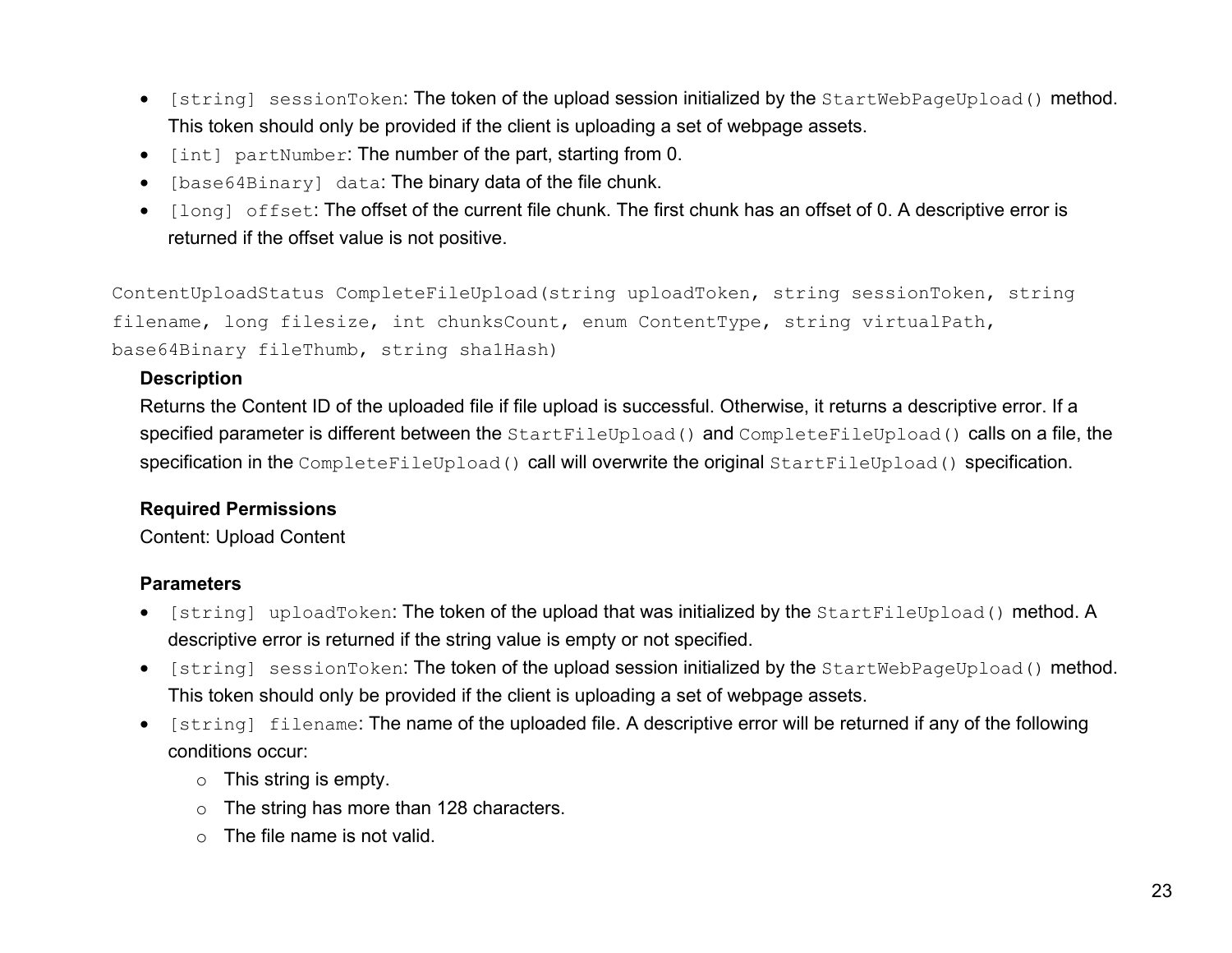- $[long]$  filesize: The size of the video file in bytes. This parameter must be an unsigned integer value no greater than 5000000000 (i.e. 5GB). A descriptive error will be returned if the value is negative.
- [int] chunksCount: The number of chunks the file consists of (starting at 1). The optimal chunk size is 256KiB. Files that are larger than this chunk size must be split into smaller parts by the client. Multiple chunks should be uploaded using multiple AppendChunk() calls specifying the same upload token.
- [string] sha1Hash: The SHA1 hash of the current file. The server performs verification of the uploaded file using the specified hash. A descriptive error will be returned if the specified hash does not match the hash value calculated by the server. This parameter is optional; the server-side hash verification process is skipped if this parameter is not specified.
- [enum: Auto, Image, Video, Audio, Webpage] contentType: The type of the content file. The default type is Image.
- [string] virtualPath: The path in the BSN Library to which the file should be uploaded (the default is "\Shared\Incoming\"). If the path does not exist, it will be created. It must also contain leading and trailing slashes and be no longer than 128 characters.
- [base64Binary] fileThumb: The optional thumbnail data as a binary attachment. This parameter will be generated by the server if it is not specified.

<span id="page-34-0"></span>WebPageUploadStatus StartWebPageUploadSession(array webpageAssets[], string uploadToken, string sessionToken, string filename, long filesize, int chunksCount, enum ContentType, string virtualPath, base64Binary fileThumb, string sha1Hash)

#### **Description**

Initializes a session for uploading a set of webpage asset files. This method accepts a set of parameters for the HTML file similar to StartFileUpload(). It also accepts an array of parameters for each asset file associated with the webpage. If successful, this method will return a session token that will be utilized in each individual set of StartFileUpload()/CompleteFileUpload() transactions.

#### **Required Permissions**

Content: Upload Content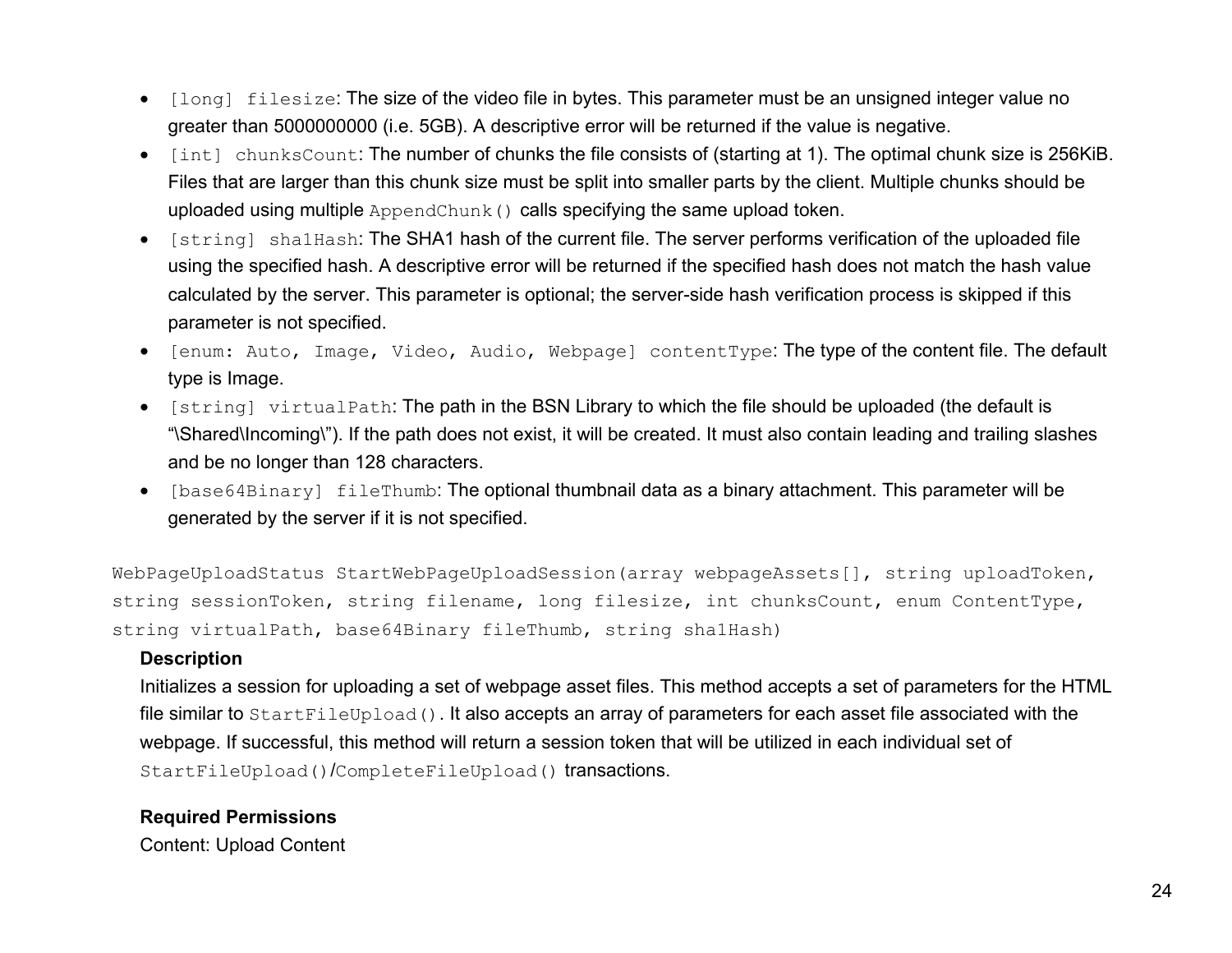#### **Parameters**

- [array] webpageAssets: An array of one or more sets of WebPageAssetUploadArguments, which can contain the following:
	- o [string] filename: The name of the file to be uploaded. A descriptive error will be returned if any of the following conditions occur:
		- **This string is empty.**
		- The string has more than 128 characters.
		- The file name is not valid.
	- o [long] filesize: The size of the file in bytes. This parameter must be an unsigned integer value no greater than 5000000000 (i.e. 5GB). A descriptive error will be returned if the value is negative.
	- o [int] chunksCount: The number of chunks the file consists of (starting at 1). The optimal chunk size is 256KiB. Files that are larger than this chunk size must be split into smaller parts by the client. Multiple chunks should be uploaded using multiple AppendChunk() calls specifying the same upload token.
	- o [enum: Auto, Image, Video, Audio, Webpage] contentType: The type of the asset file. The default type is Image.
	- o [string] virtualPath: The path in the BSN Library to which the file should be uploaded. If the path does not exist, it will be created. It must also contain leading and trailing slashes and be no longer than 128 characters.
	- o [string] RelativePath: The relative path of the associated asset file in relation to the webpage HTML file.
	- o [string] sha1Hash: The SHA1 hash of the current file. The server performs verification of the uploaded file using the specified hash. A descriptive error will be returned if the specified hash does not match the hash value calculated by the server. This parameter is optional; the server-side hash verification process is skipped if this parameter is not specified.
	- o [string] webpageAssetId
- [string] filename: The name of the webpage file to be uploaded. A descriptive error will be returned if any of the following conditions occur:
	- o This string is empty.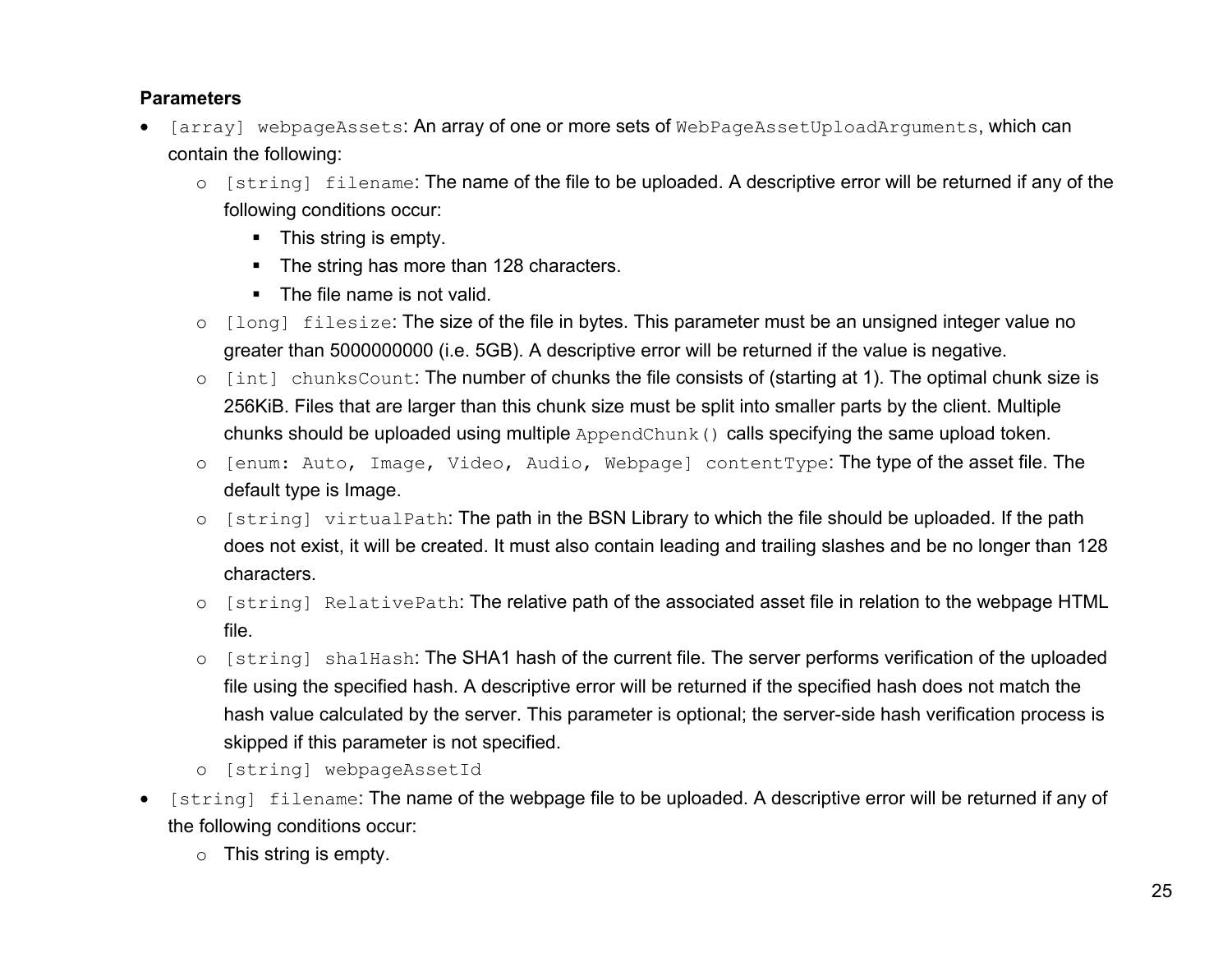- o The string has more than 128 characters.
- $\circ$  The file name is not valid.
- [long] filesize: The size of the webpage in bytes. This parameter must be an unsigned integer value no greater than 5000000000 (i.e. 5GB). A descriptive error will be returned if the value is negative.
- [int] chunksCount: The number of chunks the file consists of (starting at 1). The optimal chunk size is 256KiB. Files that are larger than this chunk size must be split into smaller parts by the client. Multiple chunks should be uploaded using multiple AppendChunk() calls specifying the same upload token.
- [enum: Auto, Image, Video, Audio, Webpage] contentType: The type of the content file, which should be specified as "Webpage".
- [string] virtualPath: The path in the BSN Library to which the file should be uploaded (the default is "\Shared\Incoming\"). If the path does not exist, it will be created. It must also contain leading and trailing slashes and be no longer than 128 characters.
- [base64Binary] fileThumb: The optional thumbnail data as a binary attachment. This parameter will be generated by the server if it is not specified.
- [string] sha1Hash: The SHA1 hash of the webpage file. The server performs verification of the uploaded file using the specified hash. A descriptive error will be returned if the specified hash does not match the hash value calculated by the server. This parameter is optional; the server-side hash verification process is skipped if this parameter is not specified.

WebPageUploadStatus CompleteWebPageUploadSession(string sessionToken)

### **Description**

Returns the [Web Page ID](#page-63-0) of the uploaded webpage file if the upload session is successful. Otherwise, it returns a descriptive error. If a specified parameter is different between the StartWebPageUploadSession() and CompleteWebPageUploadSession(), the specification in the CompleteWebPageUploadSession() call will overwrite the original StartWebPageUploadSession() specification. This is true for both the webpage file and associated asset files.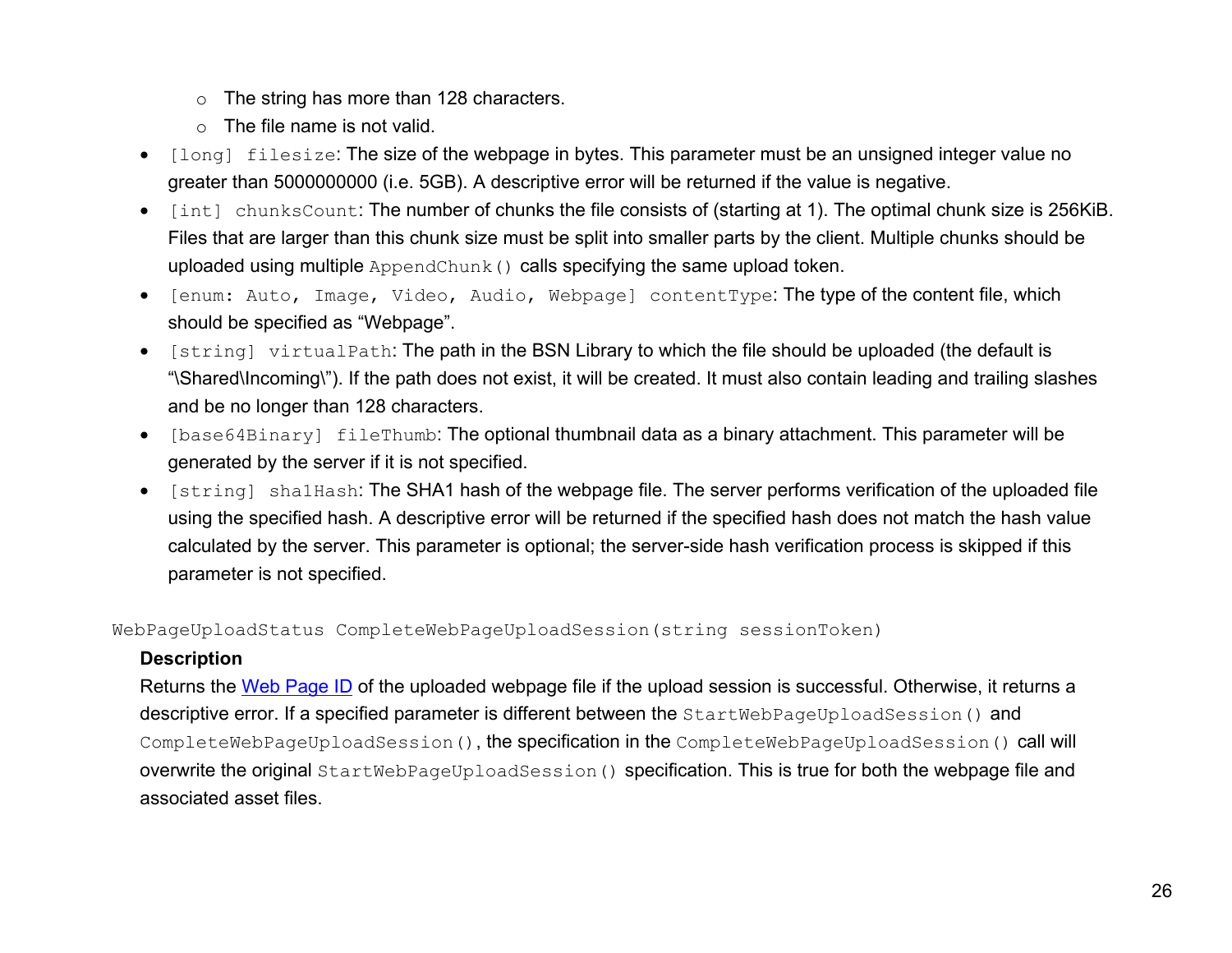### **Required Permissions**

Content: Upload Content

### **Parameters**

- [array] webpageAssets: An array of one or more sets of WebPageAssetUploadArguments, which can contain the following:
	- o [string] filename: The name of the file to be uploaded. A descriptive error will be returned if any of the following conditions occur:
		- **This string is empty.**
		- The string has more than 128 characters.
		- The file name is not valid.
	- o [long] filesize: The size of the file in bytes. This parameter must be an unsigned integer value no greater than 5000000000 (i.e. 5GB). A descriptive error will be returned if the value is negative.
	- o [int] chunksCount: The number of chunks the file consists of (starting at 1). The optimal chunk size is 256KiB. Files that are larger than this chunk size must be split into smaller parts by the client. Multiple chunks should be uploaded using multiple AppendChunk() calls specifying the same upload token.
	- o [enum: Auto, Image, Video, Audio, Webpage] contentType: The type of the asset file. The default type is Image.
	- o [string] virtualPath: The path in the BSN Library to which the file should be uploaded. If the path does not exist, it will be created. It must also contain leading and trailing slashes and be no longer than 128 characters.
	- o [string] RelativePath: The relative path of the associated asset file in relation to the webpage HTML file.
	- o [string] sha1Hash: The SHA1 hash of the current file. The server performs verification of the uploaded file using the specified hash. A descriptive error will be returned if the specified hash does not match the hash value calculated by the server. This parameter is optional; the server-side hash verification process is skipped if this parameter is not specified.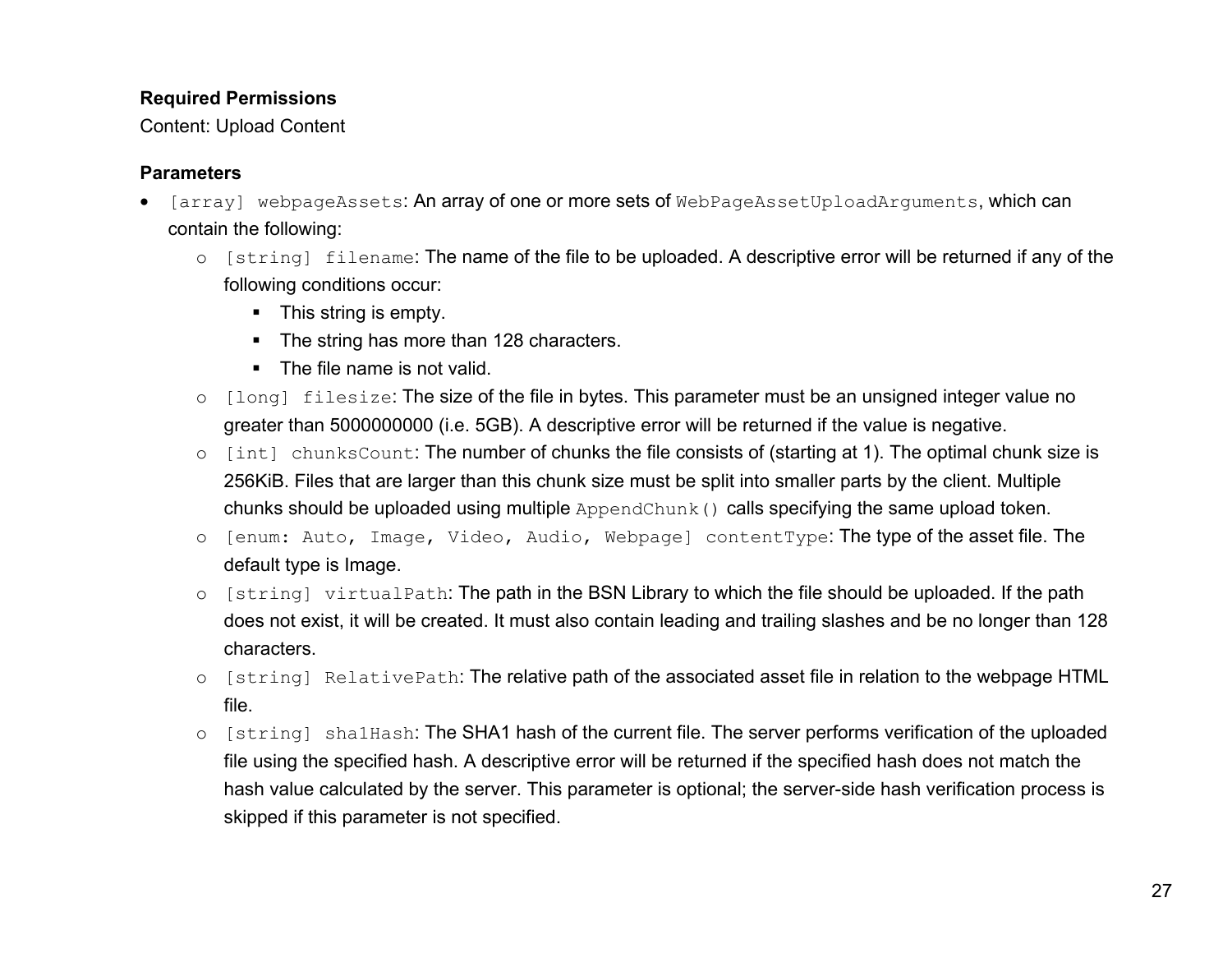- o [string] webpageAssetId: The [string]ContentId of the webpage asset file. The client should specify this value only when an asset file is being updated.
- [string] filename: The name of the uploaded webpage. A descriptive error will be returned if any of the following conditions occur:
	- o This string is empty.
	- o The string has more than 128 characters.
	- o The file name is not valid.
- [long] filesize: The size of the webpage in bytes. This parameter must be an unsigned integer value no greater than 5000000000 (i.e. 5GB). A descriptive error will be returned if the value is negative.
- [int] chunksCount: The number of chunks the file consists of (starting at 1). The optimal chunk size is 256KiB. Files that are larger than this chunk size must be split into smaller parts by the client. Multiple chunks should be uploaded using multiple AppendChunk() calls specifying the same upload token.
- [enum: Auto, Image, Video, Audio, Webpage] contentType: The type of the content file, which should be specified as "Webpage".
- [string] virtualPath: The path in the BSN Library to which the file should be uploaded (the default is "\Shared\Incoming\"). If the path does not exist, it will be created. It must also contain leading and trailing slashes and be no longer than 128 characters.
- [base64Binary] fileThumb: The optional thumbnail data as a binary attachment. This parameter will be generated by the server if it is not specified.
- [string] sha1Hash: The SHA1 hash of the webpage file. The server performs verification of the uploaded file using the specified hash. A descriptive error will be returned if the specified hash does not match the hash value calculated by the server. This parameter is optional; the server-side hash verification process is skipped if this parameter is not specified.

ContentUploadStatus CancelFileUpload(string uploadToken)

### **Description**

Cancels the specified content upload and deletes all uploaded file chunks. This method returns status information about the cancelled content upload.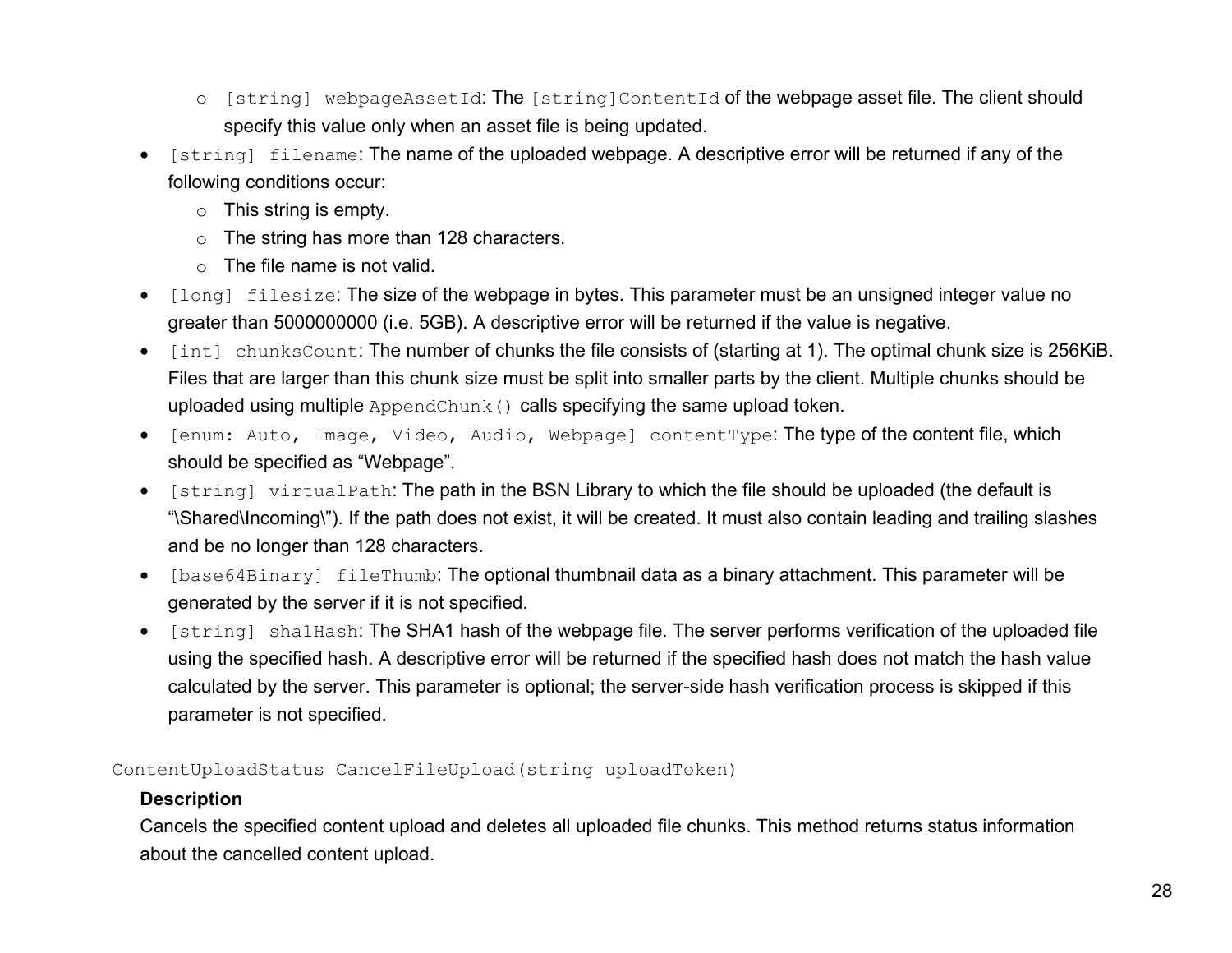### **Required Permissions**

None

### **Parameters**

• [string] uploadToken: The token of the content upload that should be cancelled. If the content upload with the specified token does not exist, the method will immediately return Null without error.

ContentUploadStatus GetFileUploadStatus(string uploadToken)

### **Description**

Returns general information and upload status information about the content file associated with the specified upload token.

# **Required Permissions**

None

### **Parameters**

[string] sessionToken: The token of the upload session initialized by the StartFileUpload() method. If the specified session token does not correspond to an existing session, the method will return Null without error.

WebPageUploadStatus GetWebPageUploadStatus(string sessionToken)

# **Description**

Returns general information and upload status information about all webpage asset files associated with the specified session token.

# **Required Permissions**

None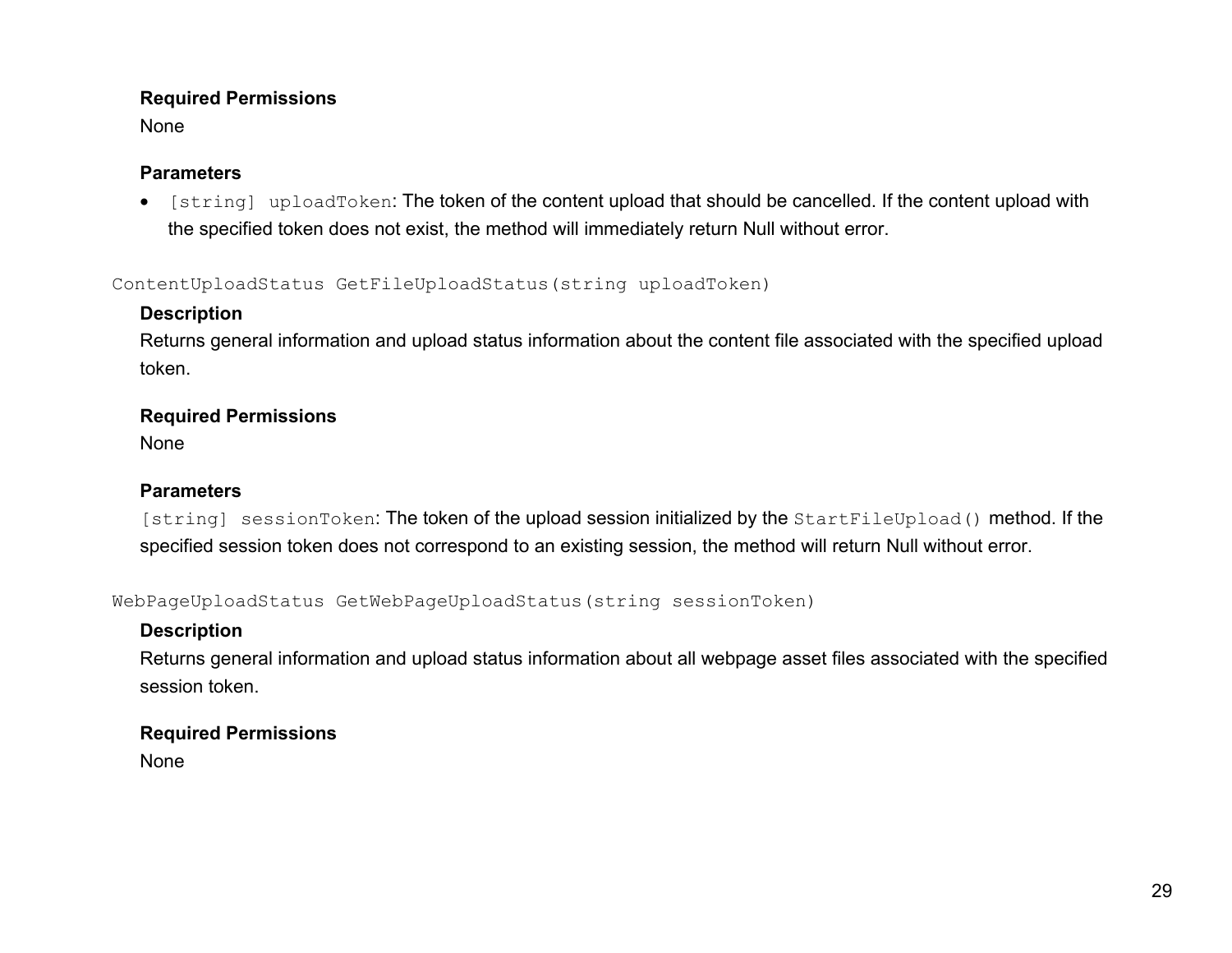### **Parameters**

• [string] sessionToken: The token of the upload session initialized by the StartWebPageUpload() method. If the specified upload token does not correspond to an existing upload, the method will return Null without error.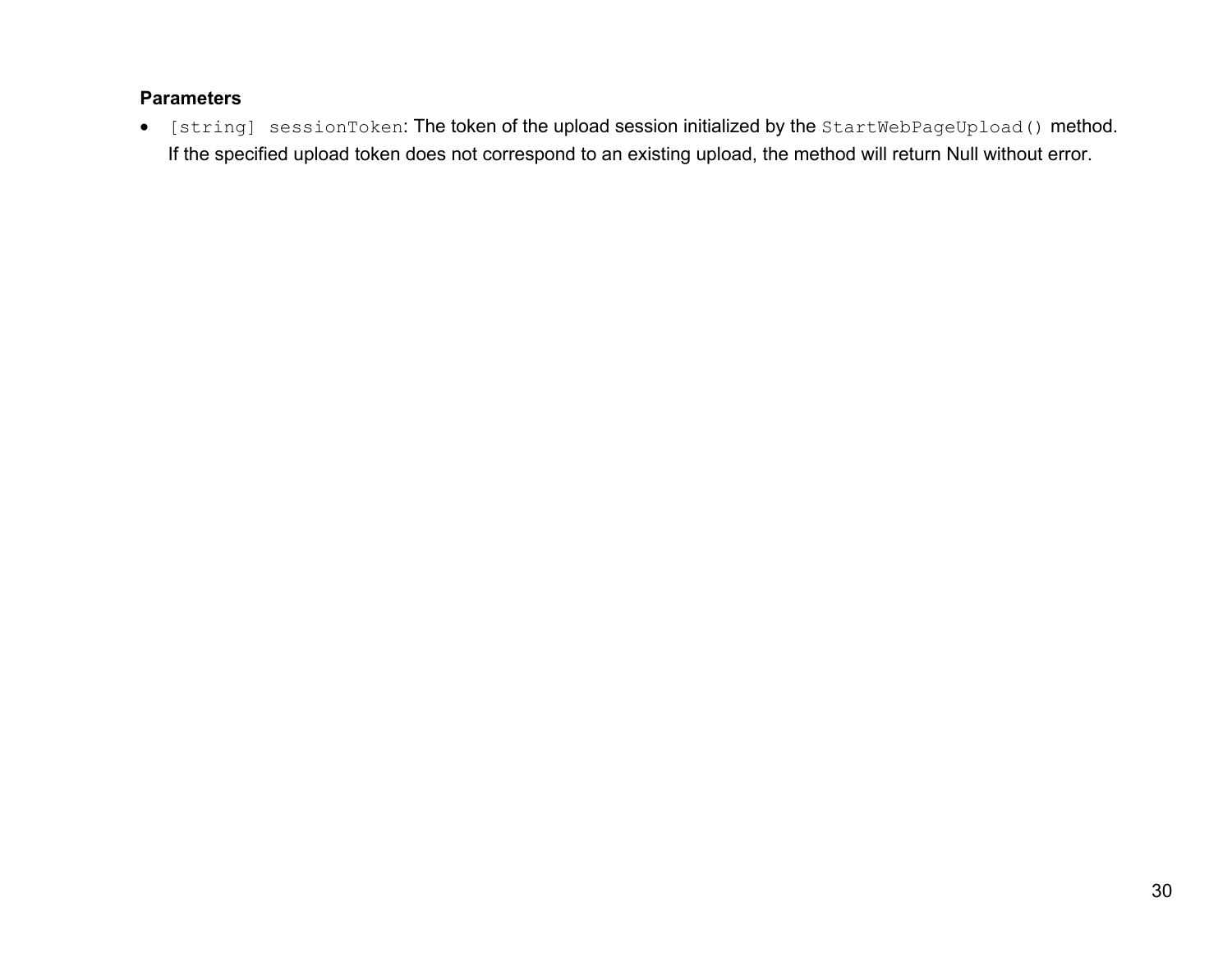# **DYNAMIC PLAYLIST**

# <span id="page-41-1"></span>**ImageVideoDynamicPlaylist Entity**

The ImageVideoDynamicPlaylist entity represents a Dynamic Playlist containing image or video files only. It has the following properties.

- [int] Id:(Read Only) The identifier and primary key of the ImageVideoDynamicPlaylist instance.
- [string] Name: The user-defined name of the ImageVideoDynamicPlaylist instance. This string value is an alternate key that is unique in the scope of the BrightSign Network account.
- [string] PhysicalPath:(Read Only) An external URL of the Dynamic Playlist MRSS file in persistent storage.
- [long] FileSize:(Read Only) The size of the associated MRSS file in bytes.
- [string] FileHash:(Read Only) The SHA1 hash of the associated MRSS file contents.
- [DateTime] CreationDate:(Read Only) The UTC timestamp indicating when the current ImageVideoDynamicPlaylist instance was created in the BrightSign Network.
- [List<DynamicPlaylistContent>] Content: A list of [DynamicPlaylistContent](#page-19-0) entity-relations that reference content instances contained within the Dynamic Playlist. This list is set to Null when not initialized by the server.
- [PresentationInfo[]] Presentations: (Read only) An array of [PresentationInfo](#page-21-0) structures that denote parent presentations.

# <span id="page-41-0"></span>**AudioDynamicPlaylist Entity**

The AudioDynamicPlaylist entity represents a Dynamic Playlist containing audio files only. It has the following properties: **Note**: *The BrightSign Network device autorun version (6.7.37) does not currently support publishing Audio Dynamic Playlists. As a result, you can create and manage Audio Dynamic Playlists, but you can't use them in presentations. This will be corrected in the next BrightSign Network update.*

- [int] Id:(Read Only) The identifier and primary key of the AudioDynamicPlaylist instance.
- [string] Name: The user-defined name of the AudioDynamicPlaylist instance. This string value is an alternate key that is unique in the scope of the BrightSign Network account.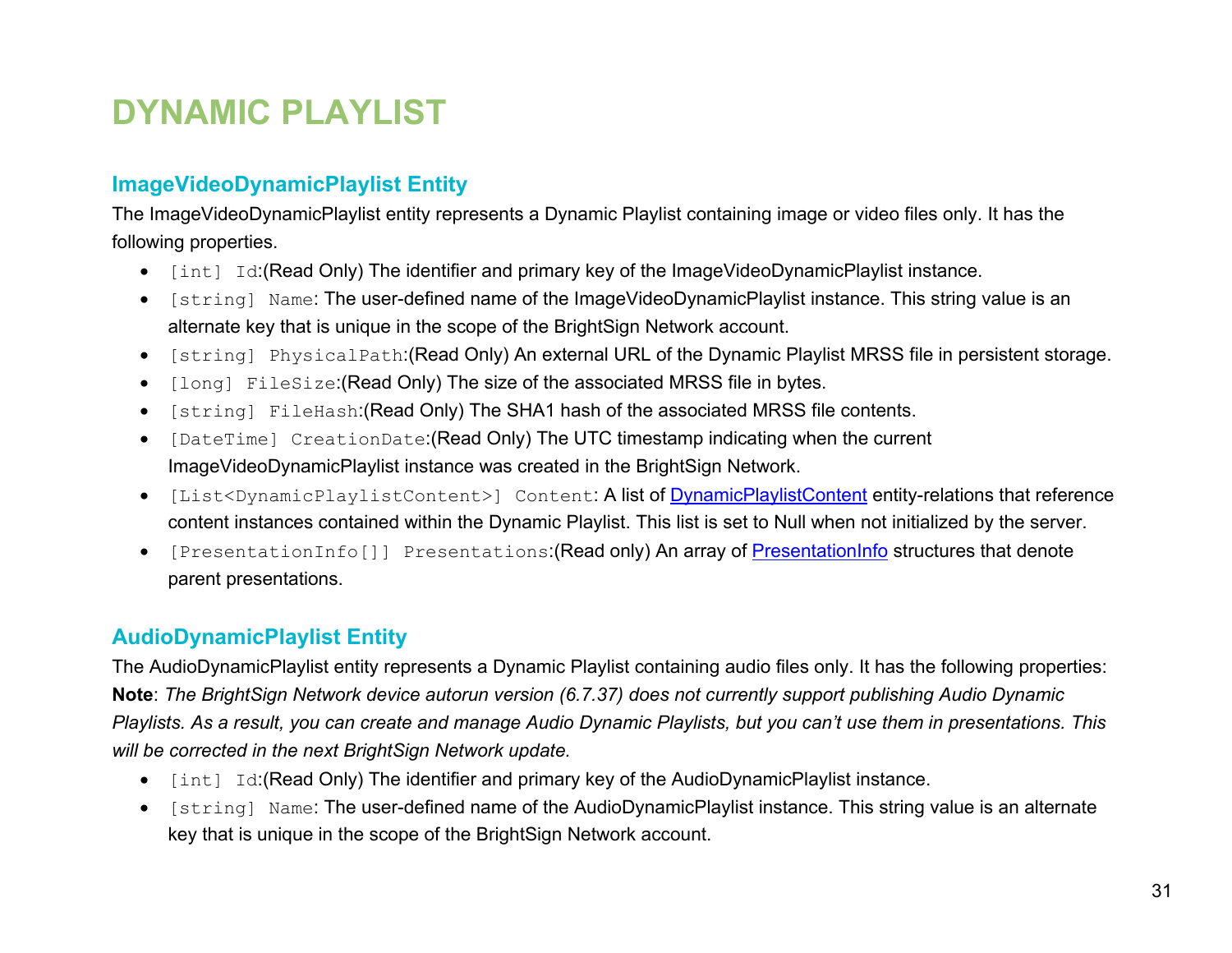- [string] PhysicalPath:(Read Only) An external URL of the Dynamic Playlist MRSS file in persistent storage.
- [long] FileSize:(Read Only) The size of the associated MRSS file in bytes.
- [string] FileHash:(Read Only) The SHA1 hash of the associated MRSS file contents.
- [DateTime] CreationDate:(Read Only) The UTC timestamp indicating when the current AudioDynamicPlaylist instance was created in the BrightSign Network.
- [List<DynamicPlaylistContent>] Content: A list of [DynamicPlaylistContent](#page-19-0) entity-relations that reference content instances contained within the Dynamic Playlist. This list is set to Null when not initialized by the server.
- [PresentationInfo[]] Presentations: (Read only) An array of [PresentationInfo](#page-21-0) structures that denote parent presentations.

# **Dynamic Playlist Management Web Methods**

- [PagedList<DynamicPlaylist> GetDynamicPlaylists\(string](#page-43-0) marker, int pageSize)
- [PagedList<ImageVideoDynamicPlaylist> GetImageVideoDynamicPlaylists\(string](#page-44-0) marker, [int pageSize\)](#page-44-0)
- [PagedList<AudioDynamicPlaylist> GetAudioDynamicPlaylists\(string](#page-43-0) marker, int [pageSize\)](#page-43-0)
- [List<DynamicPlaylist> GetSpecifiedDynamicPlaylists\(int\[\] dynamicPlaylistIds\)](#page-44-0)
- [PagedList<DynamicPlaylist> FindDynamicPlaylists\(string namePattern, string](#page-45-0) marker, [int pageSize\)](#page-45-0)
- [PagedList<ImageVideoDynamicPlaylist> FindImageVideoDynamicPlaylists\(string](#page-46-0)  namePattern, string [marker, int pageSize\)](#page-46-0)
- [PagedList<AudioDynamicPlaylist> FindAudioDynamicPlaylists\(string namePattern, string](#page-44-1) [marker, int pageSize\)](#page-44-1)
- [DynamicPlaylist GetDynamicPlaylist\(int dynamicPlaylistId, bool loadContent\)](#page-46-0)
- [DynamicPlaylist GetDynamicPlaylistByName\(string name, bool loadContent\)](#page-48-0)
- [bool CheckDynamicPlaylistName\(string name\)](#page-48-0)
- [bool CheckDynamicPlaylistUsage\(int dynamicPlaylistId\)](#page-49-0)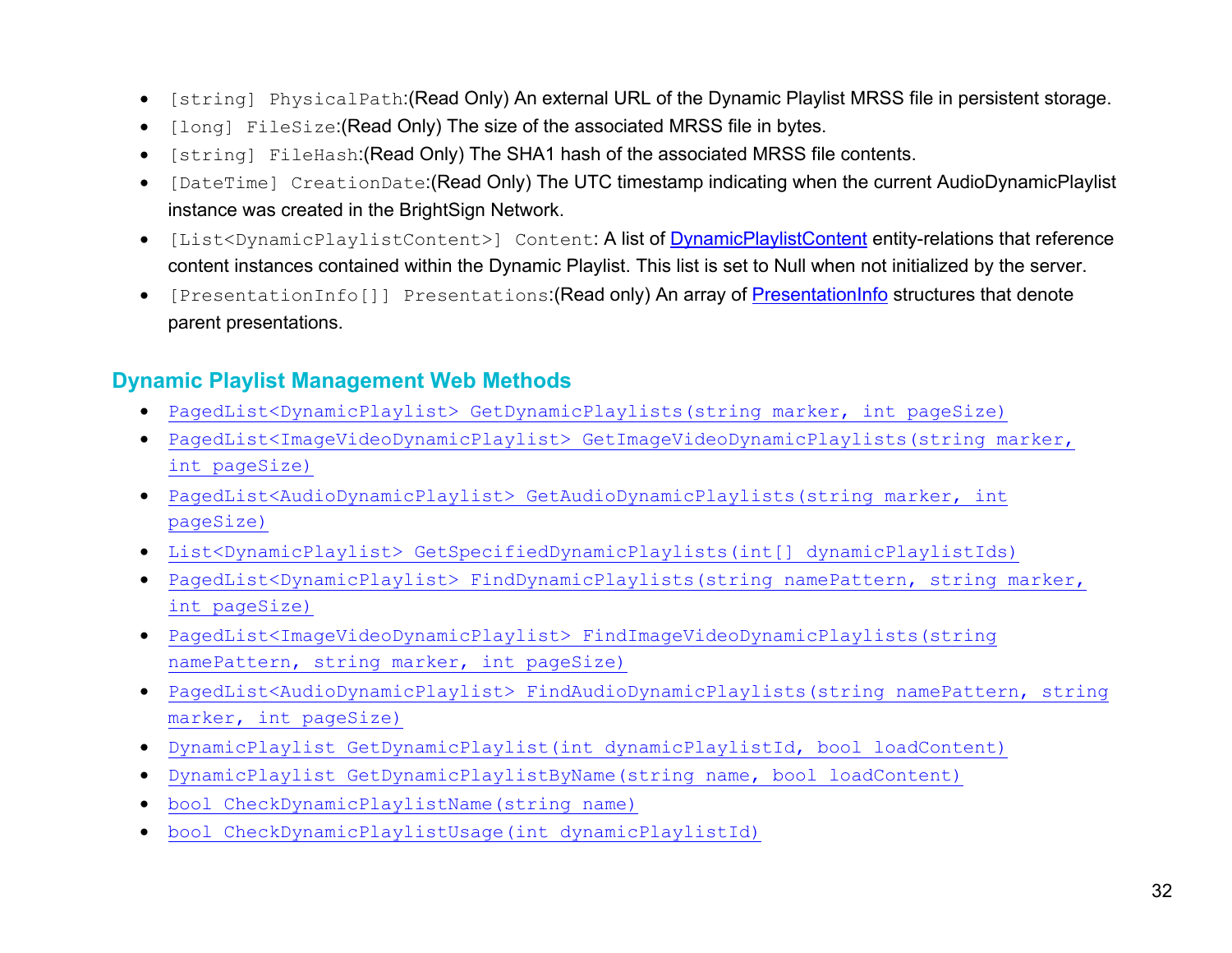- [bool CheckDynamicPlaylistUsageByName\(string name\)](#page-50-0)
- [DynamicPlaylist CreateDynamicPlaylist\(DynamicPlaylist entity\)](#page-50-1)
- [bool UpdateDynamicPlaylist\(DynamicPlaylist entity\)](#page-51-0)
- [bool RenameDynamicPlaylist\(int dynamicPlaylistId, string newName\)](#page-52-0)
- [bool DeleteDynamicPlaylists\(int\[\] dynamicPlaylistIds\)](#page-52-1)

<span id="page-43-0"></span>PagedList<DynamicPlaylist> GetDynamicPlaylists(string marker, int pageSize)

#### **Description**

Retrieves the next page of the Dynamic Playlist list, sorted alphabetically by [string] Name. [AudioDynamicPlaylist](#page-41-0) and/or [ImageVideoDynamicPlaylist](#page-41-1) instances are sorted alphabetically by [string] Name. The returned list will contain no more items than the defined page size.

#### **Required Permissions**

Dynamic Playlist: View Dynamic Playlists

### **Parameters**

- [string] marker: The [string] Name of the last instance on the previous page. If the value is Null, then the method will retrieve the first page.
- [int] pageSize: The maximum number of objects returned by the method. If the list of objects that match the search criteria exceeds the [int] pageSize limit, the returned list will indicate that it is truncated. If the integer is not positive, then the method will return the maximum allowed number of objects. Attempting to request more objects than is allowed will lead to the same result, but without an error.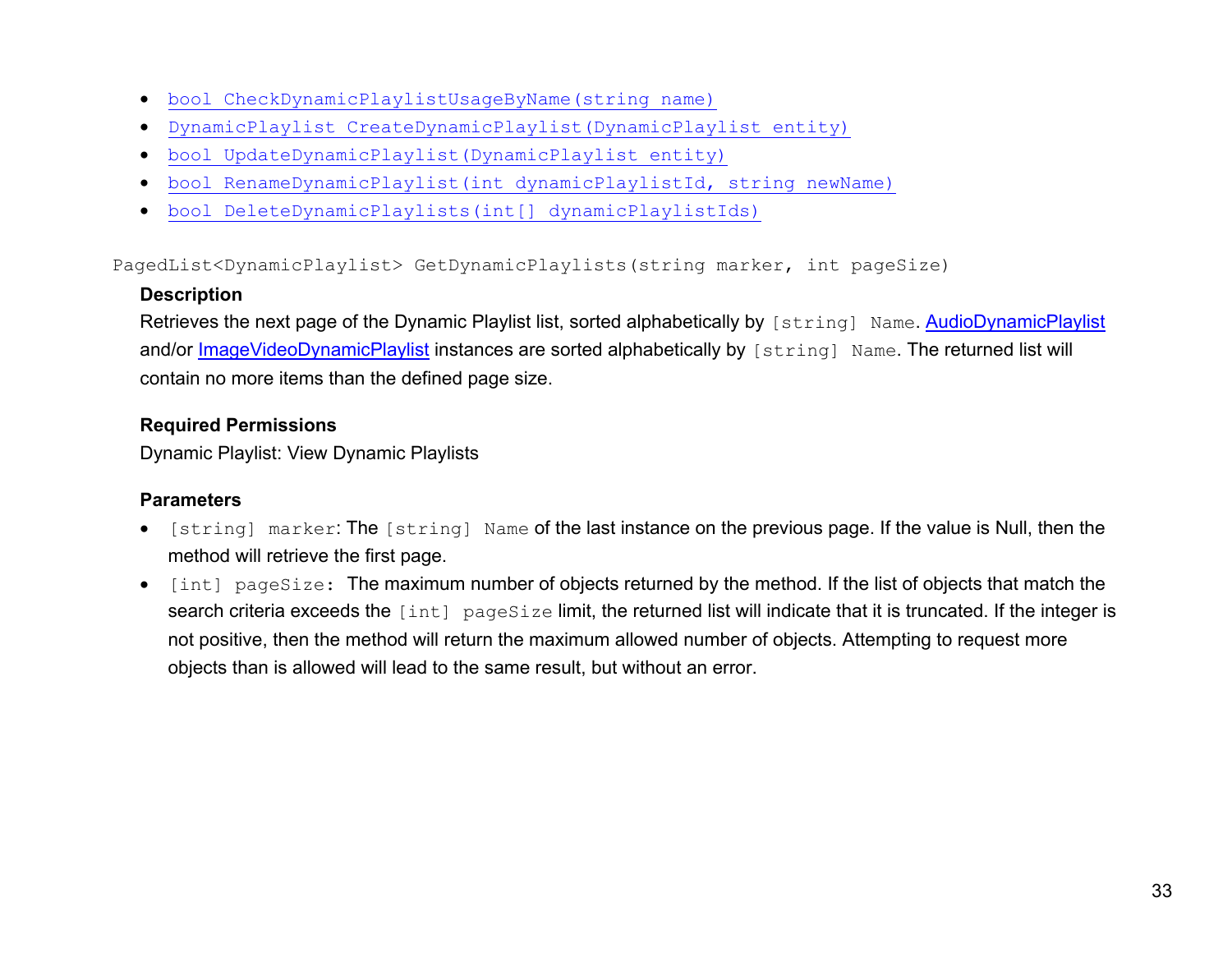<span id="page-44-0"></span>PagedList<ImageVideoDynamicPlaylist> GetImageVideoDynamicPlaylists(string marker, int pageSize)

### **Description**

Retrieves the next page of the Dynamic Playlist list, sorted alphabetically by [string] Name.

The [ImageVideoDynamicPlaylist](#page-41-1) instances are sorted alphabetically by [string] Name. The returned list will contain no more items than the defined page size.

# **Required Permissions**

Dynamic Playlist: View Dynamic Playlists

# **Parameters**

- [string] marker: The [string] Name of the last ImageVideoDynamicPlaylist instance on the previous page. If the value is Null, then the method will retrieve the first page.
- [int] pageSize: The maximum number of objects returned by the method. If the list of objects that match the search criteria exceeds the [int] pageSize limit, the returned list will indicate that it is truncated. If the integer is not positive, then the method will return the maximum allowed number of objects. Attempting to request more objects than is allowed will lead to the same result, but without an error.

<span id="page-44-1"></span>PagedList<AudioDynamicPlaylist> GetAudioDynamicPlaylists(string marker, int pageSize)

# **Description**

Retrieves the next page of the Dynamic Playlist list, sorted alphabetically by [string] Name. [AudioDynamicPlaylist](#page-41-0) instances are sorted alphabetically by [string] Name. The returned list will contain no more items than the defined page size.

# **Required Permissions**

Dynamic Playlist: View Dynamic Playlists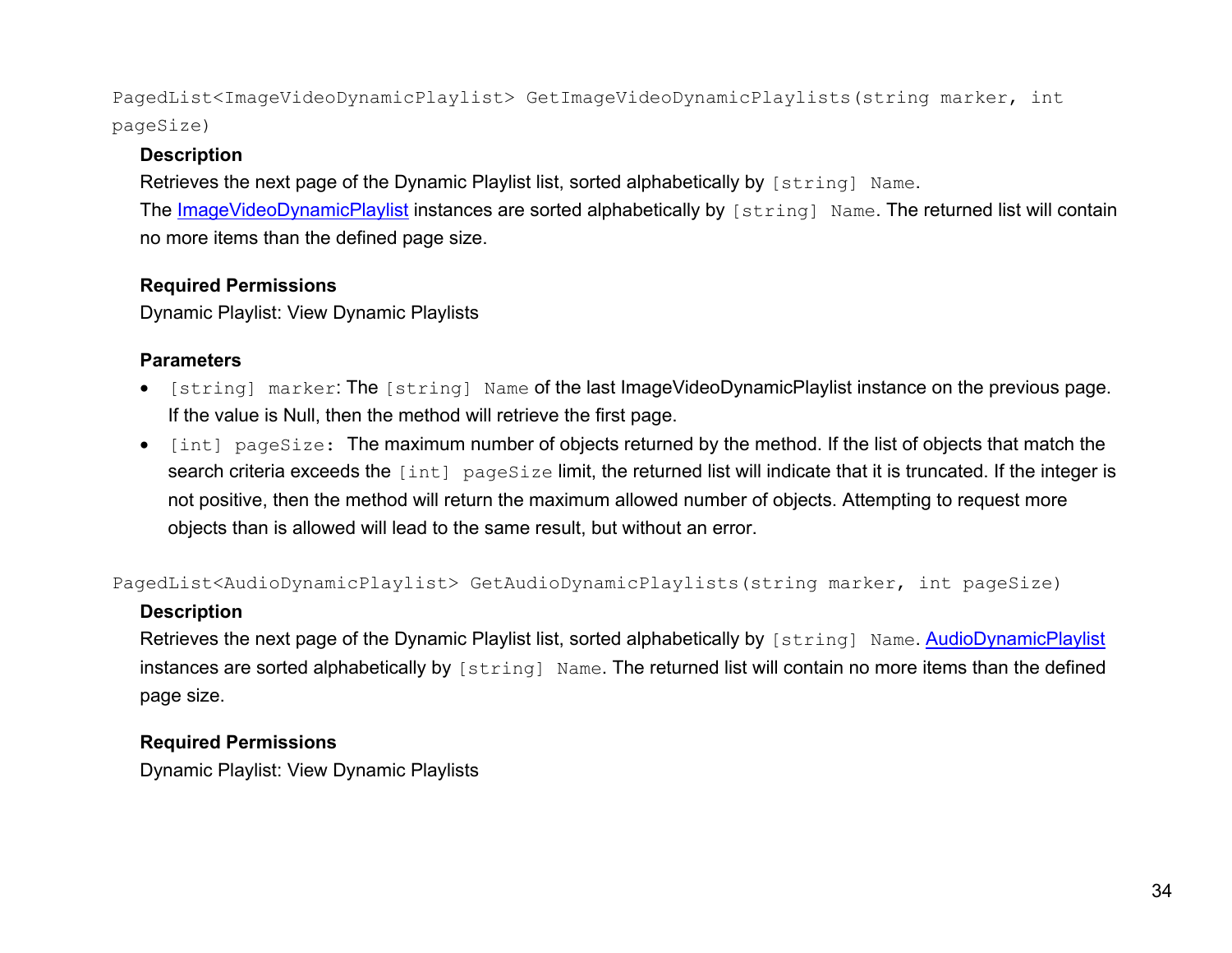#### **Parameters**

- [string] marker: The [string] Name of the last AudioDynamicPlaylist instance on the previous page. If the value is Null, then the method will retrieve the first page.
- [int] pageSize: The maximum number of objects returned by the method. If the list of objects that match the search criteria exceeds the [int] pageSize limit, the returned list will indicate that it is truncated. If the integer is not positive, then the method will return the maximum allowed number of objects. Attempting to request more objects than is allowed will lead to the same result, but without an error.

List<DynamicPlaylist> GetSpecifiedDynamicPlaylists(int[] dynamicPlaylistIds)

### **Description**

Retrieves a list of [ImageVideoDynamicPlaylist](#page-41-1) and/or [AudioDynamicPlaylist](#page-41-0) instances matching the specified identifiers. Instances are sorted alphabetically by  $\lceil s \cdot \text{triangle} \rceil$  Name. The identifiers of nonexistent instances will be ignored.

# **Required Permissions**

Dynamic Playlist: View Dynamic Playlists

# **Parameters**

• [int[]] dynamicPlaylistIds: An array of [int] Id values for the instances being requested. The maximum number of items is limited to 100 by the server. Attempting to request more than the maximum allowed number of objects will cause an error, while passing an empty array will lead to an immediate empty response without an error.

<span id="page-45-0"></span>PagedList<DynamicPlaylist> FindDynamicPlaylists(string namePattern, string marker, int pageSize)

# **Description**

Retrieves the next page of a Dynamic Playlist list containing names matched with the specified pattern. The returned list is organized alphabetically by  $\lceil \text{string} \rceil$  Name and may not contain more items than the defined page size. This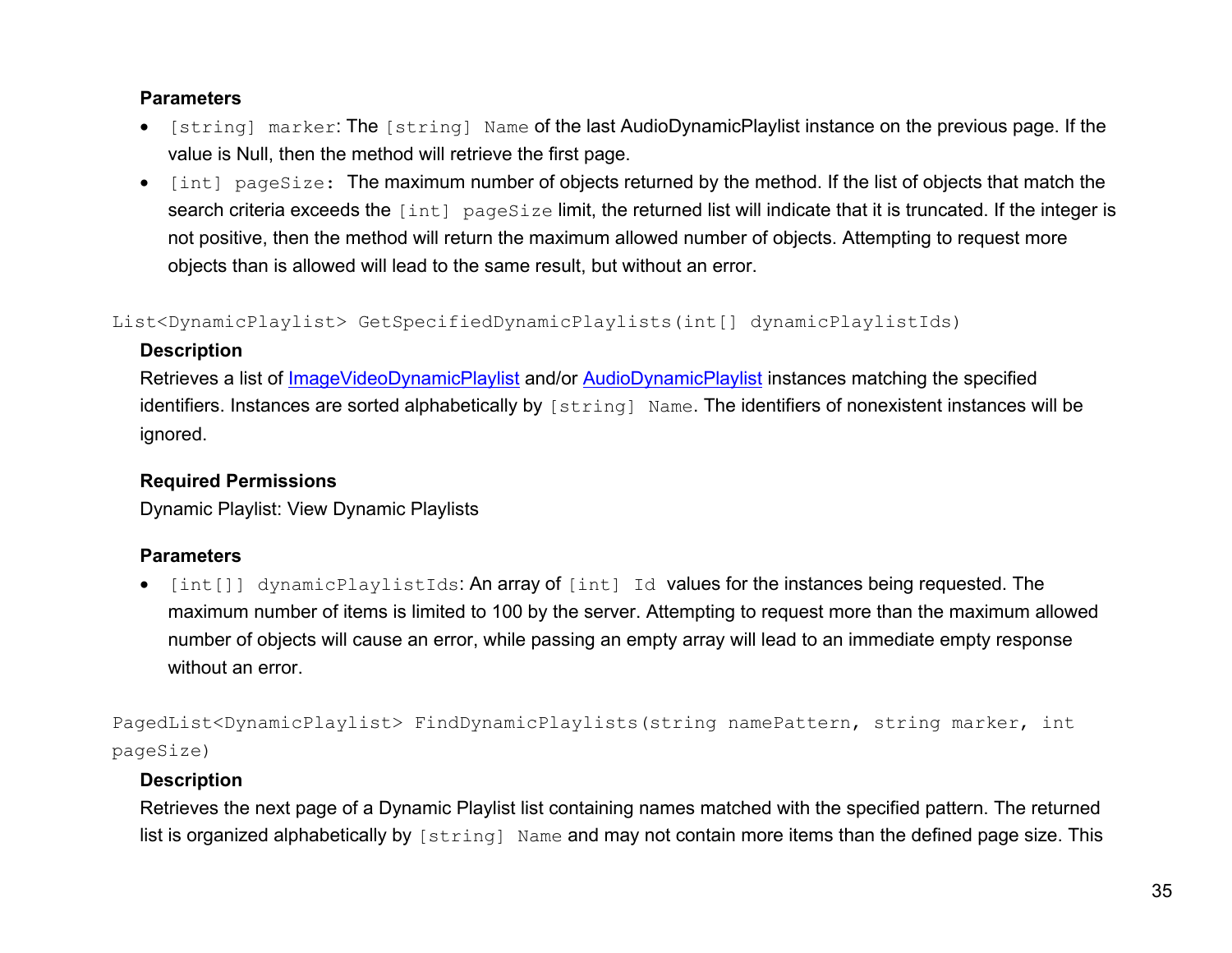method retrieves both [ImageVideoDynamicPlaylist](#page-41-1) and [AudioDynamicPlaylist](#page-41-0) instances; these instances can be differentiated by data type.

# **Required Permissions**

Dynamic Playlists: View Dynamic Playlists

# **Parameters**

- [string] namePattern: The exact [string] Name of the ImageVideoDynamicPlaylist or AudioDynamicPlaylist instance (or its wildcard-based pattern). Supported wildcards currently include "\*", "?", and "['and']".
- [string] marker: The [string] Name of the last instance on the previous page. If the value is Null, then the method will retrieve the first page.
- [int] pageSize: [int] pageSize: The maximum number of objects returned by the method. If the list of objects that match the search criteria exceeds the [int] pageSize limit, the returned list will indicate that it is truncated. If the integer is not positive, then the method will return the maximum allowed number of objects. Attempting to request more objects than is allowed will lead to the same result, but without an error.

<span id="page-46-0"></span>PagedList<ImageVideoDynamicPlaylist> FindImageVideoDynamicPlaylists(string namePattern, string marker, int pageSize)

### **Description**

Retrieves the next page of an [ImageVideoDynamicPlaylist](#page-41-1) instance list containing names matched with the specified pattern. The returned list is organized alphabetically by [string] Name and may not contain more items than the defined page size.

# **Required Permissions**

Dynamic Playlists: View Dynamic Playlists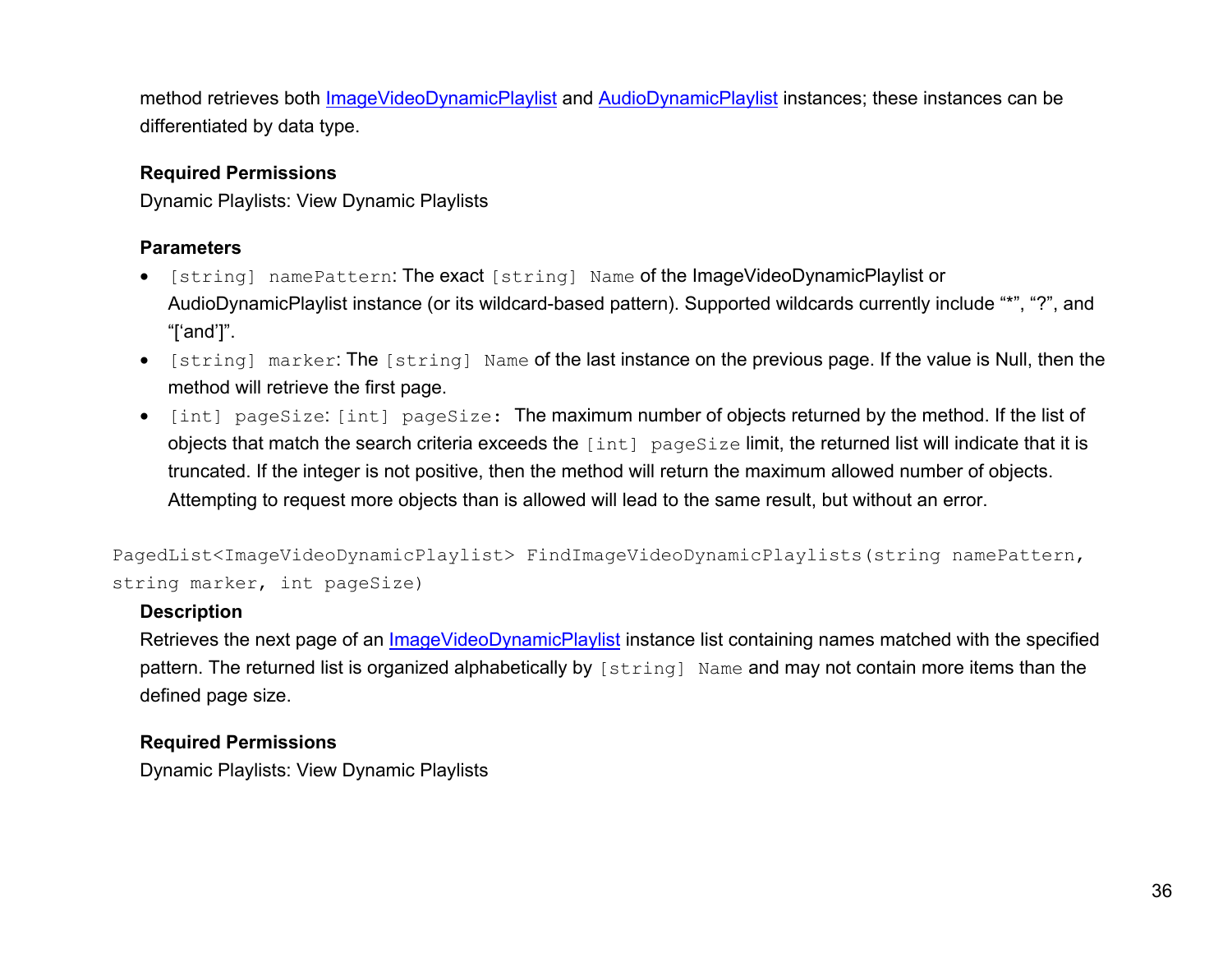#### **Parameters**

- [string] namePattern: The exact [string] Name of the ImageVideoDynamicPlaylist instance (or its wildcard-based pattern). Supported wildcards currently include "\*", "?", and "['and']".
- [string] marker: The [string] Name of the last instance on the previous page. If the value is Null, then the method will retrieve the first page.
- [int] pageSize: [int] pageSize: The maximum number of objects returned by the method. If the list of objects that match the search criteria exceeds the [int] pageSize limit, the returned list will indicate that it is truncated. If the integer is not positive, then the method will return the maximum allowed number of objects. Attempting to request more objects than is allowed will lead to the same result, but without an error.

PagedList<AudioDynamicPlaylist> FindAudioDynamicPlaylists(string namePattern, string marker, int pageSize)

### **Description**

Retrieves the next page of an [AudioDynamicPlaylist](#page-41-1) instance list containing names matched with the specified pattern. The returned list is organized alphabetically by [string] Name and may not contain more items than the defined page size.

### **Required Permissions**

Dynamic Playlists: View Dynamic Playlists

# **Parameters**

- [string] namePattern: The exact [string] Name of the AudioDynamicPlaylist instance (or its wildcardbased pattern). Supported wildcards currently include "\*", "?", and "['and']".
- [string] marker: The [string] Name of the last instance on the previous page. If the value is Null, then the method will retrieve the first page.
- [int] pageSize: [int] pageSize: The maximum number of objects returned by the method. If the list of objects that match the search criteria exceeds the [int] pageSize limit, the returned list will indicate that it is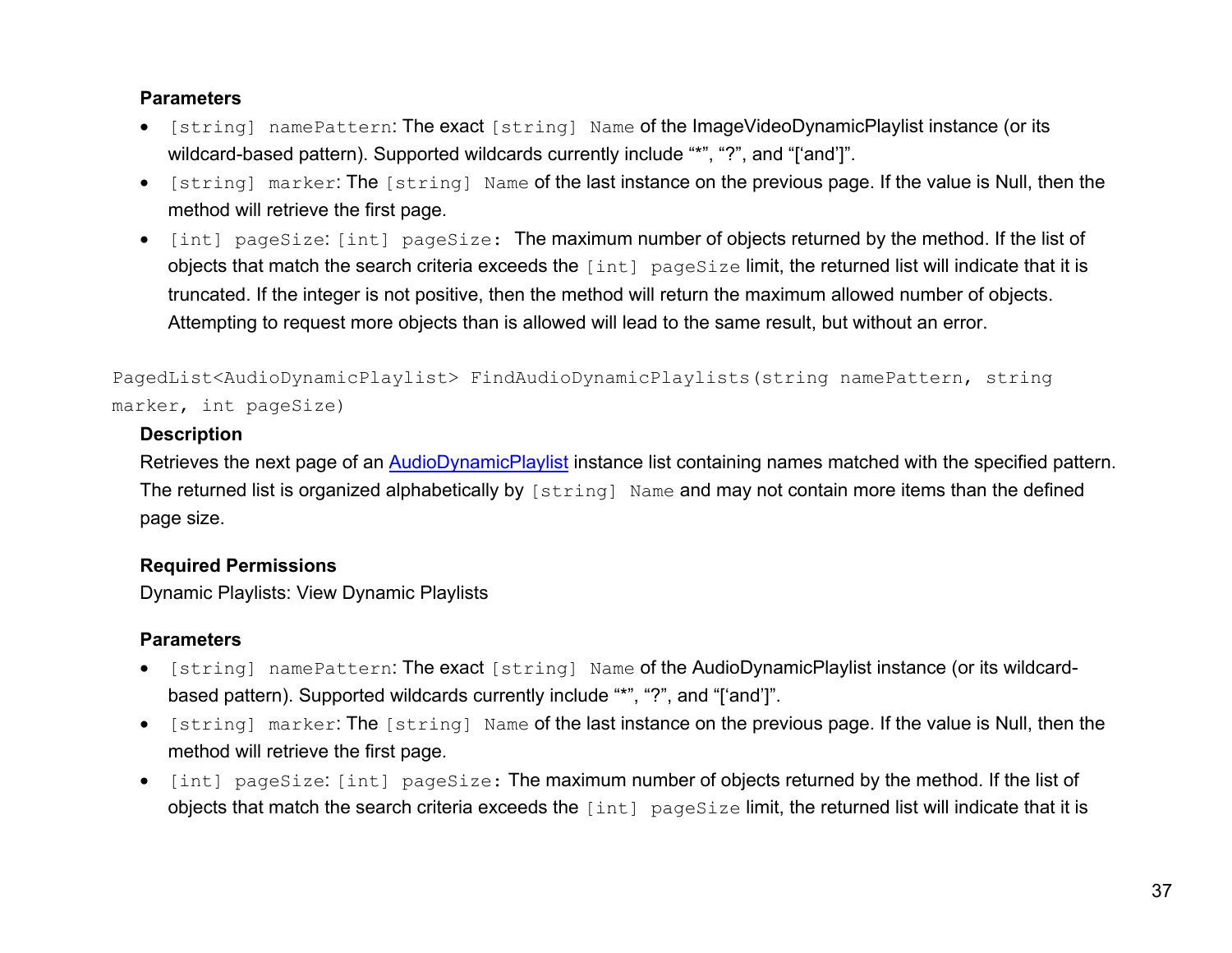truncated. If the integer is not positive, then the method will return the maximum allowed number of objects. Attempting to request more objects than is allowed will lead to the same result, but without an error.

DynamicPlaylist GetDynamicPlaylist(int dynamicPlaylistId, bool loadContent)

### **Description**

Retrieves a single *ImageVideoDynamicPlaylist* or **AudioDynamicPlaylist** instance with the specified identifier. This method returns Null if the instance with the specified identifier does not exist.

### **Required Permissions**

Dynamic Playlist: View Dynamic Playlists, View Content – Content: View Content

# **Parameters**

- [int] dynamicPlaylistId: The identifier and primary key of the requested instance.
- [bool] loadContent: A flag that specifies whether the method should also initialize and return a list of all Content instances in use by the requested Dynamic Playlist.

**Note**: *If the Dynamic Playlist was created using a legacy version of BrightAuthor, the [int] DisplayDuration of image files may be returned set to 0.*

<span id="page-48-0"></span>DynamicPlaylist GetDynamicPlaylistByName(string name, bool loadContent)

# **Description**

Retrieves a single [ImageVideoDynamicPlaylist](#page-41-1) or [AudioDynamicPlaylist](#page-41-0) instance with the specified name. This method returns Null if the instance with the specified name does not exist.

# **Required Permissions**

Dynamic Playlist: View Dynamic Playlists, View Content – Content: View Content

# **Parameters**

• [string] name: The user-defined name (and alternate key) of the instance.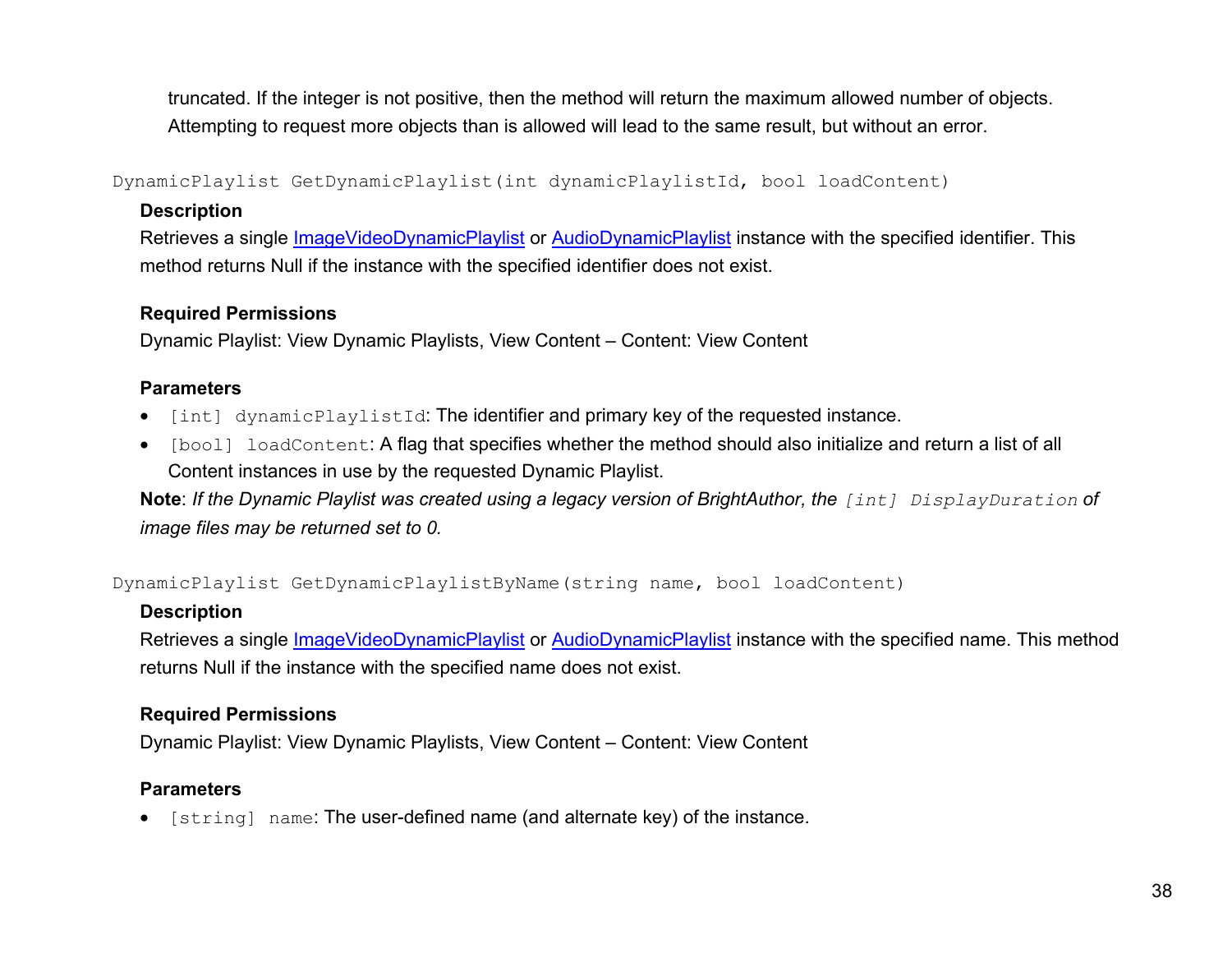• [bool] loadContent: A flag that specifies whether the method should also initialize and return a list of all Content instances in use by the requested Dynamic Playlist.

**Note**: *If the Dynamic Playlist was created using a legacy version of BrightAuthor, the [int] DisplayDuration of image files may be returned set to 0.*

bool CheckDynamicPlaylistName(string name)

### **Description**

Determines if the specified Dynamic Playlist name is in use within the BrightSign Network account. If there is a Dynamic Playlist with the specified name, this method will return True. Otherwise, it will return False.

Note that when using this method to check whether a Dynamic Playlist instance can be created, a False status may change in the time between calling this method and calling [CreateDynamicPlaylist\(\)](#page-50-1).

### **Required Permissions**

Dynamic Playlist: View Dynamic Playlists

# **Parameters**

• [string] name: The Dynamic Playlist name value to be evaluated.

<span id="page-49-0"></span>bool CheckDynamicPlaylistUsage(int dynamicPlaylistId)

# **Description**

Determines if the [ImageVideoDynamicPlaylist](#page-41-1) or [AudioDynamicPlaylist](#page-41-0) instance (specified with its primary key) is referenced by one or more presentations. If the specified instance has parent dependencies (i.e. it is in use), this method will return True. Otherwise, it will return False.

Note that when using this method to check whether a instance can be deleted, a False ("not in use") status may change in the time between calling this method and calling [DeleteDynamicPlaylist\(\)](#page-52-1).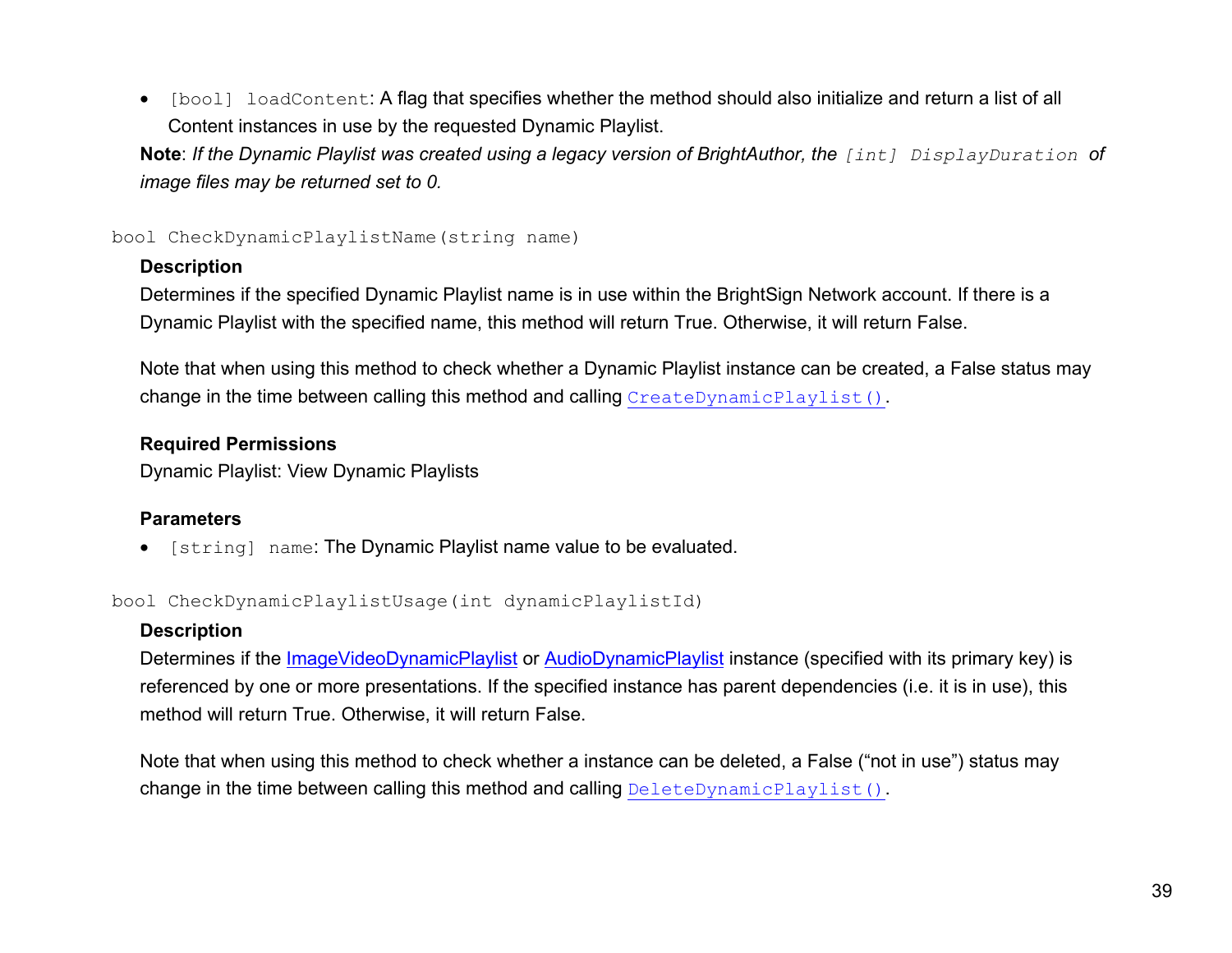### **Required Permissions**

Dynamic Playlist: View Dynamic Playlists

#### **Parameters**

• [int] dynamicPlaylistId: The identifier and primary key of the ImageVideoDynamicPlaylist or AudioDynamicPlaylist instance to be evaluated. If an instance with the specified identifier does not exist, the method will return False without error.

<span id="page-50-0"></span>bool CheckDynamicPlaylistUsageByName(string name)

### **Description**

Determines if the *ImageVideoDynamicPlaylist* or **AudioDynamicPlaylist** instance (specified with its alternate, userdefined key) is referenced by one or more presentations. If the specified instance has parent dependencies (i.e. it is in use), this method will return True. Otherwise, it will return False.

Note that when using this method to check whether an instance can be deleted, a False ("not in use") status may change in the time between calling this method and calling [DeleteDynamicPlaylist\(\)](#page-52-1).

### **Required Permissions**

Dynamic Playlist: View Dynamic Playlists

### **Parameters**

[string] name: The user-defined name (i.e. the alternate key) of the Dynamic Playlist to be evaluated. If an instance with the specified identifier does not exist, the method will return False without error.

<span id="page-50-1"></span>DynamicPlaylist CreateDynamicPlaylist(DynamicPlaylist entity)

### **Description**

Creates a new **ImageVideoDynamicPlaylist** or **AudioDynamicPlaylist** instance and a related MRSS file with the specified name and [Content](#page-17-0) entities. This method returns the newly created object with all initialized properties if successful. If object creation is unsuccessful, this method will return a Null value.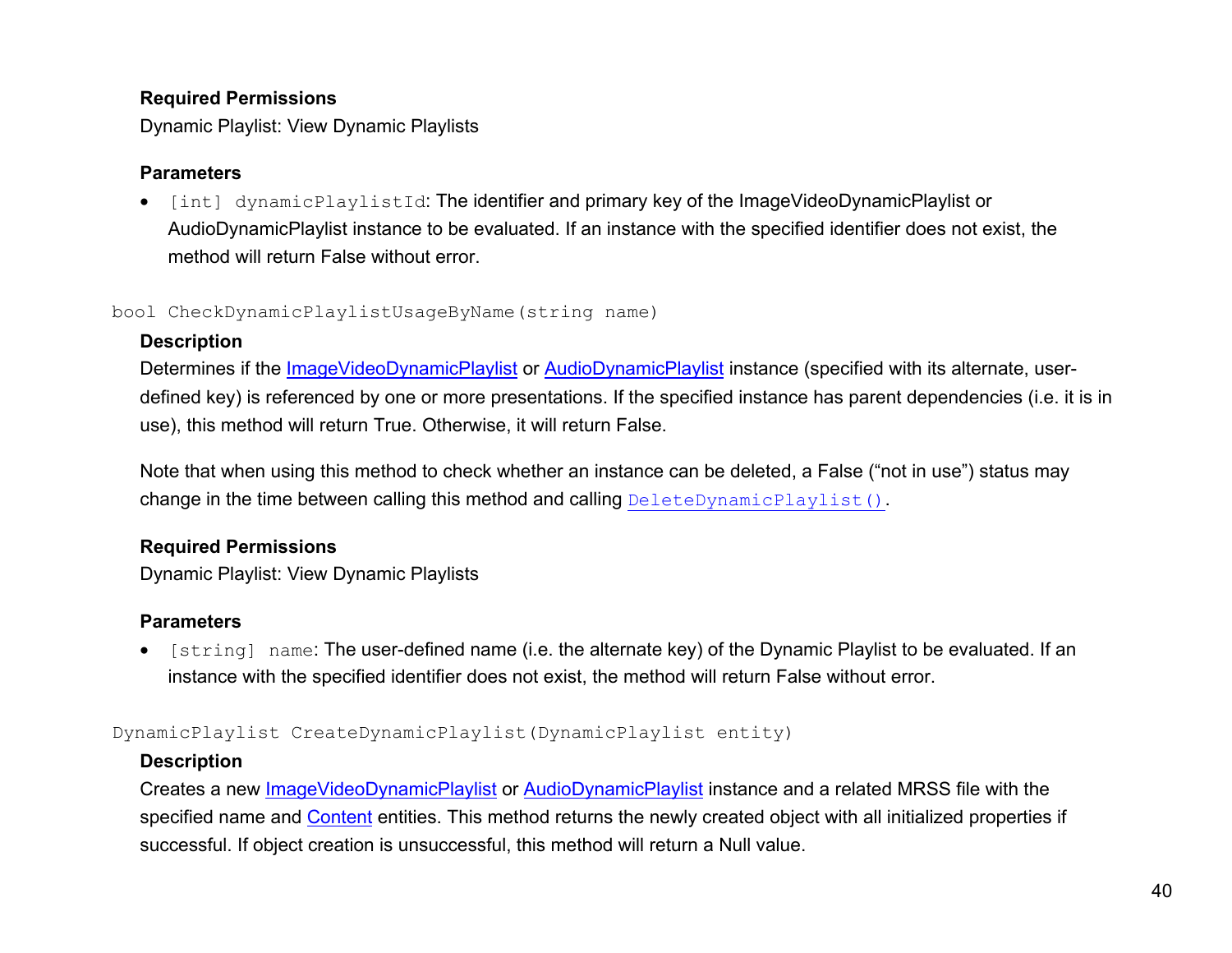### **Required Permissions**

Dynamic Playlist: Create Dynamic Playlist – Content: Assign Content

### **Parameters**

- [DynamicPlaylist] entity: An ImageVideoDynamicPlaylist or AudioDynamicPlaylist object instance with initialized [string] Name and [List<DynamicPlaylistContent>] Contents properties. All other properties will be ignored during object creation. If this parameter is set to Null, then the method will immediately return Null without error. A descriptive error will be returned to the client if any of the following conditions occur:
	- o The name of the Dynamic Playlist is more than 50 characters.
	- o The content files do not match the type of Dynamic Playlist instance that has been passed to the method (e.g. an AudioDynamicPlaylist contains image or video files, or vice versa).
	- o Another ImageVideoDynamicPlaylist or AudioDynamicPlaylist instance has the same name.
	- o The [int] DisplayDuration of a [DynamicPlaylistContent](#page-19-0) entity-relation is set to less than 1 second. This only applies to entity-relations representing image files.

### <span id="page-51-0"></span>bool UpdateDynamicPlaylist(DynamicPlaylist entity)

# **Description**

Updates the [string] Name and [List<DynamicPlaylistContent>] Contents properties of the specified [ImageVideoDynamicPlaylist](#page-41-1) or [AudioDynamicPlaylist](#page-41-0) instance and its related MRSS file. This method returns True upon success and False upon failure.

# **Required Permissions**

Dynamic Playlist: Update Dynamic Playlist – Content: Assign Content, Unassign Content

# **Parameters**

• [DynamicPlaylist] entity: An [ImageVideoDynamicPlaylist](#page-41-1) or [AudioDynamicPlaylist](#page-41-0) object instance with initialized [string] Name and [List<DynamicPlaylistContent>] Contents properties. All other properties will be ignored. If the instance is set to Null, then the method will immediately return Null without error. A descriptive error will be returned to the client if any of the following conditions occur: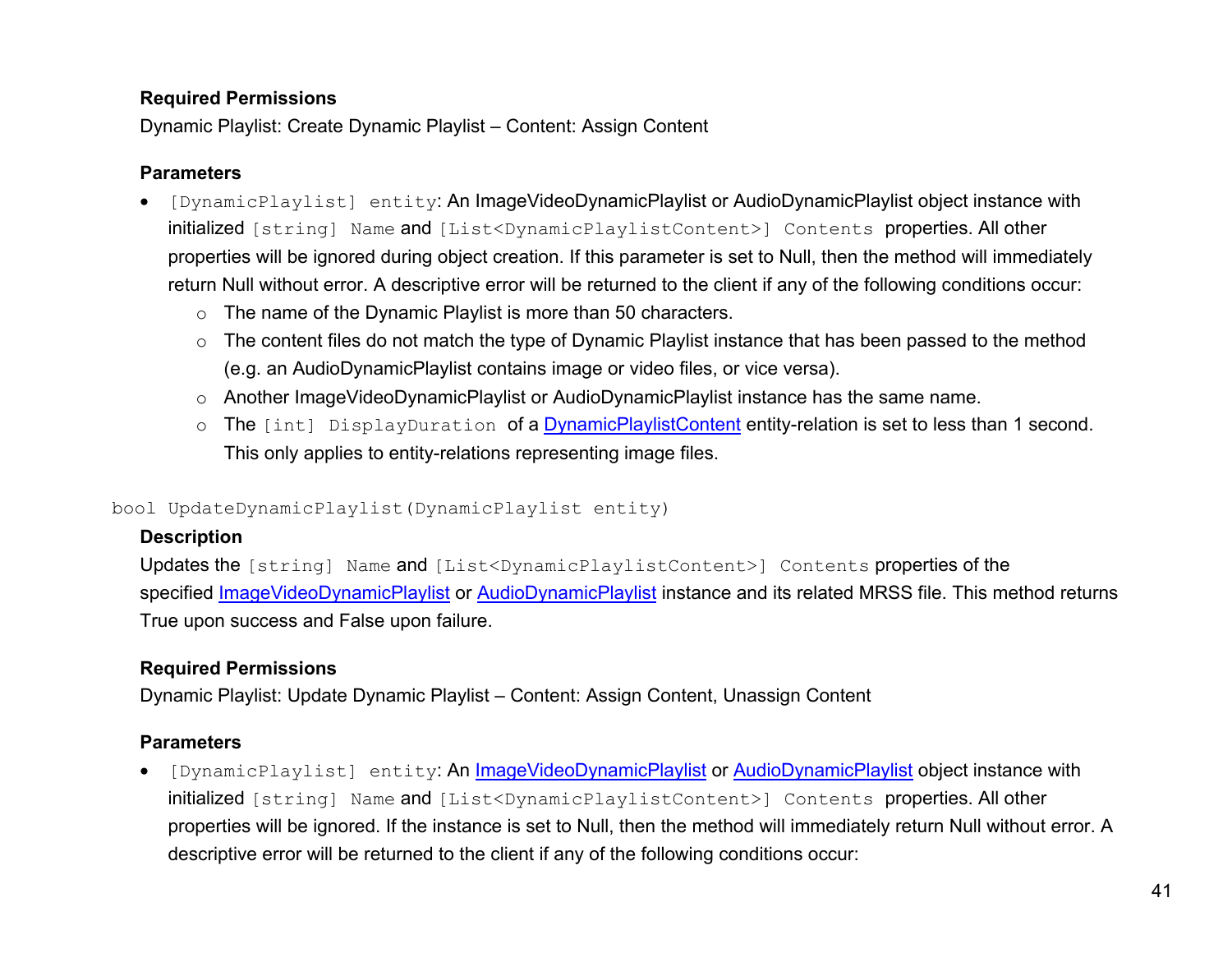- o The passed string is more than 50 characters.
- o The passed string does not match a preexisting Dynamic Playlist.
- <span id="page-52-0"></span>o The [int] DisplayDuration of a *DynamicPlaylistContent* entity-relation is set to less than 1 second. This only applies to entity-relations representing image files.

bool RenameDynamicPlaylist(int dynamicPlaylistId, string newName)

### **Description**

Updates the [string] Name of the specified [ImageVideoDynamicPlaylist](#page-41-1) or [AudioDynamicPlaylist](#page-41-0) instance. This method returns True upon success and False upon failure.

#### **Required Permissions**

Dynamic Playlist: Update Dynamic Playlist, Rename Dynamic Playlist

### **Parameters**

- [int] dynamicPlaylistId: The identifier and primary key of the instance. If an instance with the specified identifier does not exist, the method will return False without error.
- [string] newName: The new name for the specified instance. A descriptive error will be returned to the client if the passed string is more than 50 characters.

<span id="page-52-1"></span>bool DeleteDynamicPlaylists(int[] dynamicPlaylistIds)

# **Description**

Deletes the specified *ImageVideoDynamicPlaylist* and/or **AudioDynamicPlaylist** instances from both the database and persistent storage. Related MRSS files are also removed. This method returns True upon success and False upon failure.

# **Required Permissions**

Dynamic Playlist: Delete Dynamic Playlist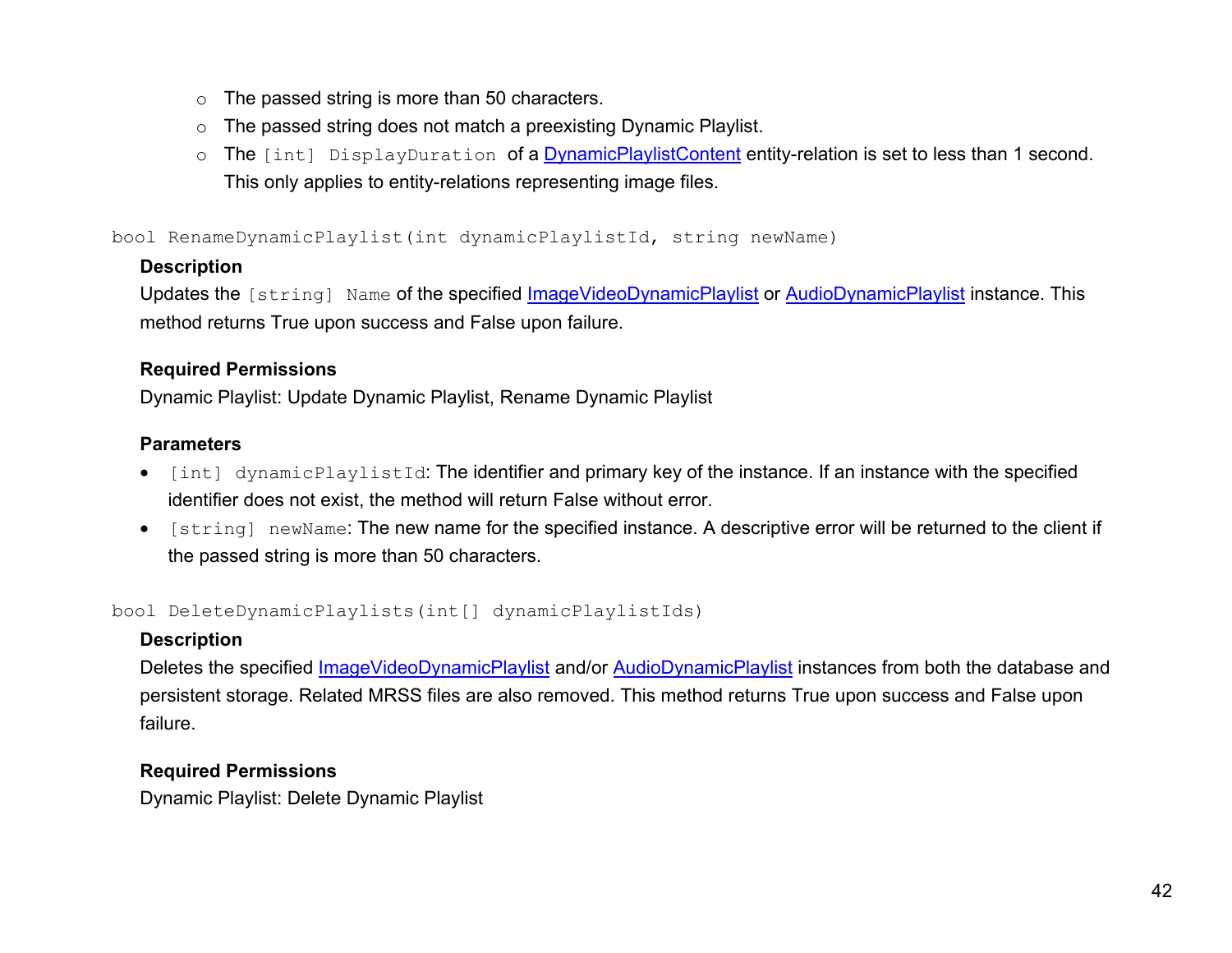#### **Parameters**

• [int[]] dynamicPlaylistIds: An array of [int] Id values for the instances to be deleted. The number of items that can be deleted is limited to 100 by the server. Requesting more than the maximum allowed number of objects will cause an error. An error will also be returned if one or more specified [int] Id value refers to a nonexistent ImageVideoDynamicPlaylist or AudioDynamicPlaylist instance. Passing an empty array or Dynamic Playlist identifiers that don't exist will lead to an immediate empty response without an error.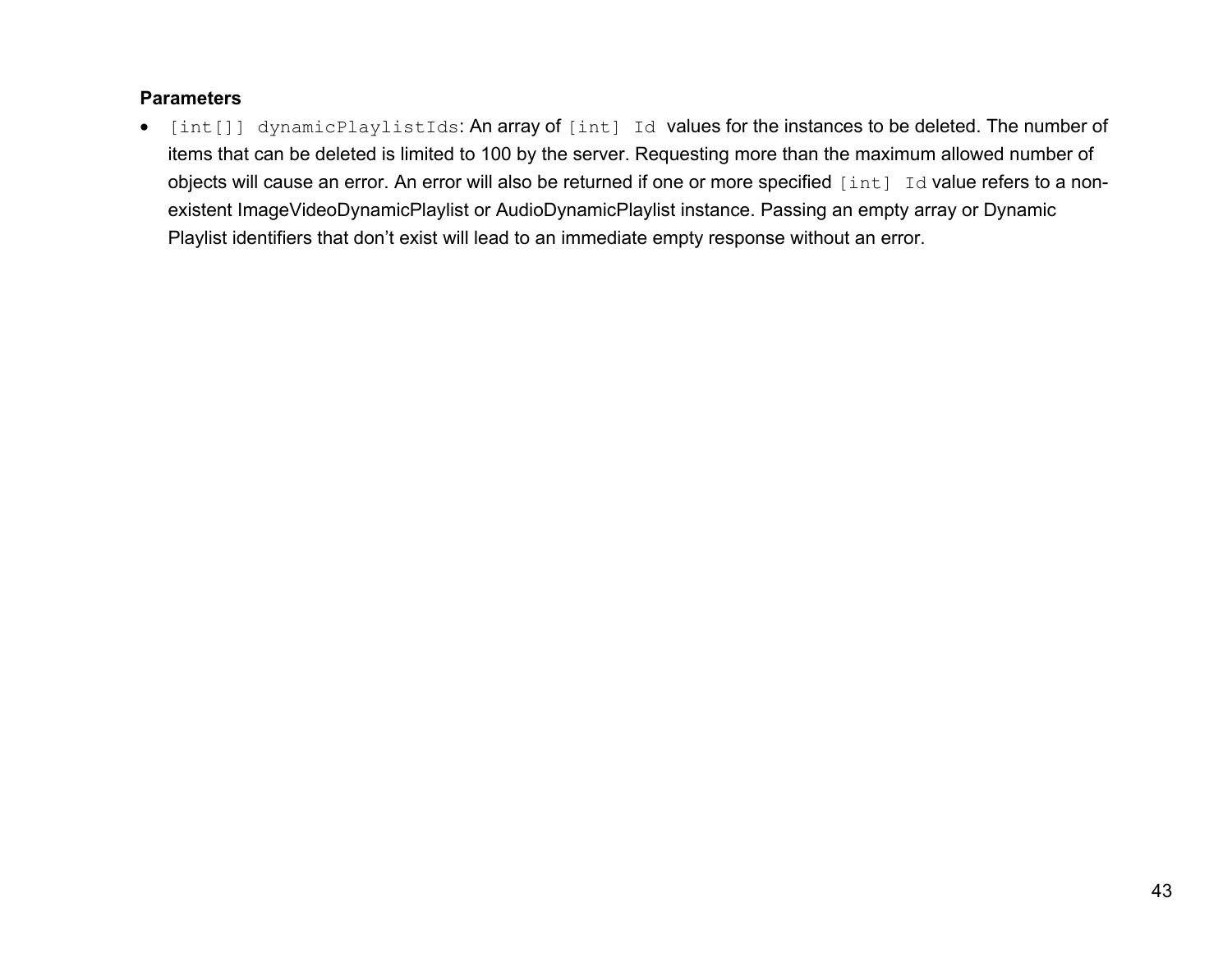# **LIVE TEXT FEED**

# <span id="page-54-0"></span>**LiveTextFeed Entity**

The LiveTextFeed entity has the following properties:

- [int] Id:(Read Only) The identifier and primary key of the LiveTextFeed instance.
- [string] Name: The user-defined name of the LiveTextFeed instance. This alternate key must be unique in the scope of the BSN account.
- [string] PhysicalPath:(Read Only) An external URL of the associated RSS file in persistent storage.
- [long] FileSize:(Read Only) The size of the associated RSS file in bytes.
- [string] FileHash:(Read Only): A SHA1 hash of the contents in the associated RSS file.
- [DateTime] CreationDate:(Read Only) A UTC timestamp indicating when the Live Text Feed was created in the BrightSign Network.
- [Dictionary<string, string>] Contents: A list of key-value pairs that make up the Live Text Feed. This list is set to Null when not initialized by the server.
- [PresentationInfo[]] Presentations: (Read Only) An array of [PresentationInfo](#page-21-0) structures that denote parent presentations.

# **Live Text Feed Management Web Methods**

- [PagedList<LiveTextFeed> GetLiveTextFeeds\(string](#page-55-0) marker, int pageSize)
- [List<LiveTextFeed> GetSpecifiedLiveTextFeeds\(int\[\] liveTextFeedIds\)](#page-55-1)
- [PagedList<LiveTextFeed> FindLiveTextFeeds\(string namePattern, string](#page-56-0) marker, int [pageSize\)](#page-56-0)
- [LiveTextFeed GetLiveTextFeed\(int liveTextFeedId, bool loadContent\)](#page-57-0)
- [LiveTextFeed GetLiveTextFeedByName\(string name, bool loadContent\)](#page-57-1)
- [bool CheckLiveTextFeedName\(string name\)](#page-58-0)
- [bool CheckLiveTextFeedUsage\(int liveTextFeedId\)](#page-58-1)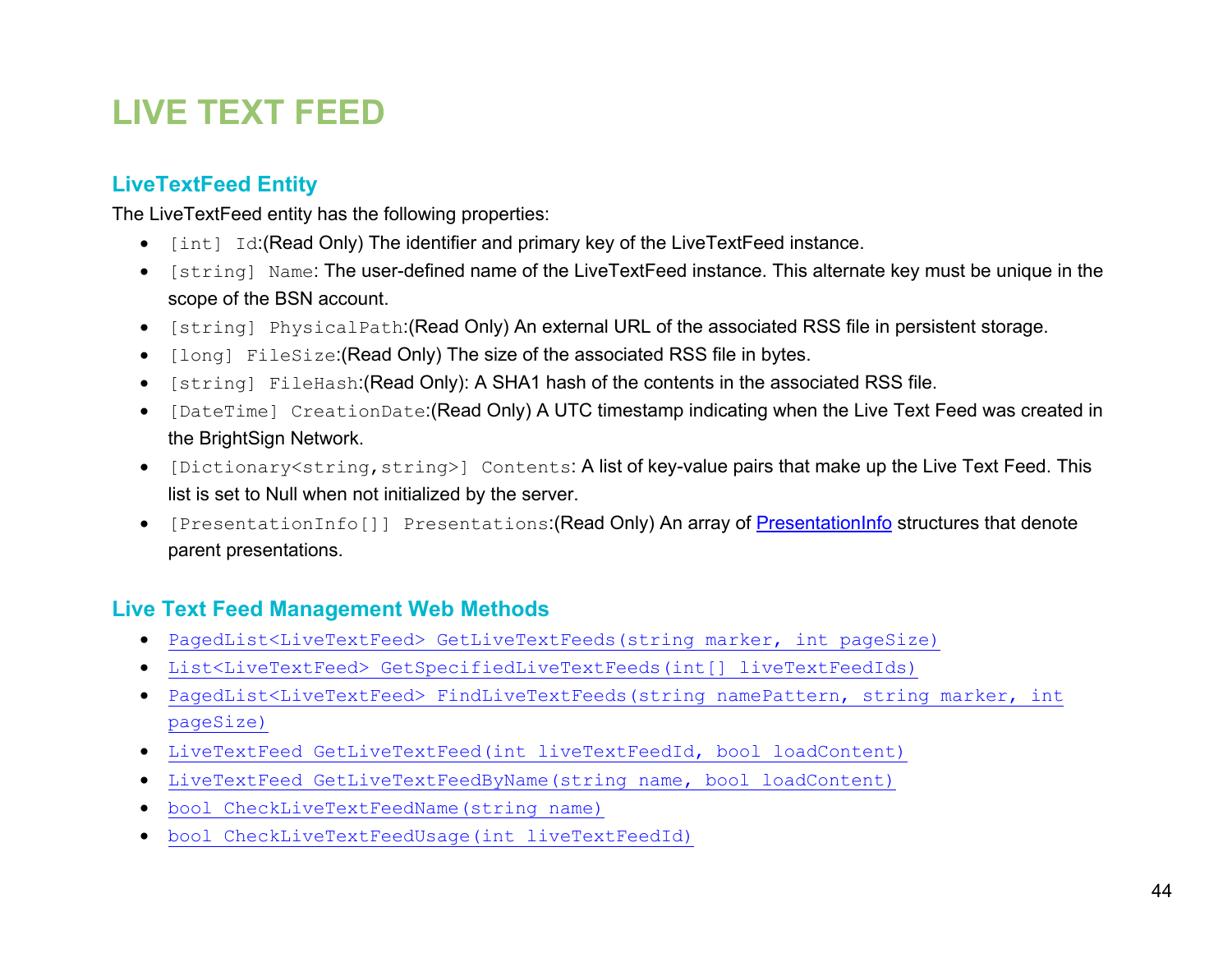- [bool CheckLiveTextFeedUsageByName\(string name\)](#page-59-0)
- [LiveTextFeed CreateLiveTextFeed\(LiveTextFeed entity\)](#page-59-1)
- [LiveTextFeed CloneLiveTextFeed\(string feedUrl\)](#page-60-0)
- [bool UpdateLiveTextFeed\(LiveTextFeed entity\)](#page-60-1)
- [bool RenameLiveTextFeed\(int liveTextFeedId, string newName\)](#page-61-0)
- [bool DeleteLiveTextFeeds\(int\[\] liveTextFeedIds\)](#page-62-0)

<span id="page-55-0"></span>PagedList<LiveTextFeed> GetLiveTextFeeds(string marker, int pageSize)

#### **Description**

Retrieves the next page of the [LiveTextFeed](#page-54-0) list, sorted by [string] Name. The returned list will contain no more items than the defined page size.

#### **Required Permissions**

Live Text Feed: View Live Text Feeds

#### **Parameters**

- [string] marker: The [string] Name of the last LiveTextFeed instance on the previous page. If the value is Null, then the method will retrieve the first page.
- [int] pageSize: The maximum number of objects returned by the method. If the list of objects that match the search criteria exceeds the [int] pageSize limit, the returned list will indicate that it is truncated. If the integer is not positive, then the method will return the maximum allowed number of objects. Attempting to request more objects than is allowed will lead to the same result, but without an error.

<span id="page-55-1"></span>List<LiveTextFeed> GetSpecifiedLiveTextFeeds(int[] liveTextFeedIds)

#### **Description**

Retrieves a list of [LiveTextFeed](#page-54-0) instances matching the specified identifiers, sorted by [string] Name. The identifiers of nonexistent LiveTextFeed instances will be ignored.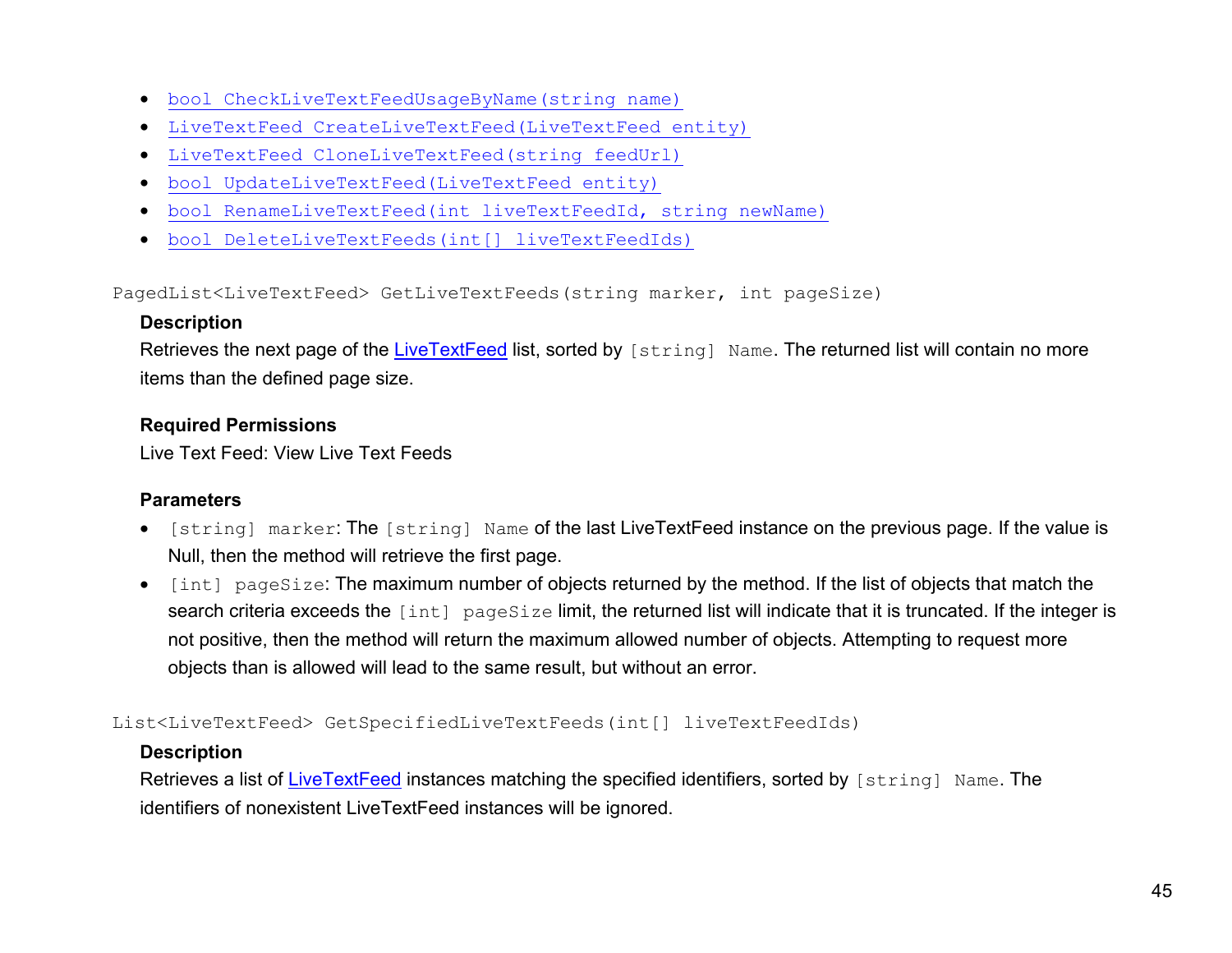#### **Required Permissions**

Live Text Feed: View Live Text Feeds

#### **Parameters**

• [int[]] liveTextFeedIds: An array of [int] Id values for the LiveTextFeed instances being requested. The number of returned items is limited to 100 by the server. Attempting to request more than the maximum allowed number of objects will cause an error, while passing an empty array will lead to an immediate empty response without an error.

<span id="page-56-0"></span>PagedList<LiveTextFeed> FindLiveTextFeeds(string namePattern, string marker, int pageSize)

#### **Description**

Retrieves the next page of a [LiveTextFeed](#page-54-0) list containing names matched with the specified pattern. The returned list is organized by [string] Name and may not contain more items than the defined page size.

### **Required Permissions**

Live Text Feed: View Live Text Feeds

### **Parameters**

- [string] namePattern: The exact [string] Name of the LiveTextFeed instance (or its wildcard-based pattern). Supported wildcards currently include "\*", "?", and "['and']".
- [string] marker: The [string] Name of the last LiveTextFeed instance on the previous page. If the value is Null, then the method will retrieve the first page.
- [int] pageSize: The maximum number of objects returned by the method. If the list of objects that match the search criteria exceeds the [int] pageSize limit, the returned list will indicate that it is truncated. If the integer is not positive, then the method will return the maximum allowed number of objects. Attempting to request more objects than is allowed will lead to the same result, but without an error.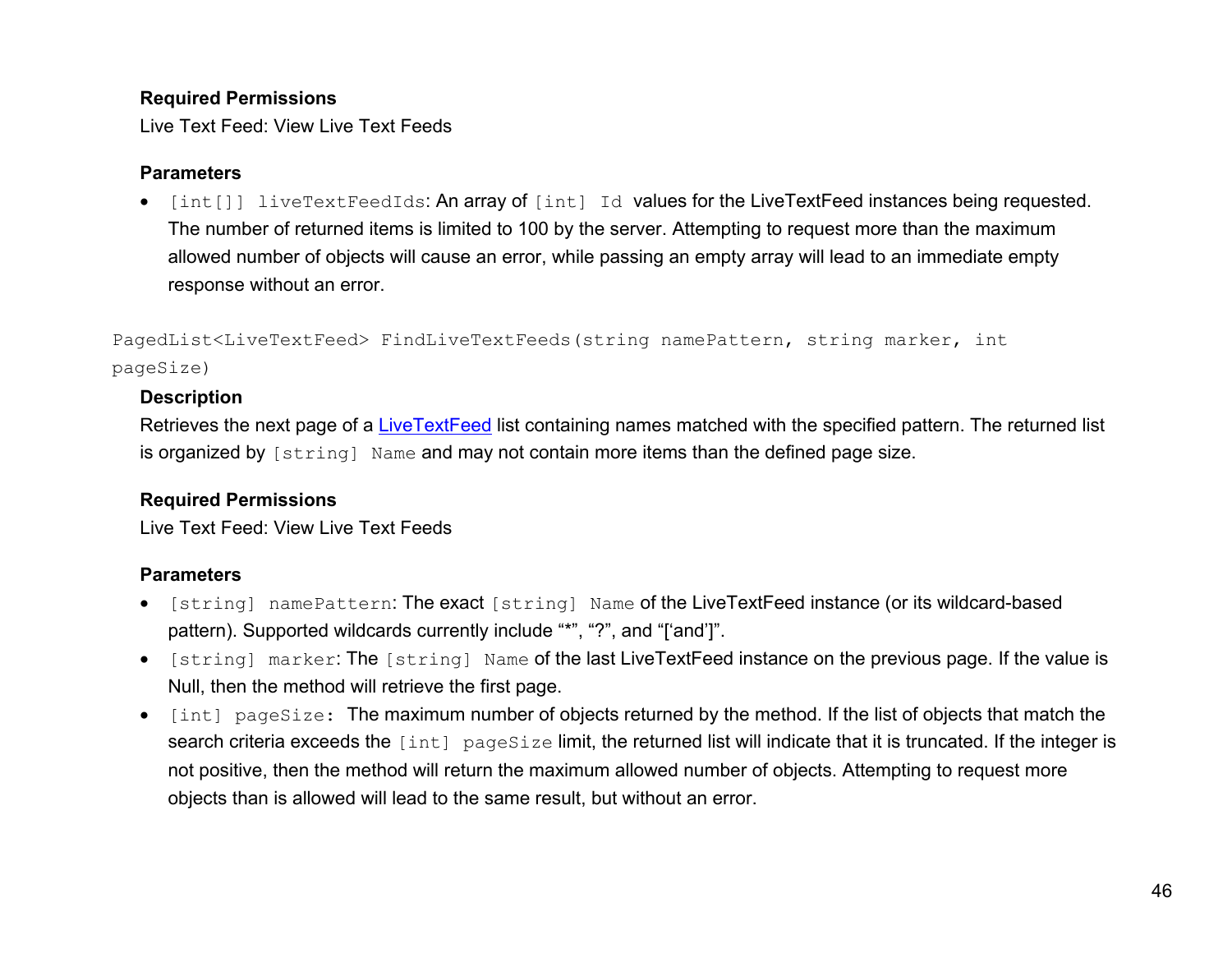<span id="page-57-0"></span>LiveTextFeed GetLiveTextFeed(int liveTextFeedId, bool loadContent)

### **Description**

Retrieves a single [LiveTextFeed](#page-54-0) instance with the specified [int] Id. This method returns Null if the LiveTextFeed instance with the specified identifier does not exist.

### **Required Permissions**

Live Text Feed: View Live Text Feed, View Contents

# **Parameters**

- [int] liveTextFeedId: The identifier and primary key of the LiveTextFeed instance to be retrieved.
- [bool] loadContent: A flag specifying whether the method should also initialize and return the [Contents](#page-17-0) of the Live Text Feed.

<span id="page-57-1"></span>LiveTextFeed GetLiveTextFeedByName(string name, bool loadContent)

# **Description**

Retrieves the [LiveTextFeed](#page-54-0) instance with the specified [string] Name. This method returns Null if the LiveTextFeed instance with the specified name does not exist.

# **Required Permissions**

Live Text Feed: View Live Text Feed, View Contents

# **Parameters**

- [string] name: The user-defined Name of the LiveTextFeed instance to be retrieved
- [bool] loadContent: : A flag specifying whether the method should also initialize and return the [Contents](#page-17-0) of the Live Text Feed.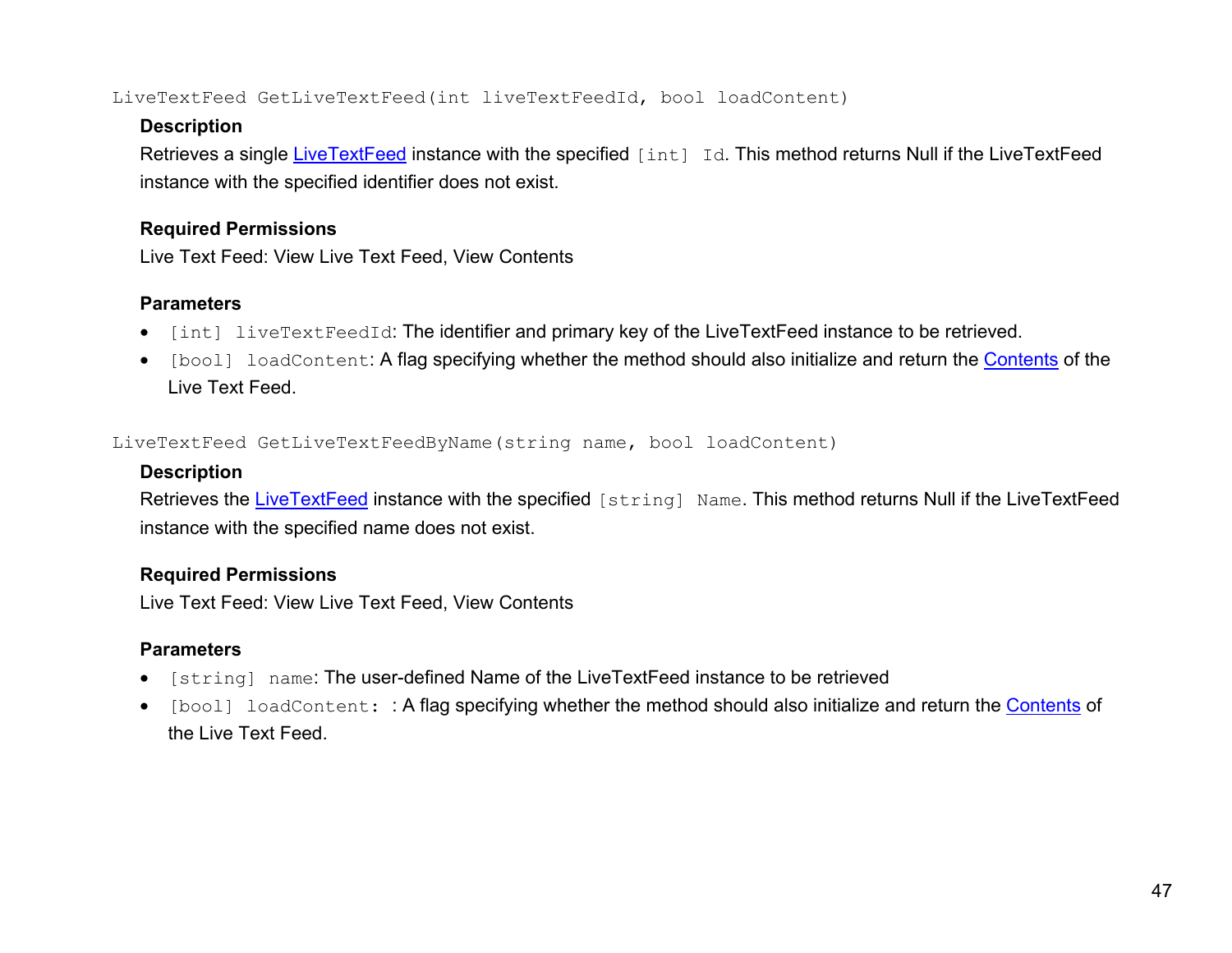#### <span id="page-58-0"></span>bool CheckLiveTextFeedName(string name)

#### **Description**

Determines whether the specified Live Text Feed [string] Name is currently in use. This method returns True if a Live Text Feed with the specified name currently exists.

Note that when using this method to check whether a LiveTextFeed instance can be created, a False status may change in the time between calling this method and calling [CreateLiveTextFeed\(\)](#page-59-1).

#### **Required Permissions**

None

#### **Parameters**

• [string] name: The Live Text Feed Name value to be evaluated.

<span id="page-58-1"></span>bool CheckLiveTextFeedUsage(int liveTextFeedId)

### **Description**

Determines whether the [LiveTextFeed](#page-54-0) instance (specified by its primary key) is referenced by one or more presentations. This method returns True if the LiveTextFeed instance has parent dependencies.

Note that when using this method to check whether a LiveTextFeed instance can be deleted, a False status may change in the time between calling this method and calling [DeleteLiveTextFeed\(\)](#page-62-0).

### **Required Permissions**

Live Text Feed: View Live Text Feed

### **Parameters**

• [int] liveTextFeedId: The identifier and primary key of the LiveTextFeed instance to evaluate. If a LiveTextFeed instance with the specified [int] Id does not exist, this method will return False without an error.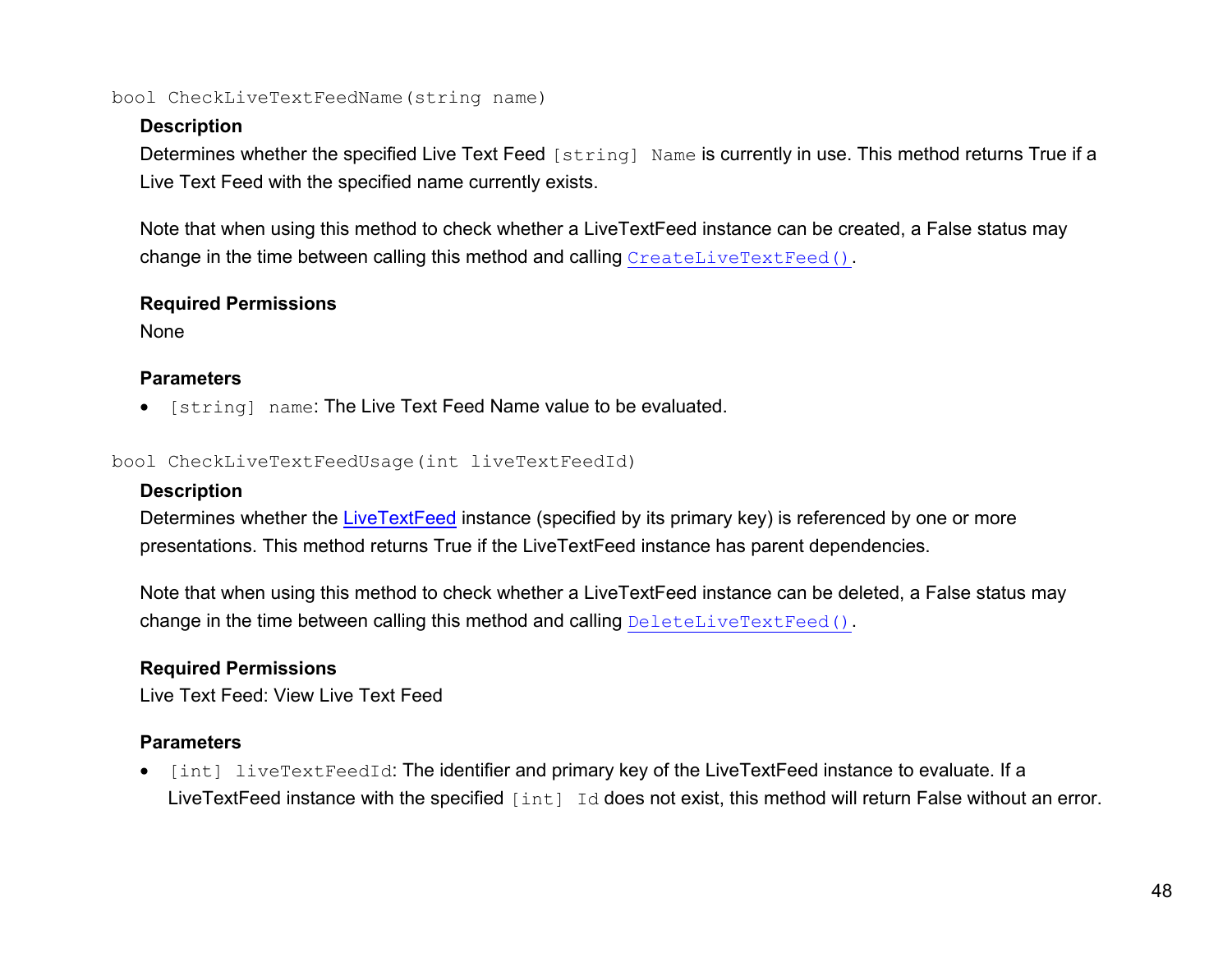#### <span id="page-59-0"></span>bool CheckLiveTextFeedUsageByName(string name)

#### **Description**

Determines whether a [LiveTextFeed](#page-54-0) instance (specified with its alternate, user-defined key) is referenced by one or more presentations. This method returns True if the LiveTextFeed instance has parent dependencies.

Note that when using this method to check whether a LiveTextFeed instance can be deleted, a False status may change in the time between calling this method and calling [DeleteLiveTextFeed\(\)](#page-62-0).

#### **Required Permissions**

Live Text Feed: View Live Text Feed

#### **Parameters**

• [string] name: The user-defined name of the LiveTextFeed instance to evaluate. If a LiveTextFeed instance with the specified [string] Name does not exist, this method will return False without an error.

#### <span id="page-59-1"></span>LiveTextFeed CreateLiveTextFeed(LiveTextFeed entity)

### **Description**

Creates a new [LiveTextFeed](#page-54-0) instance and related RSS file with the specified [string] Name and [Dictionary<string, string>] Contents parameters. This method returns the created object with all initialized properties if successful. If an error occurs during the creation process, the method will return Null.

A descriptive error will be returned if the key strings in the key-value pairs are not unique or if the number of key-value pairs in the object instance surpasses the limit defined on the server.

### **Required Permissions**

Live Text Feed: Create Live Text Feed

### **Parameters**

• [LiveTextFeed] entity: A LiveTextFeed object instance with initialized Name and Contents parameters. All other properties will be ignored during object creation. If this parameter is set to Null, then the method will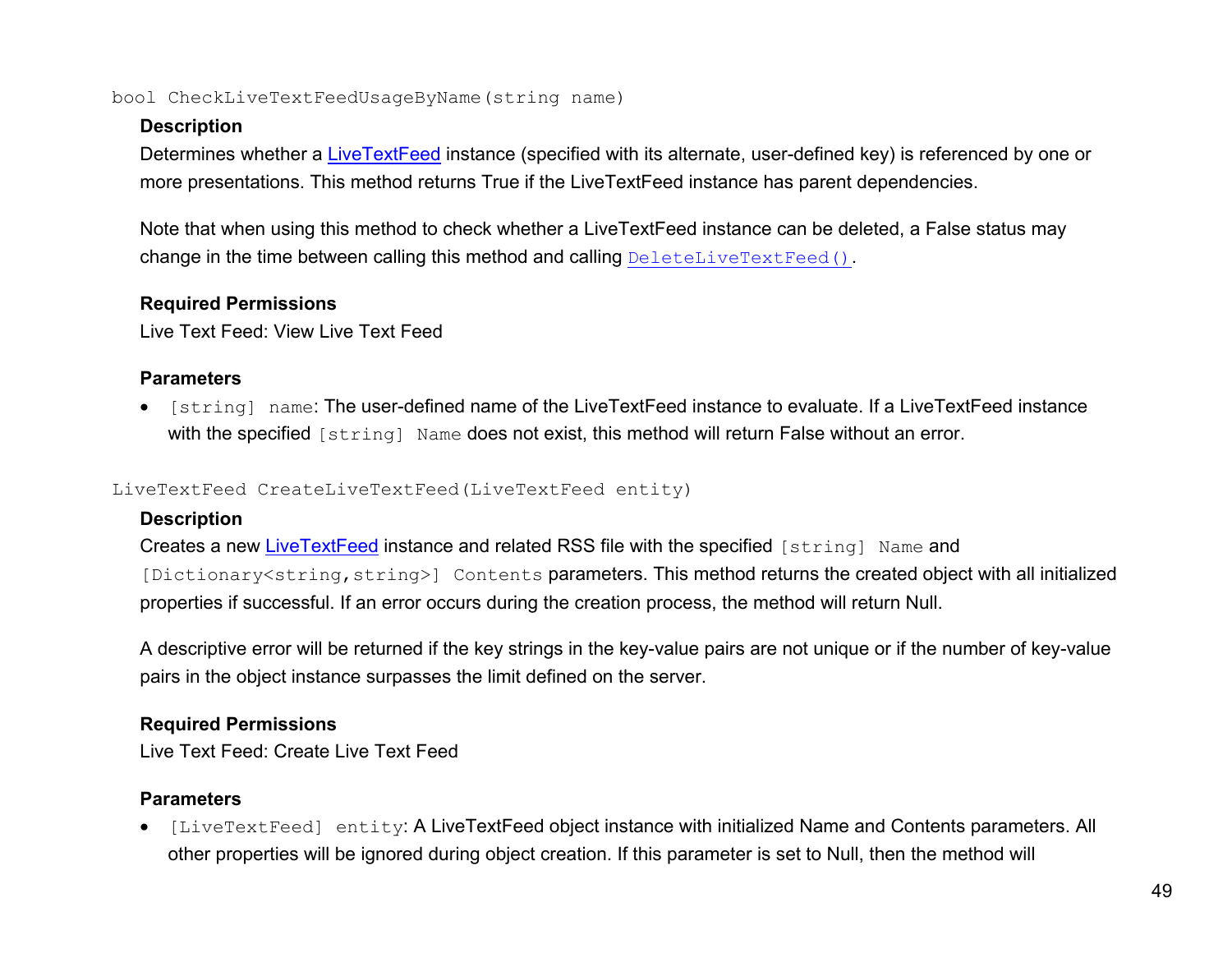immediately return Null without an error. A descriptive error will be returned to the client if the LiveTextFeed name is more than 50 characters or if another LiveTextFeed instance has the same name.

<span id="page-60-0"></span>LiveTextFeed CloneLiveTextFeed(string feedUrl)

#### **Description**

Creates a new [LiveTextFeed](#page-54-0) instance and related RSS file using the name and key-value pairs copied from the specified external RSS URL. If successful, this method returns the newly created object with all initialized properties. If an error occurs during object creation, this method returns Null.

A descriptive error will be returned if the key strings in the key-value pairs are not unique or if the number of key-value pairs in the new object instance surpasses the limit defined on the server.

### **Required Permissions**

Live Text Feed: Create Live Text Feed

### **Parameters**

• [string] feedUrl: An external URL of a publicly available RSS feed. The RSS Title will be used as the LiveTextFeed instance name and the RSS title-description pairs will converted to key-value pairs. If this parameter is Null or invalid, then the method will immediately return Null without an error. This method will return a descriptive error if the string length of the RSS channel title, plus the "Copy ({index}) of" prefix, exceeds 50 characters.

### <span id="page-60-1"></span>bool UpdateLiveTextFeed(LiveTextFeed entity)

### **Description**

Updates the Name and Contents parameters of the specified [LiveTextFeed](#page-54-0) instance and related RSS file. This method returns True only if completely successful. Otherwise, it returns False.

A descriptive error will be returned if the key strings in the key-value pairs are not unique or if the number of key-value pairs in the object instance surpasses the limit defined on the server.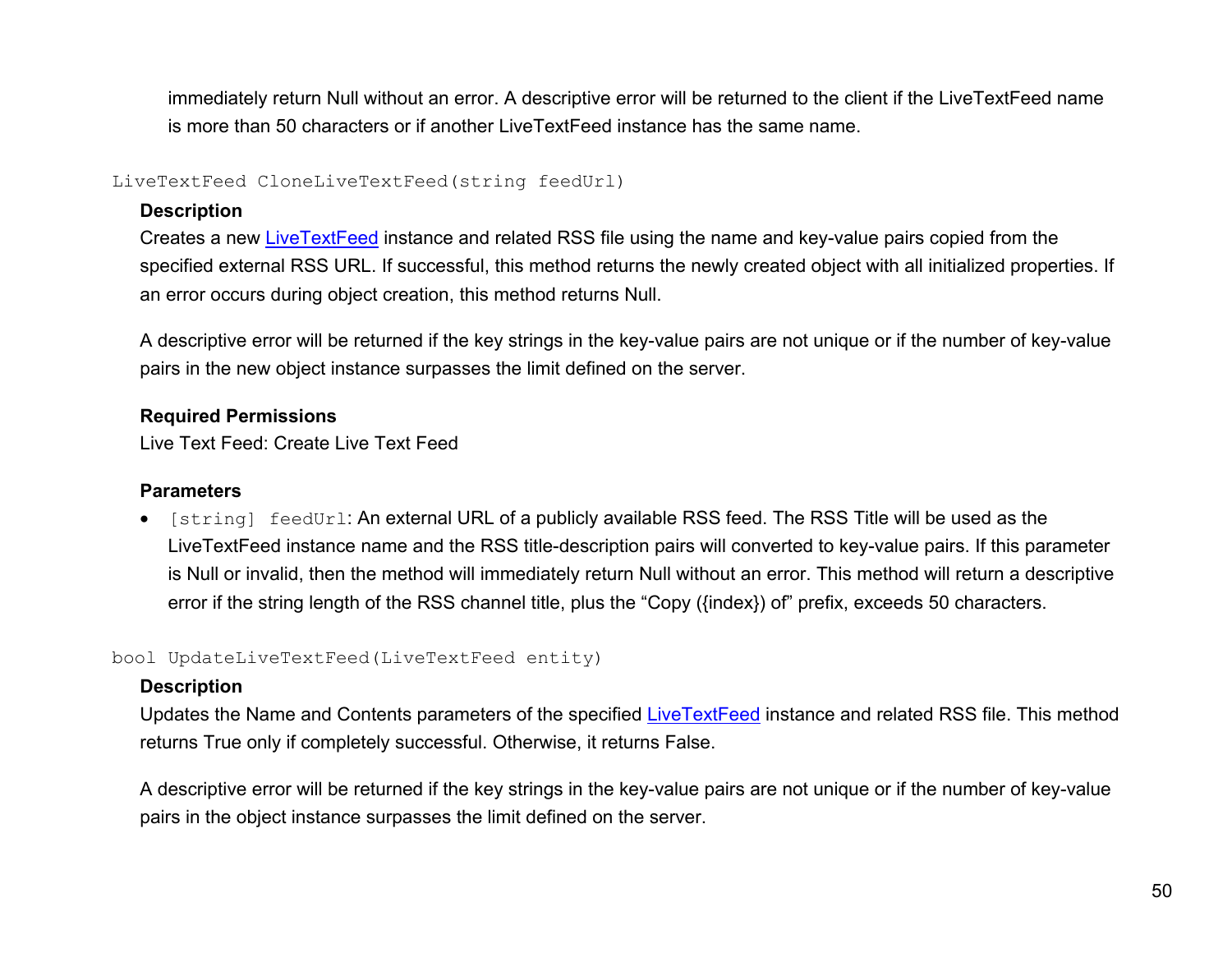### **Required Permissions**

Live Text Feed: View Live Text Feed

#### **Parameters**

- [LiveTextFeed] entity: A LiveTextFeed object instance containing the [int] Id of the instance to update, as well as the new Name and Contents parameters for the updated instance. If this parameter is Null or invalid, then the method will immediately return Null without an error. A descriptive error will be returned if any of the following conditions occur:
	- o The [int] Id does not correspond to an existing LiveTextFeed instance.
	- o The length of the specified LiveTextFeed instance [string] Name exceeds 50 characters.
	- o The specified [string] Name is currently in use by another LiveTextFeed instance.
	- o The key strings in the key-value pairs are not unique.
	- o The number of key-value pairs in the object instance surpasses the limit defined on the server.

<span id="page-61-0"></span>bool RenameLiveTextFeed(int liveTextFeedId, string newName)

### **Description**

Updates the [string] Name of the specified [LiveTextFeed](#page-54-0) instance. This method returns True upon success and False upon failure.

### **Required Permissions**

Live Text Feed: Update Live Text Feed, Rename Live Text Feed

### **Parameters**

- [int] LiveTextFeedId: The identifier and primary key of the LiveTextFeed instance. If a LiveTextFeed instance with the specified identifier does not exist, the method will return False without an error.
- [string] newName: A new Name parameter for the specified LiveTextFeed instance. A descriptive error will be returned if the new Name string is greater than 50 characters.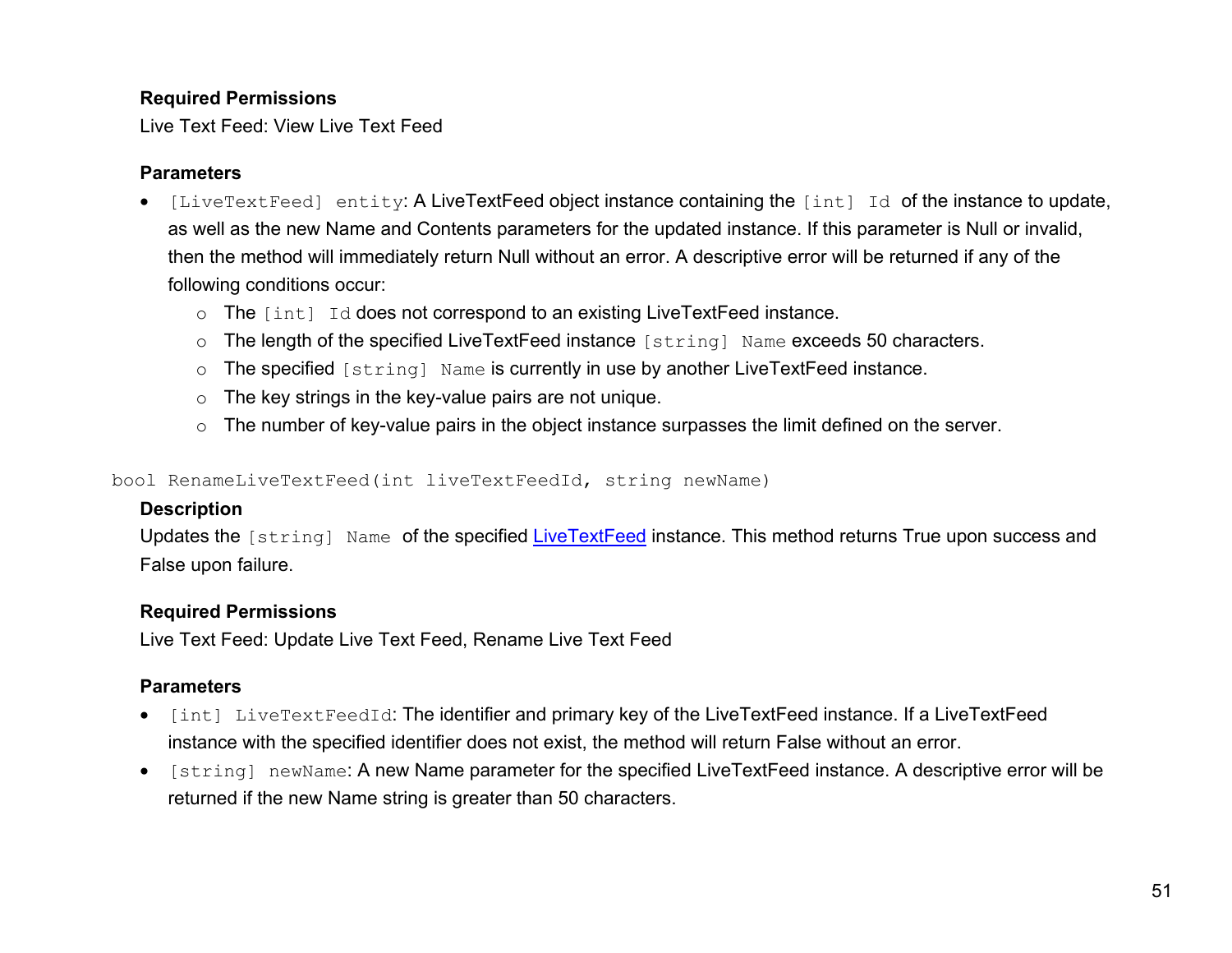#### <span id="page-62-0"></span>bool DeleteLiveTextFeeds(int[] liveTextFeedIds)

### **Description**

Deletes the specified [LiveTextFeed](#page-54-0) instance(s) and related RSS file(s) in both the database and persistent storage. This method returns True only if completely successful. Otherwise, it returns False.

### **Required Permissions**

Live Text Feed: Delete Live Text Feed

### **Parameters**

• [int[]] liveTextFeedIds: An array of [int] Id values for the LiveTextFeed instances to be deleted. The number of requested items is limited to 100 by the server. Attempting to request more than the maximum allowed number of objects will cause an error. An error will also be returned if an [int] Id parameter does not correspond to an existing LiveTextFeed instance. Passing an empty array or Live Text Feed identifiers that don't exist will lead to an immediate empty response without an error.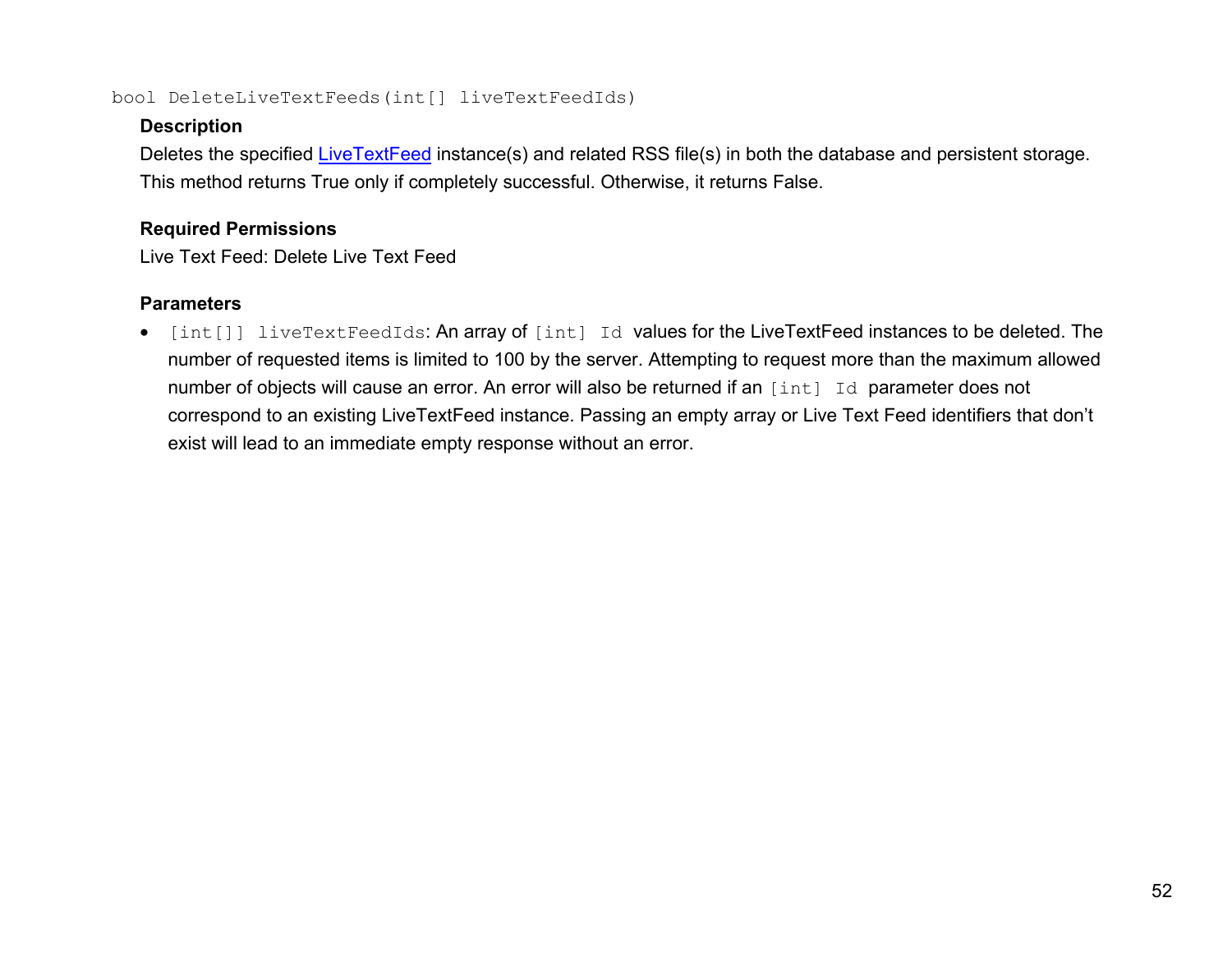# **WEB PAGE**

# <span id="page-63-0"></span>**WebPage Entity**

The WebPage entity has the following properties:

- [int] Id:(Read Only) The identifier and primary key of the WebPage instance.
- [string] Name: The user-defined name of the WebPage instance. This alternate key must be unique in the scope of the BrightSign Network account.
- [string] PhysicalPath:(Read Only) An external URL of the HTML file in persistent storage.
- [long] FileSize:(Read Only) The size of the associated HTML file in bytes.
- [string] FileHash:(Read Only) A SHA1 hash of the associated HTML file content.
- [DateTime] UploadDate:(Read Only) A UTC timestamp indicating when the Web Page was uploaded to the BrightSign Network.
- [WebPageAsset[]] Assets: A list of [WebPageAsset](#page-63-1) entity-relations that reference [Content](#page-17-0) instances that are in use by the WebPage entity. The list is set to Null when not initialized by the server.
- [PresentationInfo[]] Presentations: (Read Only) An array of [PresentationInfo](#page-21-0) structures denoting presentations that are currently utilizing the WebPage instance.

# <span id="page-63-1"></span>**WebPageAsset Entity-Relation**

The WebPageAsset entity-relation represents the association between a [WebPage](#page-63-0) instance and a [Content](#page-17-0) instance. It has the following properties:

- [string] FileName: The virtual name of the file represented by the associated Content instance.
- [string] RelativePath:(Read Only) The relative path of the associated asset file in relation to the Web Page HTML file.
- [string] PhysicalPath:(Read Only) The external URL of the associated asset file in persistent storage.
- [string] FileHash:(Read Only) The SHA-1 hash of the associated asset file contents. The string is provided in the following format: "SHA1:{FileHash}".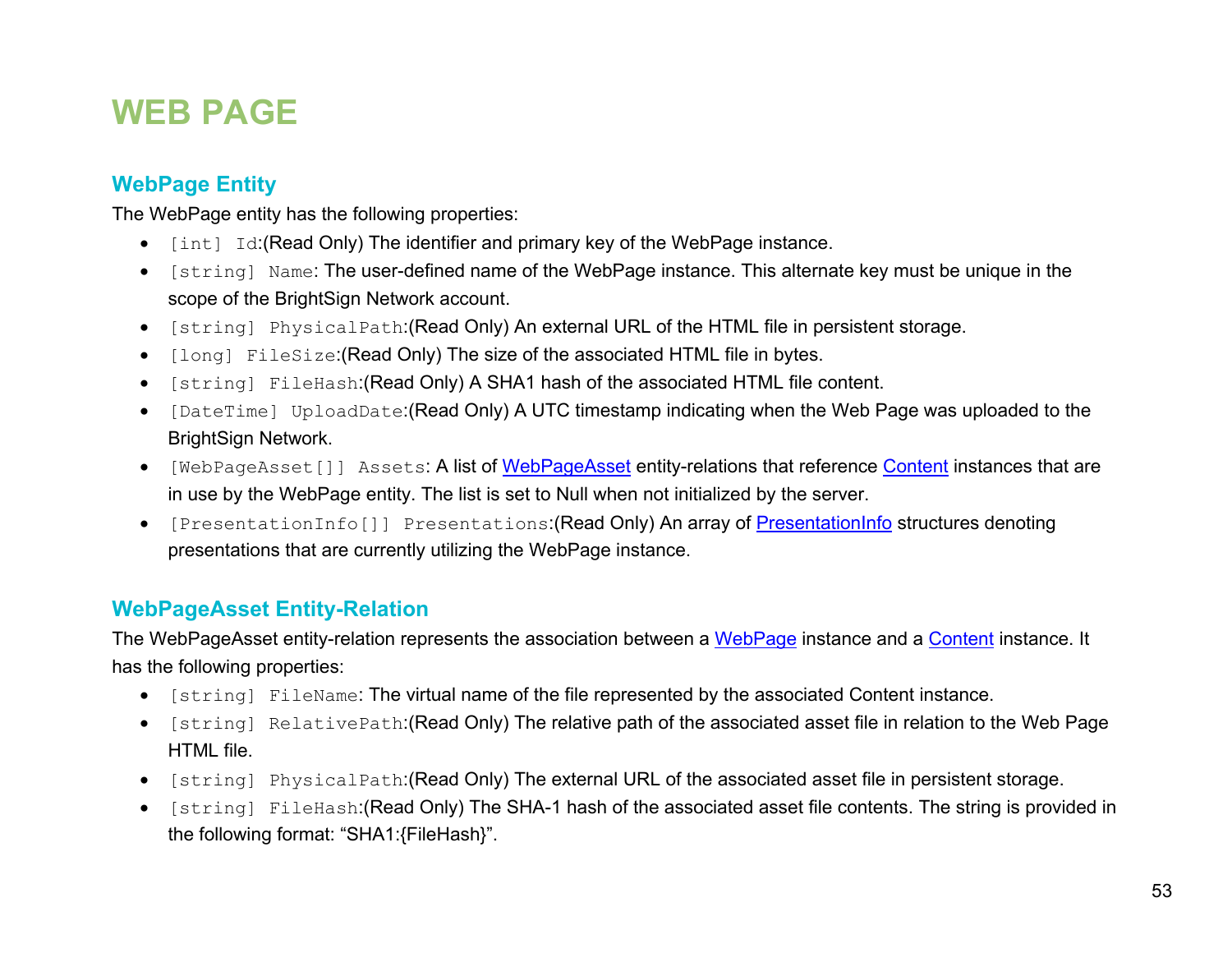• [long] FileSize:(Read Only) The size (in bytes) of the associated asset file.

# **PresentationContent Entity-Relation**

The PresentationContent entity-relation represents the association between a [Presentation](#page-78-0) instance and a [Content](#page-17-0) instance. It has the following properties:

- [int] ContentId:(Read Only) The identifier and primary key of the associated Content instance.
- [string] FileName: The virtual name of the file represented by the current Content instance.
- [int] PresentationId:(Read Only) The identifier and primary key of the associated Presentation instance.
- [string] PresentationName:(Read Only) The user-defined name of the associated Presentation instance.
- [string] StateName: The name of the presentation state that corresponds to the associated Content instance.
- [TimeSpan] DisplayDuration: The amount of time that the device displays an associated image.
- [string] ContentTransition: The screen effect that is shown during the transition between the previous presentation state and the current content state (i.e. the associated content state).

# **Web Page Management Web Methods**

- [PagedList<WebPage> GetWebPages\(string](#page-65-0) marker, int pageSize)
- [List<WebPage> GetSpecifiedWebPages\(int\[\] webPageIds\)](#page-65-1)
- [PagedList<WebPage> FindWebPages\(string namePattern, int marker, int pageSize\)](#page-66-0)
- [WebPage GetWebPage\(int webPageId, bool loadAssets\)](#page-66-1)
- [WebPage GetWebPageByName\(string name, bool loadAssets\)](#page-67-0)
- [bool CheckWebPageName\(string name\)](#page-67-1)
- [bool CheckWebPageUsage\(int webPageId\)](#page-68-0)
- [bool CheckWebPageUsageByName\(string name\)](#page-68-0)
- [bool RenameWebPage\(int webPageId, string newName\)](#page-69-0)
- [bool DeleteWebPages\(int\[\] webPageIds\)](#page-69-0)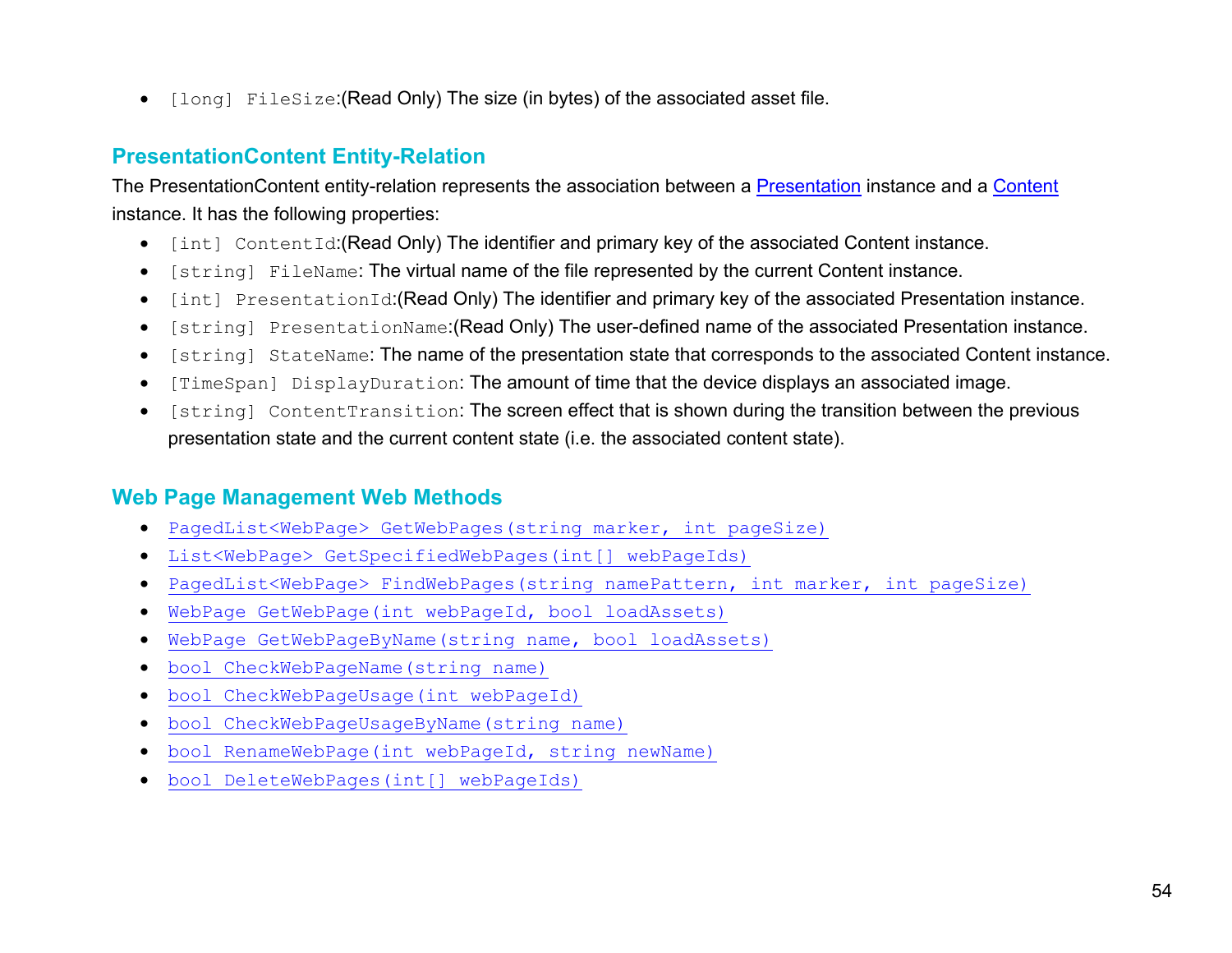<span id="page-65-0"></span>PagedList<WebPage> GetWebPages(string marker, int pageSize)

### **Description**

Retrieves the next page of the [WebPage](#page-63-0) list, sorted by [string] Name. The returned list will contain no more items than the defined page size.

# **Required Permissions**

Web Page: View Web Pages

# **Parameters**

- [string] marker: The [string] Name of the last WebPage instance on the previous page. If the value is Null, then the method will retrieve the first page.
- [int] pageSize: The maximum number of objects returned by the method. If the list of objects that match the search criteria exceeds the [int] pageSize limit, the returned list will indicate that it is truncated. If the integer is not positive, then the method will return the maximum allowed number of objects. Attempting to request more objects than is allowed will lead to the same result, but without an error.

### <span id="page-65-1"></span>List<WebPage> GetSpecifiedWebPages(int[] webPageIds)

# **Description**

Retrieves a list of [WebPage](#page-63-0) instances matching the specified identifiers, sorted by [string] Name. The identifiers of nonexistent WebPage instances will be ignored.

# **Required Permissions**

Web Page: View WebPages

# **Parameters**

• [int[]] webPageIds: An array of [int] Id values for the WebPage instances being requested. The number of returned items is limited . Attempting to request more than the maximum allowed number of objects will cause an error, while passing an empty array will lead to an immediate empty response without an error.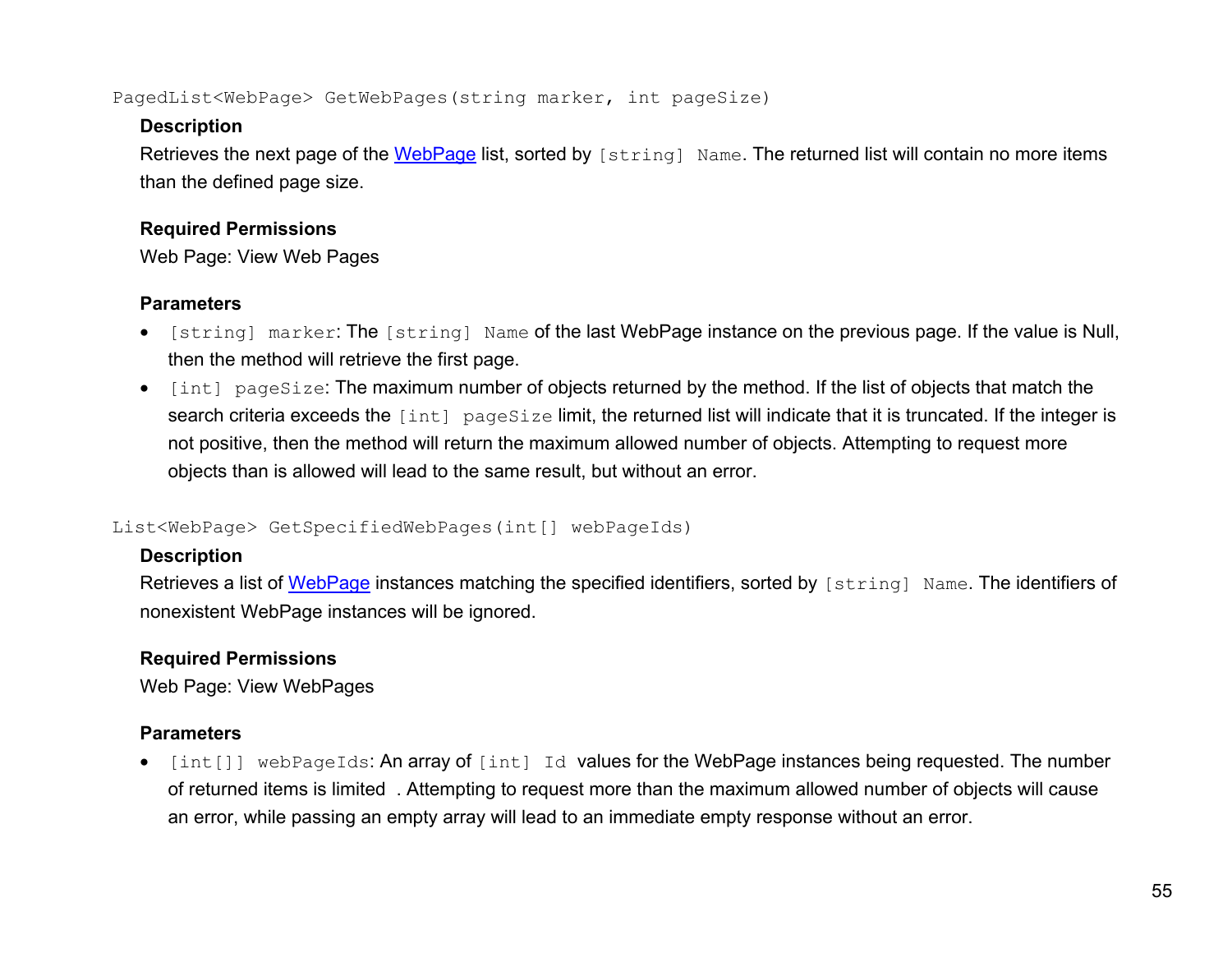<span id="page-66-0"></span>PagedList<WebPage> FindWebPages(string namePattern, string marker, int pageSize)

### **Description**

Retrieves the next page of a [WebPage](#page-63-0) list containing names matched with the specified pattern. The returned list is organized by [string] Name and may not contain more items than the defined page size.

### **Required Permissions**

Web Page: View Web Pages

### **Parameters**

- [string] namePattern: The exact [string] Name of the WebPage instance (or its wildcard-based pattern). Supported wildcards currently include "\*", "?", and "['and']".
- [string] marker: The [string] Name of the last WebPage instance on the previous page. If the value is Null, then the method will retrieve the first page.
- [int] pageSize: The maximum number of objects returned by the method. If the list of objects that match the search criteria exceeds the [int] pageSize limit, the returned list will indicate that it is truncated. If the integer is not positive, then the method will return the maximum allowed number of objects. Attempting to request more objects than is allowed will lead to the same result, but without an error.

<span id="page-66-1"></span>WebPage GetWebPage(int webPageId, bool loadAssets)

# **Description**

Retrieves a single [WebPage](#page-63-0) instance with the specified [int] Id. This method returns Null if the WebPage instance with the specified identifier does not exist.

# **Required Permissions**

Web Page: View Web Pages

# **Parameters**

• [int] webPageId: The identifier and primary key of the WebPage instance to be retrieved.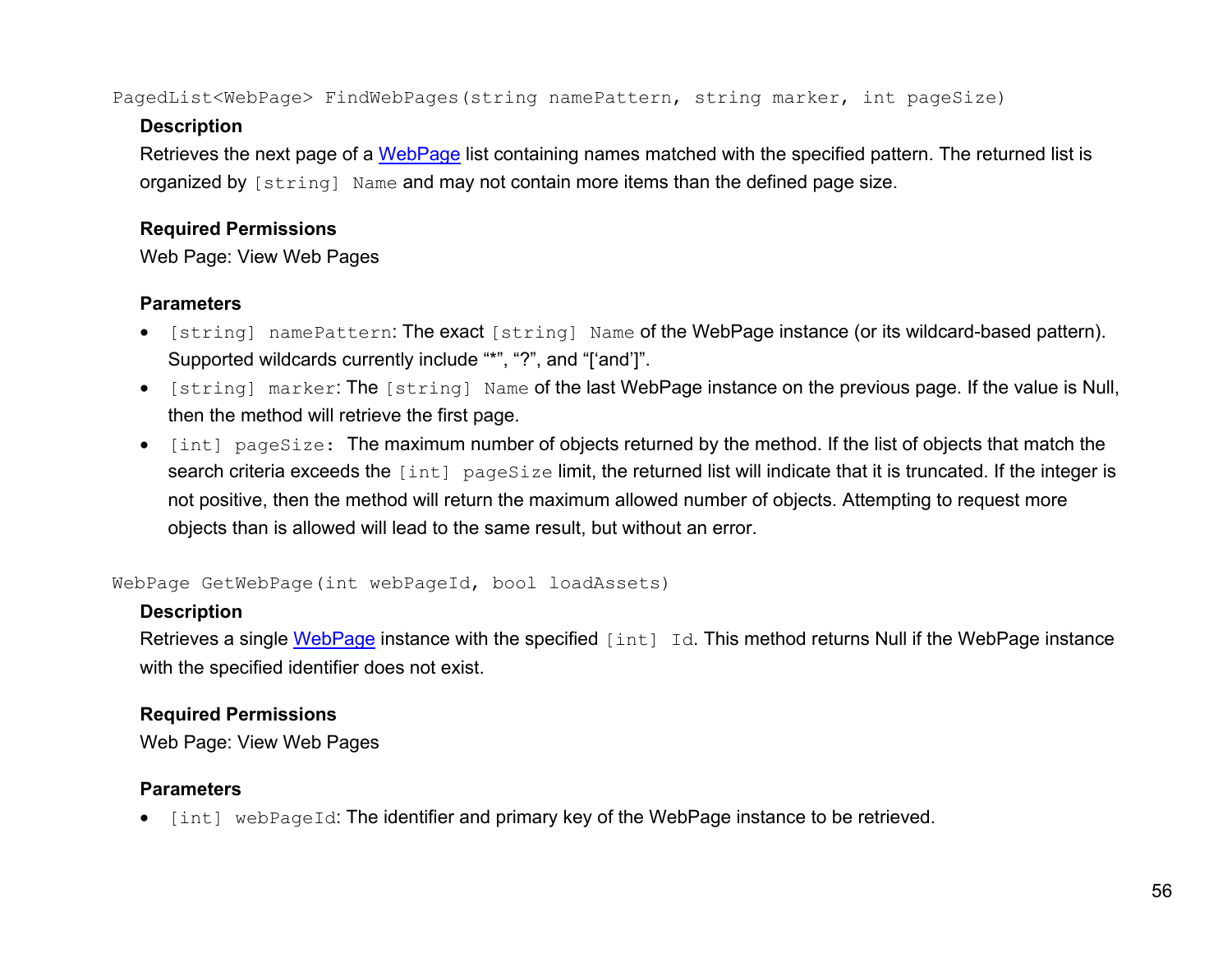• [bool] loadAssets: A flag specifying whether the method should also initialize and return a list of all assets currently being used by the Web Page.

<span id="page-67-0"></span>WebPage GetWebPageByName(string name, bool loadContent)

#### **Description**

Retrieves the [WebPage](#page-63-0) instance with the specified [string] Name. This method returns Null if the WebPage instance with the specified name does not exist.

#### **Required Permissions**

Web Page: View Web Pages

### **Parameters**

- [string] name: The user-defined Name of the WebPage instance to be retrieved. The length of the string is limited to 50 characters.
- [bool] loadAssets: A flag specifying whether the method should also initialize and return a list of all assets currently being used by the Web Page.

#### <span id="page-67-1"></span>bool CheckWebPageName(string name)

### **Description**

Determines whether the specified [WebPage](#page-63-0) entity [string] Name is currently in use. This method returns True if a Web Page with the specified name currently exists.

Note that when using this method to check whether a Web Page can be uploaded, a False status may change after this method is called.

### **Required Permissions**

None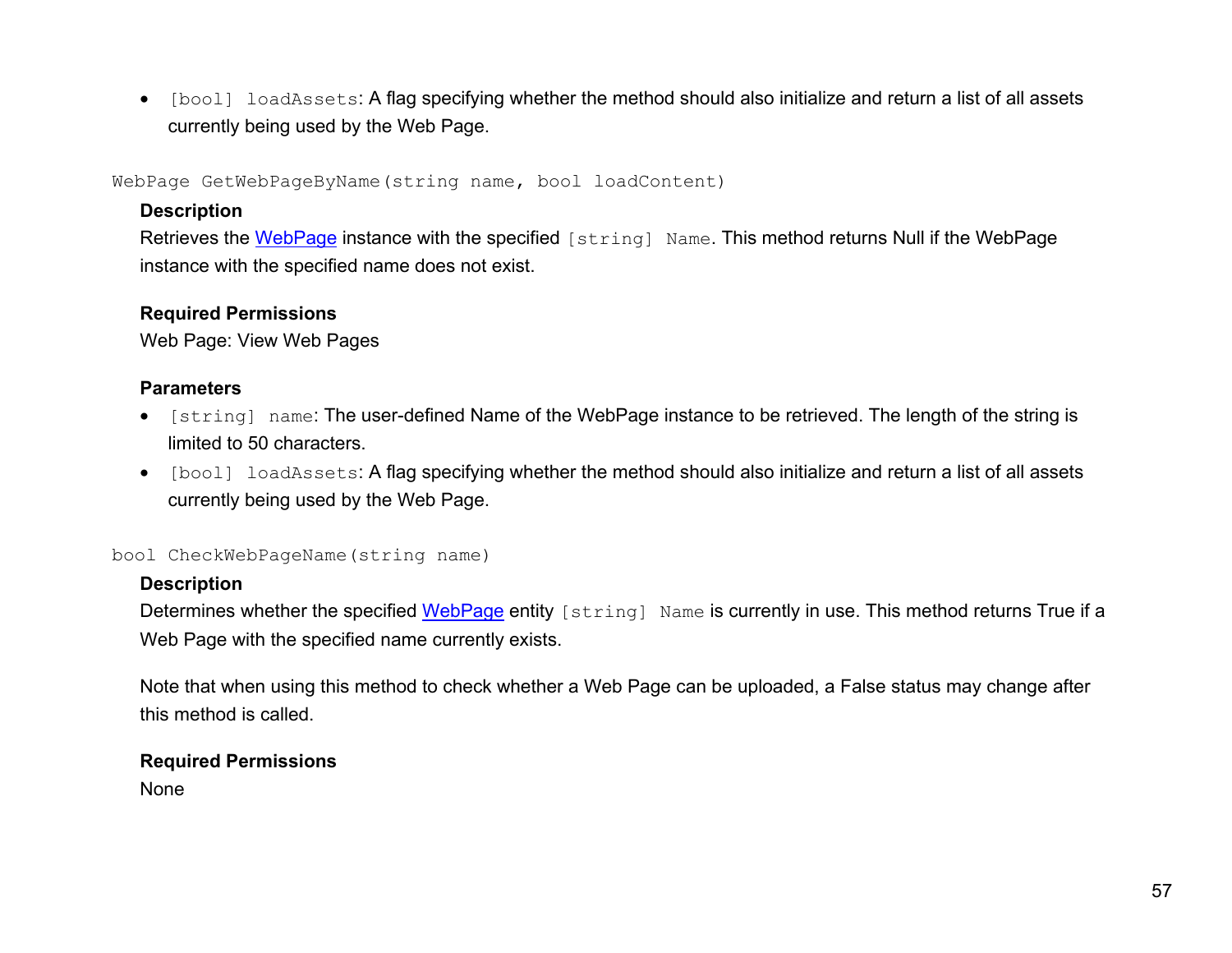#### **Parameters**

• [string] name: The Web Page Name value to be evaluated.

bool CheckWebPageUsage(int liveTextFeedId)

#### **Description**

Determines whether the [WebPage](#page-63-0) instance (specified by its primary key) is referenced by one or more presentations. This method returns True if the WebPage instance has parent dependencies.

Note that when using this method to check whether a WebPage instance can be deleted, a False status may change in the time between calling this method and calling [DeleteWebPages\(\)](#page-69-1).

#### **Required Permissions**

Web Page: View Web Pages

#### **Parameters**

• [int] webPageId: The identifier and primary key of the WebPage instance to evaluate. If a WebPage instance with the specified [int] Id does not exist, this method will return False without an error.

#### <span id="page-68-0"></span>bool CheckWebPageUsageByName(string name)

### **Description**

Determines whether a [WebPage](#page-63-0) instance (specified with its alternate, user-defined key) is referenced by one or more presentations. This method returns True if the WebPage instance has parent dependencies.

Note that when using this method to check whether a WebPage instance can be deleted, a False status may change in the time between calling this method and calling [DeleteWebPages\(\)](#page-69-1).

### **Required Permissions**

Web Page: View Web Pages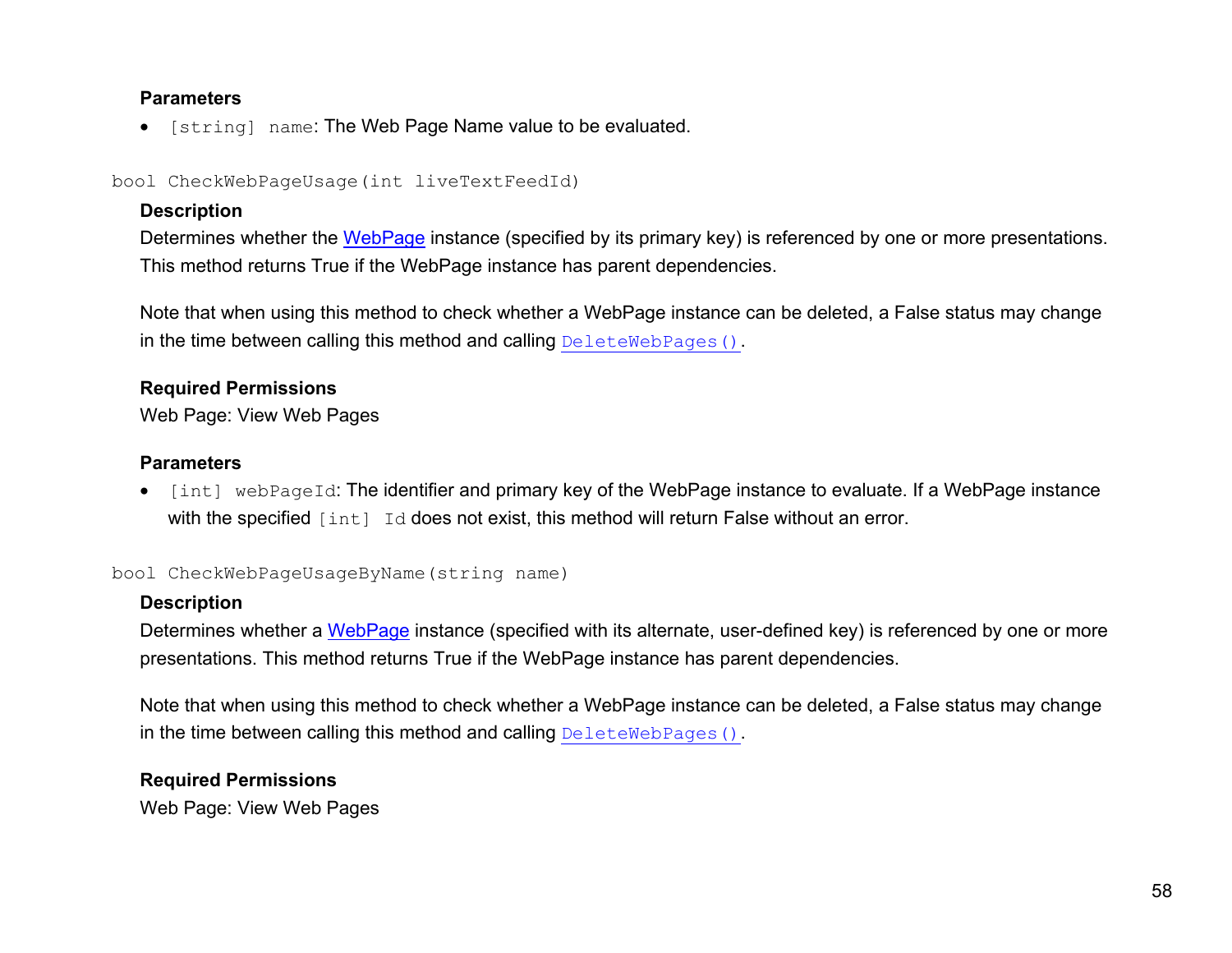#### **Parameters**

• [string] name: The user-defined name of the WebPage instance to evaluate. If a WebPage instance with the specified [string] Name does not exist, this method will return False without an error.

<span id="page-69-0"></span>bool RenameWebPage(int webPageId, string newName)

### **Description**

Updates the [string] Name of the specified [WebPage](#page-63-0) instance. This method returns True upon success and False upon failure.

### **Required Permissions**

Web Page: Update Web Page, Rename Web Page

#### **Parameters**

- [int] webPageId: The identifier and primary key of the WebPage instance. If a WebPage instance with the specified identifier does not exist, the method will return False without an error.
- [string] newName: A new Name parameter for the specified WebPage instance. A descriptive error will be returned if the new Name string is greater than 50 characters.

```
bool DeleteWebPages(int[] webPageIds)
```
### **Description**

Deletes the specified [WebPage](#page-63-0) instance(s) and related files in both the database and persistent storage. This method returns True only if the operation is completely successful. Otherwise, it returns False.

### **Required Permissions**

Web Page: Delete Web Page

### **Parameters**

• [int[]] webPageIds: An array of [int] Id values for the WebPage instances to be deleted. The number of items is limited to 100 by the server. Attempting to request more than the maximum allowed number of objects will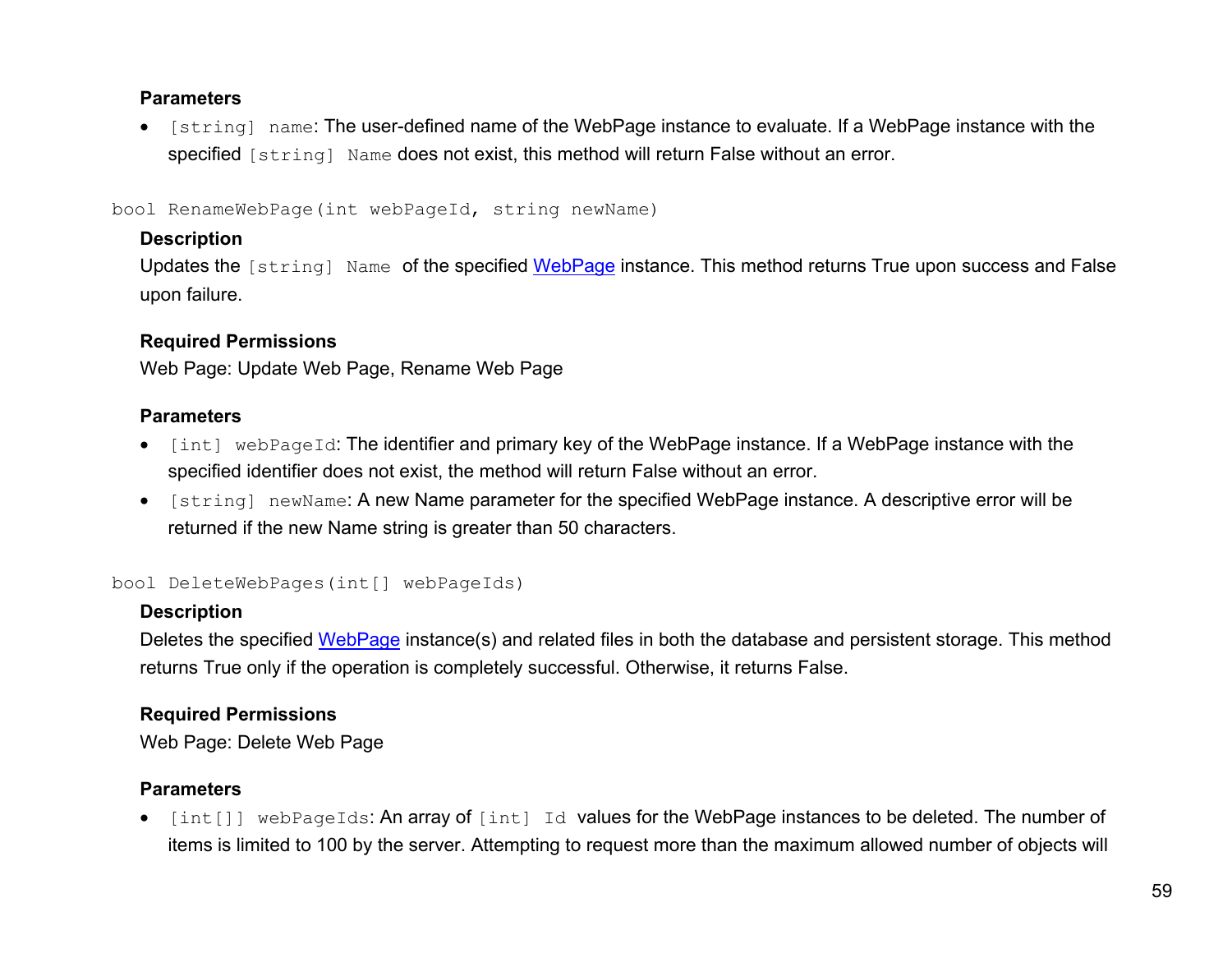cause an error. Passing Web Page identifiers that don't exist will also result in an error return. Passing an empty array will lead to an immediate empty response without an error.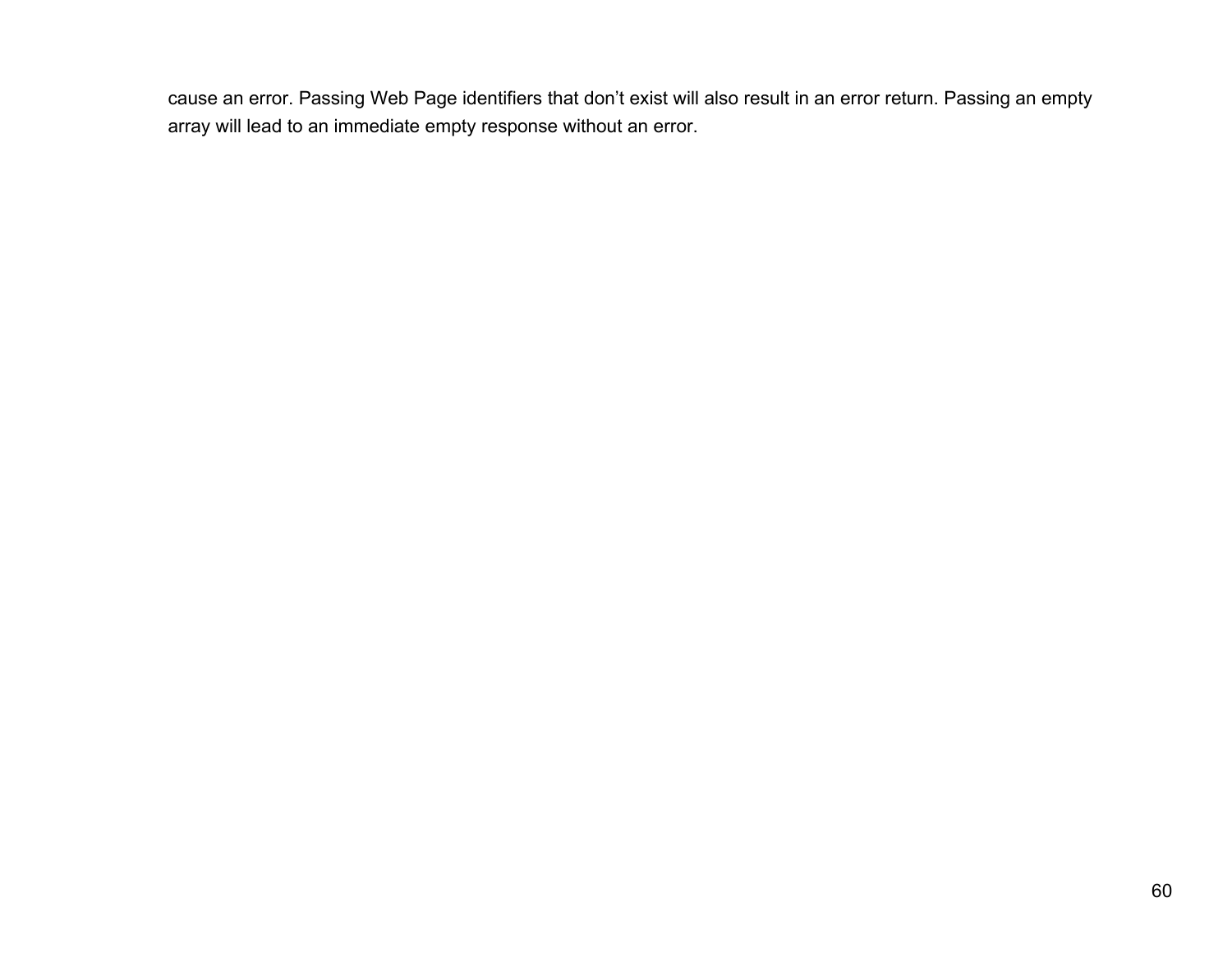# **DEVICE WEB PAGE**

# **DeviceWebPage Entity**

The DeviceWebPage entity has the following properties:

- [int] Id:(Read Only) The identifier and primary key of the DeviceWebPage instance.
- [int] AccountId:(Read Only) The identifier of the account that owns the DeviceWebPage instance.
- [string] Name: The user-defined name of the DeviceWebPage instance. This alternate key must be unique in the scope of the BrightSign Network account.
- [string] PhysicalPath:(Read Only) An external URL of the HTML file in persistent storage.
- [long] FileSize:(Read Only) The size of the associated HTML file in bytes.
- [string] FileHash:(Read Only) A SHA1 hash of the associated HTML file content.
- [DateTime] UploadDate:(Read Only) A UTC timestamp indicating when the Device Web Page was uploaded to the BrightSign Network.
- [List<WebPageAsset>] Assets: A list of [WebPageAsset](#page-63-1) entity-relations that reference [Content](#page-17-0) instances that are in use by the Device WebPage entity. The list is set to Null when not initialized by the server.
- [List<PresentationContent>] Presentations:(Read Only) A list of [PresentationContent](#page-19-1) entity-relations denoting parent Presentations.

# **Device Web Page Management Web Methods**

- [PagedList<DeviceWebPage> GetDeviceWebPages\(int marker, int pageSize\)](#page-72-0)
- [List<DeviceWebPage> GetSpecifiedDeviceWebPages\(int\[\] devicewebPageIds\)](#page-72-1)
- [PagedList<DeviceWebPage> FindDeviceWebPages\(string namePattern, int marker, int](#page-73-0)  [pageSize\)](#page-73-0)
- [DeviceWebPage GetDeviceWebPage\(int deviceWebPageId, bool loadAssets\)](#page-73-1)
- [DeviceWebPage GetDeviceWebPageByName\(string name, bool loadAssets\)](#page-74-0)
- [bool CheckDeviceWebPageName\(string name\)](#page-74-1)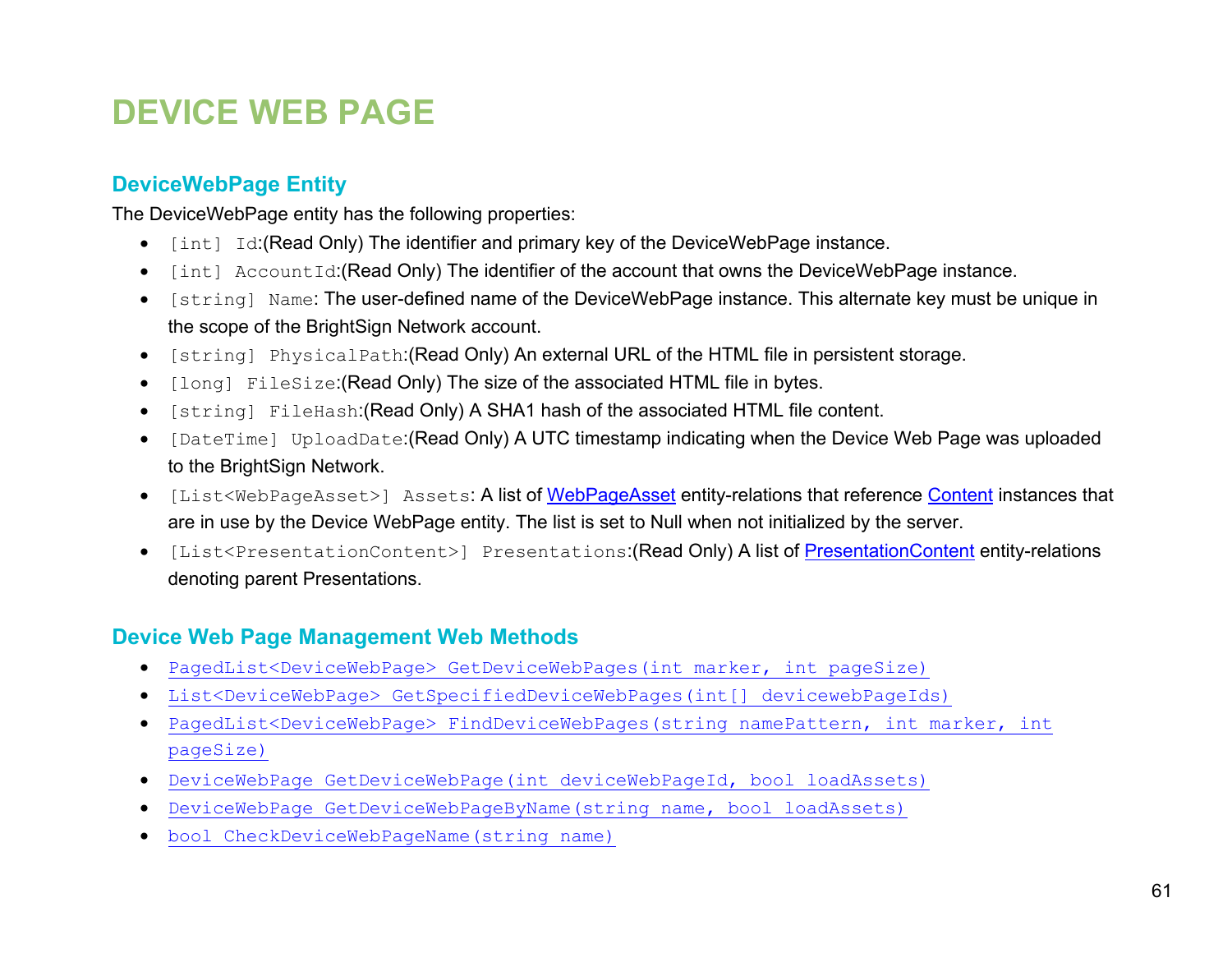- [bool CheckDeviceWebPageUsage\(int deviceWebPageId\)](#page-75-0)
- [bool CheckDeviceWebPageUsageByName\(string name\)](#page-75-1)
- [bool RenameDeviceWebPage\(int deviceWebPageId, string newName\)](#page-76-0)
- [bool DeleteDeviceWebPages\(int\[\] deviceWebPageIds\)](#page-76-1)

PagedList<WebPage> GetDeviceWebPages(int marker, int pageSize)

#### **Description**

Retrieves the next page of the [DeviceWebPage](#page-71-0) list, sorted by [string] Name. The returned list will contain no more items than the defined page size.

#### **Required Permissions**

None

#### **Parameters**

- [int] marker: The identifier of the last DeviceWebPage instance on the previous page. If this value is negative, the method will retrieve the first page.
- [int] pageSize: The maximum number of objects returned by the method. If the list of objects that match the search criteria exceeds the [int] pageSize limit, the returned list will indicate that it is truncated. If the integer is not positive, then the method will return the maximum allowed number of objects. Attempting to request more objects than is allowed will lead to the same result, but without an error.

List<WebPage> GetSpecifiedDeviceWebPages(int[] webPageIds)

#### **Description**

Retrieves a list of **DeviceWebPage** instances matching the specified identifiers. The identifiers of nonexistent DeviceWebPage instances will be ignored.

#### **Required Permissions**

None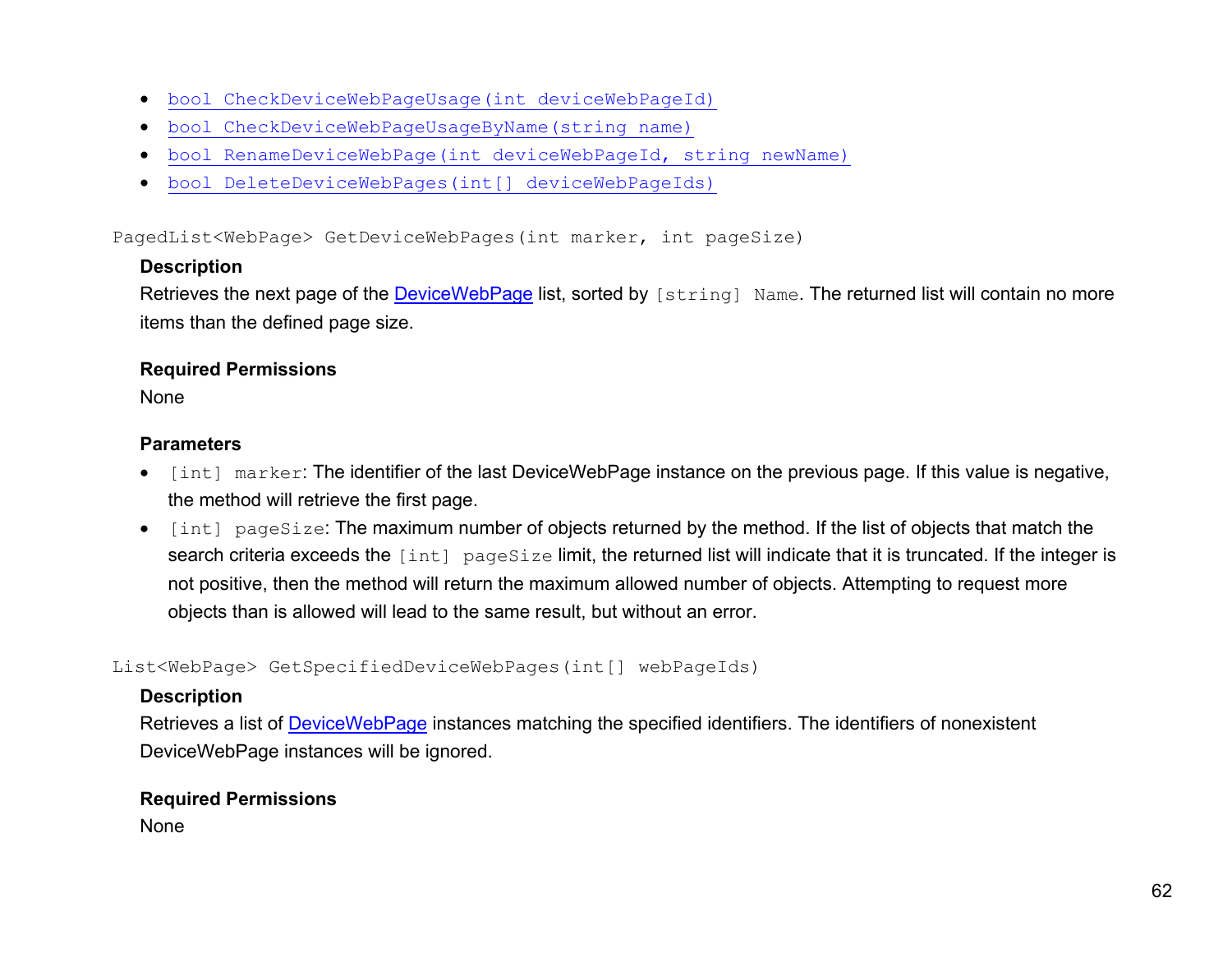#### **Parameters**

• [int[]] deviceWebPageIds: An array of [int] Id values for the DeviceWebPage instances being requested. The number of items is limited on the server side. Attempting to request more than the maximum allowed number of objects will cause an error, while passing an empty array will lead to an immediate empty response without an error.

PagedList<WebPage> FindDeviceWebPages(string namePattern, int marker, int pageSize)

#### **Description**

Retrieves the next page of a [DeviceWebPage](#page-71-0) list containing names matched with the specified pattern. The returned list is organized by [string] Name and may not contain more items than the defined page size.

## **Required Permissions**

None

## **Parameters**

- [string] namePattern: The exact [string] Name of the DeviceWebPage instance (or its wildcard-based pattern). Supported wildcards currently include "\*", "?", and "['and']".
- [int] marker: The [int] Id of the last DeviceWebPage instance on the previous page. If the integer is not positive, then the method will retrieve the first page.
- [int] pageSize: The maximum number of objects returned by the method. If the list of objects that match the search criteria exceeds the [int] pageSize limit, the returned list will indicate that it is truncated. If the integer is not positive, then the method will return the maximum allowed number of objects. Attempting to request more objects than is allowed will lead to the same result, but without an error.

DeviceWebPage GetDeviceWebPage(int webPageId, bool loadAssets)

## **Description**

Retrieves a single [DeviceWebPage](#page-71-0) instance with the specified [int] Id. This method returns Null if the Device WebPage instance with the specified identifier does not exist.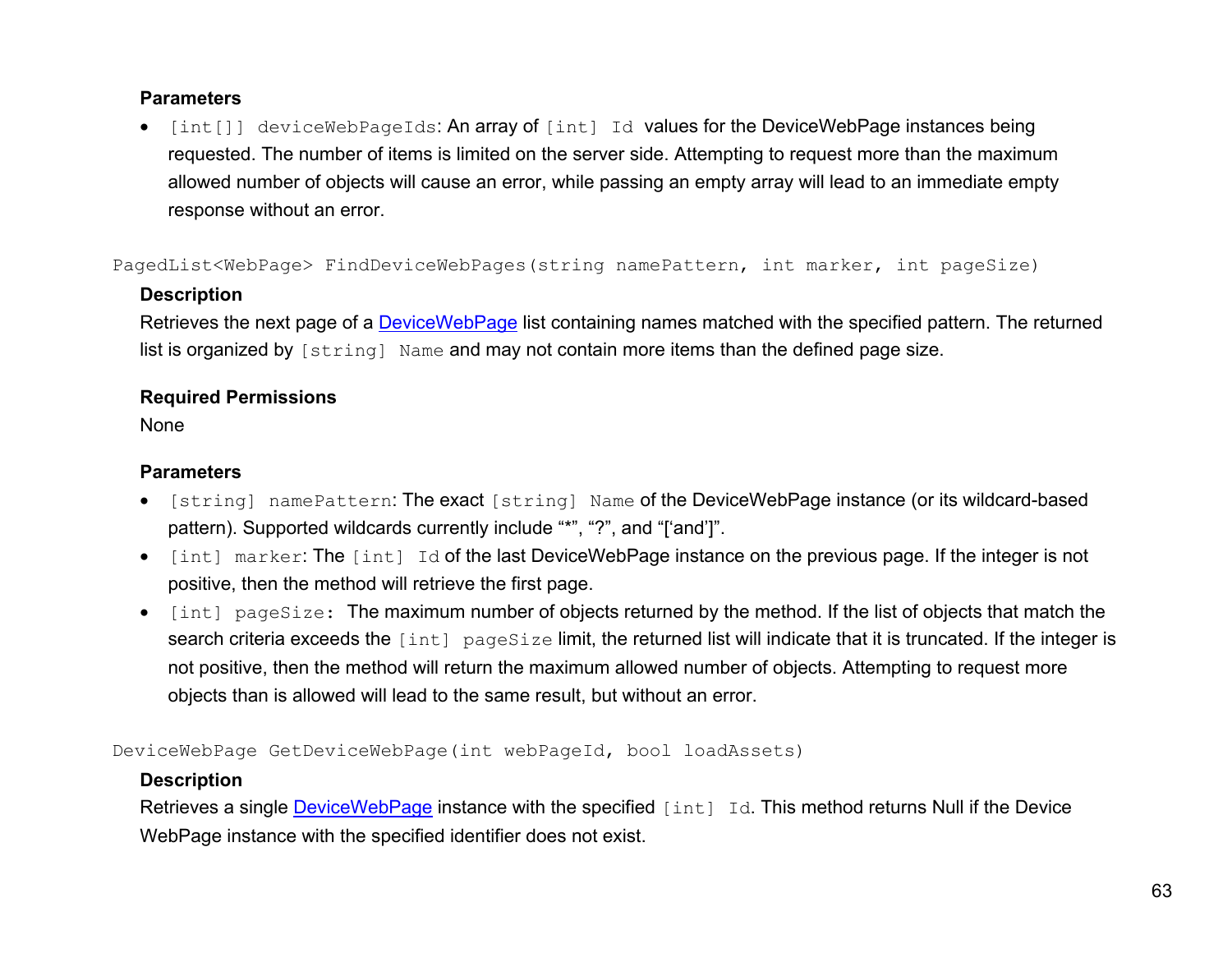Web Page: View Web Pages

#### **Parameters**

- [int] deviceWebPageId: The identifier and primary key of the DeviceWebPage instance to be retrieved.
- [bool] loadAssets: A flag specifying whether the method should also initialize and return a list of all assets currently being used by the Web Page.

DeviceWebPage GetDeviceWebPageByName(string name, bool loadContent)

# **Description**

Retrieves the [DeviceWebPage](#page-71-0) instance with the specified [string] Name. This method returns Null if the DeviceWebPage instance with the specified name does not exist.

## **Required Permissions**

None

## **Parameters**

- [string] name: The user-defined Name of the DeviceWebPage instance to be retrieved.
- [bool] loadAssets: A flag specifying whether the method should also initialize and return a list of all assets currently being used by the Device Web Page.

bool CheckDeviceWebPageName(string name)

# **Description**

Determines whether the specified [DeviceWebPage](#page-71-0) [string] Name is currently in use. This method returns True if a Device Web Page with the specified name currently exists.

Note that when using this method to check whether a Device Web Page can be uploaded, a False status may change after this method is called.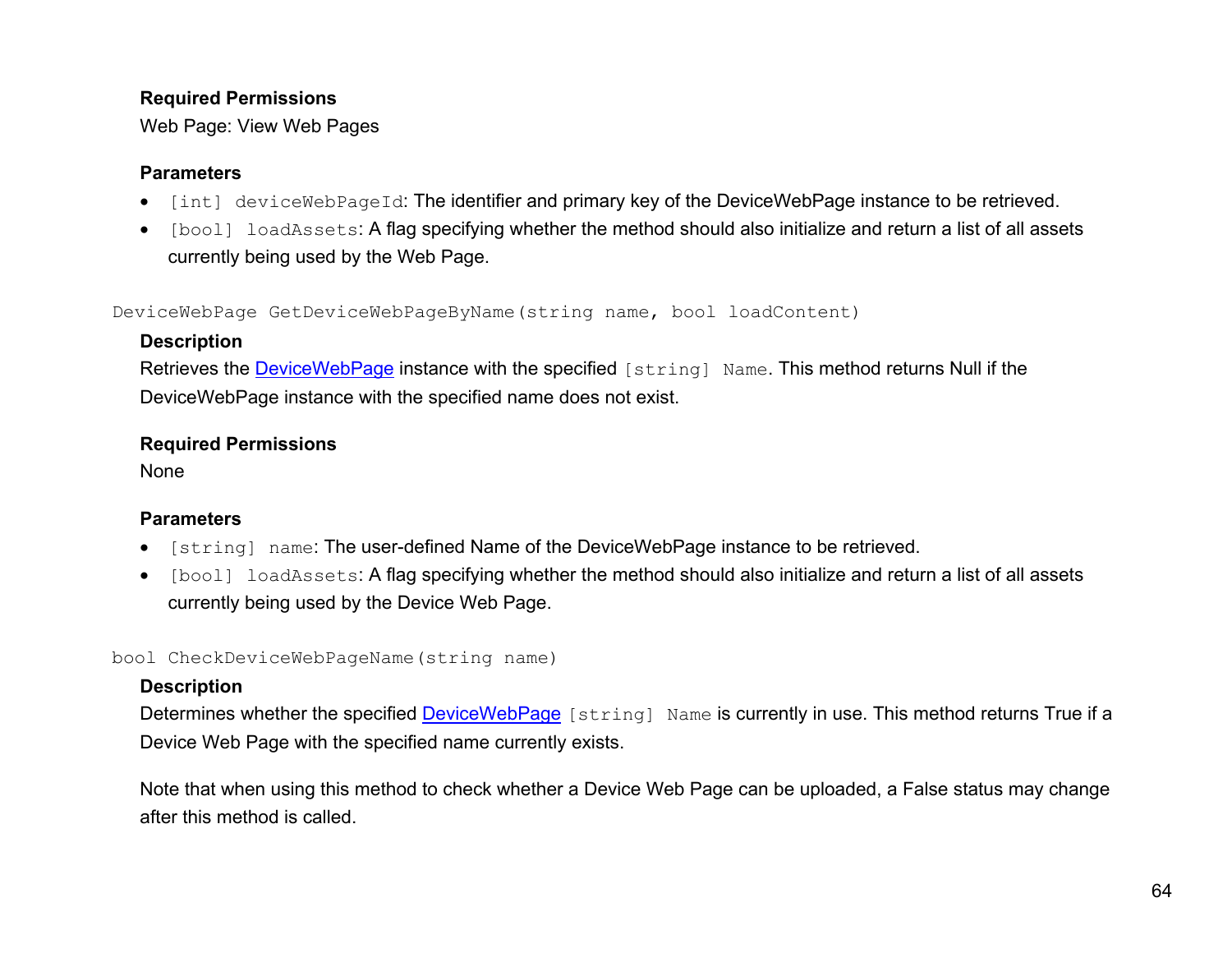None

## **Parameters**

• [string] name: The Device Web Page Name value to be evaluated.

<span id="page-75-0"></span>bool CheckDeviceWebPageUsage(int liveTextFeedId)

# **Description**

Determines whether the **DeviceWebPage** instance (specified by its primary key) is referenced by one or more presentations. This method returns True if the DeviceWebPage instance has parent dependencies.

Note that when using this method to check whether a DeviceWebPage instance can be deleted, a False status may change in the time between calling this method and calling [DeleteDeviceWebPages\(\)](#page-76-1).

## **Required Permissions**

None

# **Parameters**

• [int] deviceWebPageId: The identifier and primary key of the DeviceWebPage instance to evaluate. If a DeviceWebPage instance with the specified [int] Id does not exist, this method will return False without an error.

<span id="page-75-1"></span>bool CheckDeviceWebPageUsageByName(string name)

## **Description**

Determines whether a **DeviceWebPage** instance (specified with its alternate, user-defined key) is referenced by one or more presentations. This method returns True if the DeviceWebPage instance has parent dependencies.

Note that when using this method to check whether a DeviceWebPage instance can be deleted, a False status may change in the time between calling this method and calling [DeleteDeviceWebPages\(\)](#page-76-1).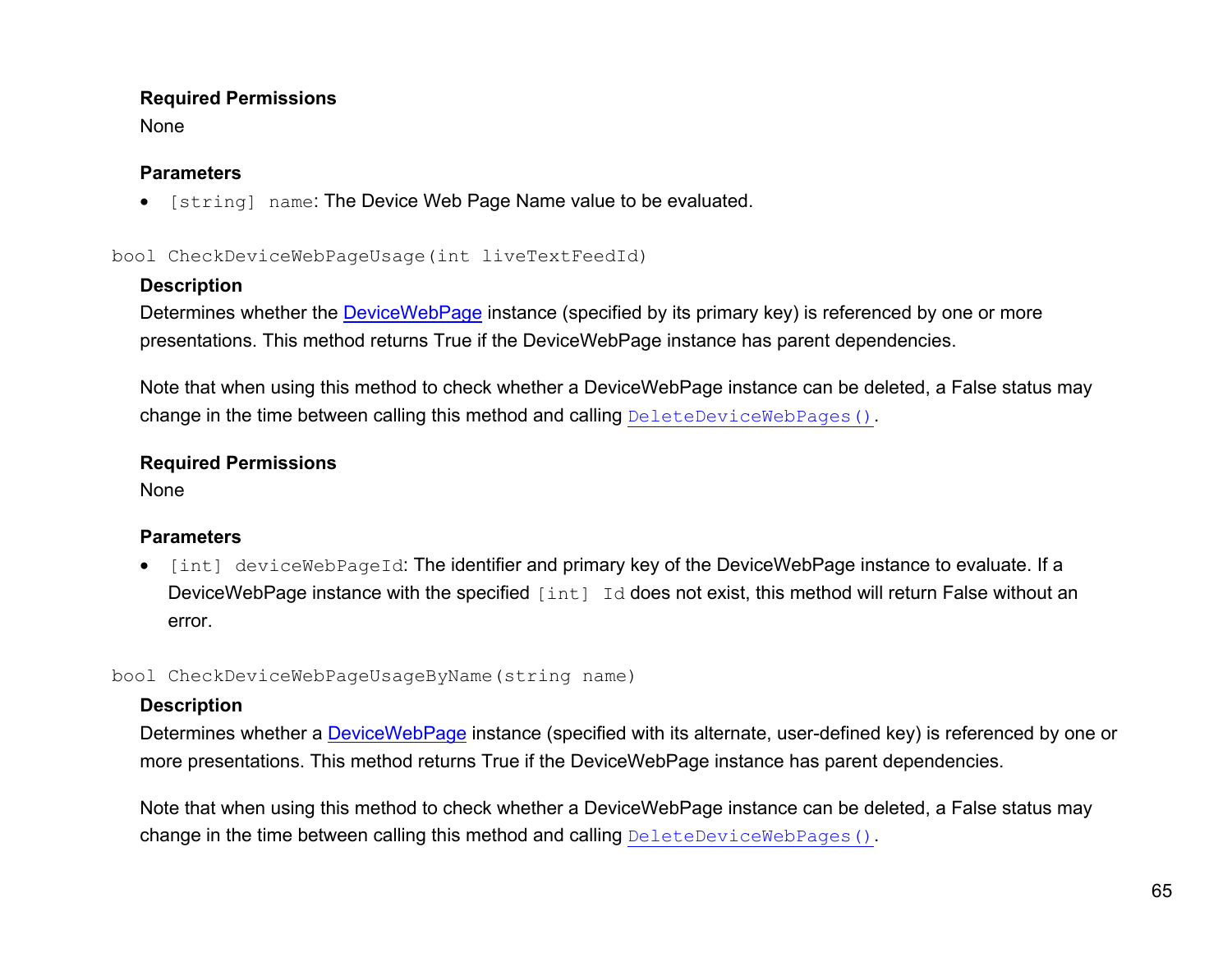None

#### **Parameters**

• [string] name: The user-defined name of the DeviceWebPage instance to evaluate. If a DeviceWebPage instance with the specified [string] Name does not exist, this method will return False without an error.

<span id="page-76-0"></span>bool RenameDeviceWebPage(int webPageId, string newName)

# **Description**

Updates the [string] Name of the specified [DeviceWebPage](#page-71-0) instance. This method returns True upon success and False upon failure.

# **Required Permissions**

None

# **Parameters**

- [int] devicWebPageId: The identifier and primary key of the DeviceWebPage instance. If a DeviceWebPage instance with the specified identifier does not exist, the method will return False without an error.
- [string] newName: A new Name parameter for the specified DeviceWebPage instance. A descriptive error will be returned if the new Name string is greater than 50 characters.

<span id="page-76-1"></span>bool DeleteDeviceWebPages(int[] webPageIds)

# **Description**

Deletes the specified **DeviceWebPage** instance(s) and related files in both the database and persistent storage. This method returns True only if the operation is completely successful. Otherwise, it returns False.

# **Required Permissions**

None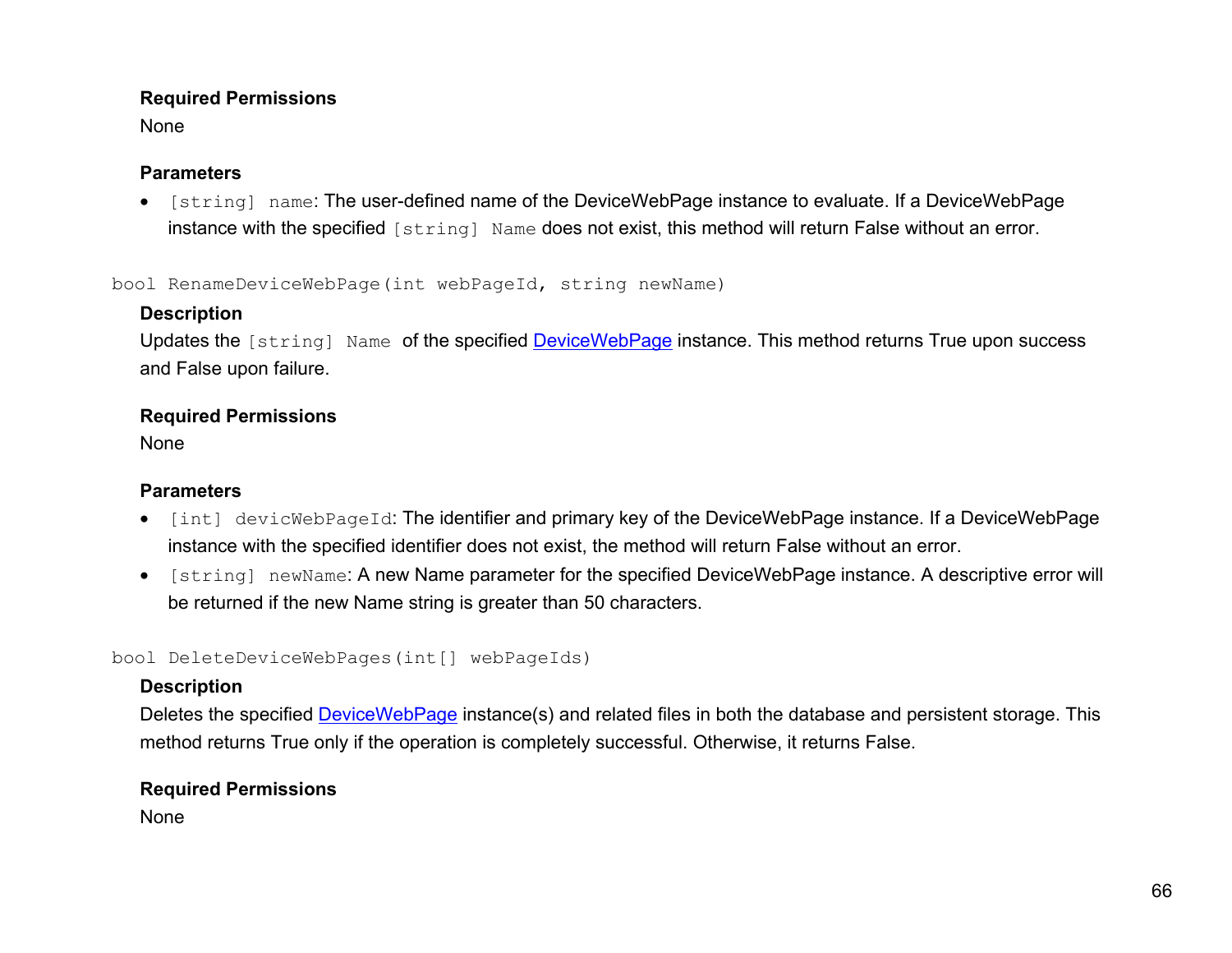#### **Parameters**

• [int[]] deviceWebPageIds: An array of [int] Id values for the DeviceWebPage instances to be deleted. The number of items is limited on the server side. Attempting to request more than the maximum allowed number of objects will cause an error. Passing an empty array or Device Web Page identifiers that don't exist will lead to an immediate empty response without an error.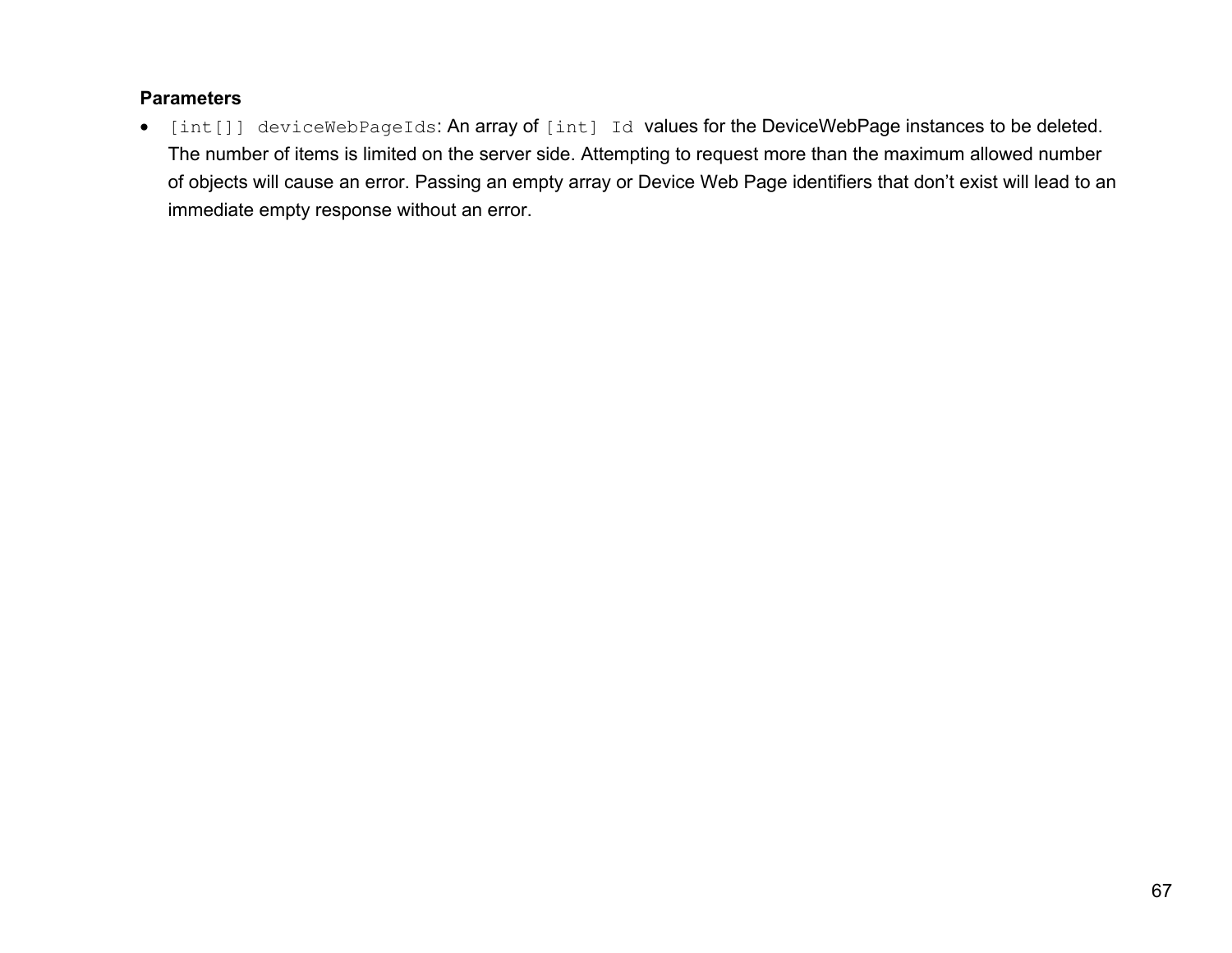# **PRESENTATION**

# <span id="page-78-0"></span>**Presentation Entity**

The Presentation entities has the following properties:

- [int] Id:(Read Only) The identifier and primary key of the Presentation instance.
- [string] Name: The user-defined name of the Presentation instance. This string value must be unique in the scope of the BrightSign Network account.
- [DateTime] CreationDate:(Read Only) A UTC timestamp indicating when the presentation was created within the BrightSign Network.
- [DateTime] LastModifiedDate:(Read Only) A UTC timestamp indicating the last time that presentation was modified.
- [string] AutorunVersion:(Read Only) A string version of the device autorun referenced by the Presentation instance. A "(custom)" maker will be included with this string if the presentation references a custom autorun.
- [DeviceModel] DeviceModel: The target device model of the Presentation instance represented by a [DeviceModel](#page-79-0) enumeration value.
- [ScreenSettings] ScreenSettings: The screen settings of a Presentation instance represented by a [ScreenSettings](#page-79-1) structure.
- [PresentationLanguage] Language: A [PresentationLanguage](#page-79-1) enumeration that represents the target language of the presentation. This property currently has no effect on the operation of a presentation.
- [List<PresentationZone>] Zones: A list of entity-relations inherited from the [PresentationZone](#page-82-0) structure. The list references [Content](#page-17-0) and [ImageVideoDynamicPlaylist/](#page-41-0)[AudioDynamicPlaylist](#page-41-1) instances used by the current Presentation instance.
- [GroupInfo[]] Groups:(Read Only) An array of GroupInfo structures that represent parent [Group](#page-95-0) instances for which the Presentation instance is scheduled.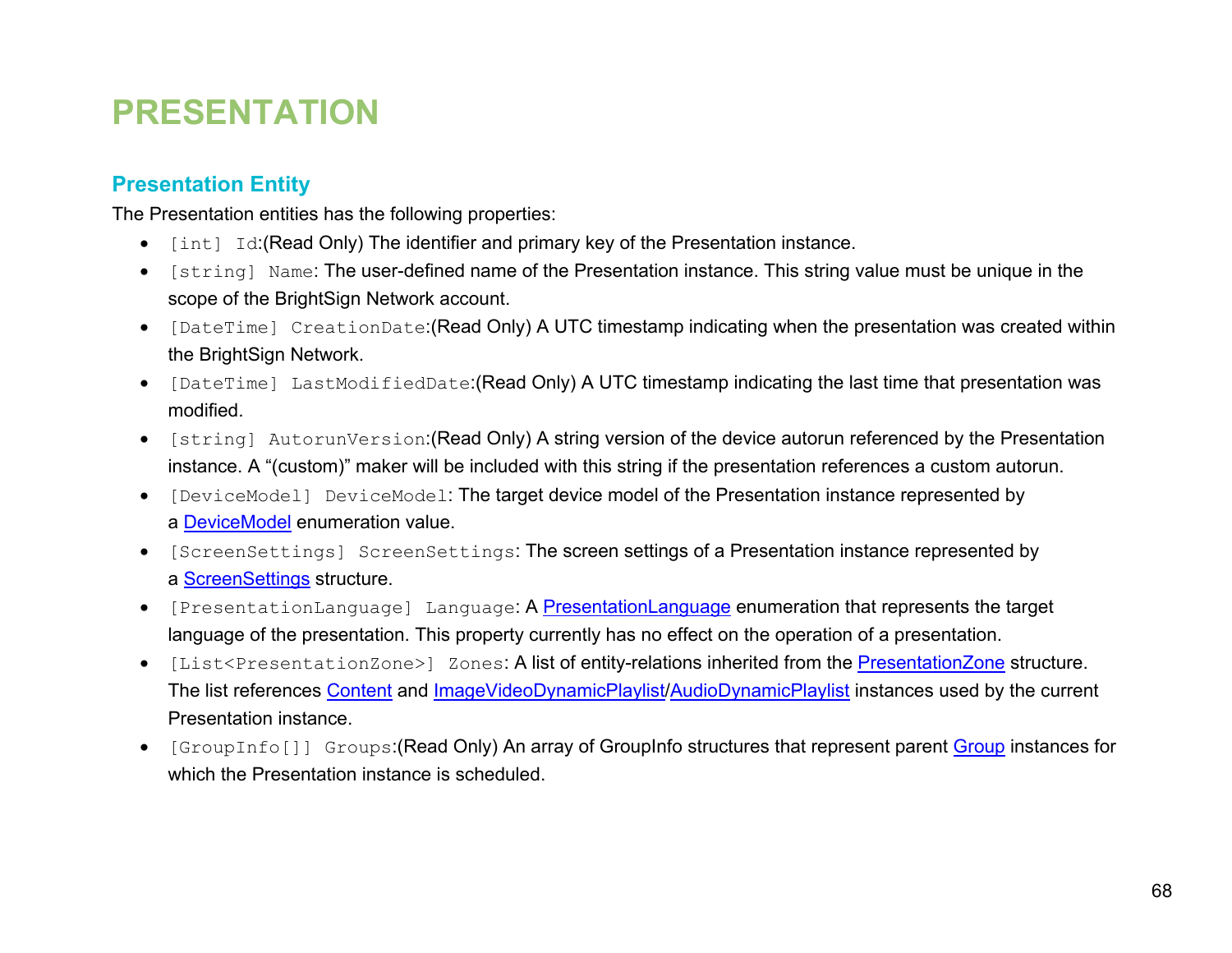# <span id="page-79-0"></span>**DeviceModel Enumeration**

The DeviceModel enumeration can contain the following values:

- Unknown: This value is used by the server for presentations created in BrightAuthor.
- $\bullet$  HD210
- HD1010
- $\bullet$  HD220
- HD1020
- XD230
- $\bullet$  XD1030
- XD1230
- TD1012
- AU320

# <span id="page-79-1"></span>**PresentationLanguage Enumeration**

The PresentationLanguage enumeration can contain the following values:

- Unknown: This property is used by the server for presentations created in BrightAuthor.
- English
- French
- Italian
- German
- Spanish
- Swedish

# **ScreenSettings Structure**

The ScreenSettings structure has the following properties:

• [ScreenResolution] Resolution: A ScreenResolution enumeration representing the resolution of a Presentation entity. It can contain the following values: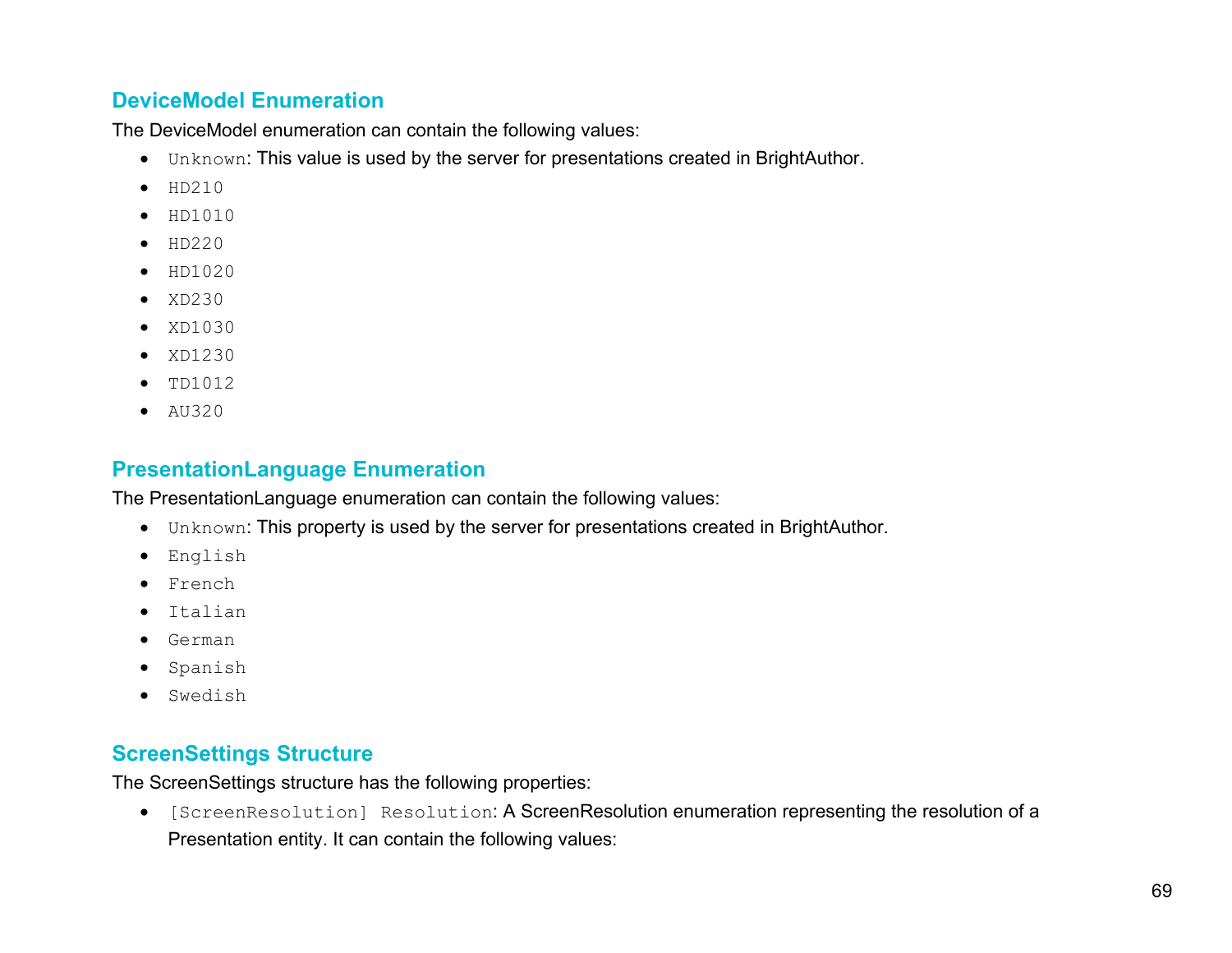**Note**: *This enumeration is set to Null for presentations created in BrightAuthor*.

- o 1920x1080x60p
- o 1920x1080x59.94p
- o 1920x1080x50p
- o 1920x1080x30p
- o 1920x1080x29.97p
- o 1920x1080x25p
- o 1920x1080x24p
- o 1920x1080x60i
- o 1920x1080x59.94i
- o 1920x1080x50i
- o 1440x900x75p
- o 1440x900x60p
- o 1400x1050x75p
- o 1400x1050x60p
- o 1360x768x60p
- o 1280x1024x75p
- o 1280x1024x60p
- o 1280x960x60p
- o 1280x800x75p
- o 1280x800x60p
- o 1280x768x60p
- o 1280x720x60p
- o 1280x720x59.94p
- o 1280x720x50p
- o 1024x768x75p
- o 1024x768x60p
- o 800x600x75p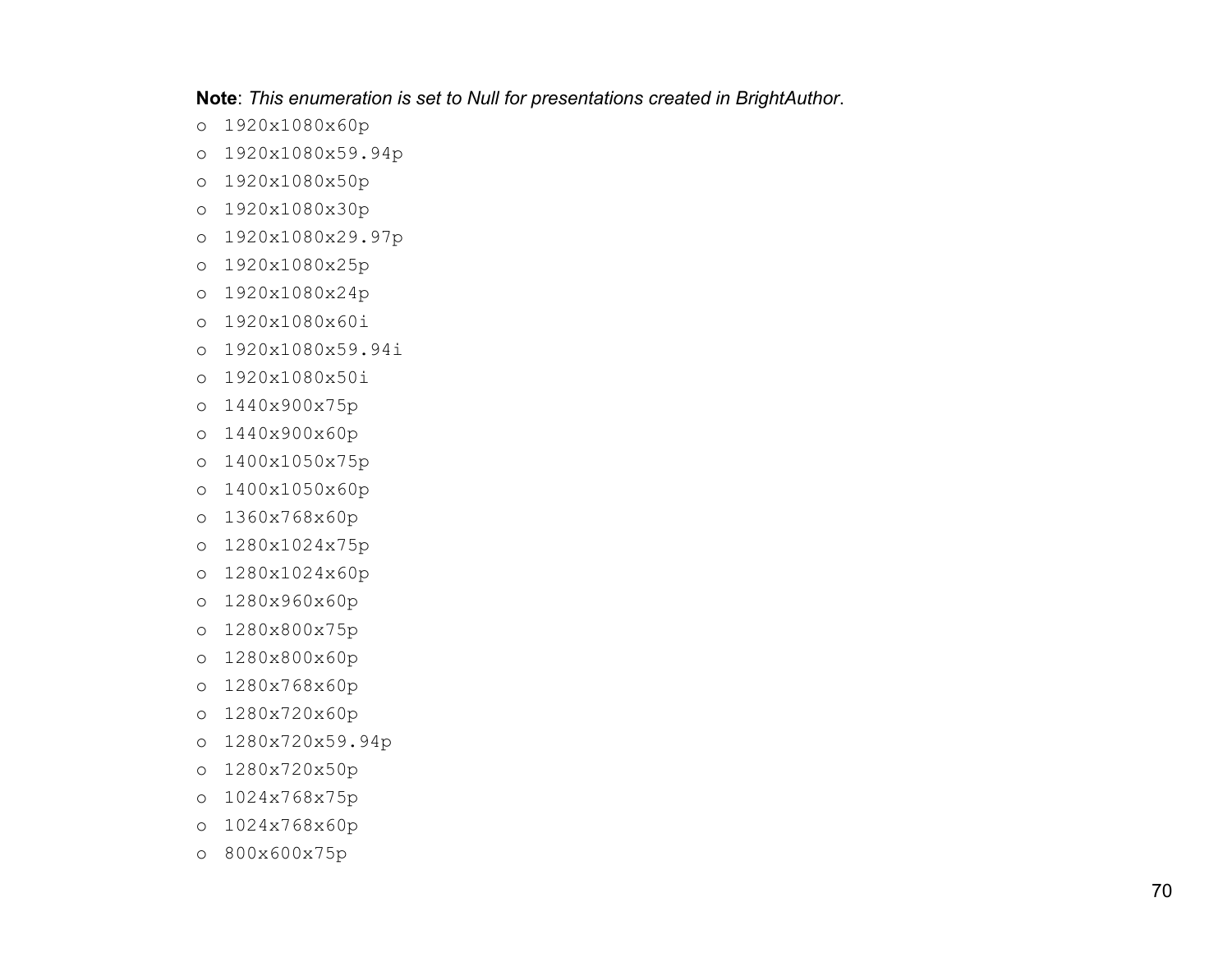- o 800x600x60p
- o 720x576x50p
- o 720x480x60p
- o 720x480x59.94p
- o 640x480x60p
- o SECAM
- o NTSC-COMPONENT
- o PAL-COMPONENT
- o NTSC-M
- o NTSC-M-JPN
- o PAL-I
- o PAL-BG
- o PAL-N
- o PAL-NC
- o PAL-M
- [string] BackgroundColor: The background color of a presentation entity. The color value is represented by with the string "RGB: {R:XX}{G:XX}{B:XX)", where "XX" is equivalent to a two-digit hexadecimal number (e.g. "RGB:4787C7")
- [ScreenOrientation] Orientation: A ScreenOrientation enumeration, which can contain the following values:
	- o Landscape
	- o Portrait
- <span id="page-81-0"></span>• [ConnectorType] Connector: A ConnectorType enumeration, which can contain the following values:
	- o VGA
	- o HDMI
	- o Component
- [ScreenOverscan] Overscan: A ScreenOverscan enumeration, which can contain the following values:
	- o NoOverscan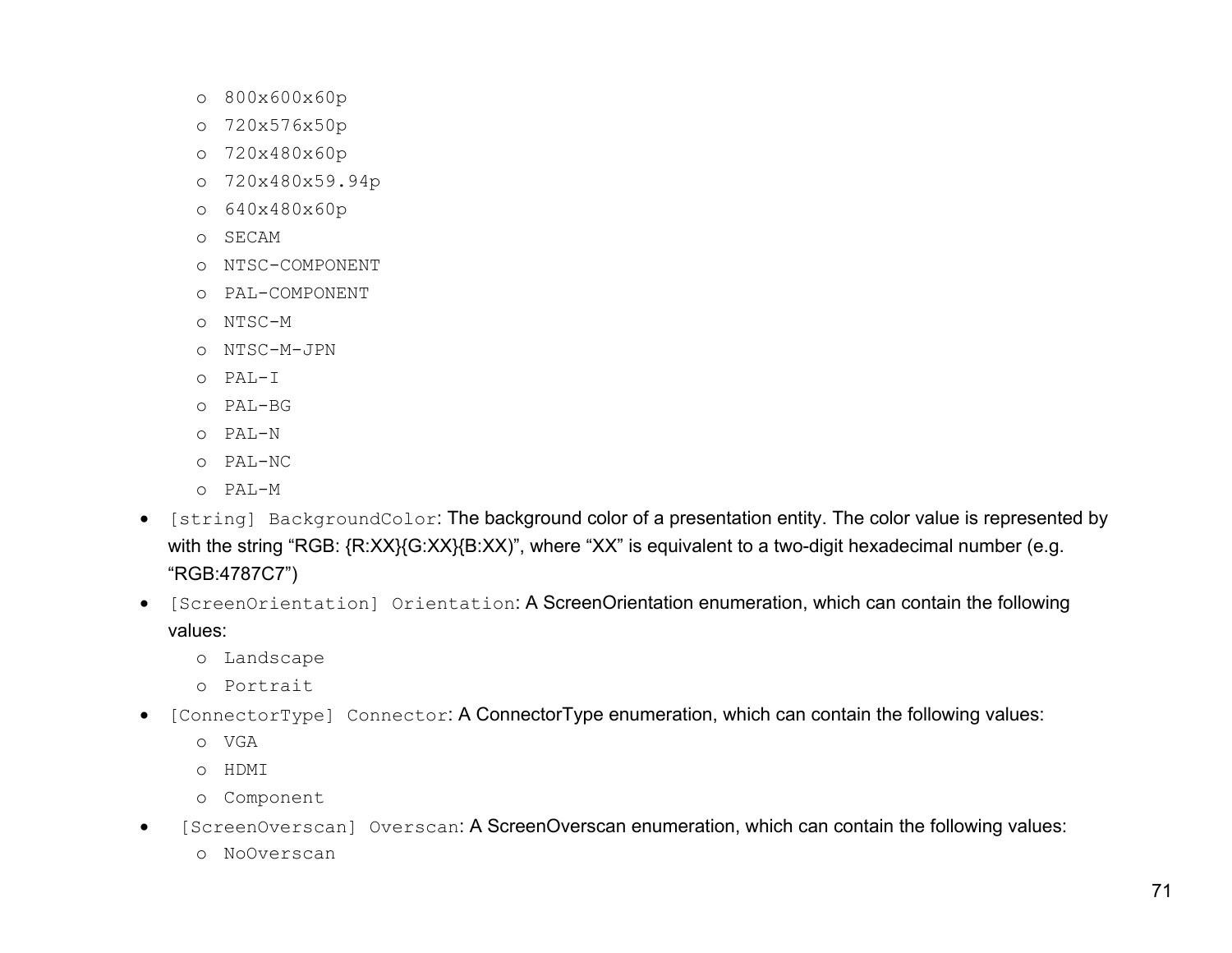- o OverscanActionSafeArea
- o OverscanTitleSafeArea

## <span id="page-82-0"></span>**PresentationZone Structure**

The PresentationZone structure has the following properties:

- [int] Id: The identifier and primary key of the zone.
- [string] Name: The user-defined name of the zone. This name of a presentation zone must be unique within the scope of a presentation.
- [int] X: The horizontal resolution of the presentation zone.
- [int] Y: The vertical resolution of the presentation zone.
- [int] Width
- [int] Height
- [List<PresentationContent>] Contents: A list of [PresentationContent](#page-19-0) entity-relations that represent the association between Content instances and the Presentation instance.

# <span id="page-82-1"></span>**VideoOrImagesPresentationZone Structure**

The VideoOrImagesPresentationZone structure is inherited from the **PresentationZone** structure. It has the following properties:

- [ViewMode] ViewMode: A ViewMode enumeration, which can contain the following values:
	- o ScaleToFill
	- o LetterboxedAndCentered
	- o FillScreenAndCentered
- [ImageMode] ImageMode: An ImageMode enumeration, which can contain the following values:
	- o CenterImage
	- o ScaleToFit
	- o ScaleToFillAndCrop
	- o ScaleToFill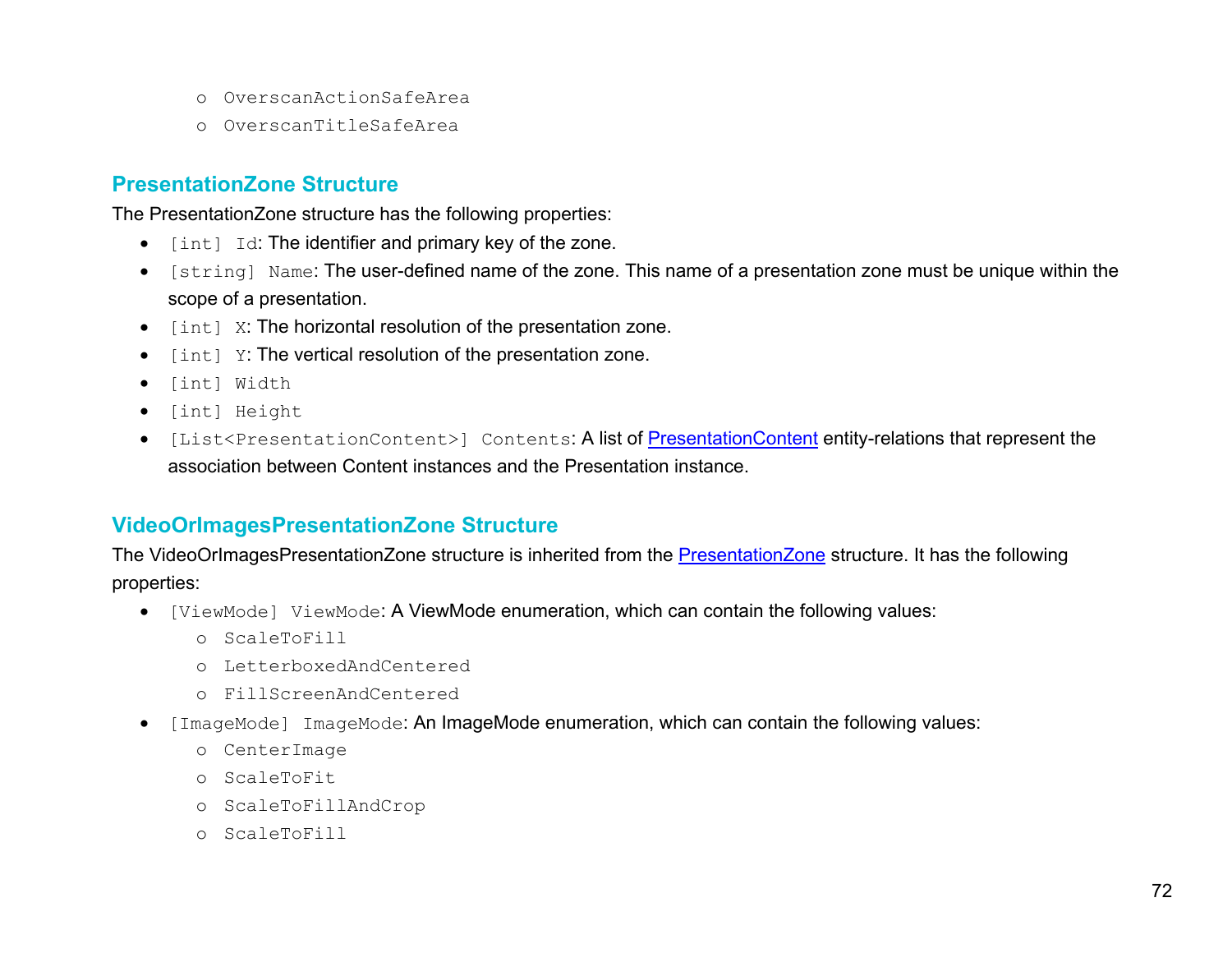- [AnalogOutputMode] AnalogOutput: An AnalogOutputMode enumeration, which can contain the following values:
	- o None
	- o PCM
- [HDMIOutputMode] HDMIOutput: An HDMIOutputMode enumeration, which can contain the following values:
	- o None
	- o PCM
	- o PassThrough
- [SPDIFOutputMode] SPDIFOutput: A SPDIFOutputMode enumeration, which can contain the following values:
	- o None
	- o PCM
	- o PassThrough
- [AudioMixingType] AudioMixing: An AudioMixingType enumeration, which can contain the following values:
	- o Stereo
	- o Left
	- o Right
- [int] VideoVolume: The volume of the video file track, represented as an integer between 0 and 100.
- [int] AudioVolume: The volume of the audio file track, represented as an integer between 0 and 100.

# **EnhancedAudioPresentationZone**

The EnhancedAudioPresentationZone structure is inherited from the [PresentationZone](#page-82-0) structure. This structure is reflects presentations created for the AU320. It has the following properties:

- [AnalogOutputMode] AnalogOutput: An AnalogOutputMode enumeration, which can contain the following values:
	- o None
	- o PCM
- [HDMIOutputMode] HDMIOutput: An HDMIOutputMode enumeration, which can contain the following values: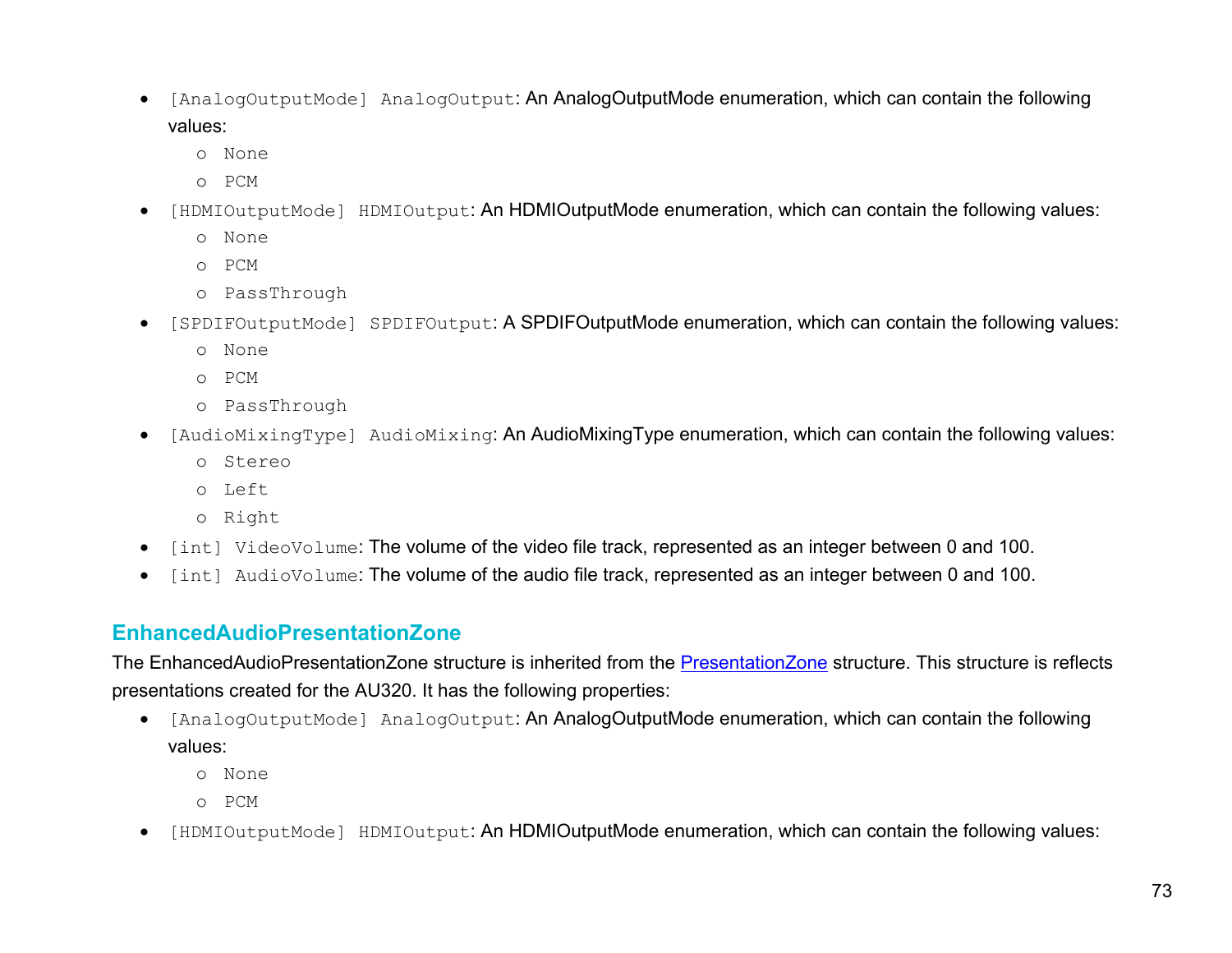- o None
- o PCM
- o PassThrough
- [SPDIFOutputMode] SPDIFOutput: A SPDIFOutputMode enumeration, which can contain the following values:
	- o None
	- o PCM
	- o PassThrough
- [AudioMixingType] AudioMixing: An AudioMixingType enumeration, which can contain the following values:
	- o Stereo
	- o Left
	- o Right
- [int] AudioVolume: The volume of the audio file track, represented as an integer between 0 and 100.

# **GroupInfo Structure**

The [Group](#page-95-0)Info structure is used to represent a parent Group instance for which a [Presentation](#page-78-0) instance is scheduled. It has the following properties:

- [int] Id: The identifier and primary key of the parent Group instance
- [string] Name: The user-defined name of the parent Group instance

# **Presentation Management Web Methods**

- [PagedList<Presentation> GetPresentations\(string](#page-85-0) marker, int pageSize)
- [List<Presentation> GetSpecifiedPresentations\(int\[\] presentationIds\)](#page-86-0)
- [PagedList<Presentation> FindPresentations\(string namePattern, string](#page-86-1) marker, int [pageSize\)](#page-86-1)
- [Presentation GetPresentation\(int presentationId, bool loadContent\)](#page-87-0)
- [Presentation GetPresentationByName\(string name, bool loadContent\)](#page-88-0)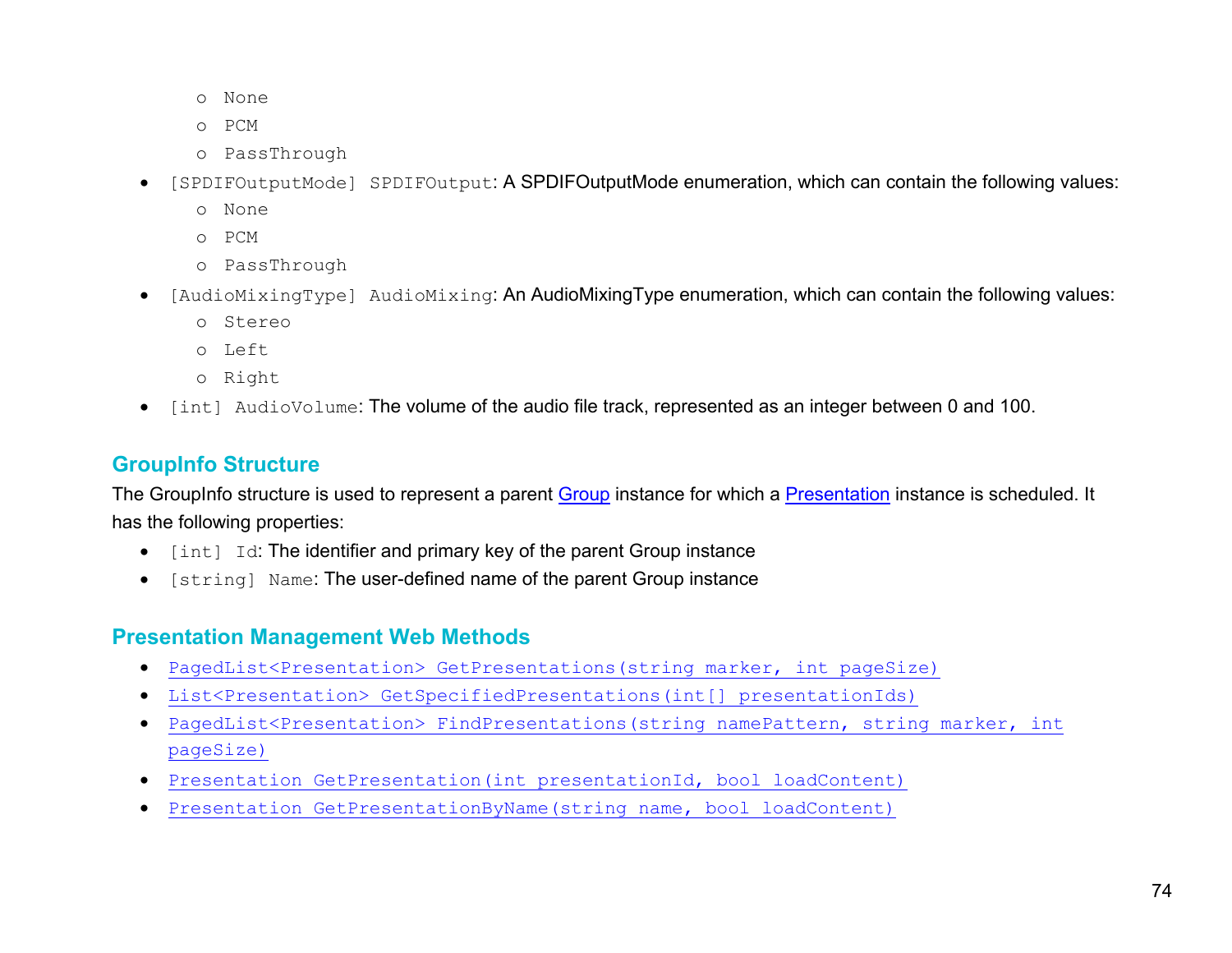- [ScreenResolution\[\] GetSupportedScreenResolutions\(DeviceModel deviceModel,](#page-88-1)  [ConnectorType connectorType\)](#page-88-1)
- [bool CheckPresentationName\(string name\)](#page-88-1)
- [bool CheckPresentationUsage\(int presentationId\)](#page-89-0)
- [Presentation CreatePresentation\(Presentation entity\)](#page-90-0)
- [Presentation UpdatePresentation\(Presentation entity\)](#page-91-0)
- [bool UpdatePresentationScreenSettings\(int presentationId, ScreenSettings](#page-92-0)  [screenSettings\)](#page-92-0)
- [bool UpdatePresentationZone\(PresentationZone entity\)](#page-93-0)
- [bool DeletePresentations\(int\[\] presentationIds\)](#page-94-0)

<span id="page-85-0"></span>PagedList<Presentation> GetPresentations(string marker, int pageSize)

#### **Description**

Retrieves the next page of the [Presentation](#page-78-0) list, sorted by [string] Name. The returned list will contain no more items than the defined page size.

**Note**: *This method will not be able to initialize the [DeviceModel](#page-79-0) enumeration, [PresentationLanguage](#page-79-1) enumeration, or [ScreenSettings](#page-79-1) structure if a target presentation was created in BrightAuthor. The server will return "unknown" and Null values instead.*

#### **Required Permissions**

Presentation: View Presentations

- [string] marker: The [string] Name of the last Presentation instance on the previous page. If the value is Null, then the method will retrieve the first page.
- [int] pageSize: The maximum number of objects returned by the method. If the list of objects that match the search criteria exceeds the [int] pageSize limit, the returned list will indicate that it is truncated. If the integer is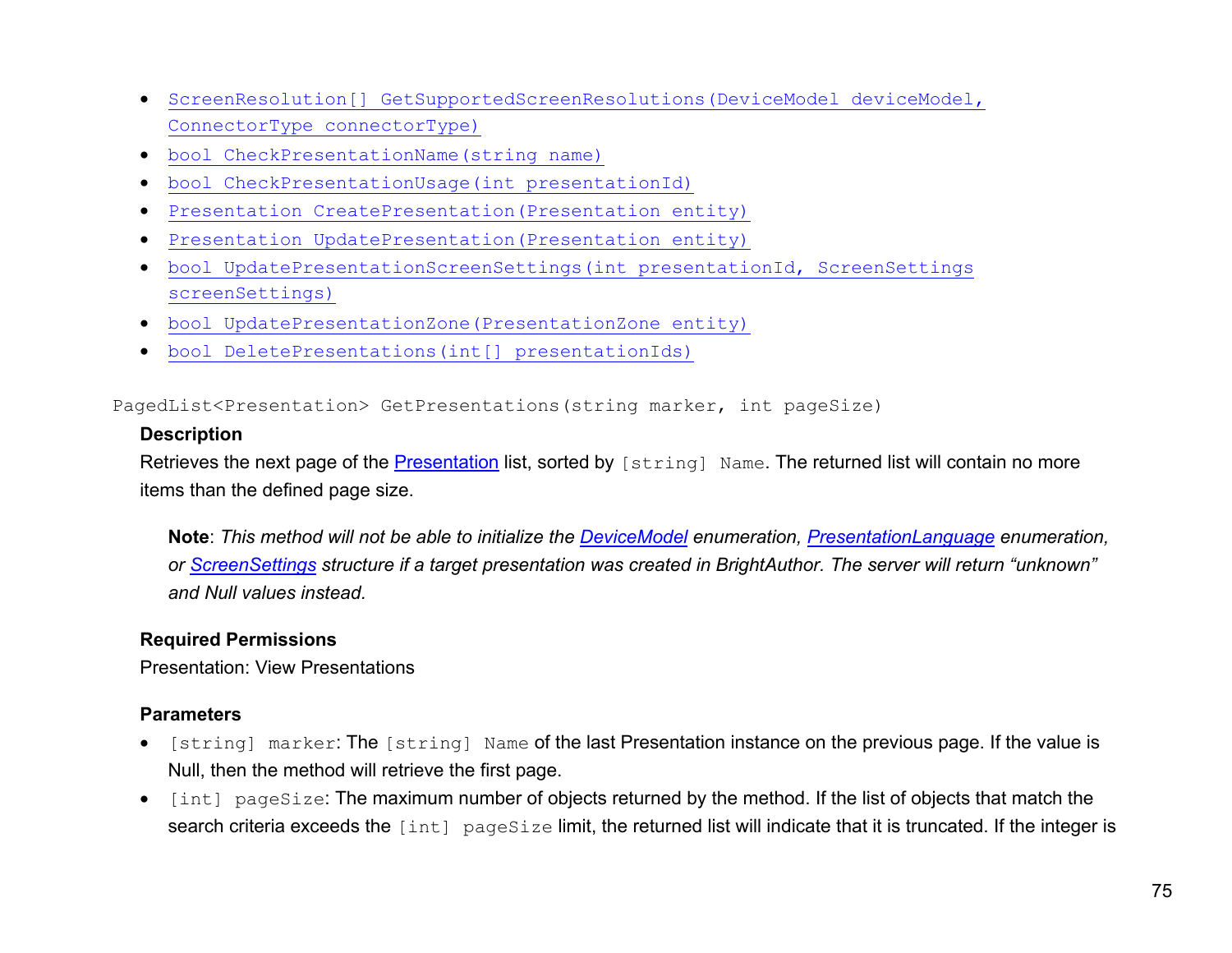not positive, then the method will return the maximum allowed number of objects. Attempting to request more objects than is allowed will lead to the same result, but without an error.

<span id="page-86-0"></span>List<Presentation> GetSpecifiedPresentations(int[] presentationIds)

#### **Description**

Retrieves a list of [Presentation](#page-78-0) instances matching the specified identifiers. The results are organized by [string] Name. The identifiers of nonexistent Presentation instances will be ignored.

**Note**: *This method will not be able to initialize the [DeviceModel](#page-79-0) enumeration, [PresentationLanguage](#page-79-1) enumeration, or [ScreenSettings](#page-79-1) structure if a target presentation was created in BrightAuthor. The server will return "unknown" and Null values instead.*

## **Required Permissions**

Presentation: View Presentations

#### **Parameters**

• [int[]] presentationIds: An array of [int] Id values for the Presentation instances being requested. The number of requested items is limited to 100 by the server. Attempting to request more than the maximum allowed number of objects will cause an error, while passing an empty array will lead to an immediate empty response without an error.

<span id="page-86-1"></span>PagedList<Presentation> FindPresentations (string namePattern, string marker, int pageSize)

## **Description**

Retrieves the next page of a [Presentation](#page-78-0) list containing names matched with the specified pattern. The returned list is organized by [string] Name and may not contain more items than the defined page size.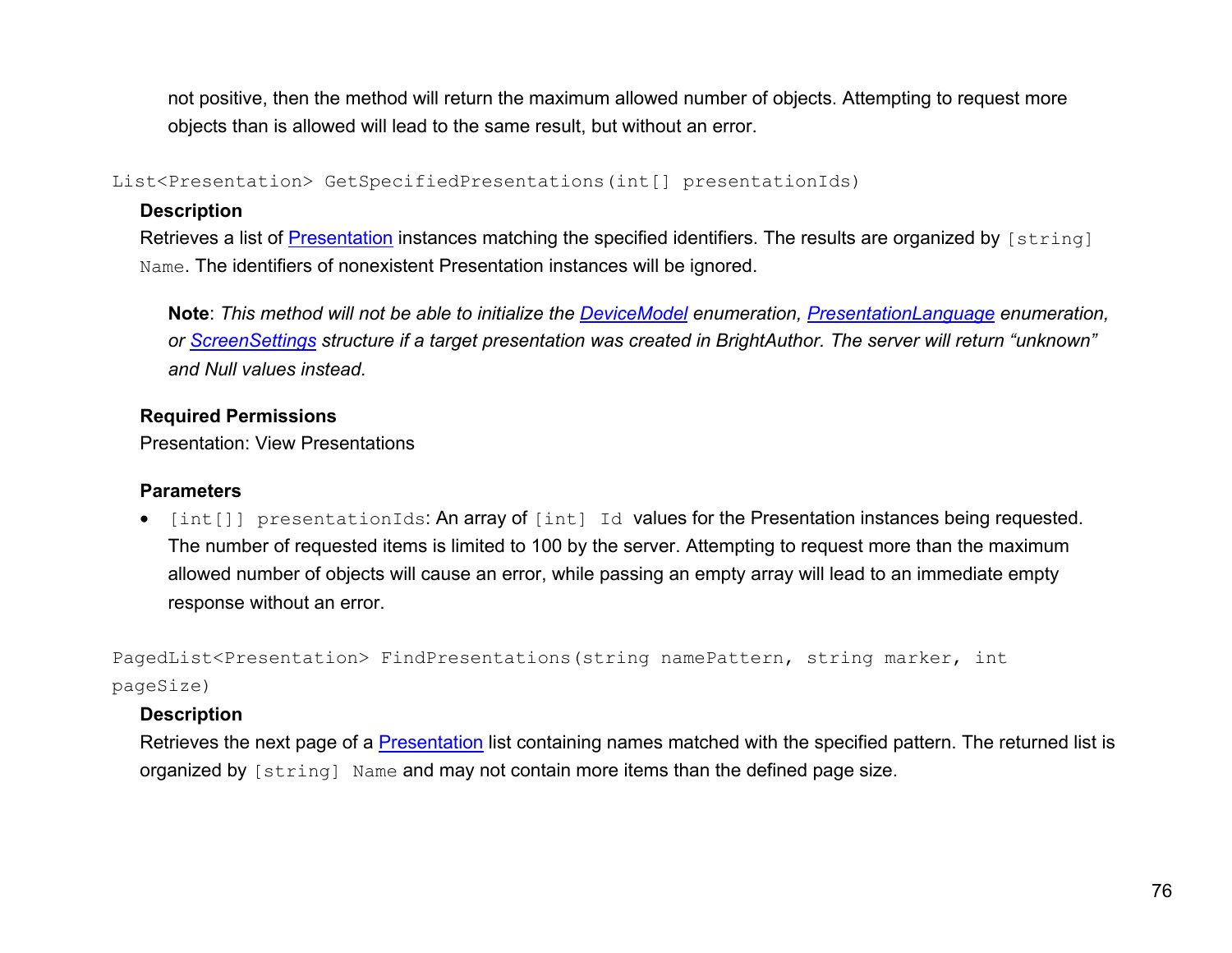**Note**: *This method will not be able to initialize the [DeviceModel](#page-79-0) enumeration, [PresentationLanguage](#page-79-1) enumeration, or [ScreenSettings](#page-79-1) structure if a target presentation was created in BrightAuthor. The server will return "unknown" and Null values instead.*

#### **Required Permissions**

Presentation: View Presentations

#### **Parameters**

- [string] namePattern: The exact [string] Name of the Presentation instance (or its wildcard-based pattern). Supported wildcards currently include "\*", "?", and "['and']".
- [string] marker: The [string] Name of the last Presentation instance on the previous page. If the value is Null, then the method will retrieve the first page.
- [int] pageSize: The maximum number of objects returned by the method. If the list of objects that match the search criteria exceeds the [int] pageSize limit, the returned list will indicate that it is truncated. If the integer is not positive, then the method will return the maximum allowed number of objects. Attempting to request more objects than is allowed will lead to the same result, but without an error.

#### <span id="page-87-0"></span>Presentation GetPresentation(int presentationId, bool loadAssets)

#### **Description**

Retrieves a single [Presentation](#page-78-0) instance with the specified [int] Id. This method returns Null if he Presentation instance with the specified identifier does not exist.

**Note**: *This method will not be able to initialize the [DeviceModel](#page-79-0) enumeration, [PresentationLanguage](#page-79-1) enumeration, or [ScreenSettings](#page-79-1) structure if a target presentation was created in BrightAuthor. The server will return "unknown" and Null values instead.*

#### **Required Permissions**

Presentation: View Presentations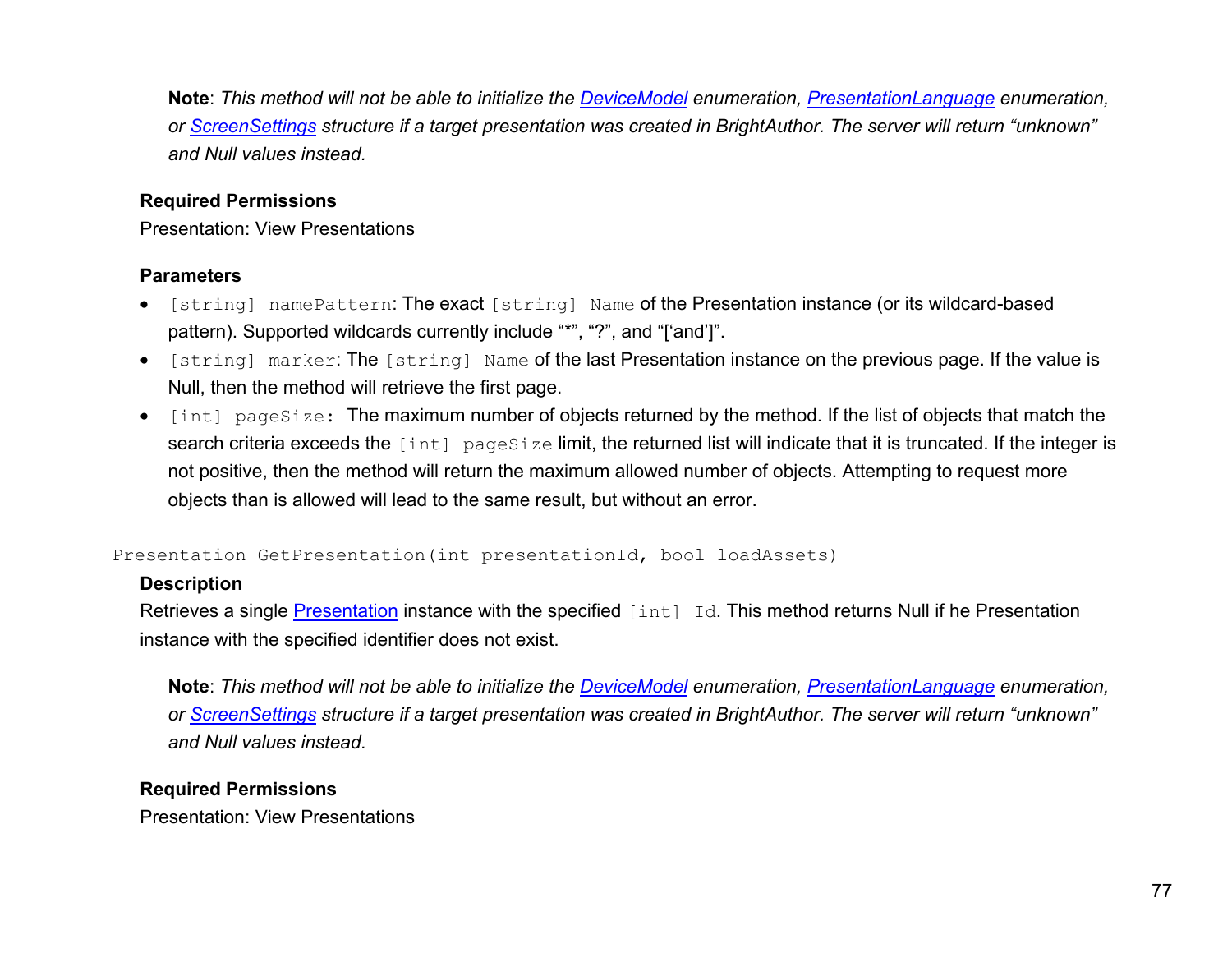#### **Parameters**

- [int] presentationId: The identifier and primary key of the Presentation instance to be retrieved.
- [bool] loadContent: A flag specifying whether the method should also initialize and return a list of all Content instances used by the presentation. Setting this flag to True will return an error if the specified presentation was created in BrightAuthor.

<span id="page-88-0"></span>Presentation GetPresentationByName(string name, bool loadContent)

## **Description**

Retrieves the [Presentation](#page-78-0) instance with the specified [string] Name. This method returns Null if the Presentation instance with the specified name does not exist.

**Note**: *This method will not be able to initialize the [DeviceModel](#page-79-0) enumeration, [PresentationLanguage](#page-79-1) enumeration, or [ScreenSettings](#page-79-1) structure if a target presentation was created in BrightAuthor. The server will return "unknown" and Null values instead.*

# **Required Permissions**

Presentation: View Presentations

## **Parameters**

- [string] name: The user-defined Name of the Presentation instance to be retrieved.
- [bool] loadContent: A flag specifying whether the method should also initialize and return a list of Content instances used by the presentation. Setting this flag to True will return an error if the specified presentation was created in BrightAuthor.

<span id="page-88-1"></span>ScreenResolution[] GetSupportedScreenResolutions(DeviceModel deviceModel, ConnectorType connectorType)

# **Description**

Lists screen resolutions supported on the specified device model using the specified connector type.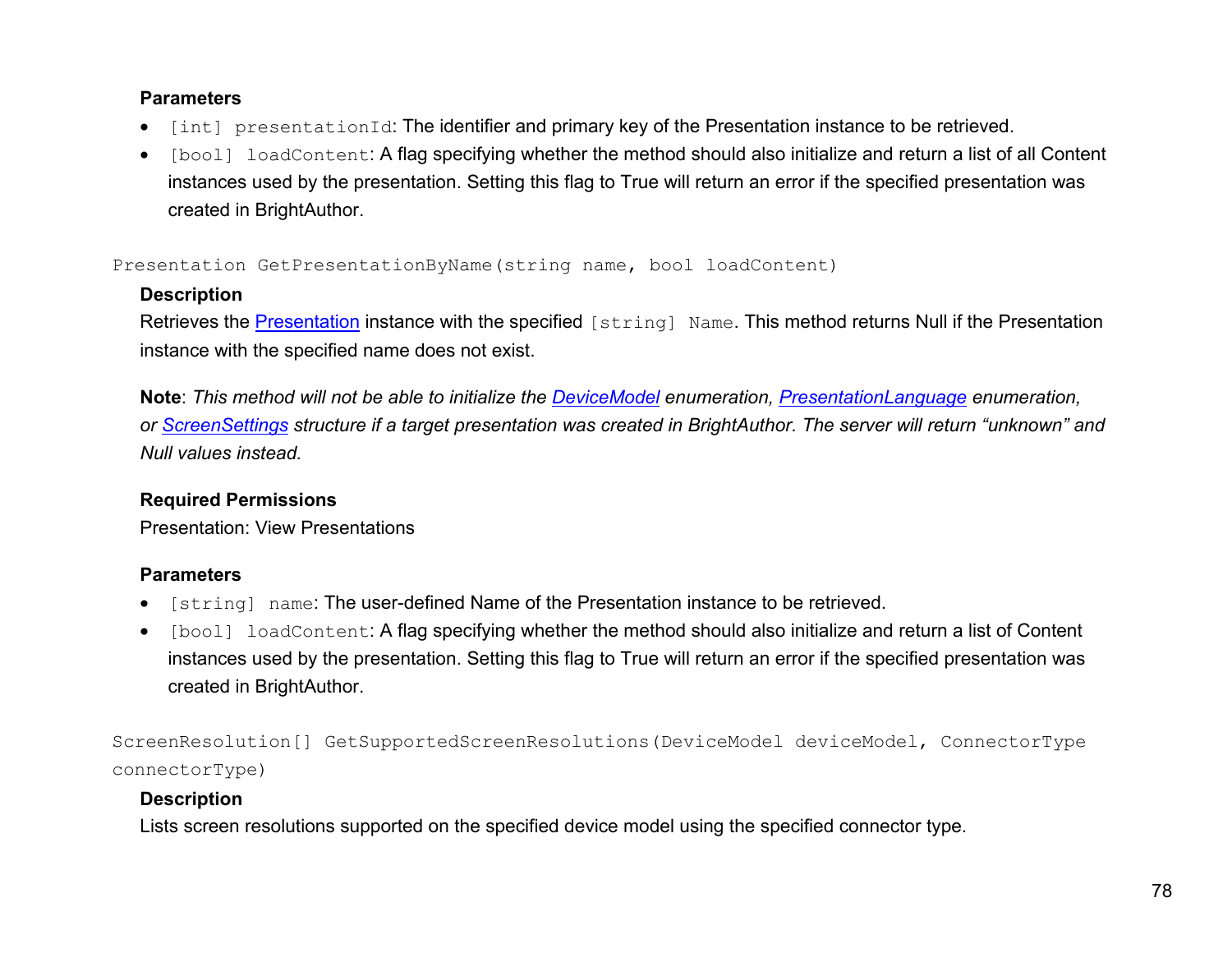None

#### **Parameters**

- [DeviceModel] deviceModel: A **DeviceModel enumeration indicating the model of BrightSign player to** evaluate. Passing an unknown device model will result in a Null return value.
- [ConnectorType] [ConnectorType](#page-81-0): A ConnectorType enumeration indicating the A/V connector on the model to evaluate.

#### bool CheckPresentationName(string name)

## **Description**

Determines whether the specified [Presentation](#page-78-0) [string] Name is currently in use. This method returns True if a Presentation instance with the specified name currently exists.

Note that when using this method to check whether a Presentation can be uploaded, a False status may change between calling this method and calling [CreatePresentation\(\)](#page-90-0).

## **Required Permissions**

Presentation: View Presentations

# **Parameters**

• [string] name: The Presentation Name value to be evaluated.

<span id="page-89-0"></span>bool CheckPresentationUsage(int presentationId)

## **Description**

Determines whether the **Presentation** instance (specified by its primary key) is referenced by one or more Group instances. This method returns True if the Presentation instance has parent dependencies.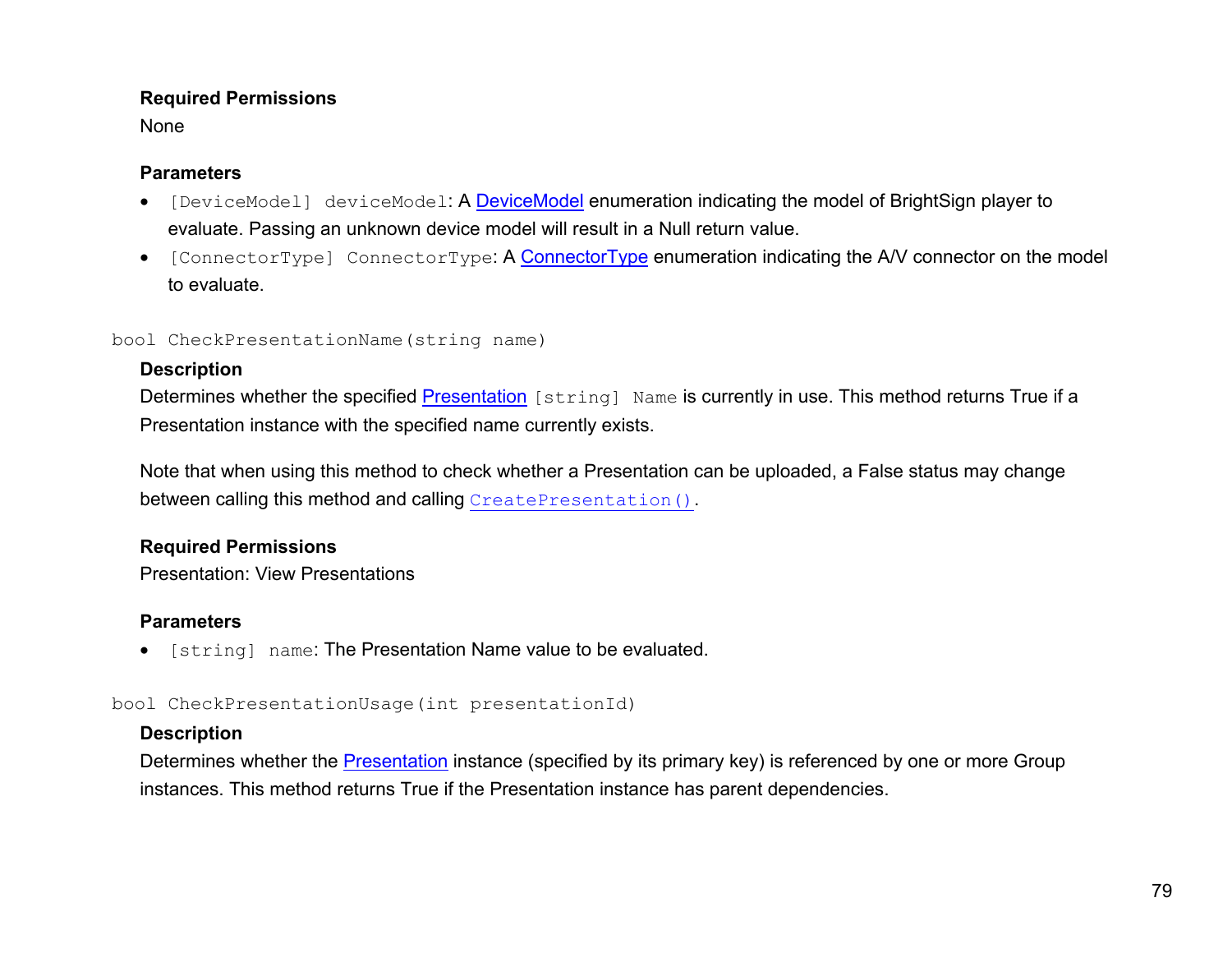Note that when using this method to check whether a Presentation instance can be deleted, a False status may change in the time between calling this method and calling [DeletePresentations\(\)](#page-94-0).

#### **Required Permissions**

Presentation: View Presentations

#### **Parameters**

• [int] presentationId: The identifier and primary key of the Presentation instance to evaluate. If a Presentation instance with the specified [int] Id does not exist, this method will return False without an error.

#### <span id="page-90-0"></span>Presentation CreatePresentation(Presentation entity)

## **Description**

Creates a new [Presentation](#page-78-0) instance and related server files using an initialized Presentation entity. If successful, this method will return the newly created object with all initialized properties. If an error occurs, the method will return a Null value.

**Note**: *This method has the same limitations as the presentation creation module in the WebUI: A presentation must be a single VideoOrImages zone, and many features—including Live Text Feeds, HTML widgets, custom autoruns, and interactive functions—are not available. Some or all of this functionality may be implemented in subsequent versions of the BrightSign Network Web API.*

# **Required Permissions**

Presentation: Create Presentation – Content: Assign Content

## **Parameters**

• [Presentation] entity: A Presentation object instance with initialized Name, DeviceModel, ScreenSettings, and Zones properties. The Zones list property should contain all required Content for the presentation. All other property values will be ignored. If this parameter is set to Null, then the server will immediately return Null without an error. The server will return a descriptive error if any of the following conditions occur: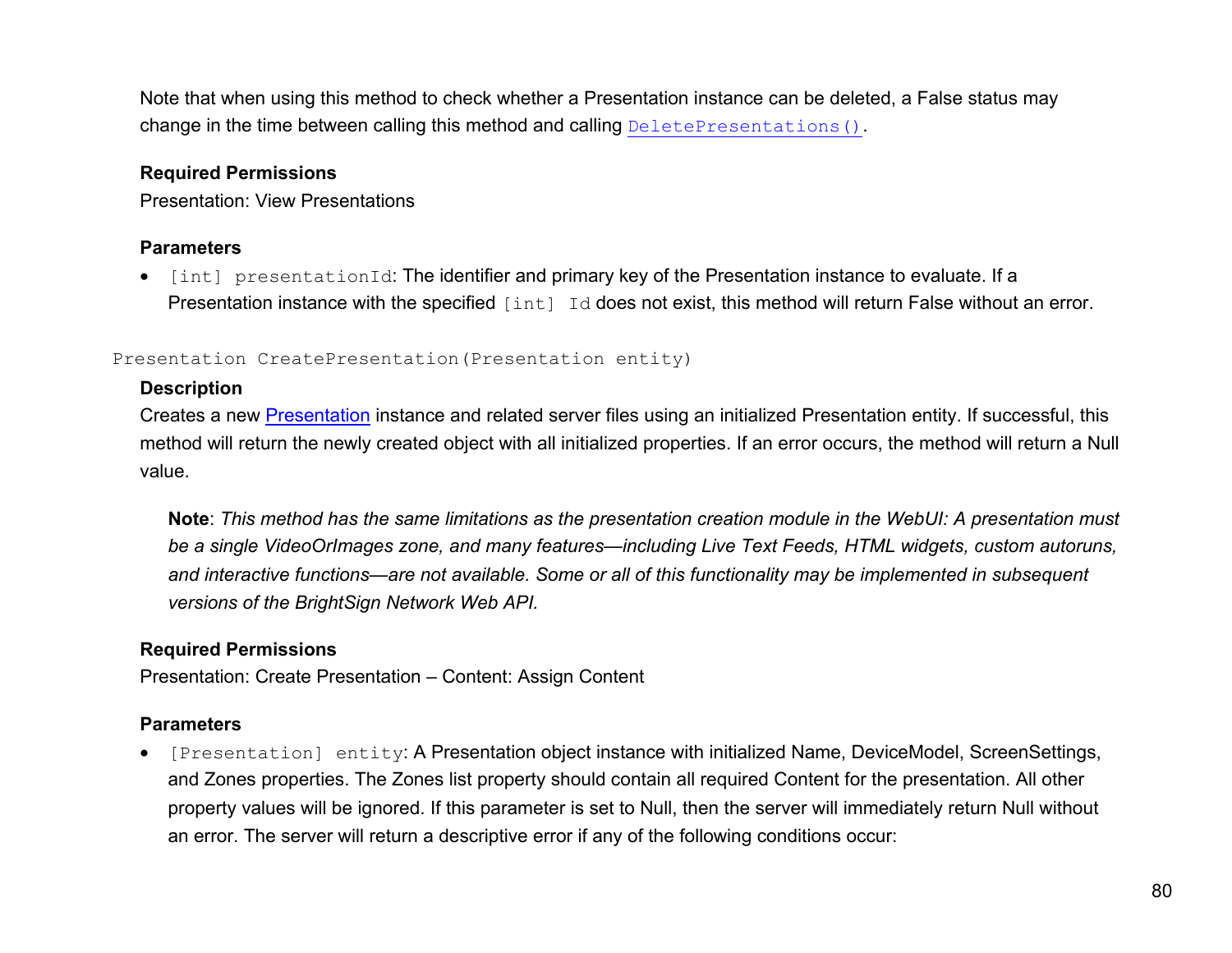- o The resolution in the [ScreenSettings](#page-79-1) structure is not compatible with the specified device model (see the [Output Resolutions FAQ](http://support.brightsign.biz/entries/275113-What-video-output-resolutions-are-supported-by-BrightSign-players-) for more details).
- o The [DeviceModel](#page-79-0) enumeration value is "unknown".
- o The [PresentationLanguage](#page-79-1) enumeration value is "unknown".
- o The length of the Presentation [string] Name is greater than 100 characters.
- o The Presentation [string] Name is already in use by another presentation in the account.
- o The [int] AudioVolume or [int] VideoVolume of the [VideoOrImagesPresentationZone](#page-82-1) structure is less than 0 or greater than 100.
- o The Zones list property of the Presentation instance does not contain a Presentation Zone structure.
- The number of PresentationZone structures or [Content](#page-17-0) instances exceeds the limit defined on the server.
- o The [string] Name of a PresentationZone structure is not unique within the scope of the [Presentation](#page-78-0) instance.
- o The length of a PresentationZone [string] Name exceeds the limit defined on the server.

<span id="page-91-0"></span>Presentation UpdatePresentation(Presentation entity)

#### **Description**

Updates the settings and Contents list of a [Presentation](#page-78-0) instance (as well as related files in persistent storage). This method returns True only if the operation was completely successful. Otherwise, it returns False. Note that the same limitations apply to this method as to [CreatePresentation\(\)](#page-90-0).

**Note**: *This method cannot be used to update a presentation created in BrightAuthor. The server will return an error immediately if this is attempted.*

#### **Required Permissions**

Presentation: Update Presentation, Add Content, Remove Content – Content: Assign Content, Unassign Content

## **Parameters**

• [Presentation] entity: A presentation object instance with a specified identifier, screen settings, etc. This method cannot be used to update a presentation name or target device model; the server will ignore the name or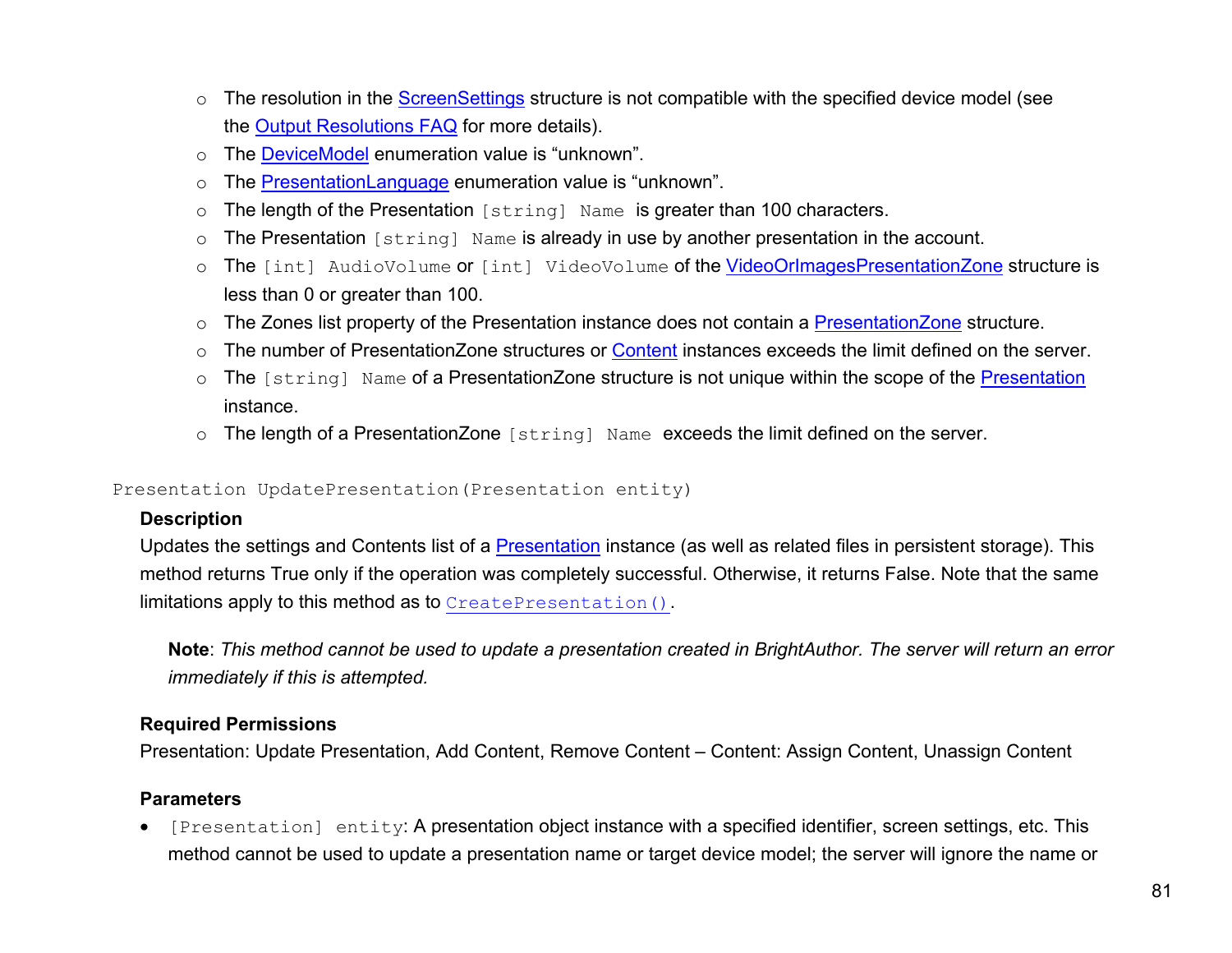device model of a passed presentation entity. The instance must also have a Zones list property containing [PresentationContent](#page-19-0) and [DynamicPlaylistContent](#page-19-1) entity-relations. If this parameter is set to Null, then the server will immediately return False without an error. The server will return a descriptive error if any of the following conditions occur:

- $\circ$  The resolution specified in the [ScreenSettings](#page-79-1) structure is not compatible with the player specified in the **DeviceModel** enumeration (see the **Output Resolutions FAQ** for more details).
- o The [PresentationLanguage](#page-79-1) enumeration value is "unknown".
- o The Presentation [int] Id does not correspond to an existing Presentation instance.
- o The length of the Presentation [string] Name exceeds the 256 character limit.
- o The Presentation [string] Name is already in use by an existing Presentation instance.
- o The [int] AudioVolume or [int] VideoVolume of the [VideoOrImagesPresentationZone](#page-82-1) structure is less than 0 or greater than 100.
- o The Zones list property of the Presentation instance does not contain a Presentation Zone structure.
- o The number of Presentation Zone structures or [Content](#page-17-0) instances exceeds the limit defined on the server.
- **Note**: *Currently, presentations created on the BrightSign Network can contain only one zone.*
- o The [string] Name of a PresentationZone structure is not unique within the scope of the [Presentation](#page-78-0) instance.
- o The length of a PresentationZone [string] Name exceeds the limit set on the server side.

<span id="page-92-0"></span>bool UpdatePresentationScreenSettings(int presentationId, ScreenSettings screenSettings)

#### **Description**

Updates the **ScreenSettings** structure of an existing **Presentation** instance and its related service files in persistent storage. This method returns True only if the operation is completely successful. Otherwise, it will return False.

**Note**: *This method cannot be used to update a presentation created in BrightAuthor. The server will return an error immediately if this is attempted.*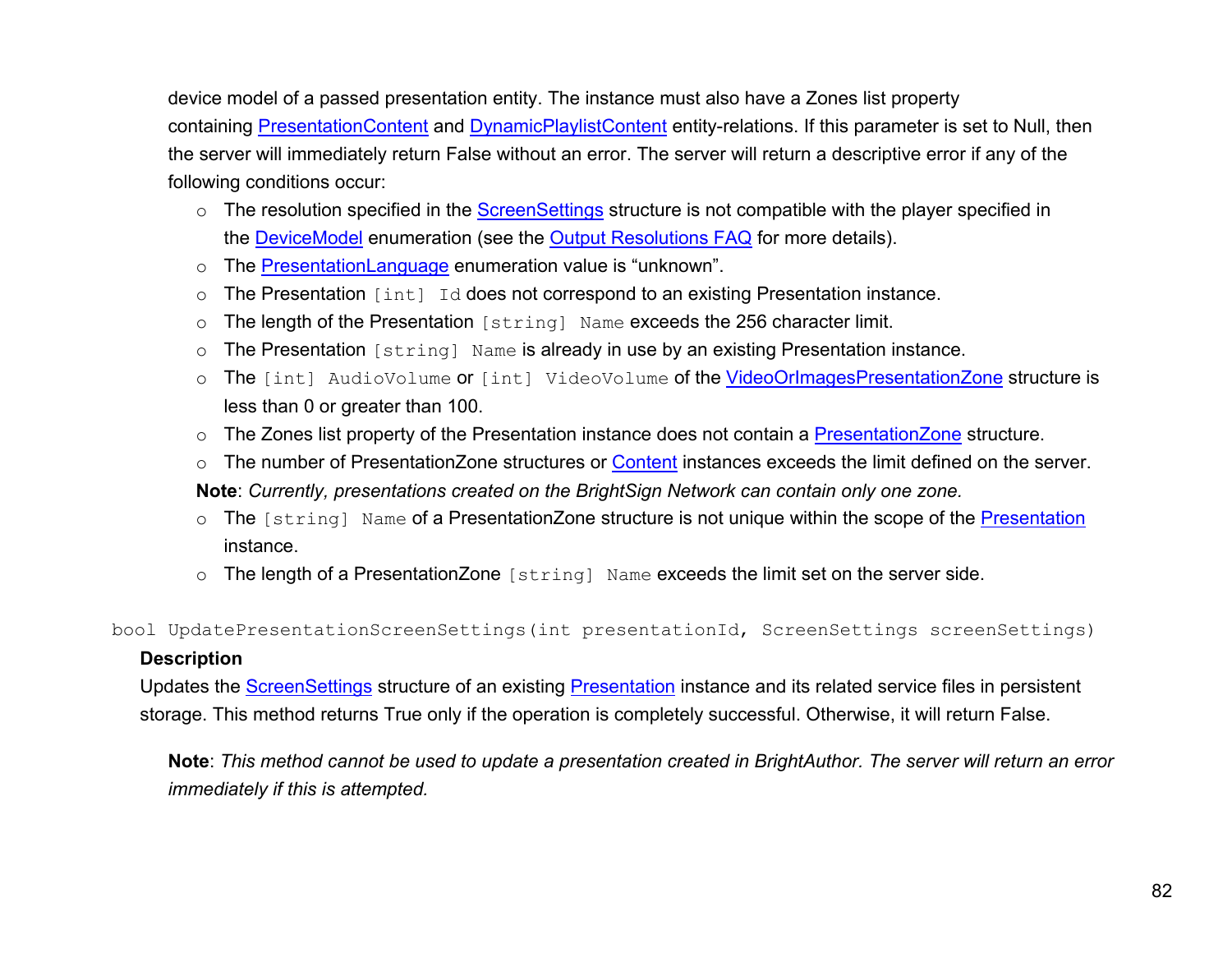#### Presentation: Update Presentation

#### **Parameters**

- [int] presentationId: The identifier and primary key of the Presentation instance to update. If a Presentation instance with the specified [int] Id does not exist, this method will return an error to the client.
- [ScreenSettings] screenSettings: A ScreenSettings structure containing updated values for the specified Presentation instance. A descriptive error will be returned if the resolution specified in the **ScreenSettings** structure is not compatible with the player specified in the **DeviceModel** enumeration (see the **Output Resolutions FAQ** for more details).
- . If this parameter is set to Null, this method will immediately return False without an error.

<span id="page-93-0"></span>bool UpdatePresentationZone(int presentationId, PresentationZone entity)

#### **Description**

Updates the **PresentationZone** structure of an existing **Presentation** instance and its related service files in storage. This method returns True only if the operation is completely successful. Otherwise, it will return False.

**Note**: *This method cannot be used to update a presentation created in BrightAuthor. The server will return an error immediately if this is attempted.*

## **Required Permissions**

Presentation: Update Presentation, Add Content, Remove Content, Assign Content – Content: Unassign Content

## **Parameters**

• [int] presentationId: The identifier of the target Presentation instance. If this parameter is set to Null or set to a negative number, then the method will return False without an error. If the  $\lceil \text{int} \rceil$  Id is positive but does not correspond to an existing Presentation instance, the server will return a descriptive error.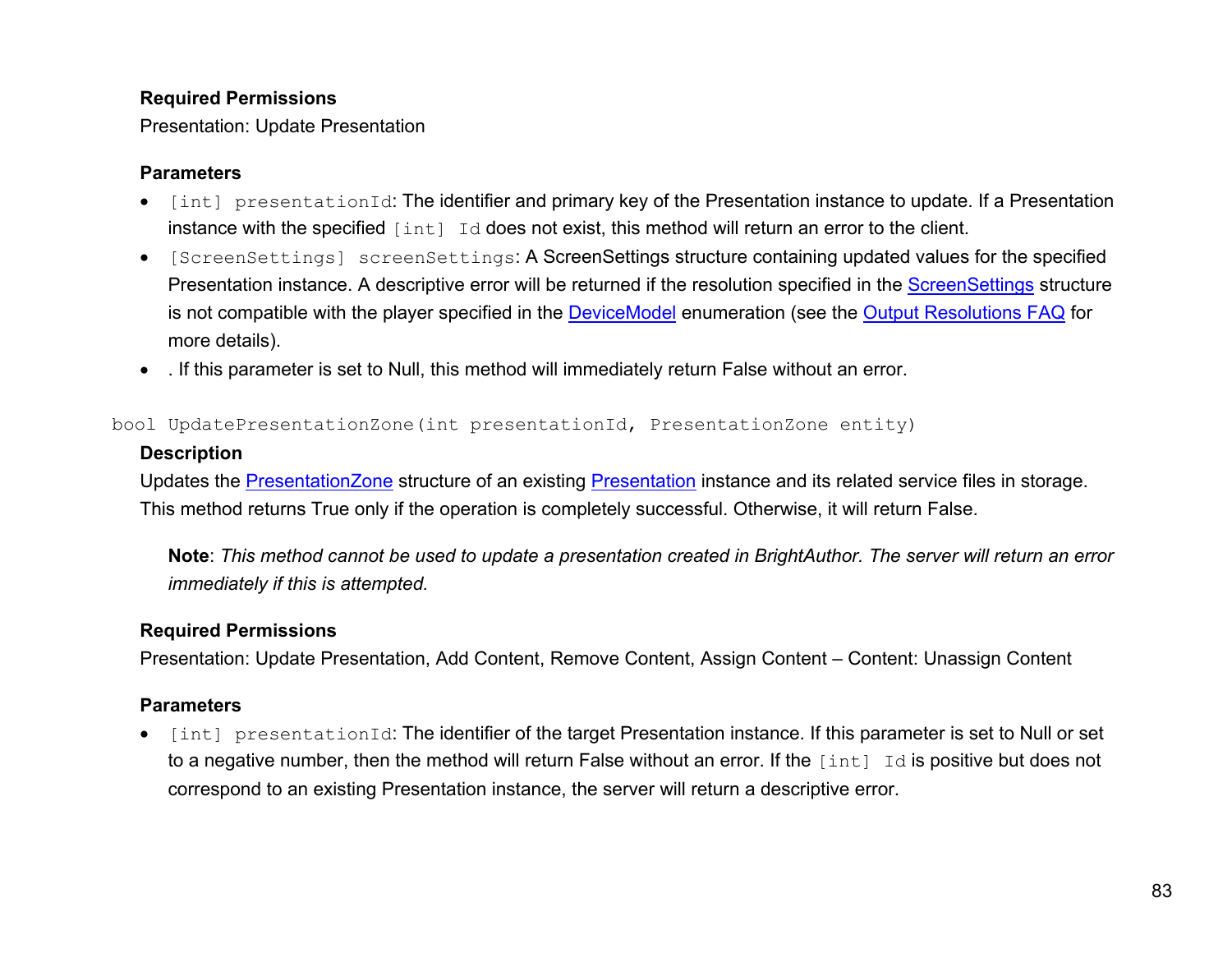- [PresentationZone] entity: A PresentationZone structure with an initialized [int] Id and an updated set of properties, including a new Contents list. If this parameter is set to Null, then the method will immediately return Null without an error. The server will return a descriptive error if any of the following conditions occur:
	- o The specified PresentationZone [int] Id does not match an existing PresentationZone structure.
	- o The length of the PresentationZone [string] Name exceeds the limit defined on the server side.
	- o The PresentationZone [string] Name is not unique within the scope of the account.
	- o The [int] AudioVolume or [int] VideoVolume of the [VideoOrImagesPresentationZone](#page-82-1) structure is less than 0 or greater than 100.

#### <span id="page-94-0"></span>bool DeletePresentations(int[] presentationIds)

#### **Description**

Deletes one or more **Presentation** instances and related service files in both the database and persistent storage. This method returns True only if the operation is completely successful. Otherwise, it will return False.

#### **Required Permissions**

Presentation: Delete Presentation

#### **Parameters**

• [int[]] presentationsIds: An array of identifiers indicating the Presentation instances that should be deleted. The number of passed items is limited to 100 by the server. Attempting to delete more than the allowed number of objects will result in an error. An error will also be returned if an [int] Id does not correspond to an existing Presentation instance. Passing an empty array, or passing an array containing an identifier that does not match an existing Presentation instance, will lead to an immediate False response without an error.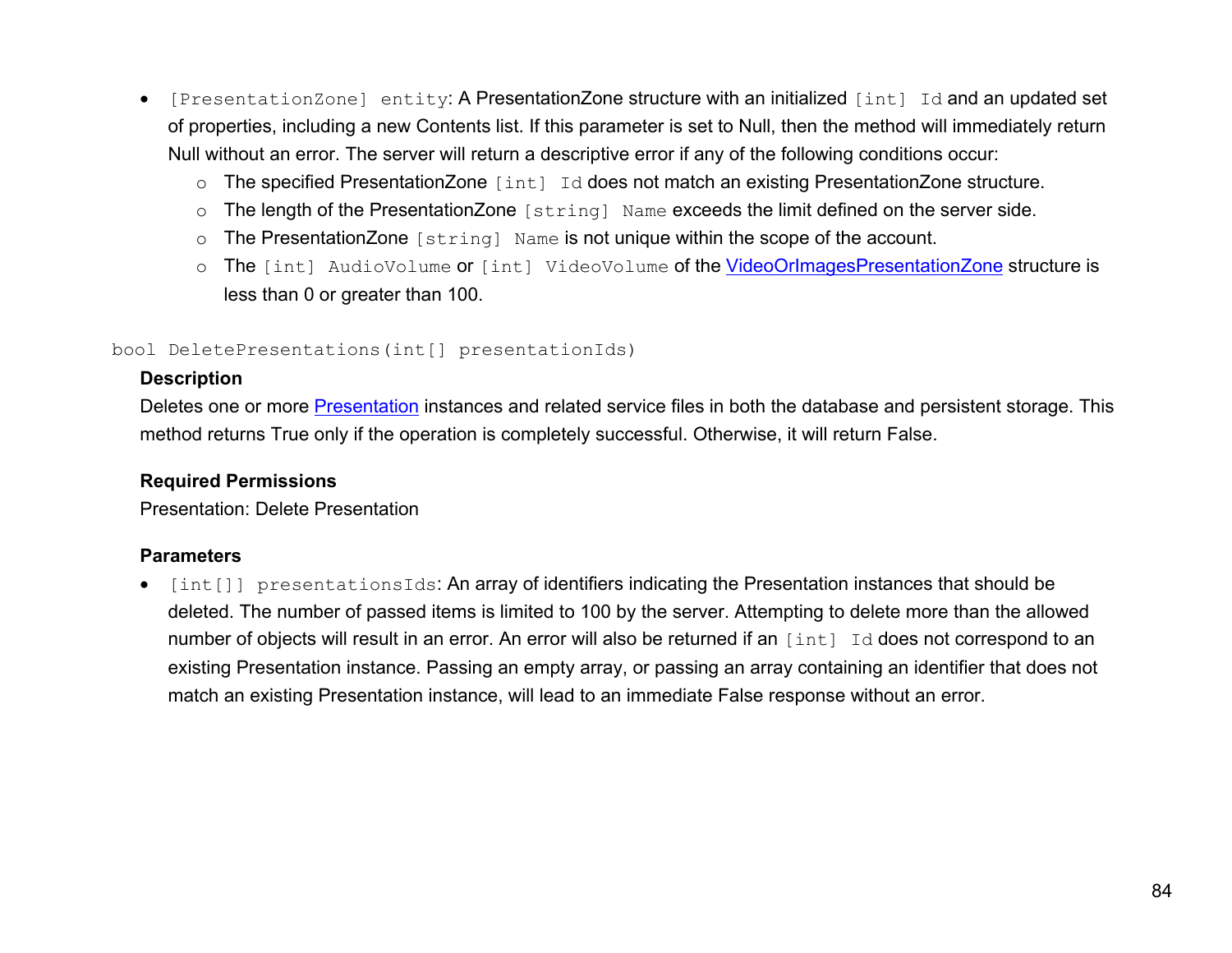# **GROUP**

# <span id="page-95-0"></span>**Group Entity**

The Group entity has the following properties:

- [int] Id:(Read Only) The identifier and primary key of the Group instance.
- [string] Name: The user-defined name of the Group instance. This is an alternate key and must be unique within the scope of the account.
- [DateTime] CreationDate:(Read Only) A UTC timestamp indicating when the Group instance was created within the BrightSign Network.
- [string] MinAutorunVersion:(Read Only) The minimum version of device autorun required to play presentations scheduled for the Group instance.
- [string] HDx10Firmware: The minimum version of device firmware required to play presentations for the following player models: HD210w, HD1010, HD1010w.
- [string] HDx20Firmware: The minimum version of device firmware required to play presentations for the following player models: AU320, HD220, HD1020.
- [string] XDx30Firmware: The minimum version of device firmware required to play presentations for the following player models: XD230, XD1030, XD1230.
- [bool] EnableSerialDebugging: A flag specifying whether serial debugging should be enabled for all players assigned to the Group instance.
- [bool] EnableSystemLogDebugging: A flag specifying whether system log debugging should be enabled for all players assigned to the Group instance.
- [int] DevicesCount:(Read Only) An integer indicating the number of players assigned to the Group instance.
- [List<Device>] [Device](#page-108-0)s: (Read Only) A list of Device entities that are assigned to the current group.
- [PresentationInfo[]] Presentations: (Read Only) An array of [PresentationInfo](#page-21-0) structures denoting presentations that are currently scheduled for the Group instance.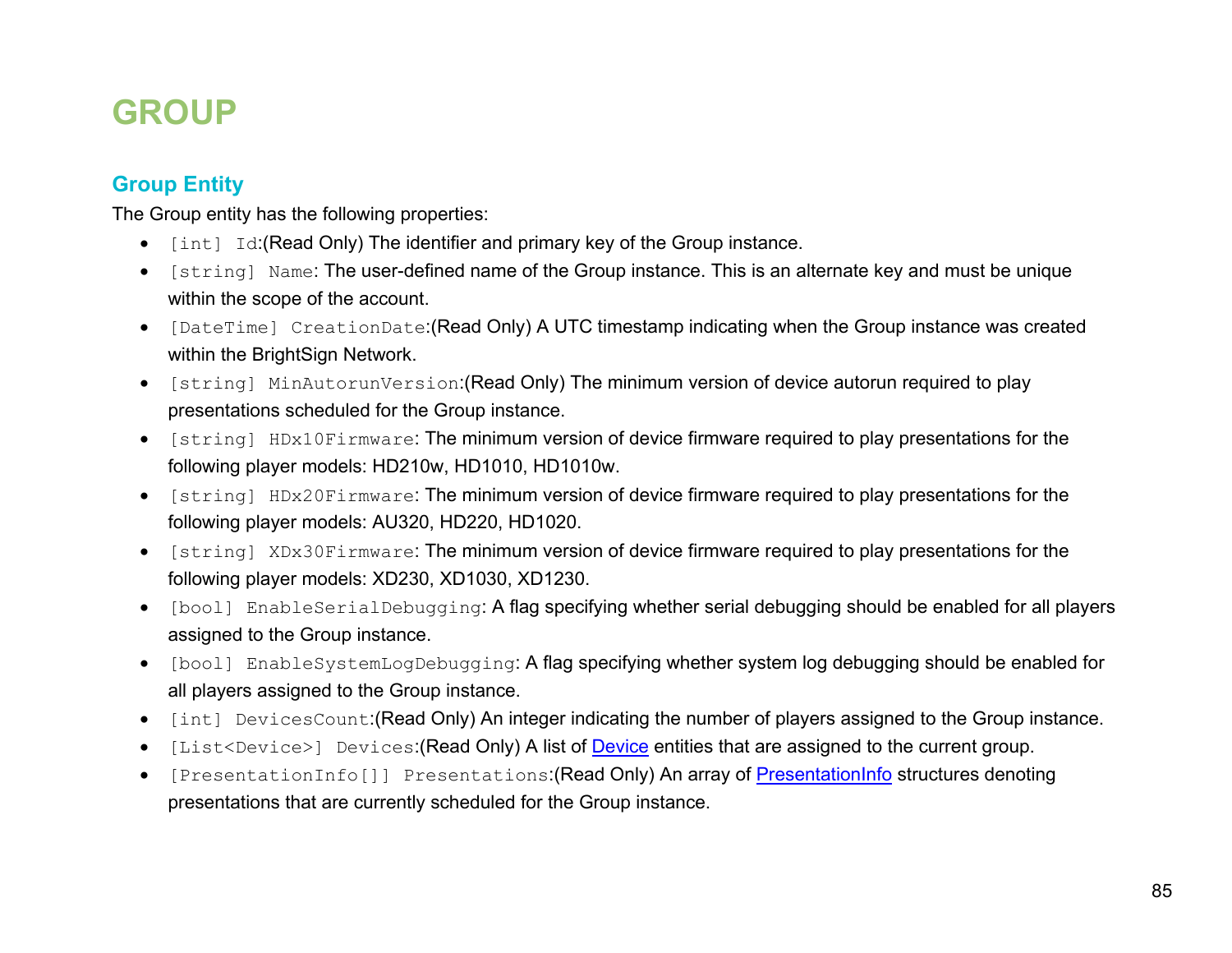# **Group Management Web Methods**

- [PagedList<Group> GetGroups\(string](#page-96-0) marker, int pageSize)
- [List<Group> GetSpecifiedGroups\(int\[\] groupIds\)](#page-97-0)
- PagedList<Group> FindGroups (string namePattern, string marker, int pageSize)
- [Group GetGroup\(int groupId, bool loadDevices\)](#page-98-0)
- [Group GetGroupByName\(string name, bool loadDevices\)](#page-98-1)
- [Group CreateGroup\(Group entity\)](#page-99-0)
- [bool DeleteGroup\(int groupId, int reassignmentGroupId\)](#page-99-1)

<span id="page-96-0"></span>PagedList<Group> GetGroups(string marker, int pageSize)

#### **Description**

Retrieves the next page of the Group list, sorted by [string] Name. The returned list will contain no more items than the defined page size.

#### **Required Permissions**

Group: View Groups

- [string] marker: The [string] Name of the last Group instance on the previous page. If the value is Null, then the method will retrieve the first page.
- [int] pageSize: The maximum number of objects returned by the method. If the list of objects that match the search criteria exceeds the [int] pageSize limit, the returned list will indicate that it is truncated. If the integer is not positive, then the method will return the maximum allowed number of objects. Attempting to request more objects than is allowed will lead to the same result, but without an error.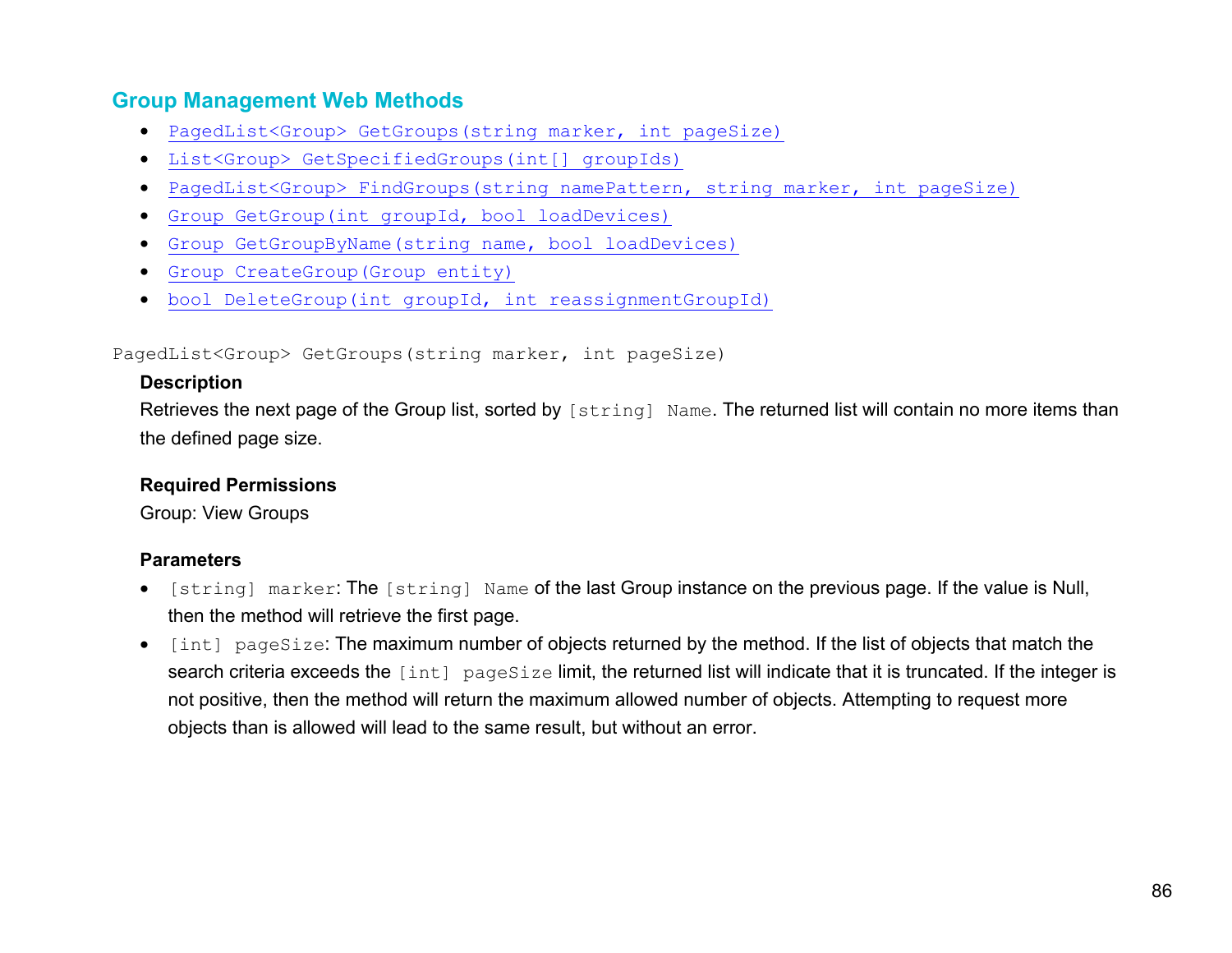#### <span id="page-97-0"></span>List<Group> GetSpecifiedGroups(int[] presentationIds)

## **Description**

Retrieves a list of [Group](#page-95-0) instances matching the specified identifiers. The list is sorted by the [string] Name of the Group instances. The identifiers of nonexistent Group instances will be ignored.

## **Required Permissions**

Group: View Groups

# **Parameters**

• [int[]] groupIds: An array of [int] Id values for the Group instances being requested. The number of returned items is limited to 100 by the server. Attempting to request more than the maximum allowed number of objects will cause an error, while passing an empty array will lead to an immediate empty response without an error.

<span id="page-97-1"></span>PagedList<Group> FindGroups(string namePattern, string marker, int pageSize)

# **Description**

Retrieves the next page of a [Group](#page-95-0) list containing names matched with the specified pattern. The returned list is organized by [string] Name and may not contain more items than the defined page size.

# **Required Permissions**

Presentation: View Presentations

- [string] namePattern: The exact [string] Name of the Group instance (or its wildcard-based pattern). Supported wildcards currently include "\*", "?", and "['and']".
- [string] marker: The [string] Name of the last Group instance on the previous page. If the value is Null, then the method will retrieve the first page.
- [int] pageSize: The maximum number of objects returned by the method. If the list of objects that match the search criteria exceeds the [int] pageSize limit, the returned list will indicate that it is truncated. If the integer is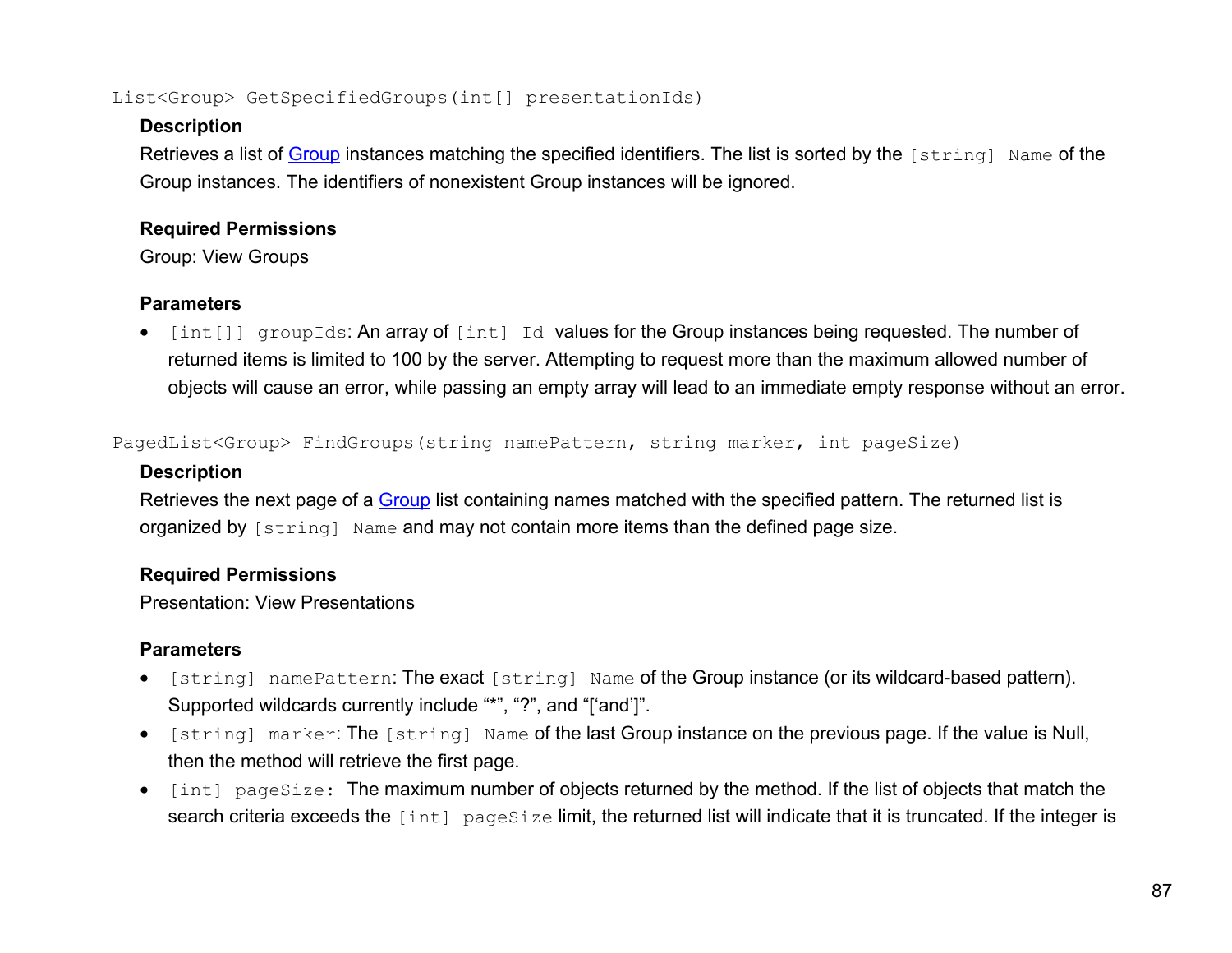not positive, then the method will return the maximum allowed number of objects. Attempting to request more objects than is allowed will lead to the same result, but without an error.

<span id="page-98-0"></span>Group GetGroup (int presentationId, bool loadAssets)

## **Description**

Retrieves a single [Group](#page-95-0) instance with the specified [int] Id. This method returns Null if he Group instance with the specified identifier does not exist.

## **Required Permissions**

Group: View Groups

## **Parameters**

- [int] groupId: The identifier and primary key of the Group instance to be retrieved.
- [bool] loadDevices: A flag specifying whether the method should also initialize and return a list of all [Device](#page-108-0) instances that are assigned to the specified Group.

<span id="page-98-1"></span>Group GetGroupByName(string name, bool loadContent)

# **Description**

Retrieves the [Group](#page-95-0) instance with the specified [string] Name. This method returns Null if the Group instance with the specified name does not exist.

# **Required Permissions**

Group: View Groups

- [string] name: The user-defined Name of the Group instance to be retrieved.
- [bool] loadDevices: A flag specifying whether the method should also initialize and return a list of all [Device](#page-108-0) instances that are assigned to the specified Group.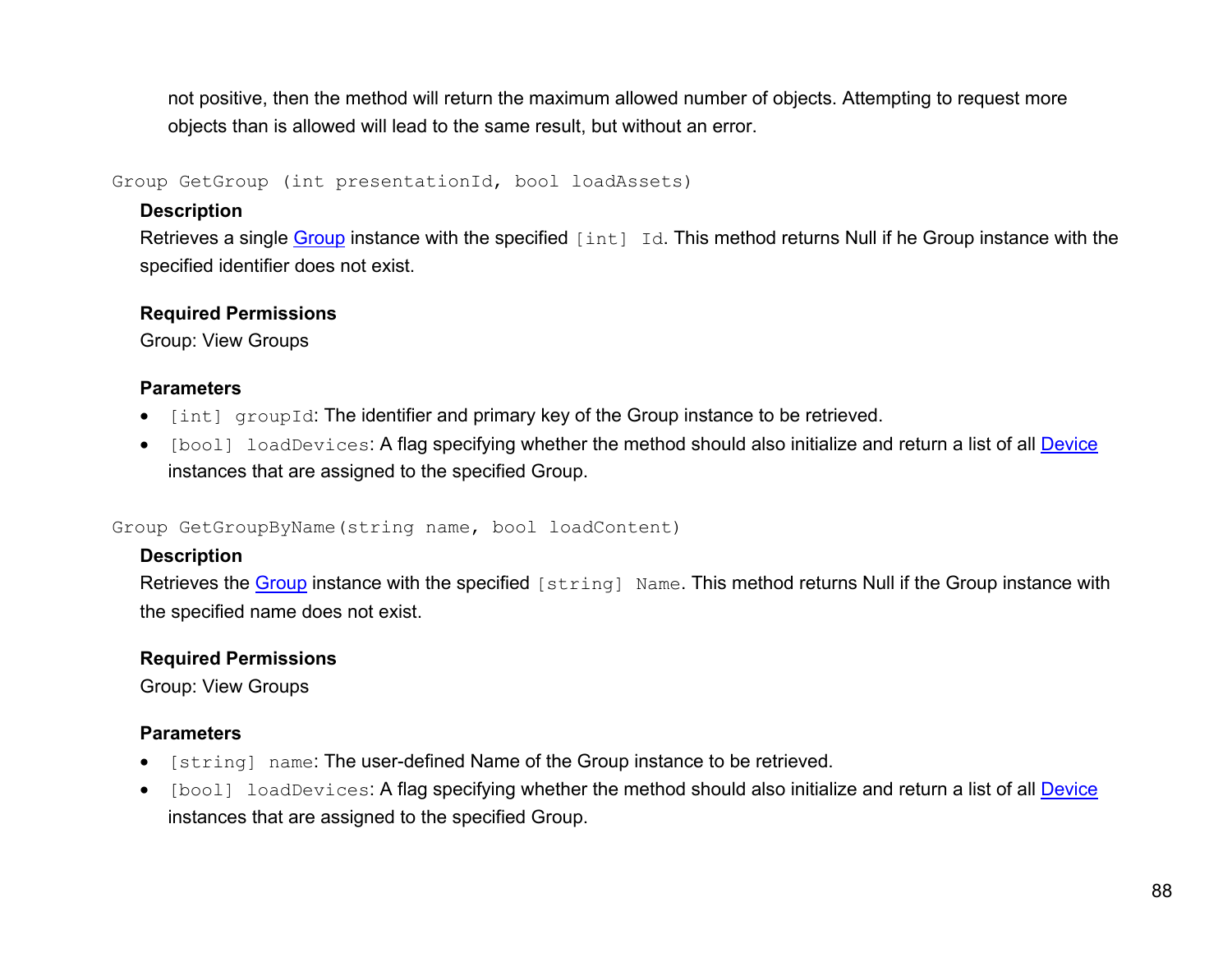#### <span id="page-99-0"></span>Group CreateGroup(Group entity)

#### **Description**

Creates a new [Group](#page-95-0) instance with the specified name and settings. If successful, this method will return a Group instance with all initialized properties. If an error occurs, the method will return Null.

#### **Required Permissions**

Group: Create Group

## **Parameters**

- [Group] entity: A Group object instance with an initialized name, device autorun version, firmware versions, and debugging settings. Other property values will be ignored. If this parameter is set to Null, the method will immediately return False without an error. A descriptive error will be returned if any of the following conditions occur:
	- o The length of the specified Group [string] Name is greater than 50 characters.
	- o The specified Group [string] Name is already in use by another Group instance within the account.
	- o Creating the Group instance will cause the total number of Group instances to exceed the limit set on the server.

<span id="page-99-1"></span>bool DeleteGroup(int groupId, int reassignmentGroupId)

## **Description**

Deletes the specified [Group](#page-95-0) instance and assigns all devices within it to another specified Group instance. This method only returns True if completely successful. Otherwise, it returns False.

## **Required Parameters**

Group: Delete Group, Remove Device – Device: Change Target Group

# **Parameters**

 $\bullet$  [int] groupId: The identifier of the Group instance to be deleted. If the [int] Id value is negative, the method will immediately return False without an error. A descriptive error will be returned if the Group specified for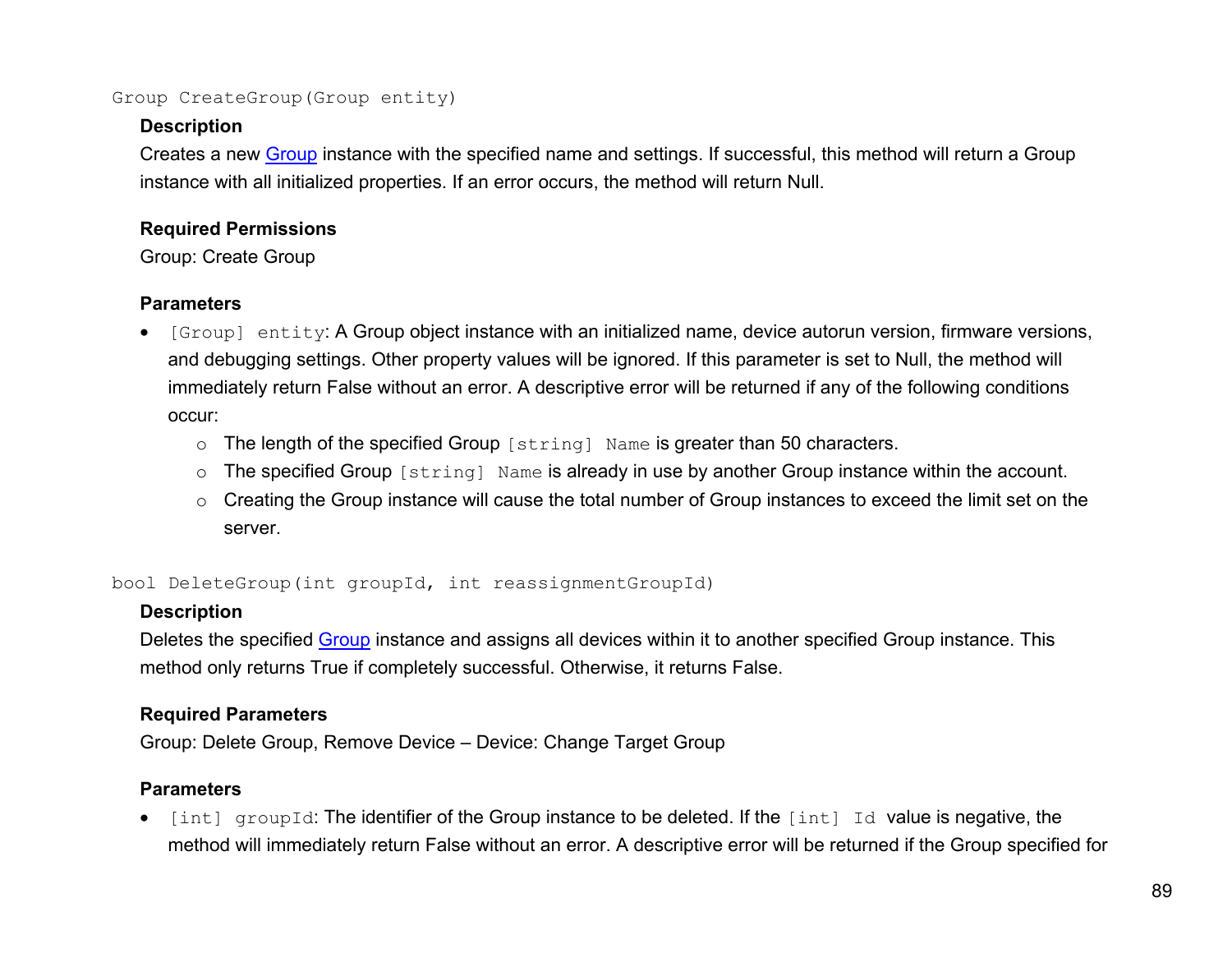deletion is reserved (i.e. the default "Unassigned" Group instance) or if the [int] Id value is positive and does not correspond to an existing Group instance.

• [int] reassignmentGroupId: The identifier of the Group instance to which affected devices should be reassigned. If this value is negative, the devices will be reassigned to the default "Unassigned" Group instance. If a Group instance with the specified positive [int] Id does not exist, the method will return a descriptive error.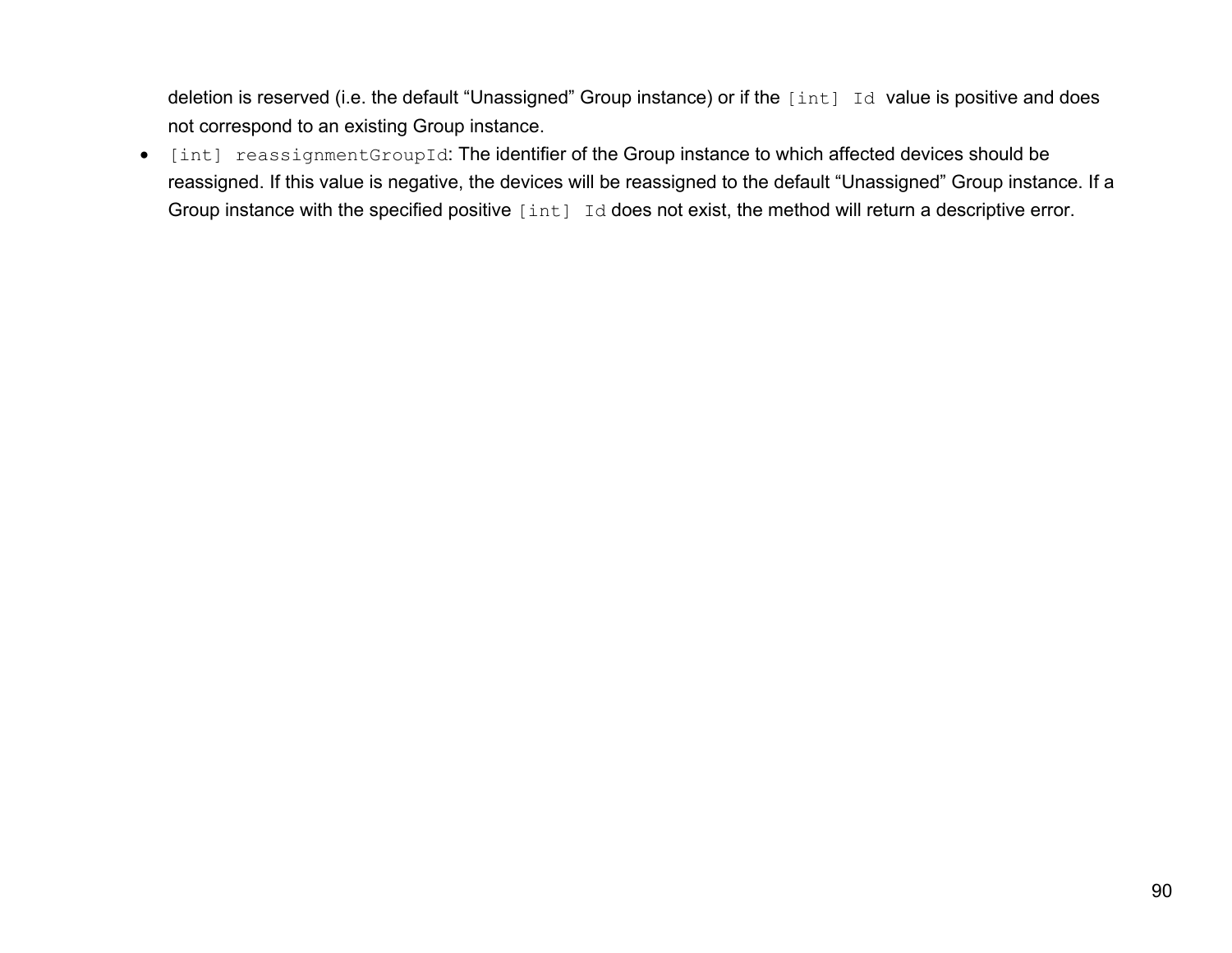# **SCHEDULE**

# <span id="page-101-0"></span>**ScheduledPresentation Entity-Relation**

The ScheduledPresentation entity-relation represents the relationship between a Presentation and Group instance in terms of its schedule. This entity-relation has the following properties.

- [int] Id:(Read Only) The identifier and primary key of a scheduled Presentation instance.
- [int] PresentationId: The identifier of the Presentation instance that is scheduled for the associated Group instance.
- [string] PresentationName: The name of the Presentation instance that is scheduled for the associated Group instance.
- [bool] IsRecurrent: A flag specifying whether the related presentation is played periodically at specified times and days of the week.
- [Nullable<DateTime>] EventDate: A DateTime value specifying the date when a non-recurrent presentation should begin playing. A Null value can be set for recurrent presentations that do not have a defined start date.
- [TimeSpan] StartTime: A TimeSpan value specifying the time when a presentation should begin playing.
- [TimeSpan] Duration: A TimeSpan value specifying how long a presentation should play.
- [Nullable<DateTime>] RecurrenceStartDate: A DateTime value indicating the date when a recurrently scheduled presentation should begin playing. A Null value can be set for recurrent presentations that do not have a defined start date.
- [Nullable<DateTime>] RecurrenceEndDate: A DateTime value indicating the date when a recurrently scheduled presentation should terminate. A Null value can be set for recurrent presentations that do not have a defined end date.
- [DayOfWeek] DaysOfWeek: A value indicating the days of the week during which a recurrently scheduled presentation should play.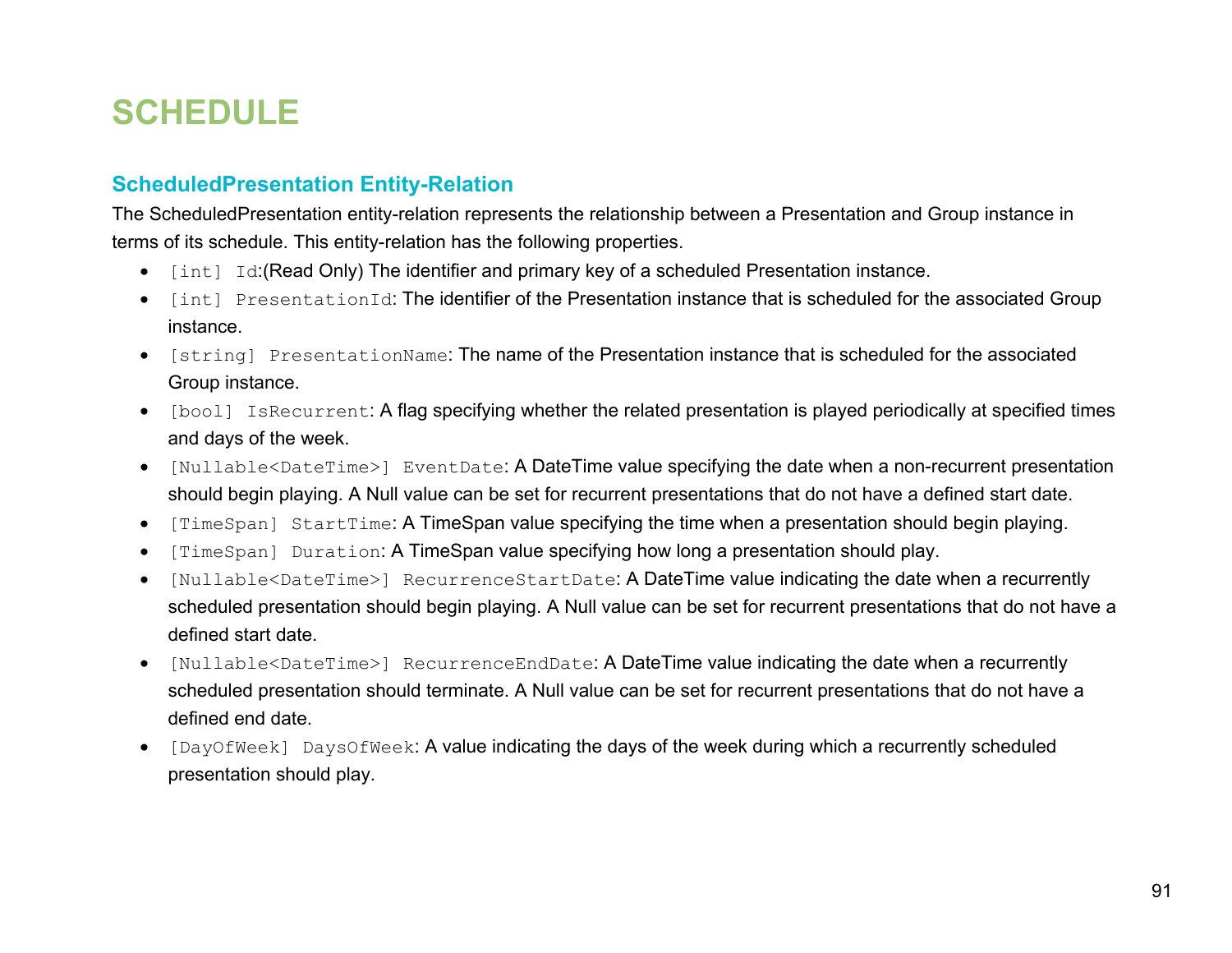**Note**: *A presentation scheduled for "all day, every day" can be created with the following property settings: StartTime as "00:00:00", EndTime as "1.00:00:00" (or "24:00:00"), and DaysofWeek as "EveryDay"; EventDate, RecurrenceStartDate, and RecurrenceEndDate are set to Null.*

- [DateTime] CreationDate:(Read Only) A UTC timestamp indicating when the related Presentation instance was scheduled for the associated Group instance.
- [DateTime] LastModifiedDate:(Read Only) A UTC timestamp indicating when the current schedule was last updated.
- [DateTime] ExpirationDate:(Read Only) A UTC timestamp indicating when the current schedule will expire.

# **Schedule Management Web Methods**

- [PagedList<ScheduledPresentation> GetGroupSchedule\(int groupId, string](#page-102-0) marker, int [pageSize\)](#page-102-0)
- [ScheduledPresentation AddScheduledPresentation\(ScheduledPresentation entity\)](#page-103-0)
- [bool UpdateScheduledPresentation\(ScheduledPresentation entity\)](#page-103-0)
- [bool OverwriteSchedule\(int groupId, ScheduledPresentation\[\] entities\)](#page-105-0)
- [bool RemoveScheduledPresentation\(int scheduledPresentationId\)](#page-106-0)

<span id="page-102-0"></span>PagedList<ScheduledPresentation> GetGroupSchedule(int groupId, string marker, int pageSize)

#### **Description**

Retrieves the next page of the ScheduledPresentation list associated with the specified Group instance. The list is sorted by the [DateTime] ExpirationDate of the [ScheduledPresentation](#page-101-0) entity-relations. The returned list will contain no more items than the defined page size.

#### **Required Permissions**

Schedule: View Presentations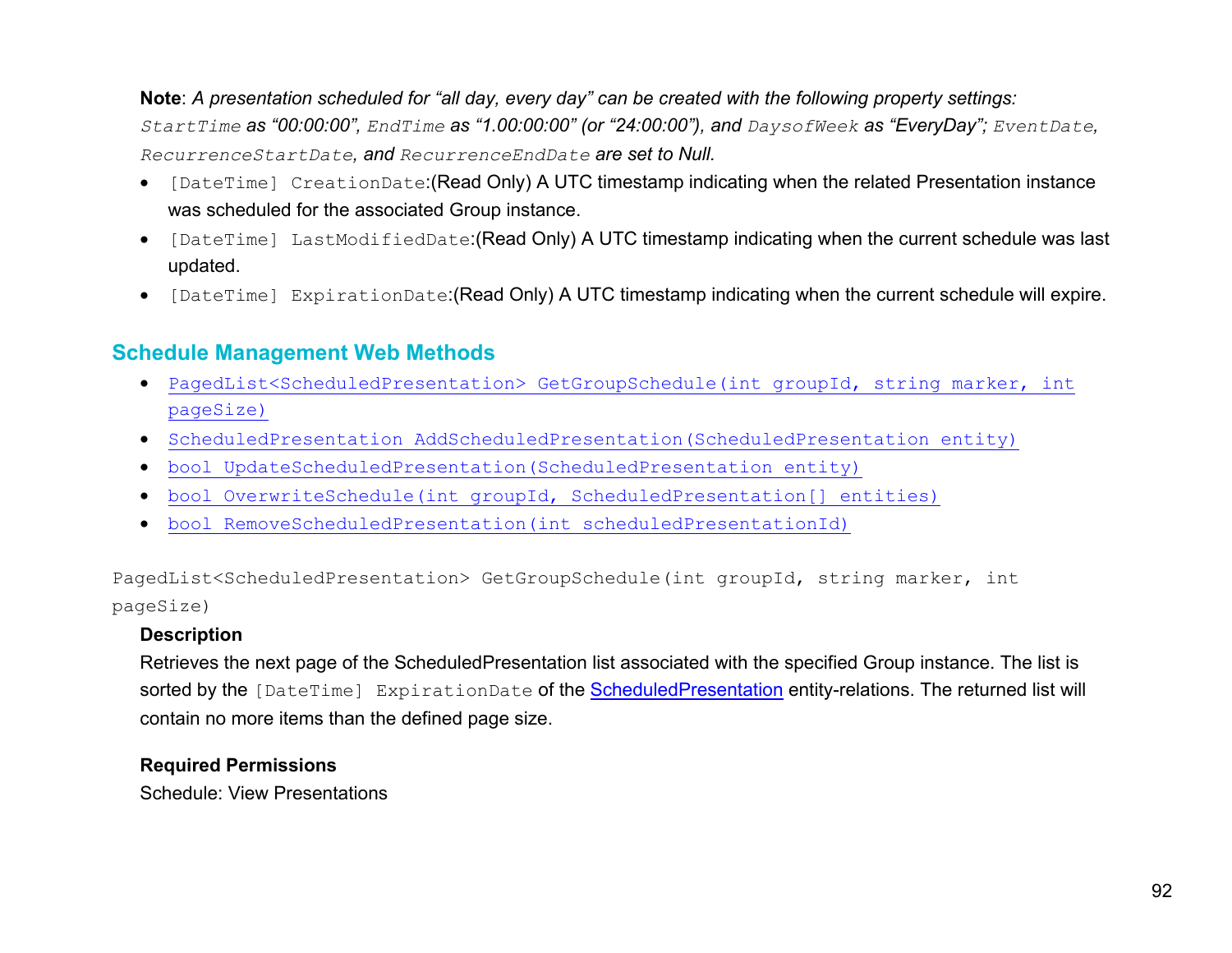#### **Parameters**

- [int] groupID: The identifier of the Group instance that is associated with the schedule. If a Group instance with the specified identifier does not exist, the method will immediately return Null without an error.
- [string] marker: The [string] ExpirationDate of the last ScheduledPresentation instance on the previous page. If the value is Null, then the method will retrieve the first page.
- [int] pageSize: The maximum number of objects returned by the method. If the list of objects that match the search criteria exceeds the [int] pageSize limit, the returned list will indicate that it is truncated. If the integer is not positive, then the method will return the maximum allowed number of objects. Attempting to request more objects than is allowed will lead to the same result, but without an error.

<span id="page-103-0"></span>ScheduledPresentation AddScheduledPresentation(int groupId, ScheduledPresentation entity)

#### **Description**

Schedules a **[Presentation](#page-78-0)** instance for the specified [Group](#page-95-0) instance and updates related service files in the storage. If successful, this method will return the newly created [ScheduledPresentation](#page-101-0) entity-relation. This method will return Null if an error occurs.

#### **Required Parameters**

Schedule: Update Schedule, Add Presentation – Presentation: Assign Presentation

- [int] groupId: The identifier of the Group instance for which the Presentation instance should be scheduled.
- [ScheduledPresentation] entity: A ScheduledPresentation object instance with a Presentation [int] Id and/or Presentation [string] Name. A Group [int] Id and/or Group [string] Name is also required. If this parameter is set to Null, then this method will immediately return Null without an error. A descriptive error will be returned if any of the following conditions occur:
	- o The specified Presentation [int] Id or Presentation [string] Name does not correspond to an existing Presentation instance.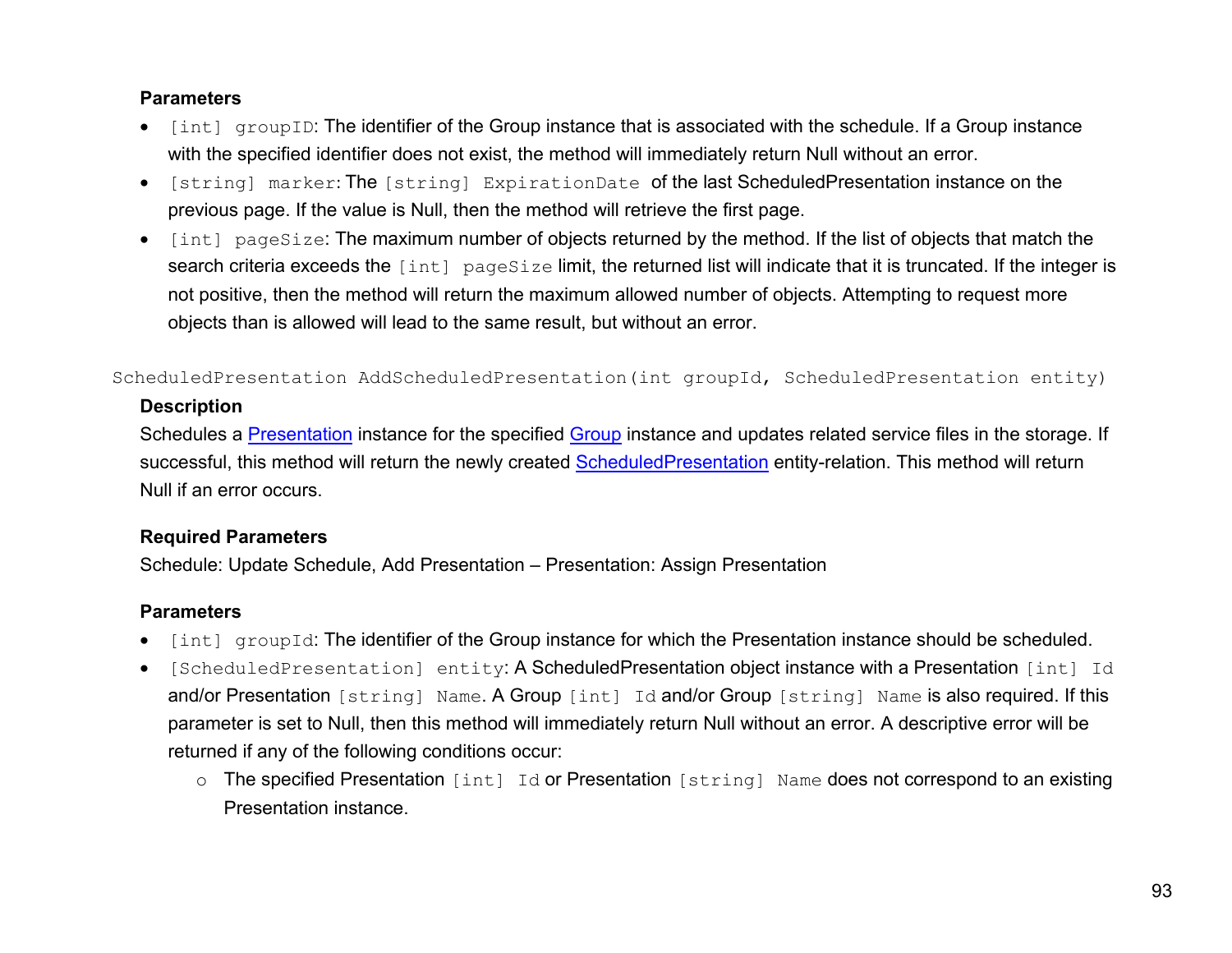- o The specified Group [int] Id or Group [string] Name does not correspond to an existing Group instance.
- $\circ$  The [TimeSpan] StartTime value of the ScheduledPresentation entity-relation is less than "00:00:00" or greater than "24:00:00".
- o The [TimeSpan] Duration value of the ScheduledPresentation entity-relation is less than "00:00:00" or greater than "24:00:00" minus the [TimeSpan] StartTime.
- o A recurrent schedule does not have Start Time, Duration, or Days of Week values.
- o A recurrent schedule contains a Recurrence Start Date value but not a Recurrence End Date value, or viceversa.
- o A specified Recurrence Start Date value is greater than the Recurrence End Date value.
- o A non-recurrent schedule does not have Event Date, Start Time, or Duration values.
- o The specified ScheduledPresentation instance conflicts with another Presentation instance already scheduled for the group.

bool UpdateScheduledPresentation(ScheduledPresentation entity)

## **Description**

Updates the settings of the specified **ScheduledPresentation** instance and related service files in storage.

## **Required Permissions**

Schedule: Update Schedule, Add Presentation, Remove Presentation – Presentation: Assign Presentation, Unassign Presentation

# **Parameters**

• [ScheduledPresentation] entity: A ScheduledPresentation object instance with an initialized ScheduledPresentation [int] Id and an updated Presentation [int] Id and/or Presentation [string] Name. The instance must also contain Start Time, Duration, Is Recurrent, Event Date, Recurrence Start Date, Recurrence End Date, and Days Of Week properties. All other properties will be ignored. If this parameter is set to Null, then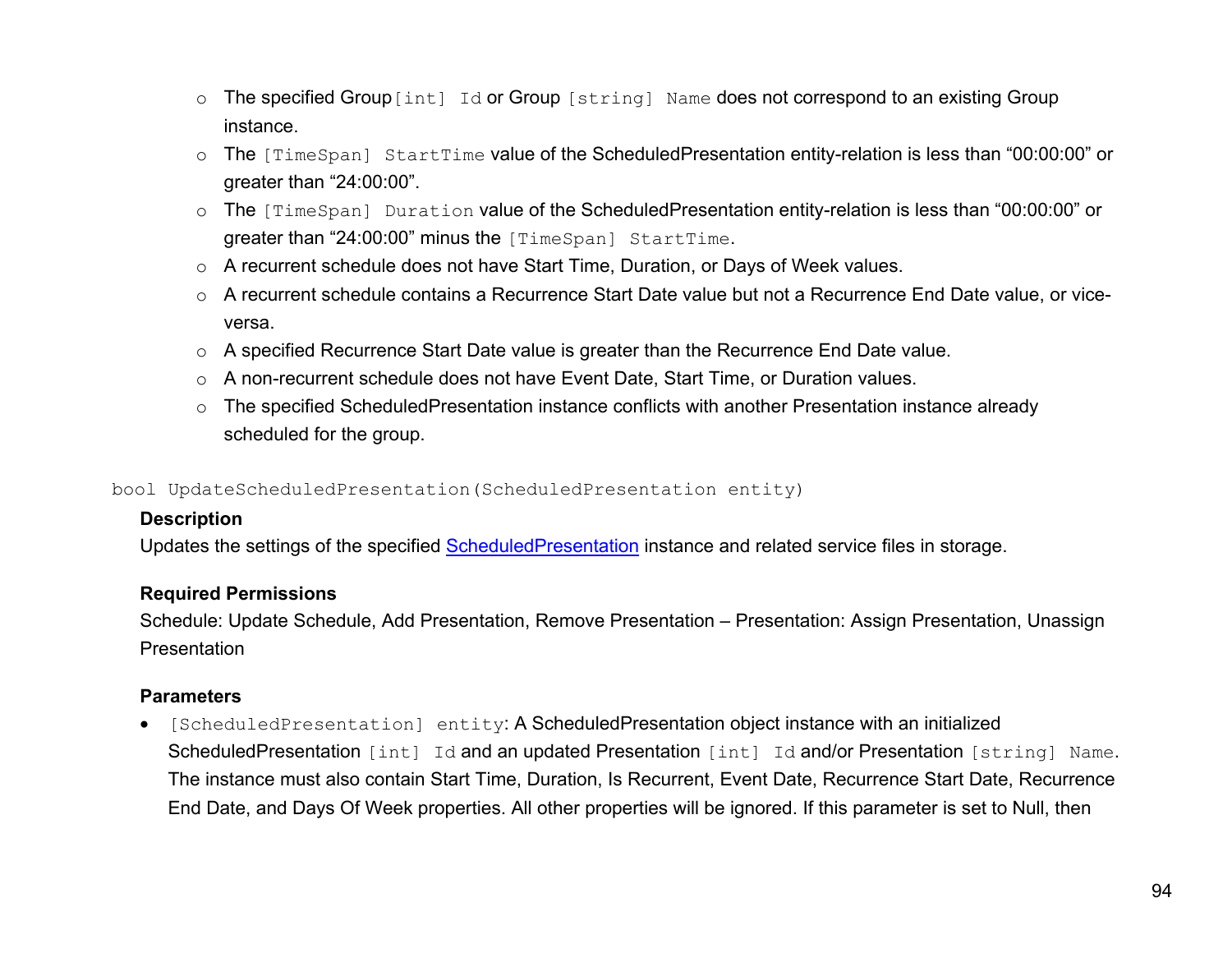the method will immediately return Null without an Error. A descriptive error will be returned if any of the following conditions occur:

- o The specified ScheduledPresentation [int] Id does not correspond to an existing ScheduledPresentation instance.
- o The specified Presentation [int] Id or Presentation [string] Name does not correspond to an existing [Presentation](#page-78-0) instance.
- o The [TimeSpan] StartTime value of the ScheduledPresentation entity-relation is less than "00:00:00" or greater than "24:00:00".
- o The [TimeSpan] Duration value of the ScheduledPresentation entity-relation is less than "00:00:00" or greater than "24:00:00" minus the [TimeSpan] StartTime.
- o A recurrent schedule does not have Start Time, Duration, or Days of Week values.
- $\circ$  A recurrent schedule contains a Recurrence Start Date value but not a Recurrence End Date value, or viceversa.
- o A specified Recurrence Start Date value is greater than the Recurrence End Date value.
- o A non-recurrent schedule does not have Event Date, Start Time, or Duration values.
- o The specified ScheduledPresentation instance conflicts with another Presentation instance already scheduled for the group.

<span id="page-105-0"></span>bool OverwriteSchedule(int groupId, ScheduledPresentation[] entities)

#### **Description**

Completely overwrites one or more schedules associated with the specified [Group](#page-95-0) instance and updates related service files in the storage. This method returns True only if it is completely successful. Otherwise, it will return False.

# **Required Permissions**

Schedule: Update Schedule, Add Presentation, Remove Presentation – Presentation: Assign Presentation, Unassign **Presentation**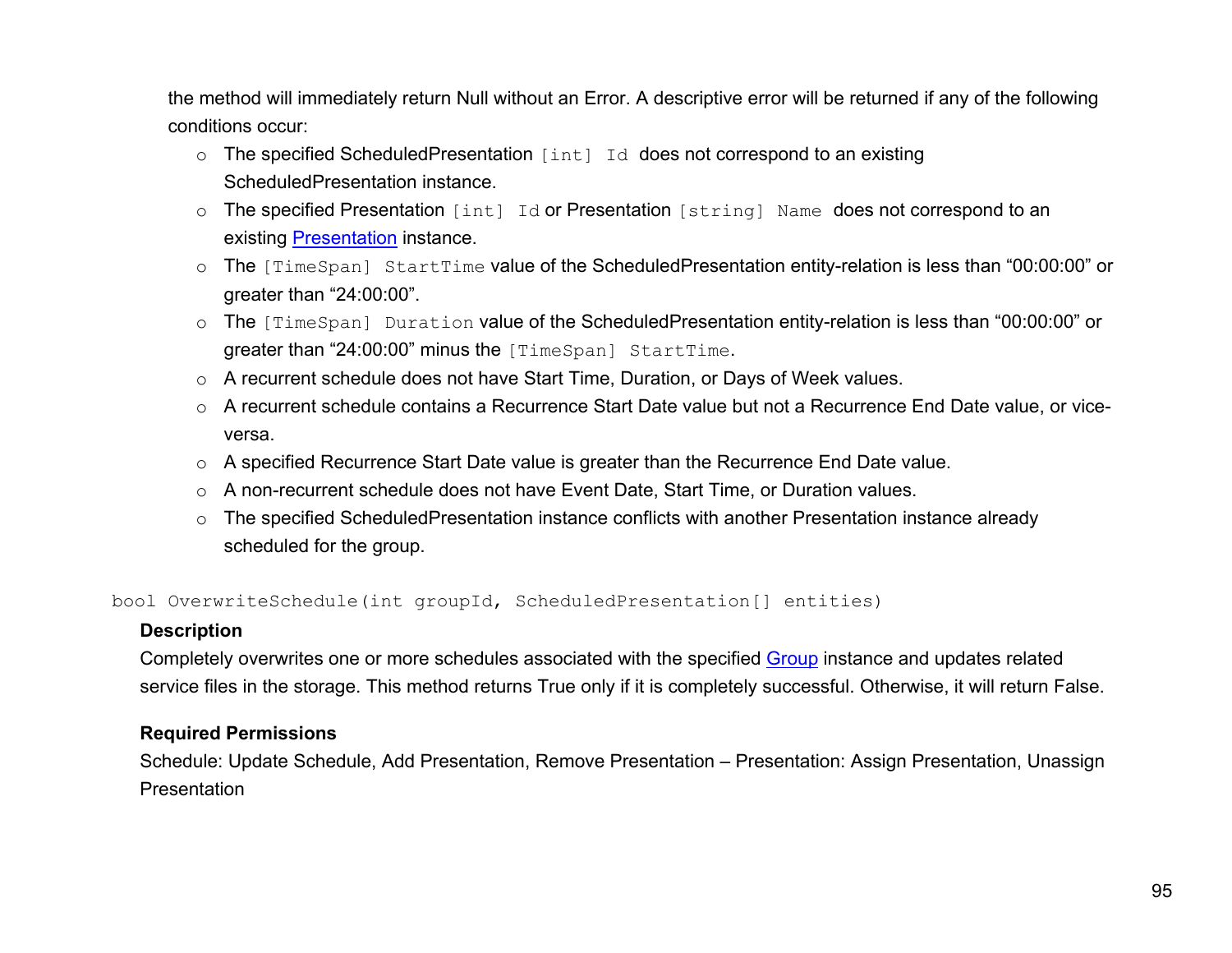#### **Parameters**

- [int] groupId: The identifier of the Group instance to modify. If the Group [int] Id does not correspond to an existing Group instance, the method will immediately return False without an error.
- [ScheduledPresentation[]] entities: A list of ScheduledPresentation instances, each containing an initialized Presentation [int] Id and/or Presentation [string] Name. Each instance should also contain Start Time, Duration, Is Recurrent, Event Date, Recurrence Start Date, Recurrence End Date, and Days of Week properties. All other properties will be ignored. If this parameter is set to Null or is passed an empty list, the method will delete all existing ScheduledPresentation entities associated with the specified Group instance. A descriptive error will be returned if any of the following conditions occur:
	- o The specified Presentation [int] Id or Presentation [string] Name does not correspond to an existing [Presentation](#page-78-0) instance.
	- o The [TimeSpan] StartTime value of the ScheduledPresentation entity-relation is less than "00:00:00" or greater than "24:00:00".
	- o The [TimeSpan] Duration value of the ScheduledPresentation entity-relation is less than "00:00:00" or greater than "24:00:00" minus the [TimeSpan] StartTime.
	- o A recurrent schedule does not have Start Time, Duration, or Days of Week values.
	- o A recurrent schedule contains a Recurrence Start Date value but not a Recurrence End Date value, or viceversa.
	- o A specified Recurrence Start Date value is greater than the Recurrence End Date value.
	- o A non-recurrent schedule does not have Event Date, Start Time, or Duration values.
	- o The specified ScheduledPresentation instances conflict with each other.

<span id="page-106-0"></span>bool RemoveScheduledPresentation(int scheduledPresentationId)

#### **Description**

Deletes the specified [ScheduledPresentation](#page-101-0) instance and updates related service files in the storage. This method returns True only if completely successful. Otherwise, it will return False.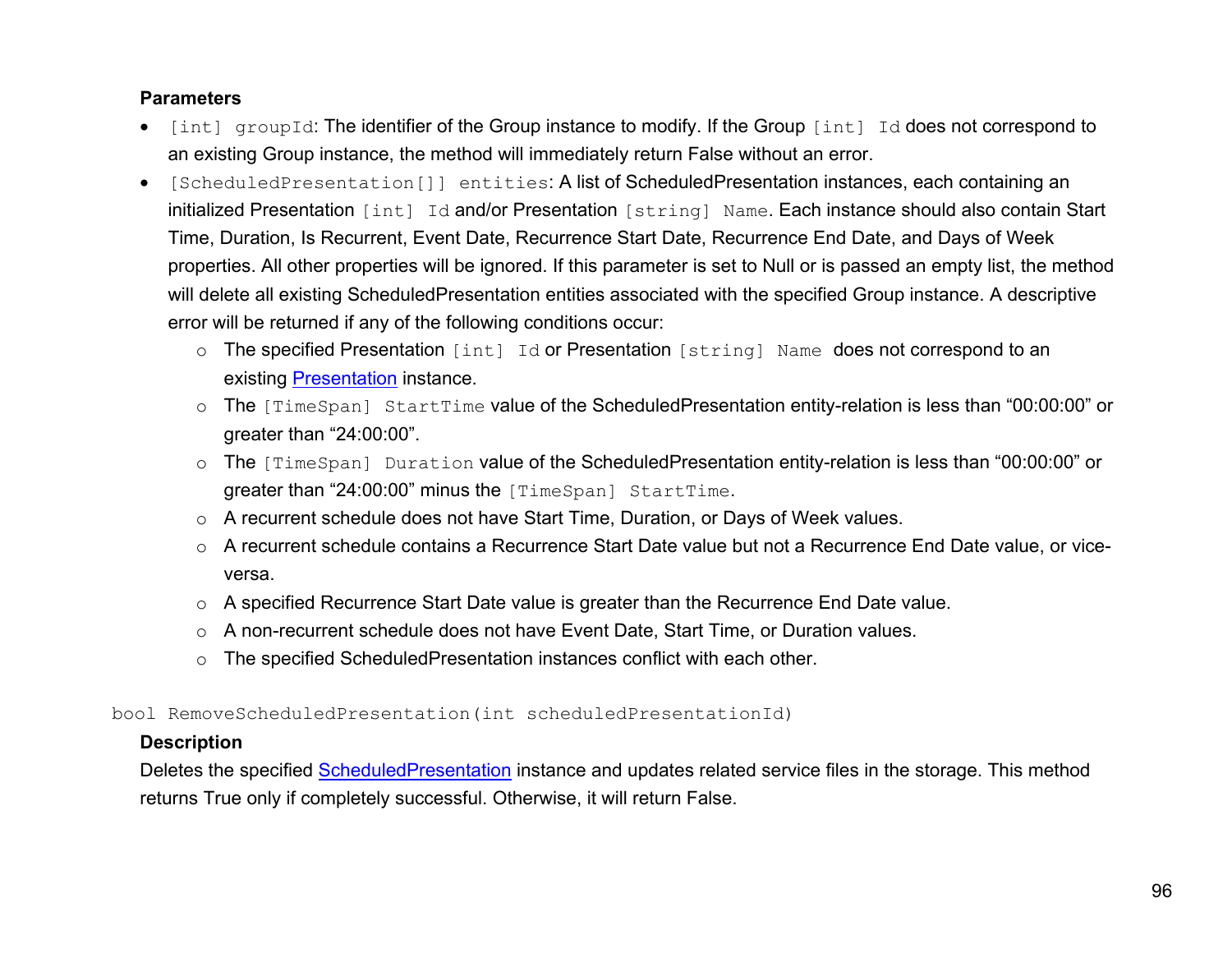Schedule: Update Schedule, Remove Presentation – Presentation Unassign Presentation

## **Parameters**

• [int] ScheduledPresentationId: An identifier indicating the ScheduledPresentation instance that should be deleted.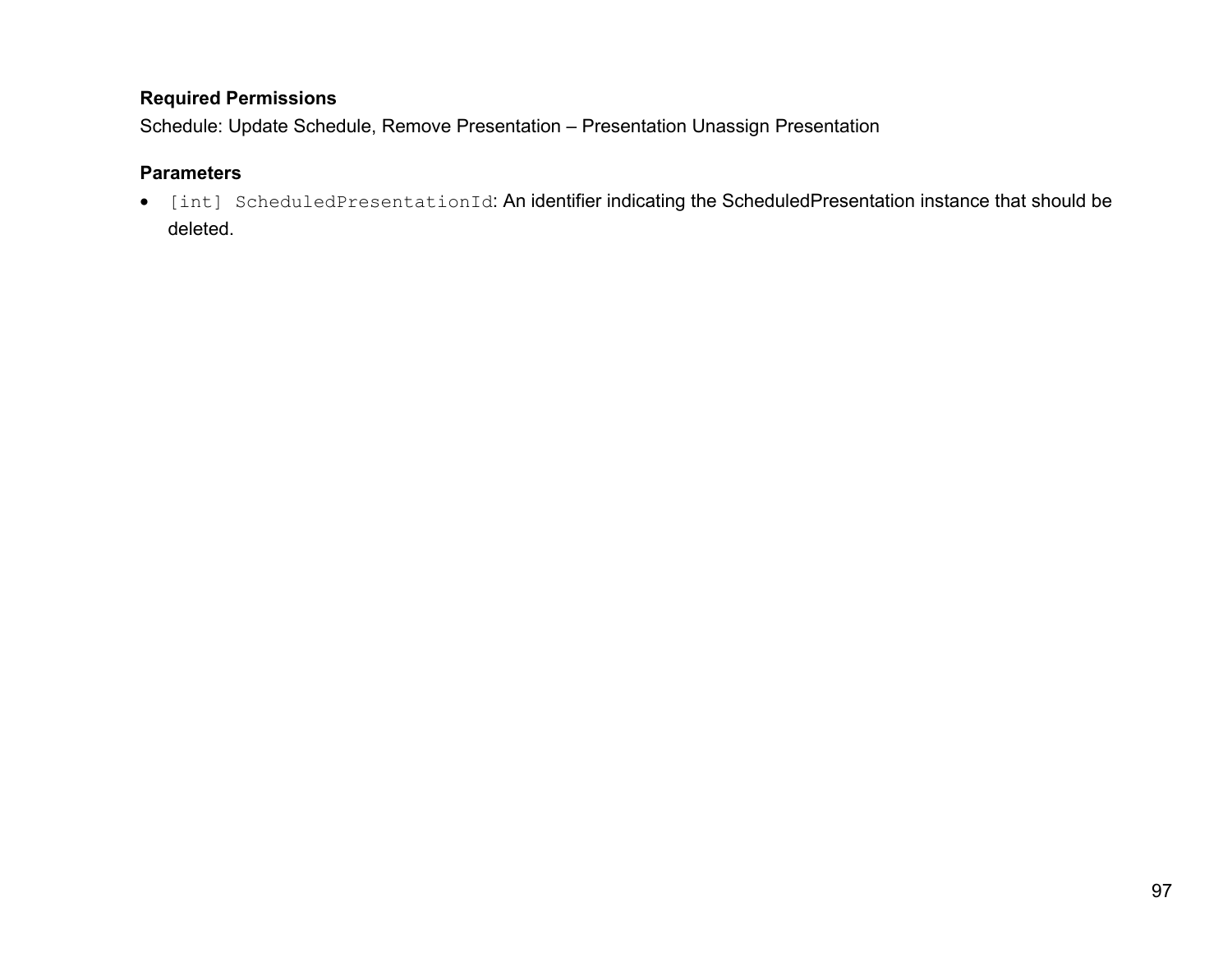# **DEVICE**

# <span id="page-108-0"></span>**Device Entity**

The Device entity has the following properties:

- [int] Id:(Read Only) The identifier and primary key of the Device instance.
- [string] Serial:(Read Only) The serial number of the device. This is a unique alternate key for the Device instance.
- [string] Name: The user-defined name of the device. This designation does not need to be unique within the scope of an account.
- [string] Description: The user-defined description of the device. The description does not need to be unique within the scope of an account.
- [DeviceSubscription] CurrentSubscription: (Read Only) A [DeviceSubscription](#page-110-0) instance representing the BrightSign Network subscription that is currently in use by the associated device.
- [int] TargetGroupId: The identifier of the [Group](#page-95-0) instance to which the device is assigned.
- [int] ReportedGroupId:(Read Only) The identifier of the Group instance that the device reported belonging to during its last synchronization with the server.
- [Nullable<int>] [Presentation](#page-78-0)Id: (Read Only) The identifier of the Presentation instance that the device reported playing during its last synchronization with the server. A Null value indicates that the device was not playing a presentation during its last synchronization with the server.
- [string] PresentationName:(Read Only) The user-defined name of the Presentation instance that the device reported playing during its last synchronization with the server.
- [DeviceModel] Model:(Read Only) A **DeviceModel** enumeration indicating the model number of the device.
- [string] AutorunVersion:(Read Only) The version of autorun script that the device was using the last time it synced with the server.
- [string] FirmwareVersion:(Read Only) The version of firmware that the device was using the last time it synced with the server.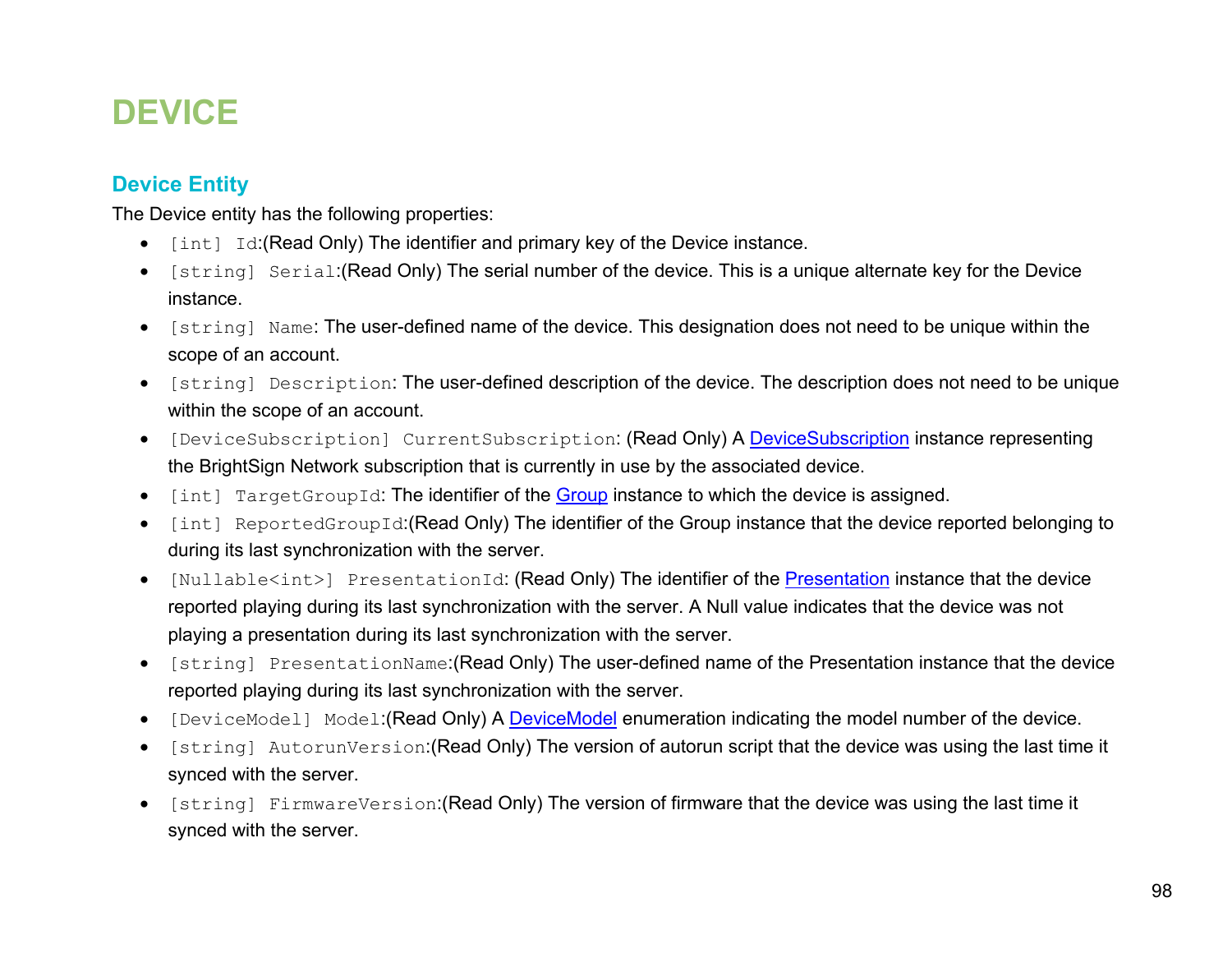- [string] CardSize:(Read Only) The total size of the device storage. This information is displayed in the format "{0} MiB" or "{0:F2} GiB" (where F2 is equivalent to a fixed-point number with two decimal digits (e.g. "1.75 GiB")).
- [string] CardFreeSize:(Read Only) The amount of free space on the device storage. This information is displayed in the format "{0} MiB" or "{0:F2} GiB" (where F2 is equivalent to a fixed-point number with two decimal digits (e.g. "1.75 GiB")).
- [string] TargetTimeZone: The string name of the time zone that the device should use.
- [string] ReportedTimeZone: (Read Only) The string name of the time zone that the device reported using the last time it synced with the server.
- [DeviceConnectionsPeriod] ContentCheckPeriod: A [DeviceConnectionsPeriod](#page-113-0) enumeration representing the time interval between synchronization events, when the device checks with the BrightSign Network servers for content updates.
- [Nullable<TimeSpan>] ContentDownloadsStartTime: The time each day (according to the reported time zone) when the device should begin downloading content from the BrightSign Network persistent storage. A Null value indicates that the device can download content at any time during the day.
- [Nullable<TimeSpan>] ContentDownloadsEndTime: The time each day (according to the reported time zone) when the device should finish downloading content from the BrightSign Network persistent storage. A Null value indicates that the device can download content at any time during the day.
- [DeviceConnectionsPeriod] HealthReportingPeriod: A [DeviceConnectionsPeriod](#page-113-0) enumeration representing the interval between health-report events, when the device checks in with the server to report its status.
- [Nullable<TimeSpan>] HealthReportingStartTime: The time each day (according to the reported time zone) when the device should begin sending health status updates to the BrightSign Network servers. A Null value indicates that the device can send reports at any time during the day.
- [Nullable<TimeSpan>] HealthReportingEndTime: The time each day (according to the reported time zone) when the device should stop sending health status updates to the BrightSign network servers. A Null value indicates that the device can send reports at any time during the day.
- [DateTime] LastContentCheckTime:(Read Only) A UTC timestamp indicating when the device last checked in with the BrightSign Network servers for content updates.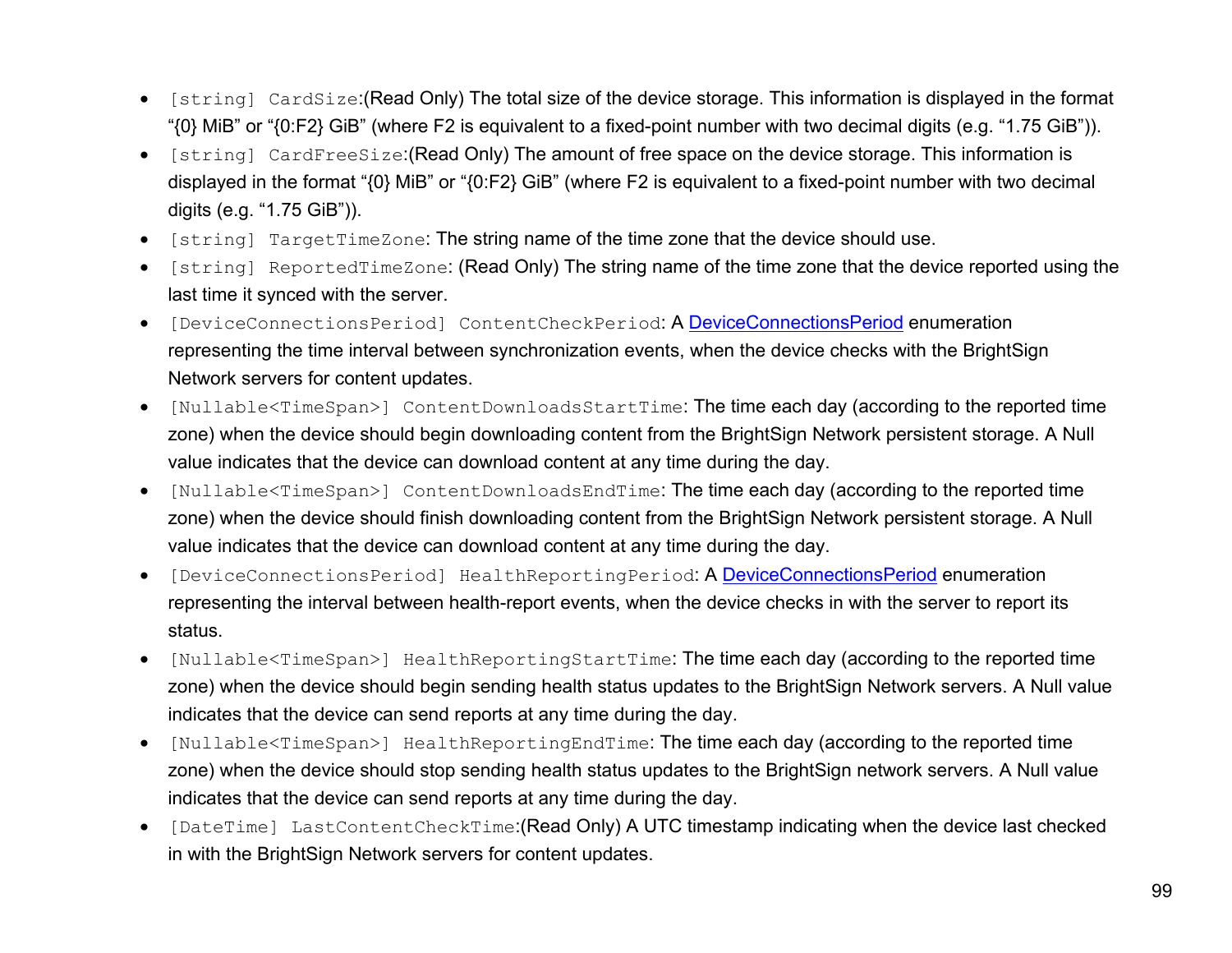- [DateTime] LastSyncSpecProcessedTime
- [DateTime] LastContentDownloadStartTime:(Read Only) A UTC timestamp indicating when the device last began downloading content from the BrightSign Network servers.
- [DateTime] LastContetnDownloadEndTime:(Read Only) A UTC timestamp indicating when the device last completed downloading content from the BrightSign Network servers.
- [DateTime] LastHeartbeatTime: (Read Only) A UTC timestamp indicating when the device last reported its health status to the BrightSign Network servers.
- [DateTime] LastErrorTime: (Read Only) A UTC timestamp indicating the most recent time that the device reported a current error.
- [DeviceHealthStatus] HealthStatus: (Read Only) A [DeviceHealthStatus](#page-115-0) enumeration value representing the current health status of the device.
- [DeviceNetworkSettings] NetworkSettings: A [DeviceNetworkSettings](#page-113-1) structure containing network settings for the associated device.
- [DeviceLogsSettings] LogsSettings: A [DeviceLogsSettings](#page-115-1) structure containing logging settings for the associated device.
- [bool] EnableDiagnosticWebServer: A flag specifying whether the Diagnostic Web Server should be enabled on the device.
- [string] DiagnosticWebServerPassword: A password for restricting access to the Diagnostic Web Server. For security reasons, this property will always return Null (even if it has a value) when called by the following device management web methods: GetAllDevices, GetSpecifiedDevices, FindDevices, GetDevice, GetDeviceBySerial.

# <span id="page-110-0"></span>**DeviceSubscription Entity**

The DeviceSubscription entity represents the application of a purchased BrightSign Network subscription to a device. It has the following properties:

• [int] Id:(Read Only) The identifier and primary key of a DeviceSubscription instance.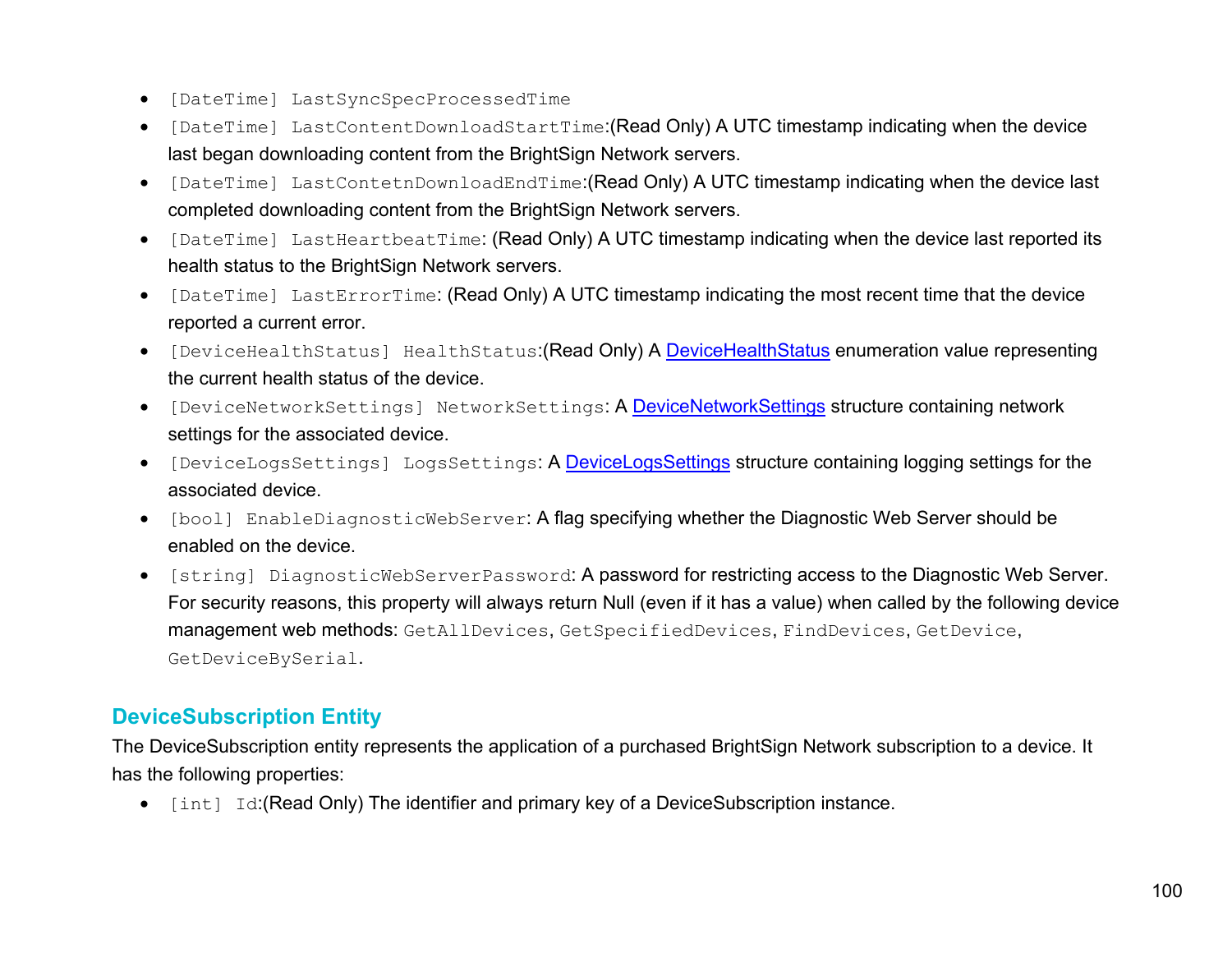- [int] AccountId:(Read Only) The identifier of the BrightSign Network account that owns the DeviceSubscription instance.
- [int] DeviceId:(Read Only) The identifier of the Device instance that is currently using the DeviceSubscription instance. This value can be Null if the subscription is not currently assigned to a device.
- [DeviceSubscriptionType] Type:(Read Only) A [DeviceSubscriptionType](#page-111-0) enumeration value representing the type of the DeviceSubscription instance.
- [DeviceSubscriptionStatus] Status: (Read Only) A [DeviceSubscriptionStatus](#page-112-0) enumeration value representing the current status of the DeviceSubscription instance.
- [DateTime] CreationDate:(Read Only) A UTC timestamp indicating when the DeviceSubscription instance was created in the BrightSign Network.
- [Nullable<DateTime>] ActivationDate:(Read Only) A UTC timestamp indicating when the subscription was activated by a device. This property is Null if the subscription has not been activated yet.
- [Nullable<DateTime>] SuspensionDate:(Read Only) A UTC timestamp indicating when the status of the DeviceSubscription was changed to "Suspended". This property is Null if the DeviceSubscriptionStatus is currently "Active".
- [Nullable<DateTime>] ExpirationDate: A UTC timestamp indicating when the DeviceSubscription will expire. This property is Null if the DeviceSubscription instance has not been activated.

# <span id="page-111-0"></span>**DeviceLogReport Entity**

The DeviceLogReport entity represents a single device log file stored on the servers. It has the following properties:

- [int] Id:(Read Only) The identifier and primary key of the DeviceLogReport instance.
- [string] Name:(Read Only) The name of the DeviceLogReport instance that is visible to end users.
- [DeviceLogType] Type:(Read Only) The type of the DeviceLogReport instance. This value is represented by a [DeviceLogType](#page-112-0) enumeration.
- [DateTime] StartDate:(Read Only) A UTC timestamp that represents the beginning of the time range covered by the DeviceLogReport instance.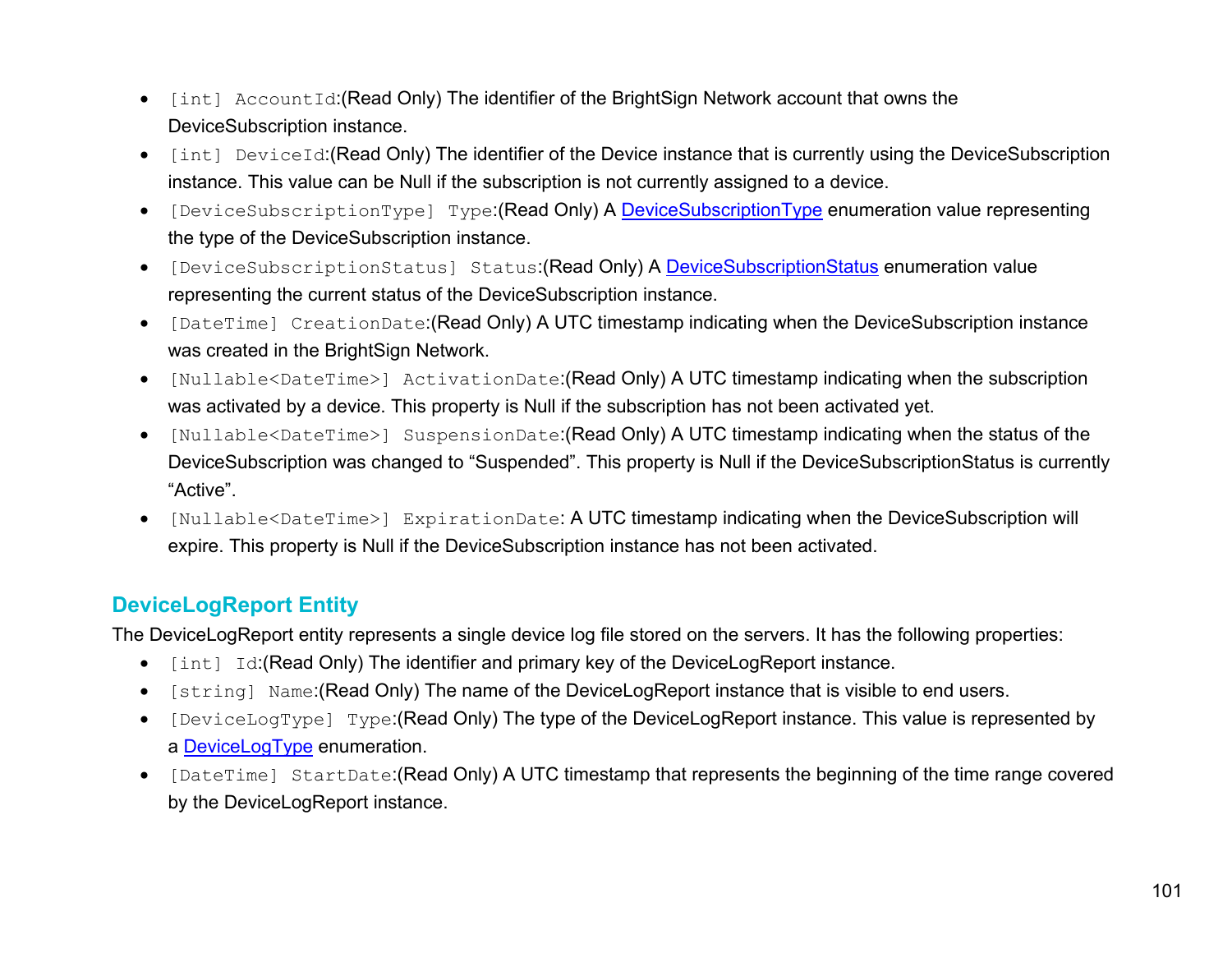- [DateTime] EndDate:(Read Only) A UTC timestamp that represents the end of the time range covered by the DeviceLogReport instance.
- [DateTime] LastUpdate:(Read Only) A UTC timestamp indicating when the latest portion of the device log has been appended to the current DeviceLogReport instance.
- [string] FilePath:(Read Only) An external URL indicating where the device log report file is saved in the persistent storage.

# **DeviceSubscriptionType Enumeration**

The DeviceSubscriptionType enumeration can have the following values:

- Grace: A free subscription that is created automatically for a device that connects to the BrightSign Network for the first time. A grace subscription lasts for 30 days and can only be used once by a single device.
- Demo: A free subscription that can only be created by the BrightSign Network administrators. BrightSign network accounts are limited to a maximum of four demo subscriptions, and each device assigned a demo subscription has content downloads capped at 1 GiB.
- Monthly: A commercial subscription that is valid for thirty days after the activation date.
- Quarterly: A commercial subscription that is valid for three months after the activation date.
- Yearly: A Commercial subscription that is valid for one year after the activation date.

# <span id="page-112-0"></span>**DeviceLogType Enumeration**

The DeviceLogType enumeration can have the following values (see [this FAQ](http://support.brightsign.biz/entries/25449054-How-do-I-interpret-BrightSign-player-logs-) for more information about log types):

- Event
- Playback
- Diagnostic
- State

# **DeviceSubscriptionStatus Enumeration**

The DeviceSubscriptionStatus enumeration can have the following values: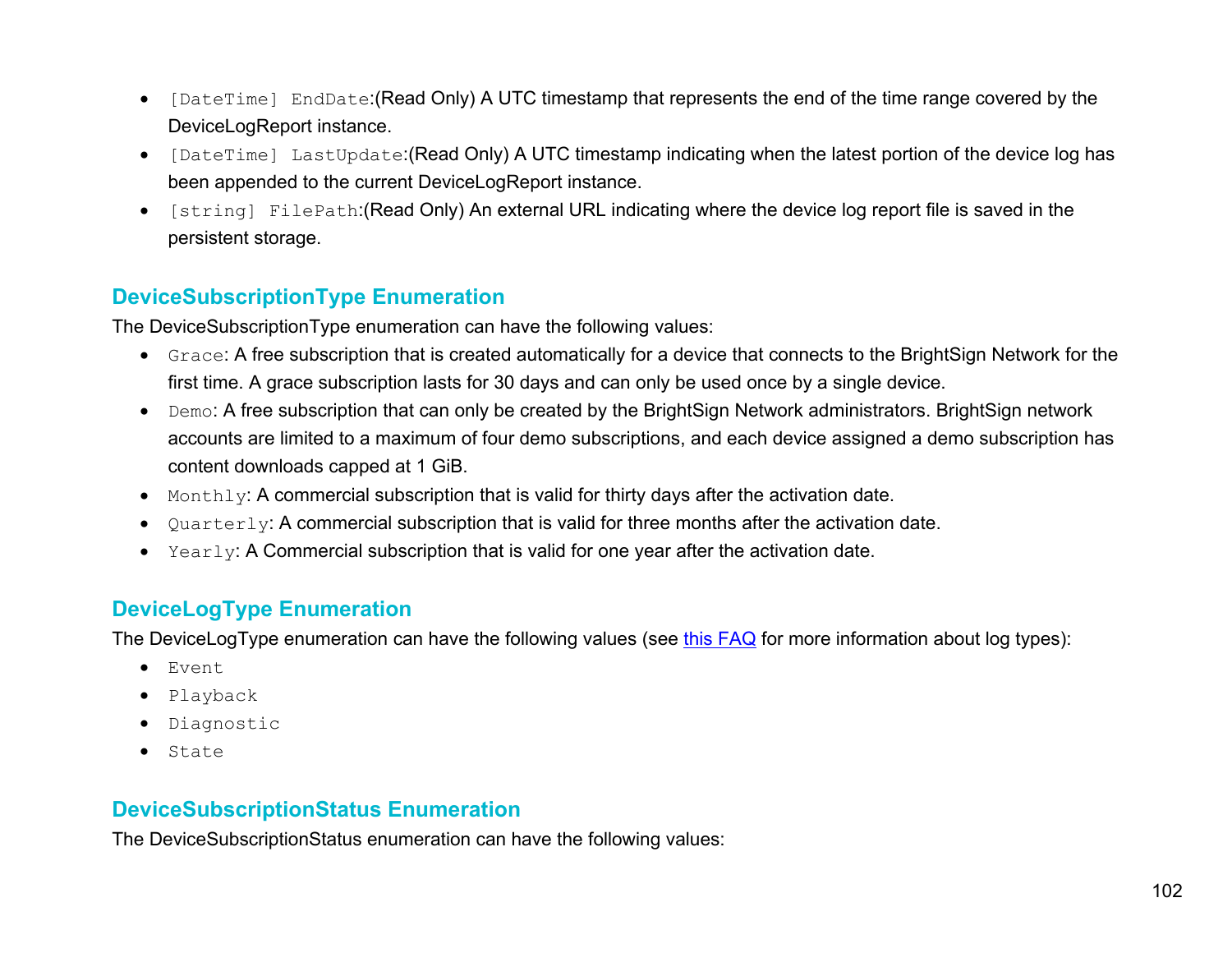- Active: The normal operational status of a subscription.
- Suspending: An intermediate status between "Active" and "Suspended", indicating that the subscription is still operational but will be suspended in less than 14 days.
- Suspended: The status of a subscription that is non-operational but has not expired yet.

# <span id="page-113-0"></span>**DeviceConnectionsPeriod Enumeration**

The DeviceConnectionsPeriod enumeration represents the interval of time between device-server communication events. It can have the following values:

- Custom: The value assigned to all devices that are configured using BrightAuthor.
- FiveMinutes
- FifteenMinutes
- ThirtyMinutes
- OneHour
- SixHours
- TwelveHours
- OneDay

# <span id="page-113-1"></span>**DeviceNetworkSettings Structure**

The DeviceNetworkSettings structure has the following values:

- [string] ProxyServer: The host name and port of a proxy server for the device to work through.
- [string] TimeServer: The URL of an NTP service endpoint or HTTP 1.1 resource that the device should use as a source for clock synchronization.
- [string] Broadcast
- [DeviceWiredSettings] Wired: A **DeviceWiredSettings** structure that contains wired connection settings for the device.
- [DeviceWirelessSettings] Wireless: A [DeviceWirelessSettings](#page-114-1) structure that contains wireless settings for the device.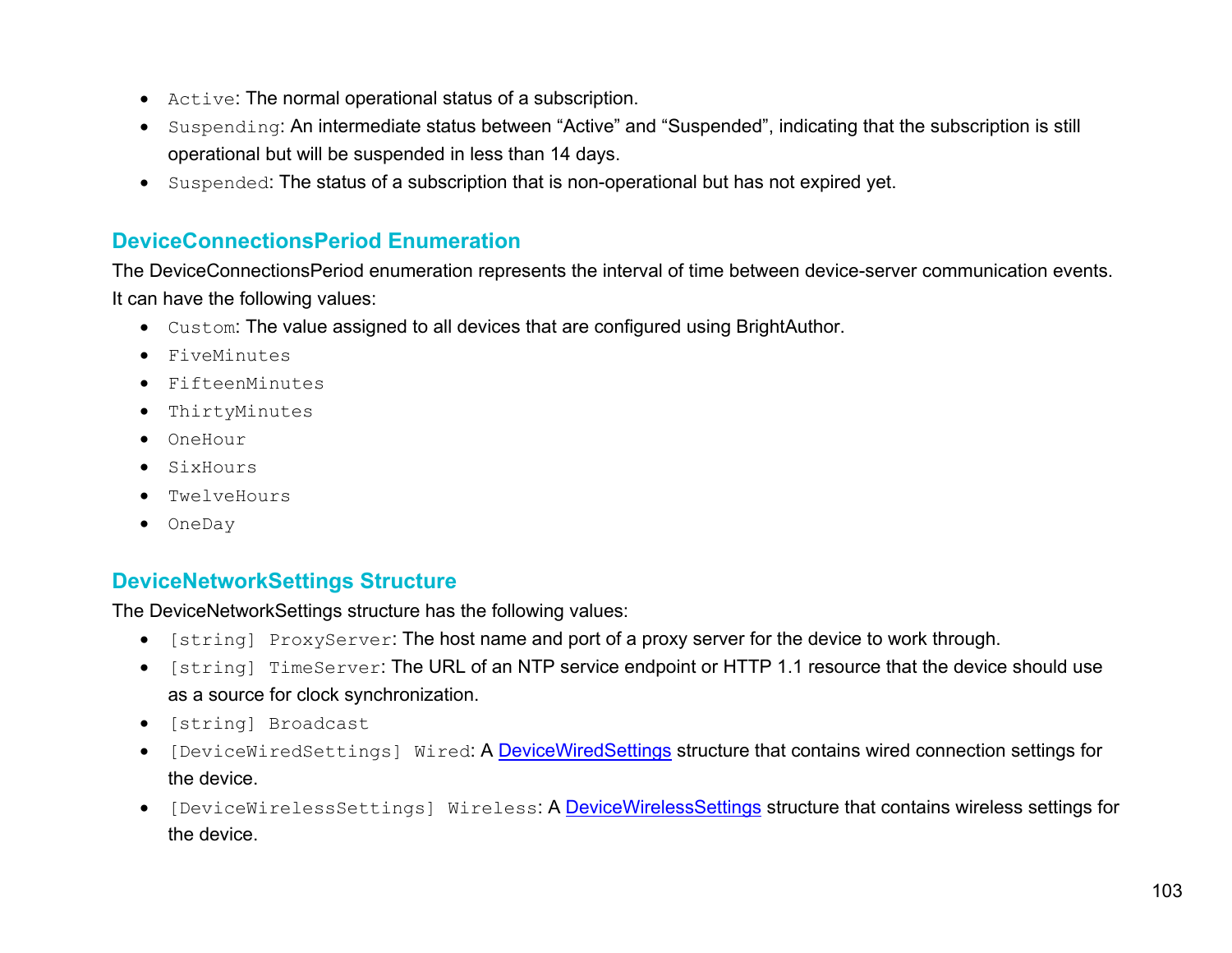- [int] WiredConnection Priority: A number that defines the priority of a wired connection for the device.
- [int] WirelessConnectionPriority: A number that defines the priority of a wireless connection for the device

# <span id="page-114-0"></span>**DeviceWiredSettings Structure**

The DeviceWiredSettings structure has the following values:

• [bool] UseDHCP: A flag specifying whether the device should use DHCP to obtain settings for the wired connection.

**Note**: *If the [bool] UseDHCP property is set to False, then the following properties should be defined.*

- [string] IpAddress: A user-defined IPv4 address for the device wired connection.
- [string] SubnetMask: A user-defined IPv4 subnetwork mask for the device wired connection.
- [string] DefaultGateway: A user-defined IPv4 default gateway address for the device wired connection.
- [string] DNS1: A user-defined IPv4 address of a preferred DNS server for the device wired connection.
- [string] DNS2: A user-defined IPv4 address of an alternate DNS server for the device wired connection.
- [string] DNS3: A user-defined IPv4 address of a second alternate DNS server for the device wired connection.

# <span id="page-114-1"></span>**DeviceWirelessSettings Structure**

The DeviceWirelessSettings structure has the following values:

- [bool] Enabled: A flag specifying whether the wireless module should be enabled or disabled.
- [string] SSID: The service set identifier of the wireless network to which the device should connect.
- [string] Passphrase: The security key for the specified wireless network. For security reasons, this property will always return Null (even if it has a value) when called by the following device management web methods: GetAllDevices, GetSpecifiedDevices, FindDevices, GetDevice, GetDeviceBySerial.
- [bool] UseDHCP: A flag specifying whether the device should use DHCP to obtain settings for the wireless connection.

**Note**: *If the [bool] UseDHCP property is set to False, then the following properties should be defined.*

• [string] IpAddress: A user-defined IPv4 address for the device wireless connection.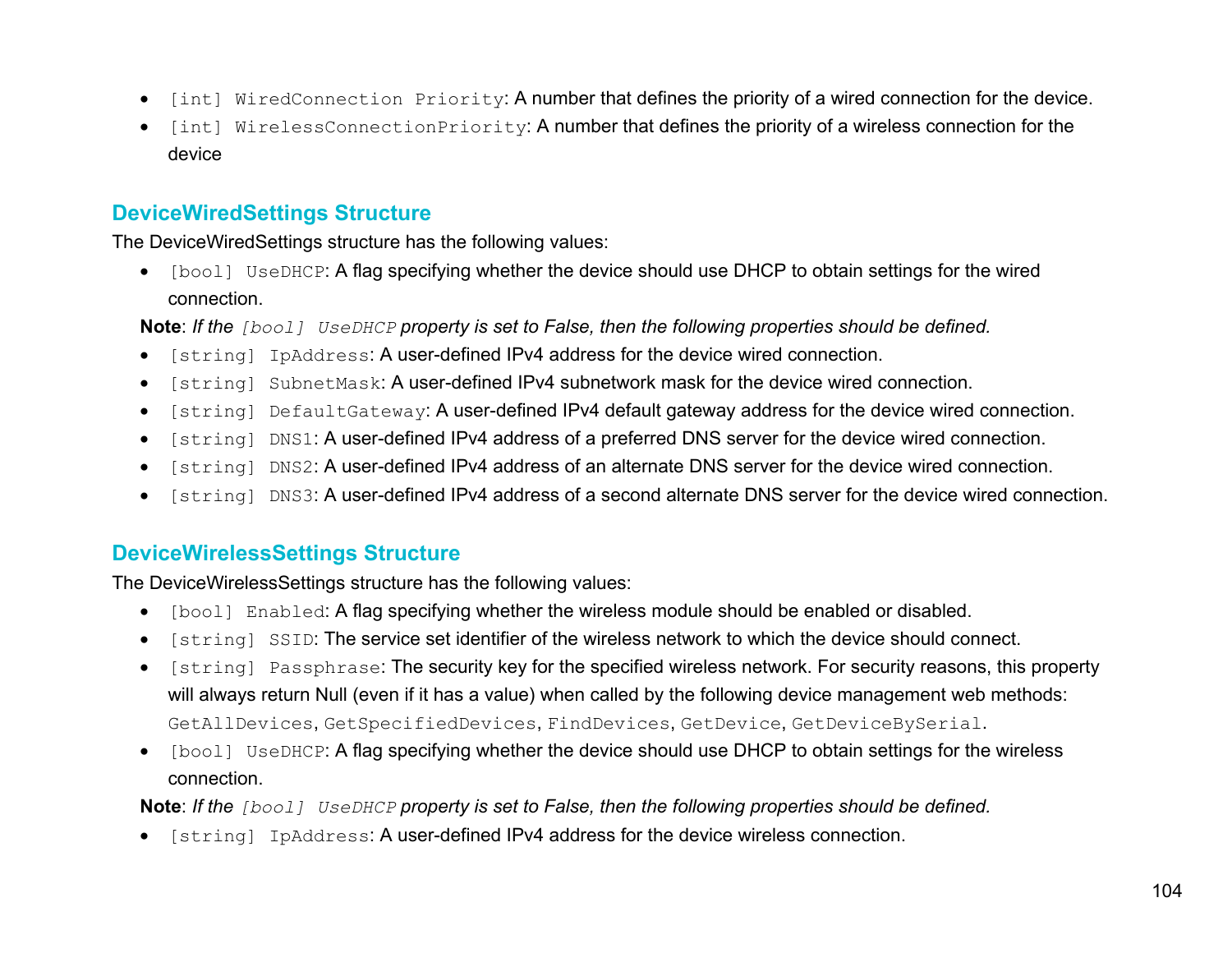- [string] SubnetMask: A user-defined IPv4 subnetwork mask for the device wireless connection.
- [string] DefaultGateway: A user-defined IPv4 address of a default gateway for the device wireless connection.
- [string] DNS1: A user-defined IPv4 address of a preferred DNS server for the device wireless connection.
- [string] DNS2: A user-defined IPv4 address of an alternate DNS server for the device wireless connection.
- [string] DNS3: A user-defined IPv4 address of a second alternate DNS server for the device wireless connection.

# <span id="page-115-1"></span>**DeviceLogsSettings Structure**

The DeviceLogsSettings structure has the following values:

- [bool] EnableDiagnosticLog: A flag specifying whether the device should generate a diagnostic log.
- [bool] EnableEventLog: A flag specifying whether the device should generate an event log.
- [bool] EnablePlaybackLog: A flag specifying whether the device should generate a playback log.
- [bool] EnableStateLog: A flag specifying whether the device should generate a state log.
- [bool] UploadAtBoot: A flag specifying whether the device should upload the current logs to the BrightSign Network during the boot process.
- [Nullable<TimeSpan>] UploadTime: The time each day (according to the reported time zone) when the device should upload its current logs. A Null value indicates that the device should not regularly upload logs. The device can still upload logs during the boot process or via direct commands from the user.

# <span id="page-115-0"></span>**DeviceHealthStatus Enumeration**

The DeviceHealthStatus enumeration has the following values:

- Normal
- Warning
- Error
- NoSubscription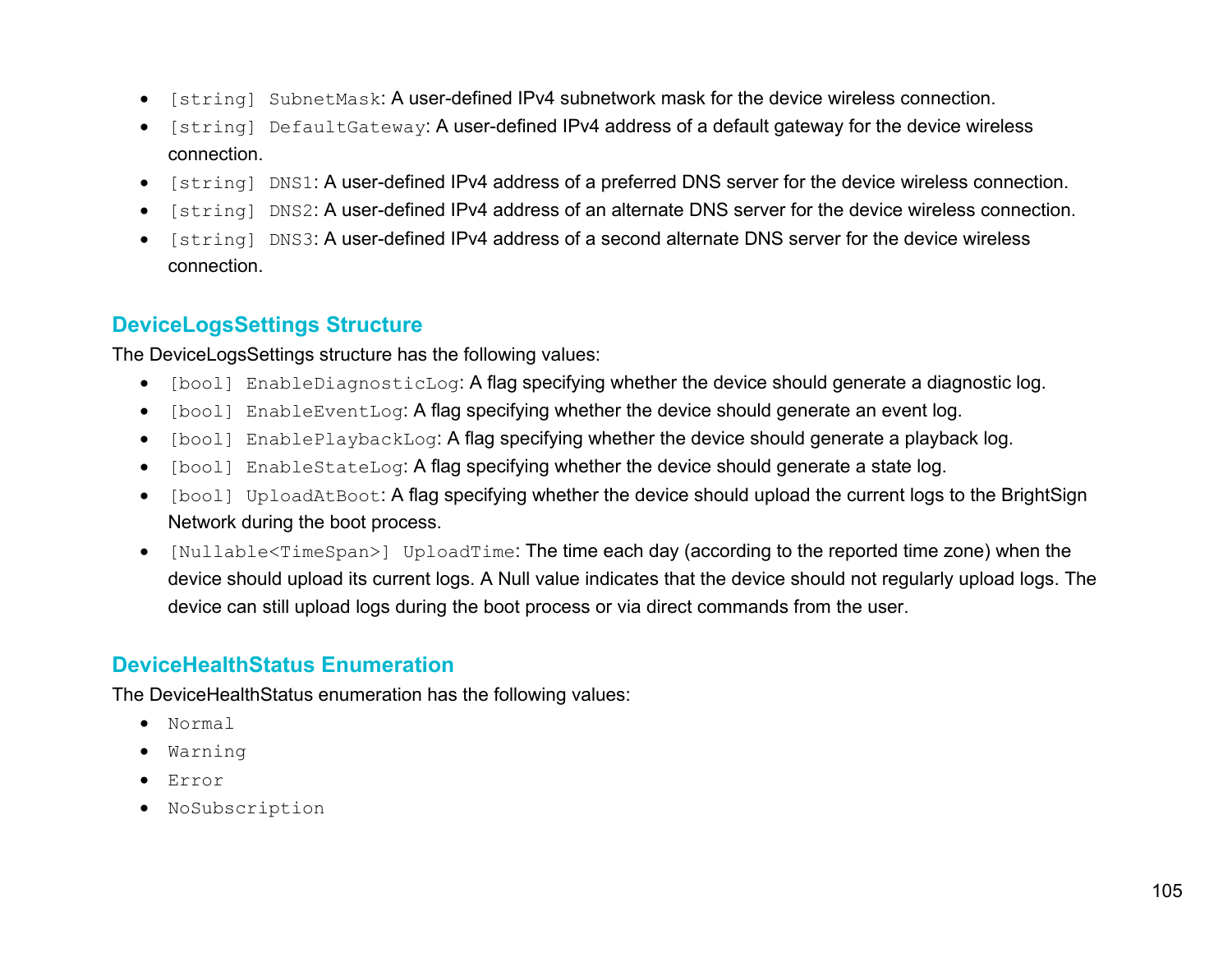# <span id="page-116-0"></span>**DeviceError Structure**

The DeviceError structure has the following values.

- [DateTime] Timestamp:(Read Only) A UTC timestamp indicating the most recent time that the device reported a current error.
- [sting] ErrorName
- [string] ErrorEvent
- [string] Reason
- [int] ResponseCode

# <span id="page-116-1"></span>**DeviceDownload Structure**

The DeviceDownload structure has the following values:

- [DateTime] Timestamp:(Read Only) A UTC timestamp indicating when the device reported the current download.
- [string] FileName: (Read Only) The name of the file that is being (or has been) downloaded by the device.
- [string] FileHash:(Read Only) A SHA1 hash of the file that is being (or has been) downloaded by the device.
- [int] Progress:(Read Only) A value ranging from 0 to 100 indicating the progress of the current download.
- [string] Status:(Read Only) The status of the current download.

# **Device Management Web Methods**

- PagedList<Device> GetAllDevices(string [marker, int pageSize\)](#page-117-0)
- [List<Device> GetSpecifiedDevices\(int\[\] deviceIds\)](#page-118-0)
- [PagedList<Device> FindDevices\(string namePattern, string](#page-118-1) marker, int pageSize)
- [Device GetDevice\(int deviceId\)](#page-119-0)
- [Device GetDeviceBySerial\(string serial\)](#page-119-1)
- [PagedList<DeviceError> GetDeviceErrors\(int deviceId, string](#page-120-0) marker, int pageSize)
- [PagedList<DeviceDownload> GetDeviceDownloads\(int deviceId, string](#page-120-1) marker, int [pageSize\)](#page-120-1)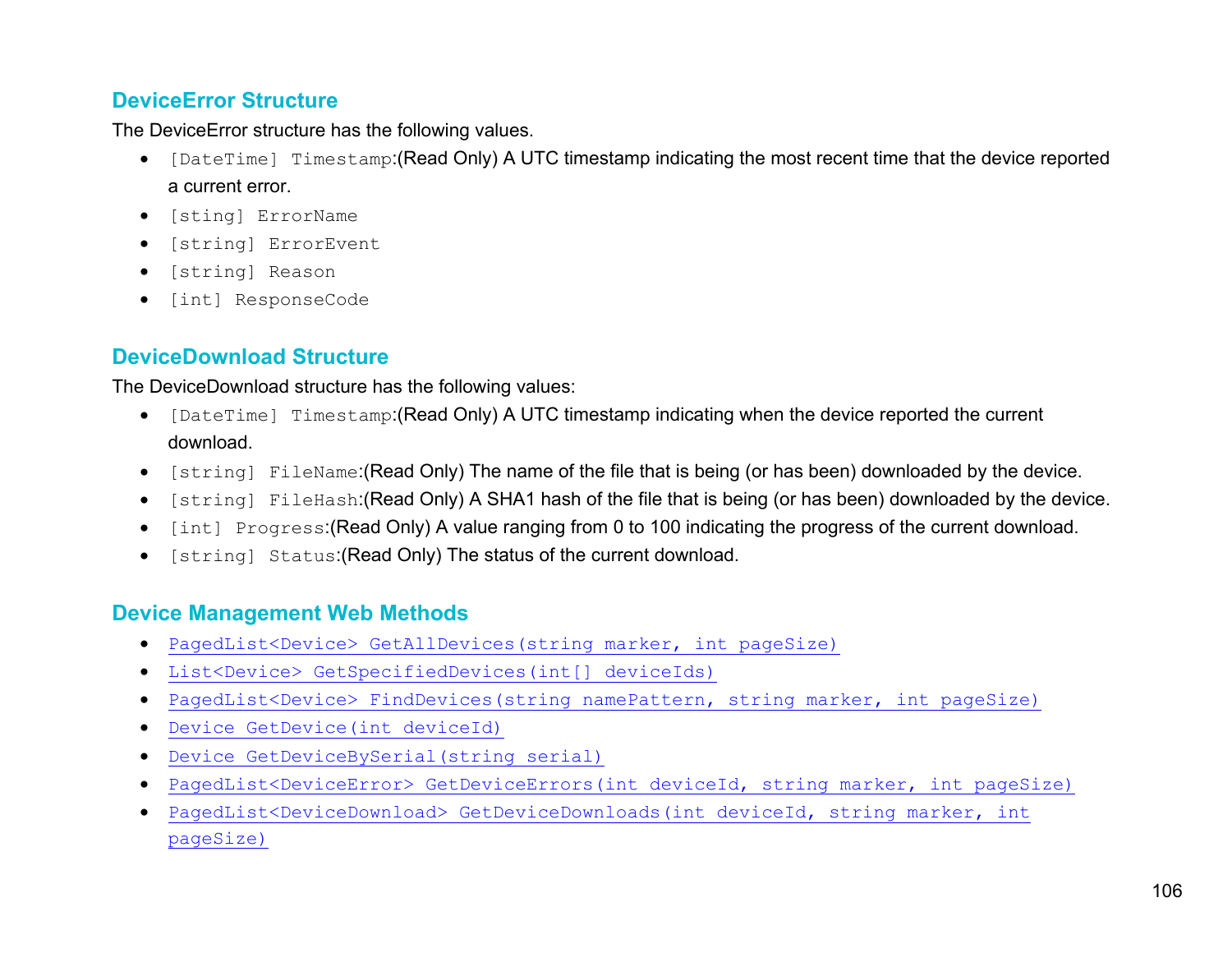- [bool RenameDevice\(int deviceId, string newName, string newDescription\)](#page-121-0)
- [bool UpdateDeviceLogsSettings\(int deviceId, DeviceLogsSettings settings\)](#page-121-1)
- [bool ReassignDevices\(int\[\] deviceIds, int newGroupId\)](#page-122-0)
- [bool ForceDevicesReboot\(int\[\] deviceIds\)](#page-123-0)
- [bool CancelDevicesReboot\(int\[\] deviceIds\)](#page-123-1)
- [bool ForceDevicesRecovery\(int\[\] deviceIds, bool reformat\)](#page-124-0)
- [bool CancelDevicesRecovery\(int\[\] deviceIds\)](#page-124-1)
- [bool ForceDevicesLogsUpload\(int\[\] deviceIds\)](#page-125-0)
- [bool CancelDevicesLogsUpload\(int\[\] deviceIds\)](#page-125-0)
- [PagedList<DeviceLogReport> GetDeviceLogReports\(int DeviceId, DeviceLogType logType,](#page-126-0)  [string marker, int pageSize\)](#page-126-0)
- [bool DeleteDevices\(int\[\] deviceIds\)](#page-126-0)

**Note**: *Devices can only be added to a BrightSign Network account automatically during the player setup process. Consequently, there is no equivalent CreateDevice() web method in the API.*

<span id="page-117-0"></span>PagedList<Device> GetAllDevices(string marker, int pageSize)

#### **Description**

Retrieves the next page of the [Devices](#page-108-0) list, sorted by serial number. This method will return no more items than the defined page size.

#### **Required Permissions**

Device: View Devices

#### **Description**

- [string] marker: The [string] Serial of the last Device instance on the previous page. If the value is Null, then the method will retrieve the first page.
- [int] pageSize: The maximum number of objects returned by the method. If the list of objects that match the search criteria exceeds the [int] pageSize limit, the returned list will indicate that it is truncated. If the integer is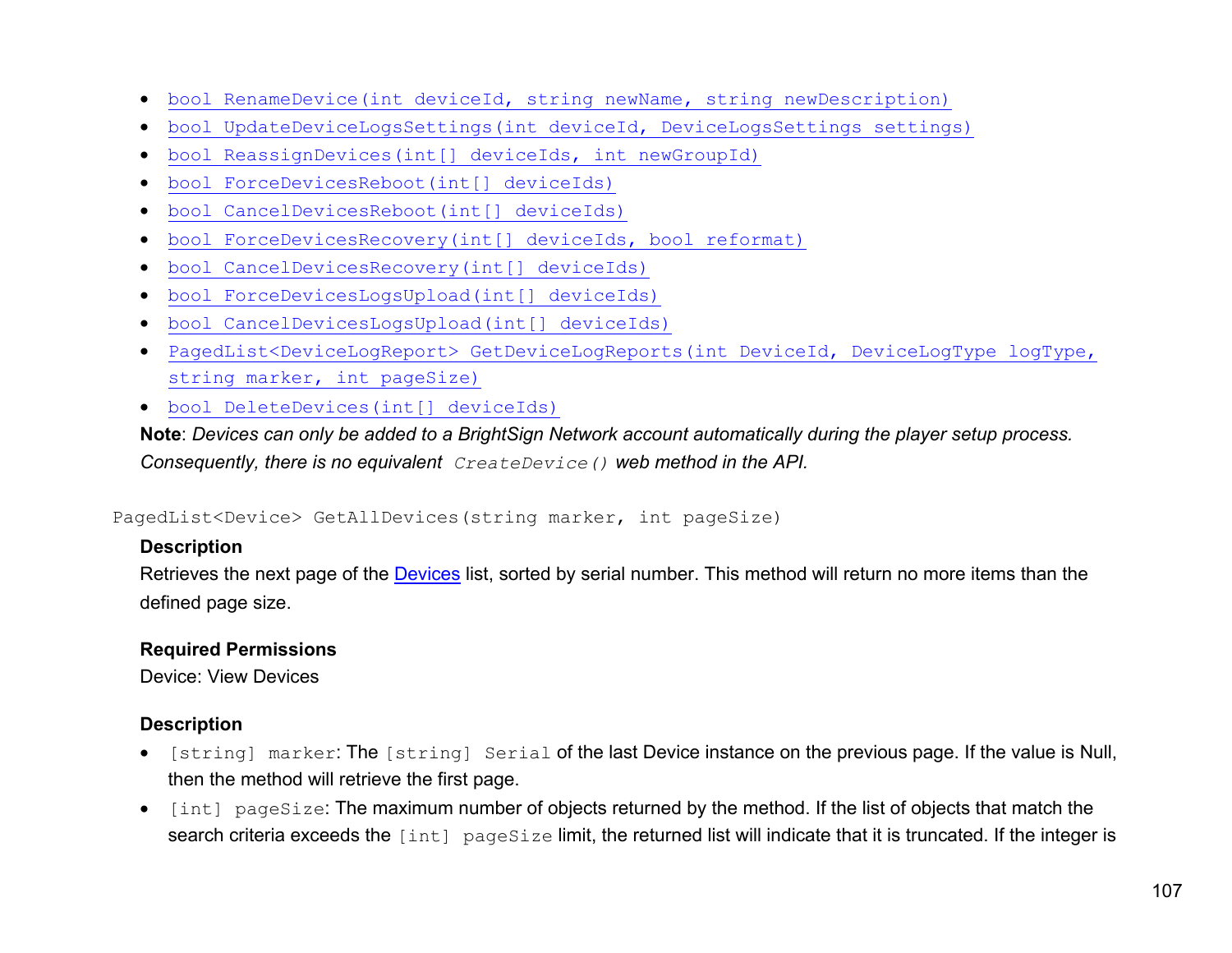not positive, then the method will return the maximum allowed number of objects. Attempting to request more objects than is allowed will lead to the same result, but without an error.

<span id="page-118-0"></span>List<Device> GetSpecifiedDevices(int[] deviceIds)

#### **Description**

Retrieves a list of **Device** instances matching the specified identifiers. The list is sorted by device serial number. The identifiers of nonexistent Device instances will be ignored.

#### **Required Permissions**

Device: View Devices

#### **Parameters**

• [Int[]] deviceIds: An array of [int] Id values for the Device instances being requested. The number of items is limited to 100 by the server. Attempting to request more than the maximum allowed number of objects will cause an error, while passing an empty array will lead to an immediate empty response without an error.

<span id="page-118-1"></span>PagedList<Device> FindDevices(string namePattern, string marker, int pageSize)

#### **Description**

Retrieves the next page of a [Device](#page-108-0) list containing names matched with the specified pattern. The returned list is organized by [string] Serial and may not contain more items than the defined page size.

#### **Required Permissions**

Device: View Devices

#### **Parameters**

- [string] namePattern: The exact [string] Name of the Device instance (or its wildcard-based pattern). Supported wildcards currently include "\*", "?", and "['and']".
- [string] marker: The [string] Serial of the last Device instance on the previous page. If the value is Null, then the method will retrieve the first page.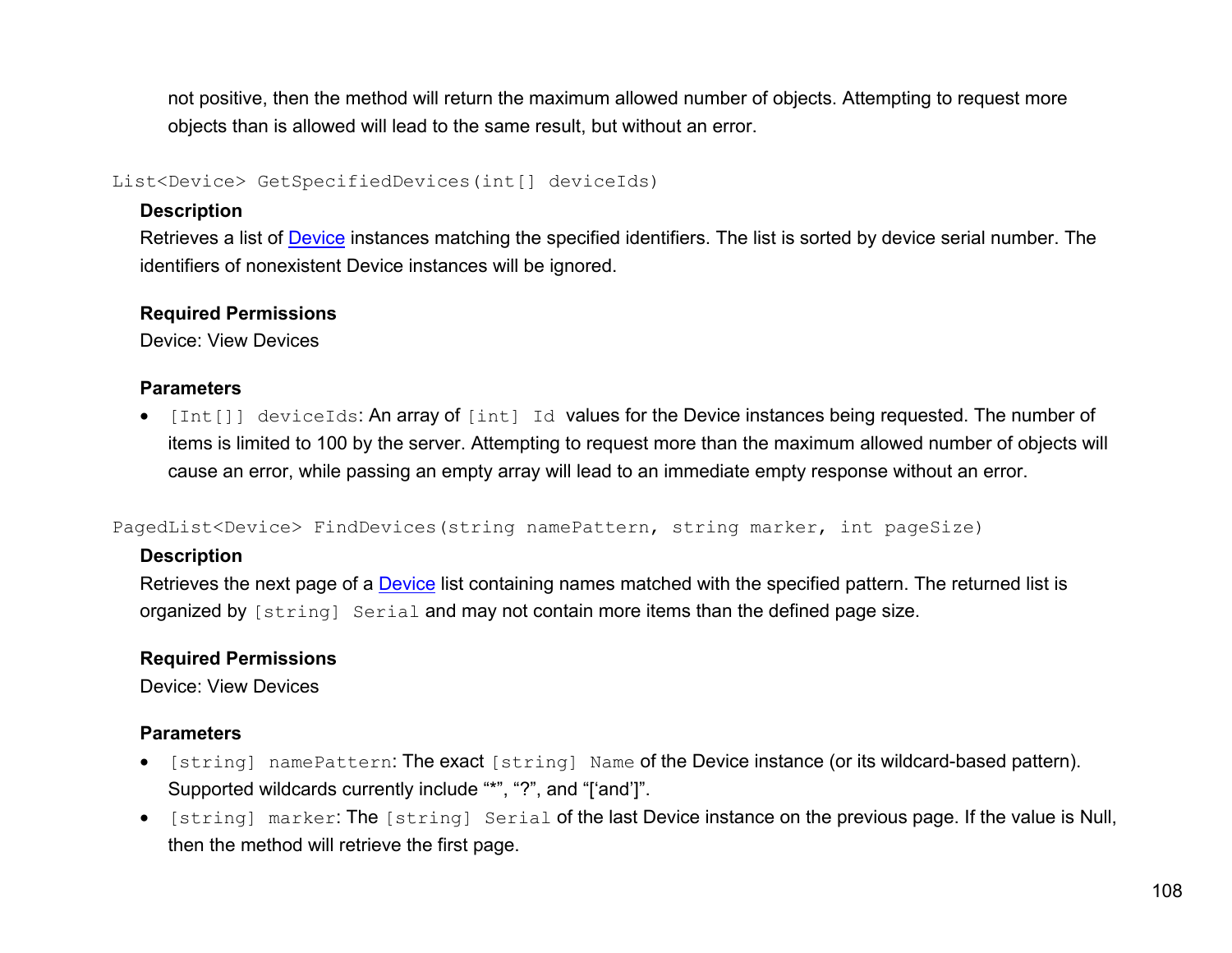• [int] pageSize: The maximum number of objects returned by the method. If the list of objects that match the search criteria exceeds the [int] pageSize limit, the returned list will indicate that it is truncated. If the integer is not positive, then the method will return the maximum allowed number of objects. Attempting to request more objects than is allowed will lead to the same result, but without an error.

#### <span id="page-119-0"></span>Device GetDevice(int deviceId)

#### **Description**

Retrieves a single [Device](#page-108-0) instance with the specified [int] Id. This method returns Null if a Device instance with the specified identifier does not exist.

#### **Required Permissions**

Device: View Devices

#### **Parameters**

• [int] DeviceId: The identifier and primary key of the requested Device instance.

#### <span id="page-119-1"></span>Device GetDeviceBySerial(string serial)

#### **Description**

Retrieves a single **Device** instance with the specified serial number. This method returns Null if a [Device](#page-108-0) instance with the specified identifier does not exist.

#### **Required Permissions**

Device: View Devices

#### **Parameters**

• [string] serial: The serial number of the device. This is an alternate key for a Device instance.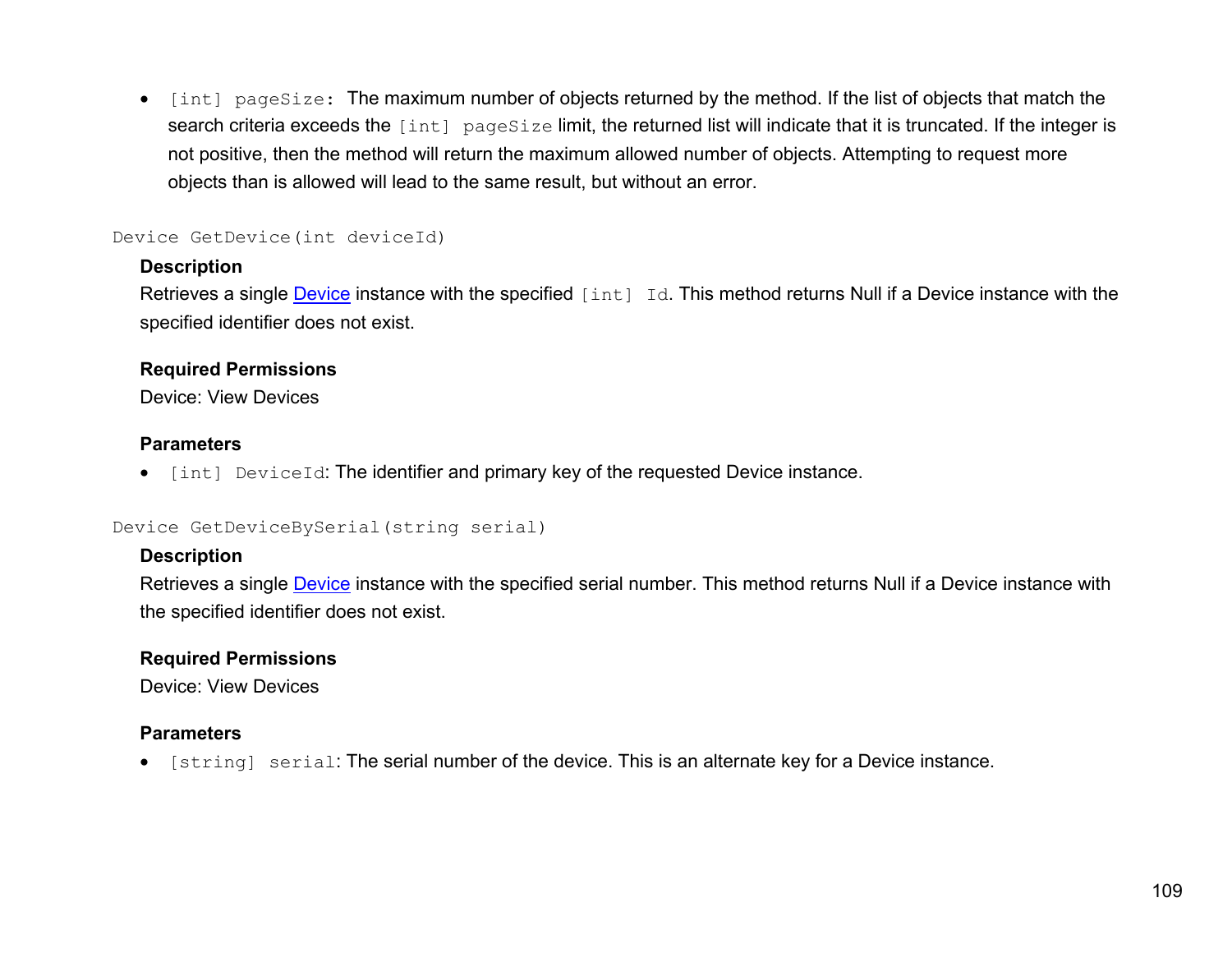<span id="page-120-0"></span>PagedList<DeviceError> GetDeviceErrors(int deviceId, string marker, int pageSize)

#### **Description**

Retrieves the next page of the **DeviceError** list, sorted by Timestamp. This method will return no more items than the defined page size.

### **Required Permissions**

Device: View Device Errors

# **Parameters**

- [int] deviceId: The identifier and primary key of the device reporting the requested errors. The method returns Null if a Device instance with the specified identifier does not exist.
- [string] marker: The timestamp of the last DeviceError instance on the previous page. If the value is Null, then the method will retrieve the first page.
- [int] pageSize: The maximum number of objects returned by the method. If the list of objects that match the search criteria exceeds the [int] pageSize limit, the returned list will indicate that it is truncated. If the integer is not positive, then the method will return the maximum allowed number of objects. Attempting to request more objects than is allowed will lead to the same result, but without an error.

<span id="page-120-1"></span>PagedList<DeviceDownload> GetDeviceDownloads(int deviceId, string marker, int pageSize)

# **Description**

Retrieves the next page of the **DeviceDownload** list, sorted by timestamp. This method will return no more items than the defined page size.

# **Required Permissions**

Device: View Device Errors

# **Parameters**

• [int] deviceId: The identifier and primary key of the device conducting the requested downloads. The method returns Null if a Device instance with the specified identifier does not exist.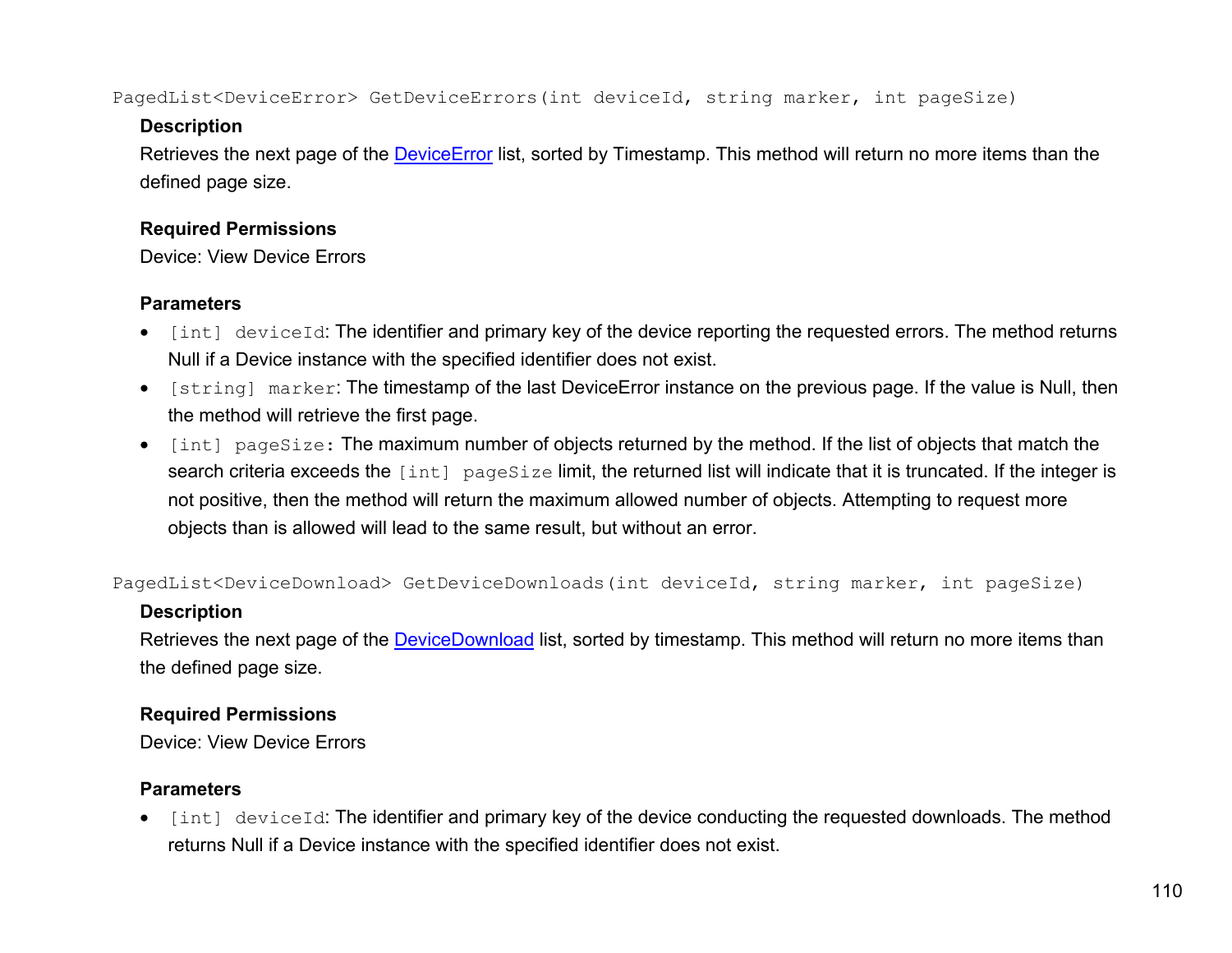- [string] marker: The timestamp of the last DeviceDownload instance on the previous page. If the value is Null, then the method will retrieve the first page.
- [int] pageSize: The maximum number of objects returned by the method. If the list of objects that match the search criteria exceeds the [int] pageSize limit, the returned list will indicate that it is truncated. If the integer is not positive, then the method will return the maximum allowed number of objects. Attempting to request more objects than is allowed will lead to the same result, but without an error.

<span id="page-121-0"></span>bool RenameDevice(int deviceId, string newName, string newDescription)

#### **Description**

Updates the [string] Name and [string] Description of the specified [Device](#page-108-0) instance. This method returns True only if the operation was completely successful. Otherwise, it returns False.

#### **Required Permissions**

Device: Update Device

#### **Parameters**

- [int] deviceId: The identifier and primary key of the Device instance to be renamed. If a Device instance with the specified identifier does not exist, the method will immediately return False without an error.
- [string] newName: The new name for the specified Device instance. If the string is greater than 128 characters, the method will return a descriptive error.
- [string] newDescription: The new description for the specified Device instance. If the string is greater than 128 character, the method will return a descriptive error.

<span id="page-121-1"></span>bool UpdateDeviceLogsSettings(int deviceId, DeviceLogsSettings settings)

#### **Description**

Updates the log settings structure of the specified [Device](#page-108-0) instance. This operation returns True only if it is completely successful. Otherwise, it returns False.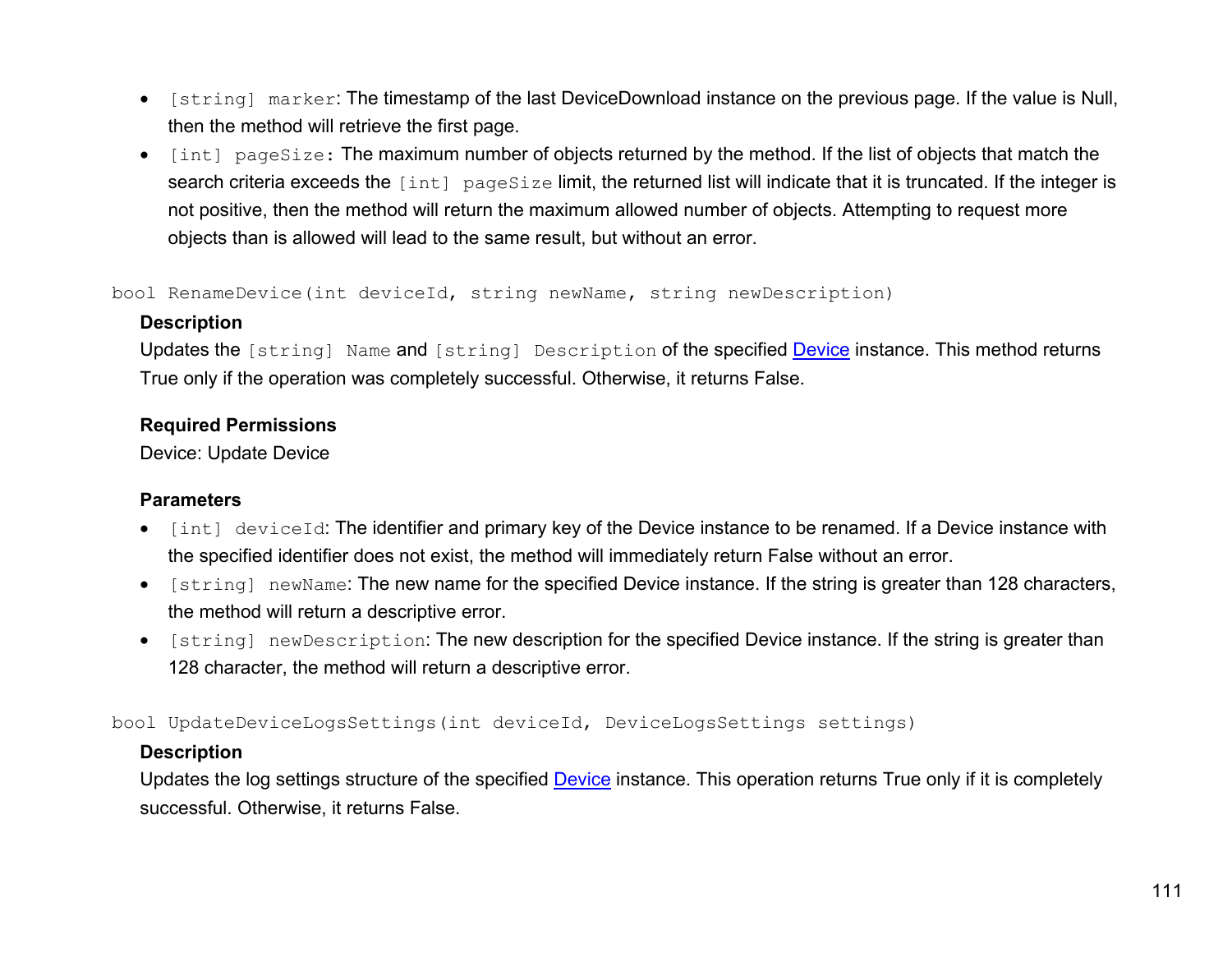#### **Required Permissions**

Device: Update Device

#### **Parameters**

- [int] DeviceId: The identifier and primary key of the Device instance to be updated. If a Device instance with the specified identifier does not exist, the method will immediately return False without an error.
- [DeviceLogsSettings] settings: A [DeviceLogsSettings](#page-115-1) structure with updated values for the specified device. If this parameter is set to Null, then the method will immediately return False without an error. A descriptive error will be returned if the specified [Nullable<TimeSpan>] UploadTime value is less than 00:00:00 or greater than 23:59:59.

#### <span id="page-122-0"></span>bool ReassignDevices(int[] deviceIds, int newGroupId)

#### **Description**

Reassigns the specified [Device](#page-108-0) instance(s) to the specified [Group](#page-95-0) instance. This operation returns True only if it is completely successful. Otherwise, it returns False.

#### **Required Permissions**

Device: Change Target Group – Group: Remove Device, Add Device

# **Parameters**

- [int[]] deviceIds: An array of identifiers corresponding to the Device instance(s) that should be reassigned. The number of passed items is limited to 100 by the server. Attempting to reassign more than the allowed number of objects will result in an error. Passing an array containing a Device [int] Id value that does not correspond to an existing Device instance will also result in an error. Passing an empty array will lead to an immediate False response without an error.
- [int] newGroupId: The identifier of the Group instance that the Device instance(s) should be reassigned to. If this value does not match an existing Group instance, then the Device instance(s) will be reassigned to the default "Unassigned" group.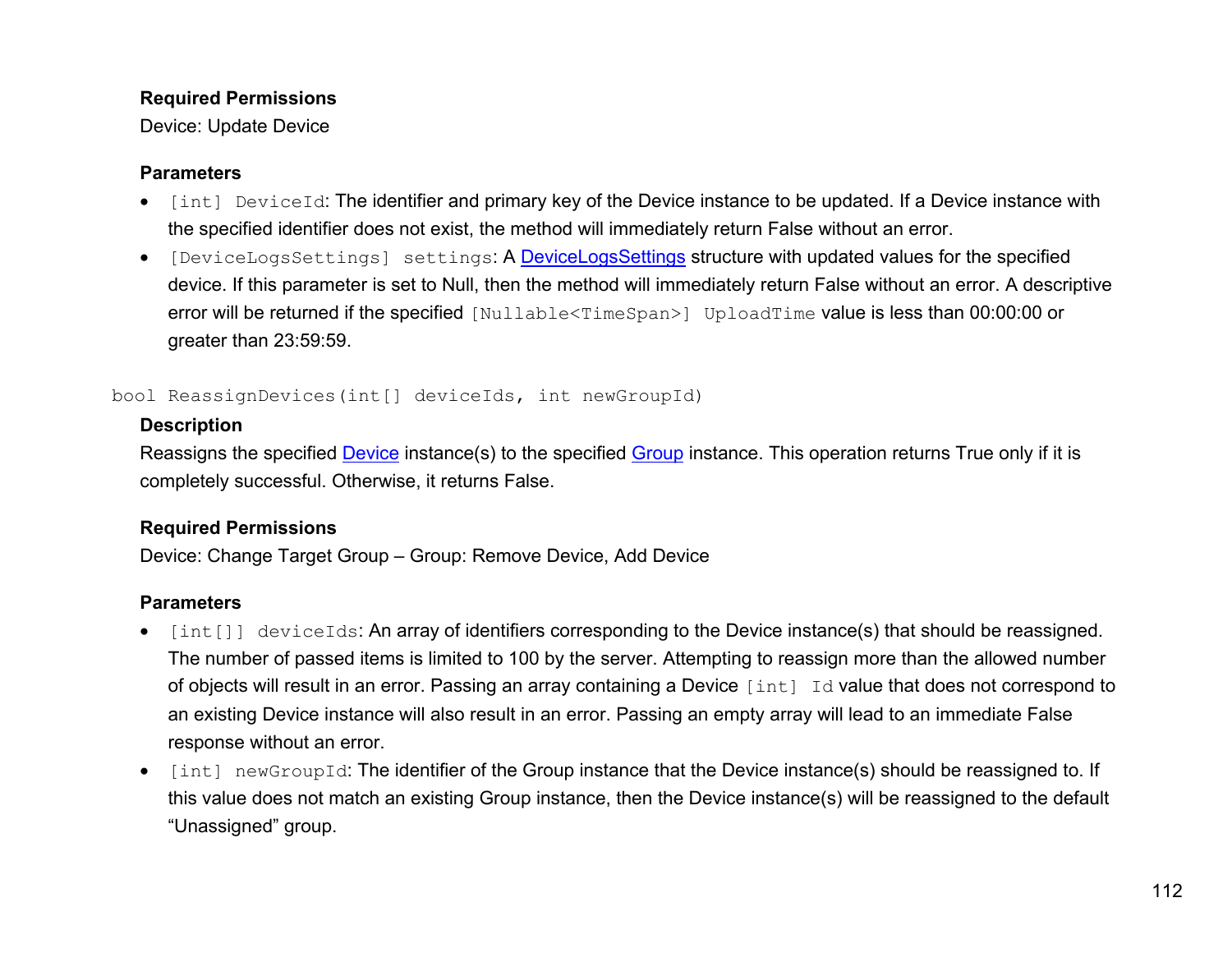<span id="page-123-0"></span>bool ForceDevicesReboot(int[] deviceIds)

#### **Description**

Enables the flags indicating that the specified device(s) should reboot during the next check-in event. This operation returns True only if it is completely successful. Otherwise, it returns False.

#### **Required Permissions**

Device: Reboot Device

# **Parameters**

[int[]] deviceIds: An array of identifiers corresponding to the **Device** instance(s) that should be rebooted. The number of passed items is limited to 100 by the server. Attempting to reboot more than the allowed number of objects will result in an error. Passing an array containing a Device [int] Id value that does not correspond to an existing Device instance will also result in an error. Passing an empty array will lead to an immediate False response without an error.

#### <span id="page-123-1"></span>bool CancelDevicesReboot(int[] deviceIds)

#### **Description**

Disables the flags indicating that the specified device(s) should reboot during the next check-in event. This operation returns True only if it is completely successful. Otherwise, it returns False.

# **Required Permissions**

Device: Reboot Device

# **Parameters**

• [int[]] deviceIds: An array of identifiers corresponding to the [Device](#page-108-0) instance(s) that should be affected. The number of passed items is limited to 100 by the server. Attempting to target more than the allowed number of objects will result in an error. Passing an array containing a Device [int] Id value that does not correspond to an existing Device instance will also result in an error. Passing an empty array will lead to an immediate False response without an error.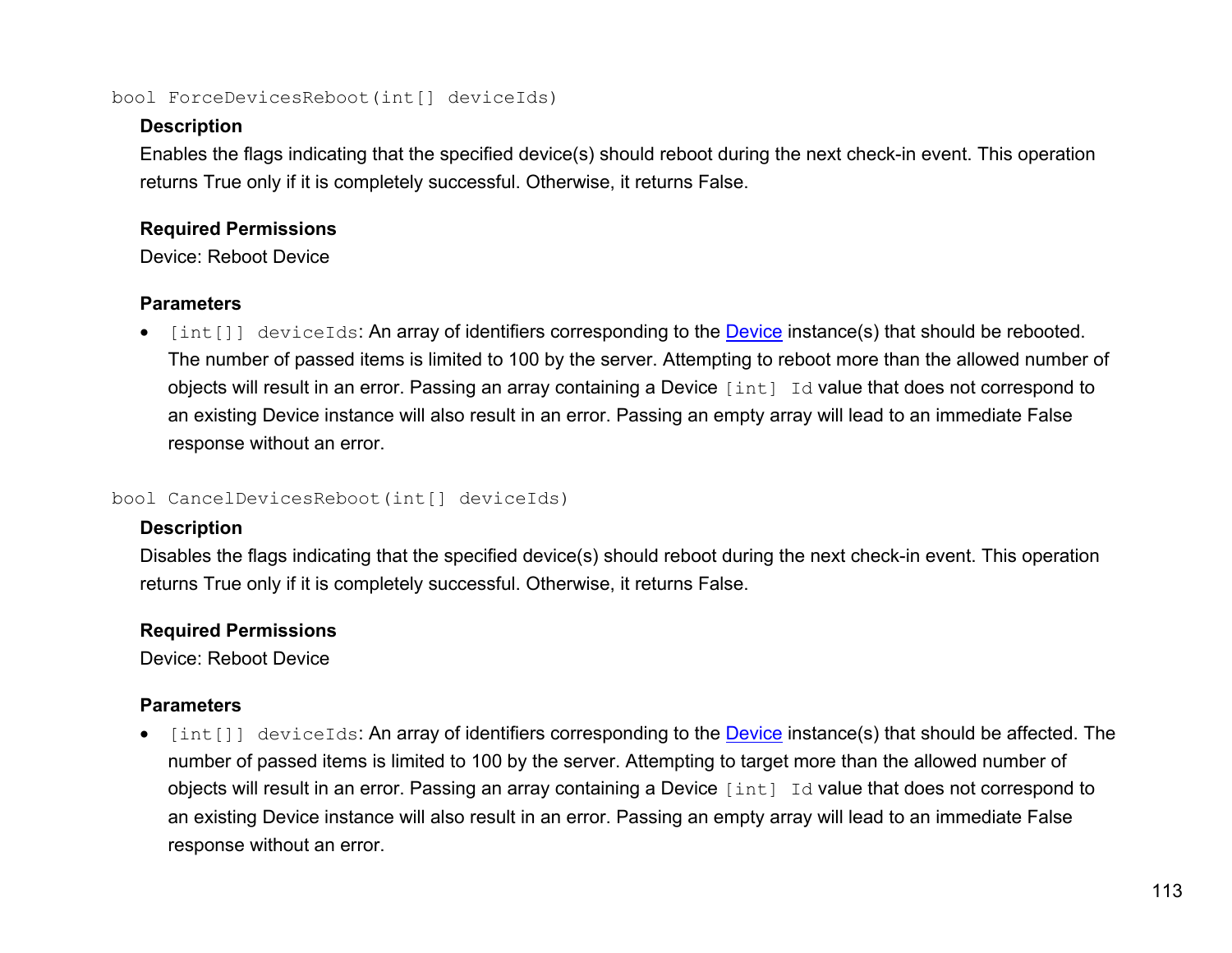#### <span id="page-124-0"></span>bool ForceDevicesRecovery(int[] deviceIds, bool reformat)

### **Description**

Enables the flags indicating that the specified device(s) should download and run a recovery script during the next check-in event. This operation returns True only if it is completely successful. Otherwise, it returns False.

# **Required Permissions**

Device: Recover Device

# **Parameters**

- [int[]] deviceIds: An array of identifiers corresponding to the [Device](#page-108-0) instance(s) that should be recovered. The number of passed items is limited to 100 by the server. Attempting to recover more than the allowed number of objects will result in an error. Passing an array containing a Device [int] Id value that does not correspond to an existing Device instance will also result in an error. Passing an empty array will lead to an immediate False response without an error.
- [bool] reformat: A flag indicating whether the specified devices should also reformat their local storage.

# <span id="page-124-1"></span>bool CancelDevicesRecovery(int[] deviceIds)

# **Description**

Disables the flags indicating that the specified device(s) should download and run a recovery script during the next check-in event. This operation only returns True if it is completely successful. Otherwise, it returns False.

# **Required Permissions**

Device: Recover Device

# **Parameters**

• [int[]] deviceIds: An array of identifiers corresponding to the **Device** instance(s) that should be affected. The number of passed items is limited to 100 by the server. Attempting to target more than the allowed number of objects will result in an error. Passing an array containing a Device [int] Id value that does not correspond to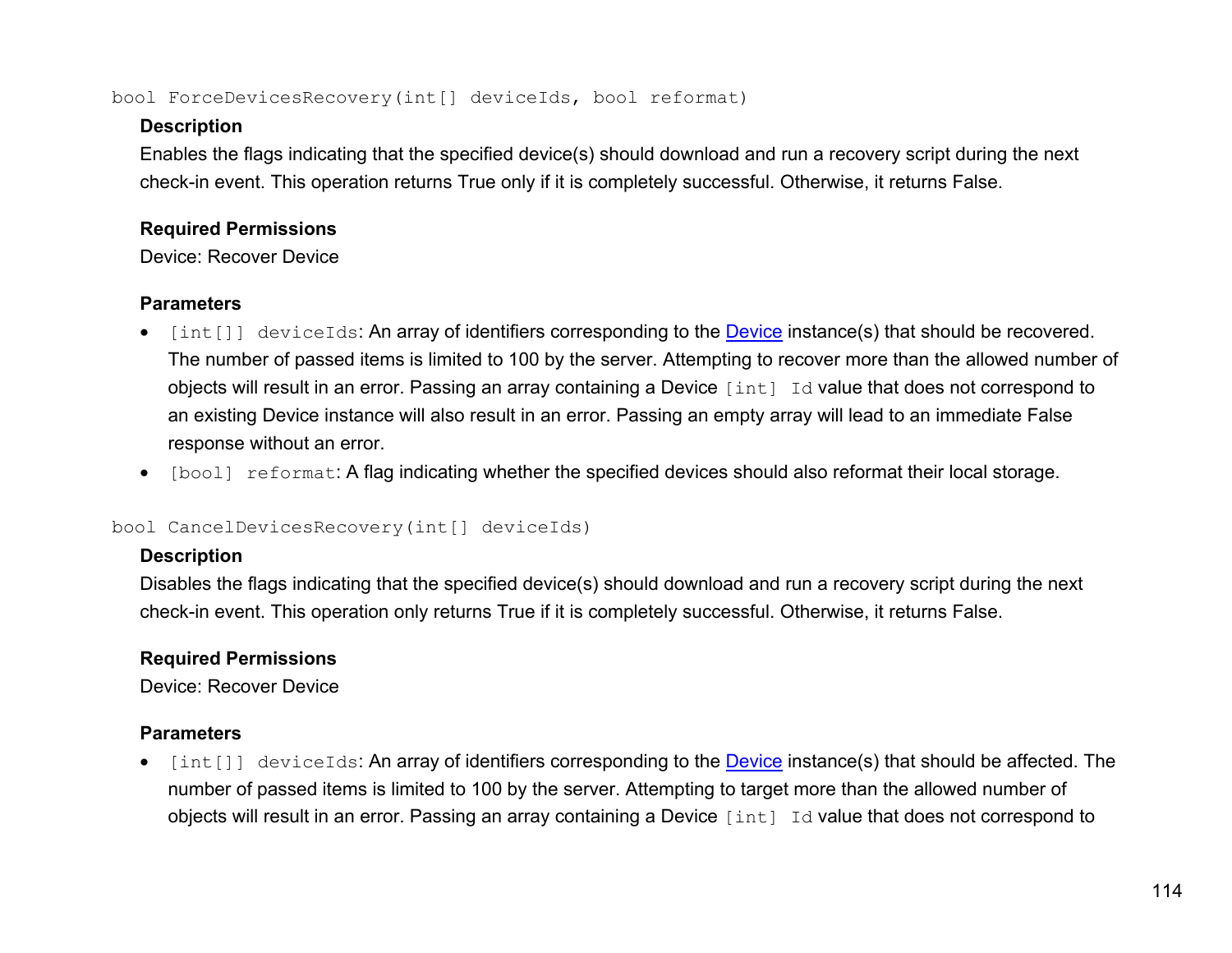an existing Device instance will also result in an error. Passing an empty array will lead to an immediate False response without an error.

<span id="page-125-0"></span>bool ForceDevicesLogsUpload(int[] deviceIds)

#### **Description**

Enables the flags indicating that the specified device(s) should upload their current logs to the BrightSign Network servers during the next check-in event. This operation returns True only if it is completely successful. Otherwise, it returns False.

# **Required Permissions**

Device: Force Logs Upload

#### **Parameters**

• [int[]] deviceIds: An array of identifiers corresponding to the **Device** instance(s) that should be affected. The number of passed items is limited to 100 by the server. Attempting to target more than the allowed number of objects will result in an error. Passing an array containing a Device [int] Id value that does not correspond to an existing Device instance will also result in an error. Passing an empty array will lead to an immediate False response without an error.

bool CancelDevicesLogsUpload(int[] deviceIds)

# **Description**

Disables the flags indicating that the specified device(s) should upload their current logs to the BrightSign Network servers during the next check-in event. This operation returns True only if it is completely successful. Otherwise, it returns False.

# **Required Permissions**

Device: Force Logs Upload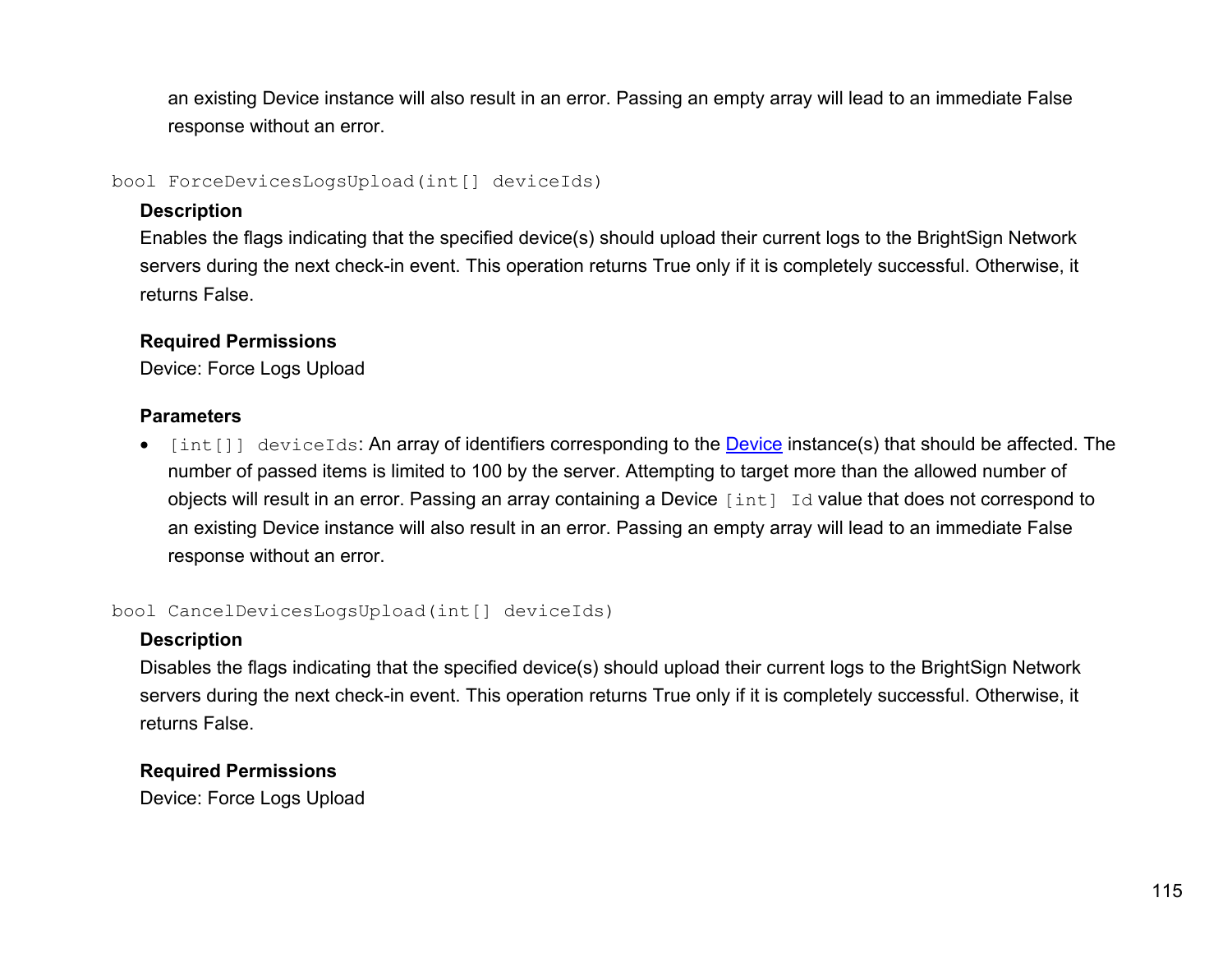#### **Parameters**

• [int[]] deviceIds: An array of identifiers corresponding to the [Device](#page-108-0) instance(s) that should be affected. The number of passed items is limited to 100 by the server. Attempting to target more than the allowed number of objects will result in an error. Passing an array containing a Device [int] Id value that does not correspond to an existing Device instance will also result in an error. Passing an empty array will lead to an immediate False response without an error.

<span id="page-126-0"></span>PagedList<DeviceLogReport> GetDeviceLogReports(int deviceId, DeviceLogType logType, string marker, int pageSize)

#### **Description**

Retrieves the next page of the [DeviceLogReport](#page-111-0) list associated with the specified [Device](#page-108-0) instance. The list is sorted chronologically by the [DateTime] StartDate of the log report. A device log, represented by a DeviceLogReport entity, can be downloaded from persistent storage using the [string] FilePath URL of the entity*.* Note that these URLs point to un-archived files that are in OpenXML format and may be up to 2GB in size each.

#### **Required Permissions**

Device: View Device Log Reports

#### **Parameters**

- [int] DeviceId: The identifier of the Device instance associated with the listed device logs. If a Device instance with the specified identifier does not exist, the server will return a Null response without error.
- [DeviceLogType] logType: The type of DeviceLogReport instances to be retrieved. Log types are represented with the **DeviceLogType** enumeration.
- [string] marker: The name of the last DeviceLogReport instance on the previous page. If the passed string is Null or empty, the first page of the list will be returned.
- [int] pageSize: The maximum number of objects returned by the method. If the list of objects that match the search criteria exceeds the [int] pageSize limit, the returned list will indicate that it is truncated. If the integer is